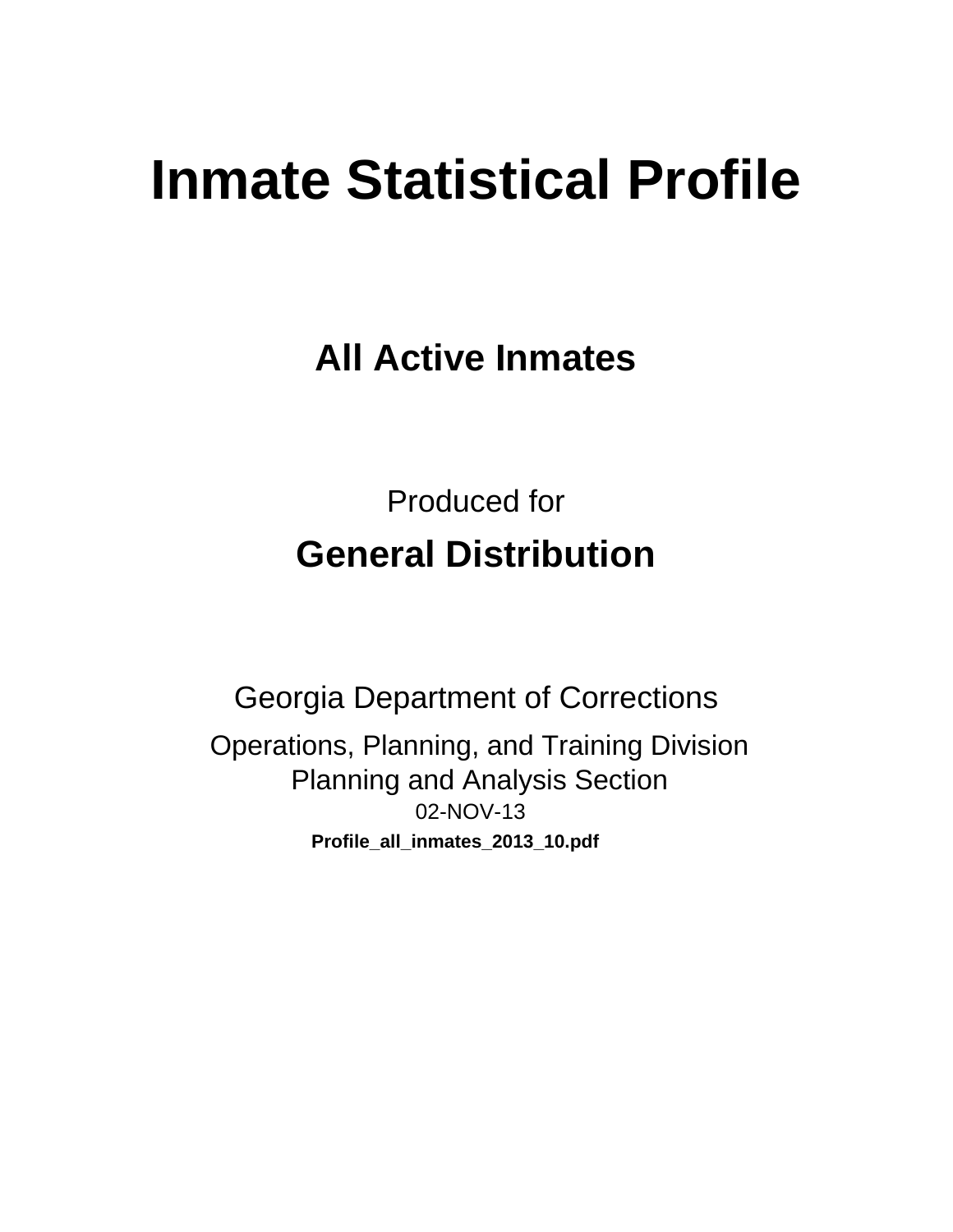#### Inmate Statistical Profile 02-NOV-13 Contents

**All Active Inmates** 

Produced for General Distribution

# **Table of Contents**

|    | <b>Demographic information</b>                                       |
|----|----------------------------------------------------------------------|
|    | 5 Current age, broken out in ten year age groups                     |
|    | 6 Race group                                                         |
|    | 7 Marital status, self-reported at entry to prison                   |
|    | 8 Number of children, self-reported at entry to prison               |
|    | 9 Religious affiliation, self-reported at entry to prison            |
|    | 10 Home county - self-reported at entry to prison                    |
|    | 15 Socioeconomic class, self-reported at entry to prison             |
|    | 16 Environment to age 16, self-reported at entry to prison           |
|    | 17 Guardian status to age 16, self-reported at entry to prison       |
|    | 18 Employment status before prison, self-reported at entry to prison |
|    | 19 Age at admission                                                  |
|    | 21 Height, measured at entry to prison                               |
|    | 22 Weight, measured at entry to prison                               |
|    | 24 Military service                                                  |
|    | <b>Correctional information</b>                                      |
|    | 25 Type of admission to prison                                       |
|    | 26 Current / last security status                                    |
|    | 27 Current / last institution type                                   |
|    | 28 Institution type - transitional centers                           |
|    | 29 Institution type - county prisons                                 |
| 31 | Institution type - state prisons                                     |
|    | 33 Institution type - private prisons                                |
|    | 34 Institution type - pre-release centers                            |
|    | 35 Institution type - inmate boot camp                               |
|    | 36 Number of disciplinary reports                                    |
|    | 37 Number of transfers                                               |
|    | 38 Number of escapes                                                 |
|    | 40 Probable future release type of still active inmates              |
|    | 41 Time served in current (or last) institution                      |
|    | Educational, psychological and physical information                  |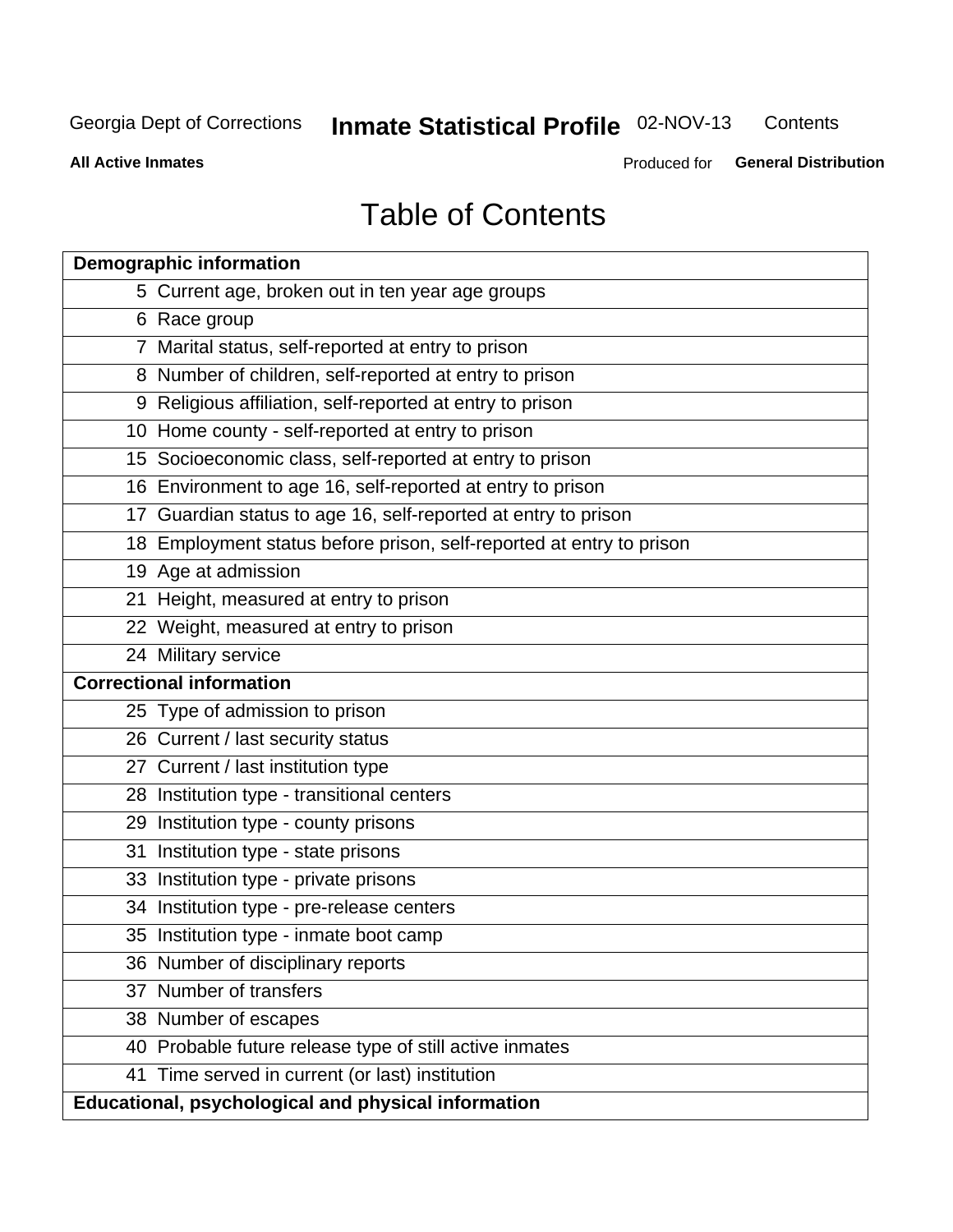#### **Inmate Statistical Profile 02-NOV-13** Contents

**All Active Inmates** 

Produced for General Distribution

# **Table of Contents**

| <b>Educational, psychological and physical information</b>       |
|------------------------------------------------------------------|
| 39 Culture fair IQ scores                                        |
| 42 Highest grade level attained                                  |
| 43 Culture fair IQ scores                                        |
| 44 Wide Range Achievement Test (WRAT) reading score              |
| 45 Wide Range Achievement Test (WRAT) math score                 |
| 46 Wide Range Achievement Test (WRAT) spelling score             |
| 47 Scope of substance abuse - summary                            |
| 48 Scope of substance abuse - detail                             |
| 49 Current / last mental health treatment level                  |
| 50 PULHESDWIT medical scale - 'P' overall condition ('P'hysical) |
| 51 PULHESDWIT medical scale - 'U' upper body                     |
| 52 PULHESDWIT medical scale - 'L' lower body                     |
| 53 PULHESDWIT medical scale - 'H' hearing                        |
| 54 PULHESDWIT medical scale - 'E' vision                         |
| 55 PULHESDWIT medical scale -'S' psychiatric                     |
| 56 PULHESDWIT medical scale - 'D' dental                         |
| 57 PULHESDWIT medical scale - 'W' work ability                   |
| 58 PULHESDWIT medical scale - 'I' impairment                     |
| 59 PULHESDWIT medical scale - 'T' transportability               |
| 60 Criminality in family, self-reported                          |
| 61 Alcoholism in family, self-reported                           |
| 62 Drug abuse in family, self-reported                           |
| 63 Subjected to frequent beatings, self-reported                 |
| 64 Father absent during inmate's childhood                       |
| 65 Mother absent during inmate's childhood                       |
| 66 Inmate diagnosed as manipulative                              |
| 67 Inmate diagnosed as assaultive                                |
| <b>Crimes and criminal history information</b>                   |
| 68 Number of prior Georgia incarcerations                        |
| 69 Prison sentence in years                                      |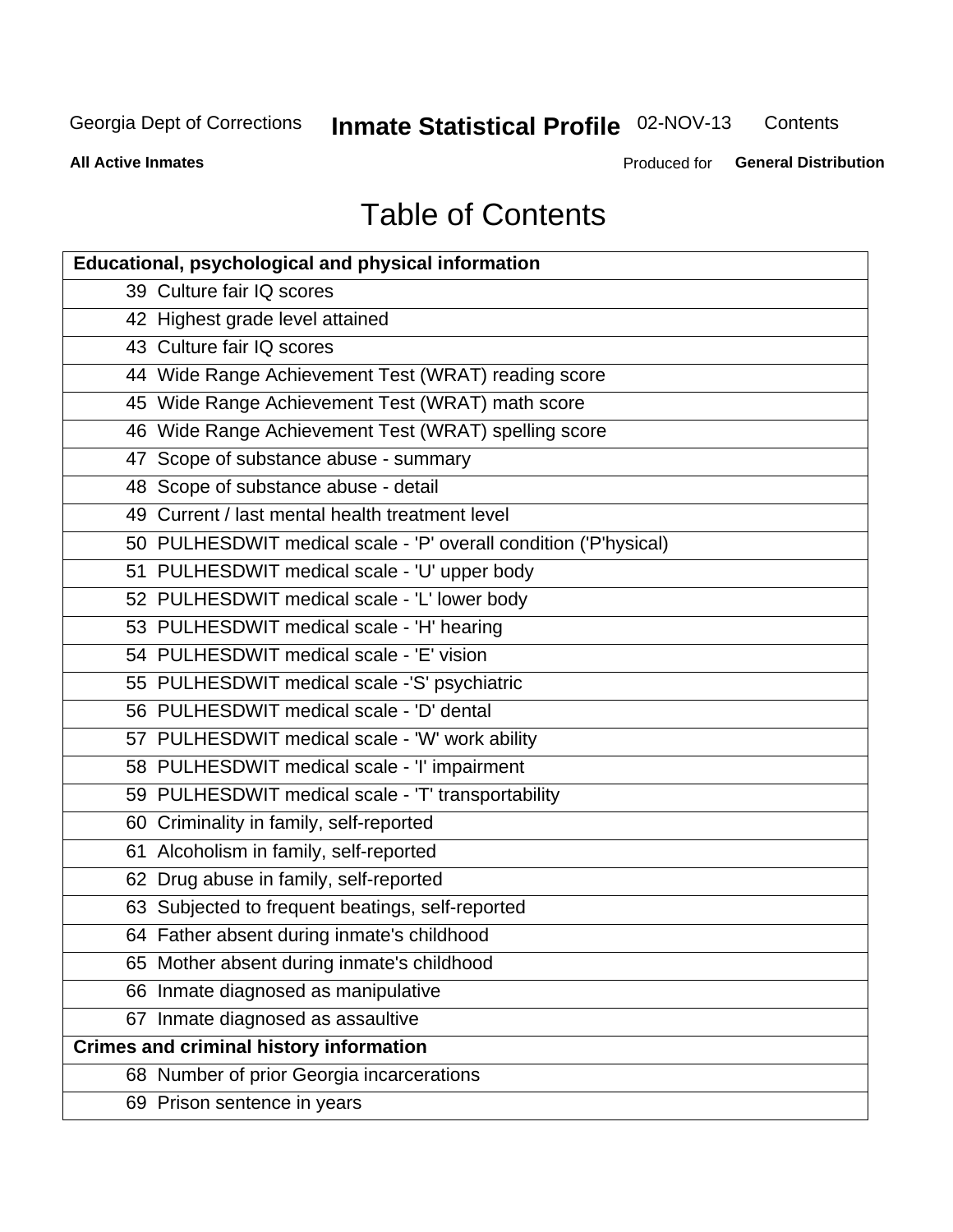#### Inmate Statistical Profile 02-NOV-13 Contents

**All Active Inmates** 

Produced for General Distribution

# **Table of Contents**

| <b>Crimes and criminal history information</b>                 |
|----------------------------------------------------------------|
| 70 Primary offense, broken out into felonies vs misdemeanors   |
| 71 Primary offense, broken out into six broad crime categories |
| 72 Primary offense, detailed offense code                      |
| 81 County of conviction of primary offense                     |
| 86 Circuit of conviction of primary offense                    |
| 88 Years served (jail + prison) in this incarceration          |
| <b>Medical information</b>                                     |
| 89 Results of most recent HIV test                             |
| 90 Results of most recent tuberculosis test                    |
| 91 Results of most recent syphilis test                        |
| 92 Results of most recent Hepatitis-C test                     |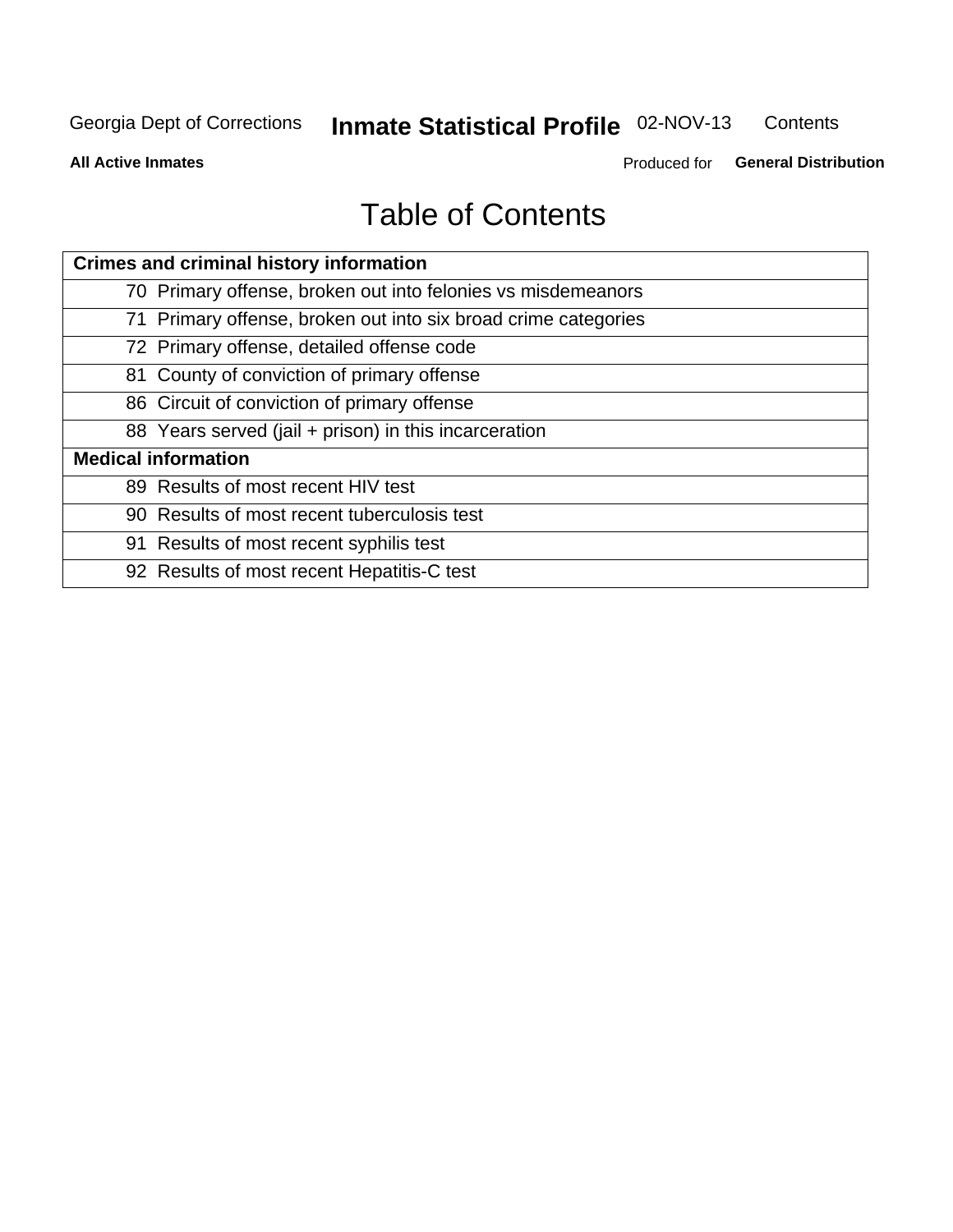### **All Active Inmates**

### Produced for General Distribution

### Current age, broken out in ten-year age groups

COL % - percent each COUNT is of its particular column

|                          |              | <b>Male</b> |        |                 | <b>Female</b> |          | <b>Total</b> |               |
|--------------------------|--------------|-------------|--------|-----------------|---------------|----------|--------------|---------------|
| <b>Current Age</b>       | <b>Count</b> | Col %       | Row %  | <b>Count</b>    | Col %         | Row %    | <b>Total</b> | Col %         |
| <b>Teens (1-19)</b>      | 846          | $1.66\%$    | 96.25% | 33 <sub>1</sub> | 0.91%         | 3.75%    | 879          | 1.61%         |
| <b>Twenties (20-29)</b>  | 15,642       | 30.77%      | 94.02% | 995             | 27.58%        | 5.98%    | 16,637       | 30.56%        |
| <b>Thirties (30-39)</b>  | 14,823       | 29.16%      | 92.45% | 1,210           | 33.54%        | 7.55%    |              | 16,033 29.45% |
| <b>Forties (40-49)</b>   | 10,634       | 20.92%      | 92.27% | 891             | 24.70%        | 7.73%    |              | 11,525 21.17% |
| <b>Fifties (50-59)</b>   | 6,515        | 12.82%      | 94.41% | 386             | 10.70%        | 5.59%    | 6,901        | 12.68%        |
| <b>Sixties (60-69)</b>   | 1,819        | 3.58%       | 95.89% | 78              | 2.16%         | 4.11%    | 1.897        | 3.48%         |
| Seventy + (70 and above) | 556          | 1.09%       | 97.37% | 15 <sub>1</sub> | 0.42%         | $2.63\%$ | 571          | 1.05%         |
| <b>Total Reported</b>    | 50,835       | 100%        | 93.37% | 3,608           | 100%          | 6.63%    | 54,443       | 100%          |

| <b>Not Reported</b> | ^^<br>ОZ |       | o۹<br>ບປ |
|---------------------|----------|-------|----------|
| Total               | 50.917   | 3,609 | 54,526   |

| <b>Mean</b><br>(average)       | 37.18    | 36.92 | 37.16 |
|--------------------------------|----------|-------|-------|
| Median (middle)                | つん<br>vu | 36    | 35    |
| <b>Mode</b><br>(most frequent) | 24       |       |       |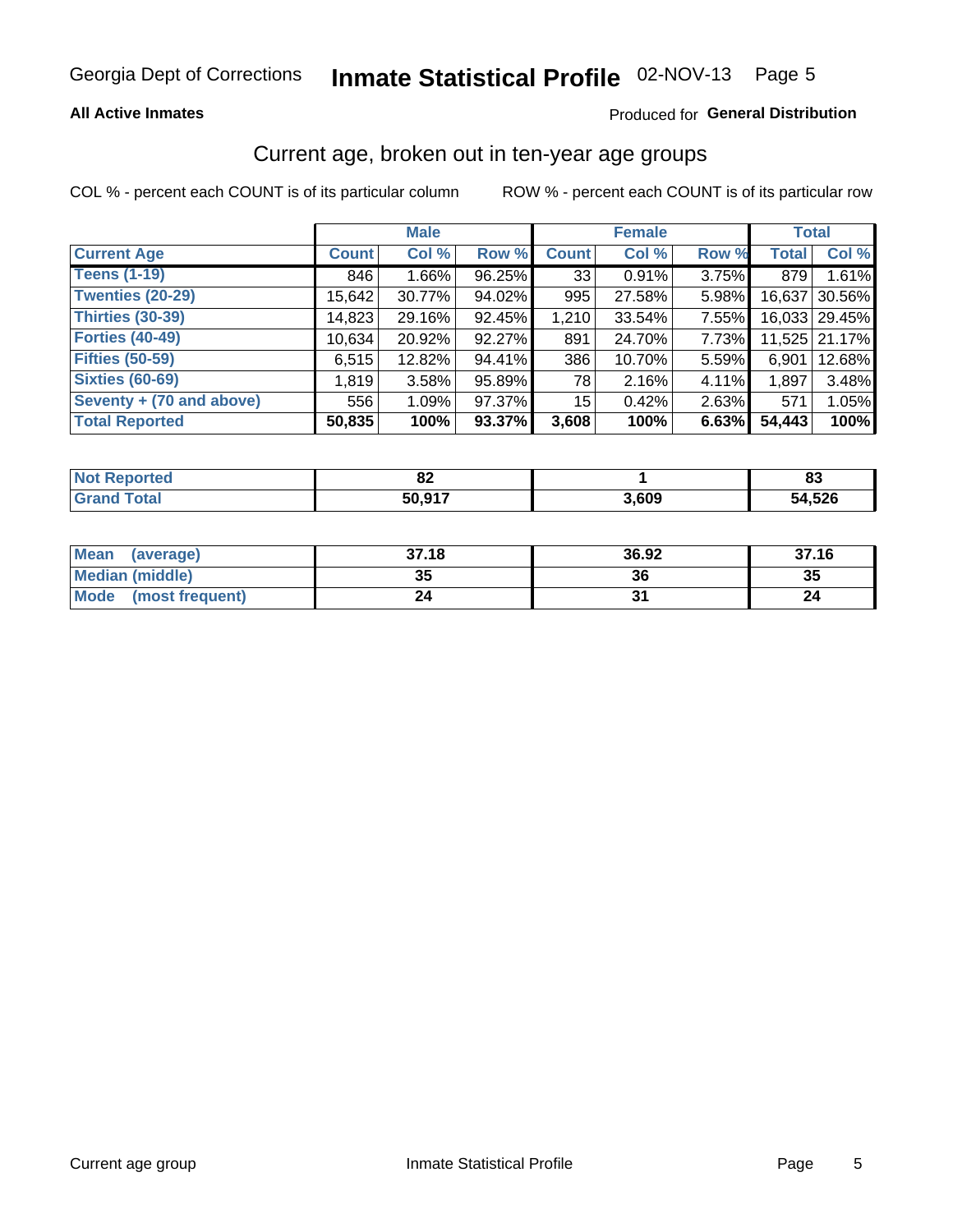# Inmate Statistical Profile 02-NOV-13 Page 6

#### **All Active Inmates**

### **Produced for General Distribution**

### Race group

COL % - percent each COUNT is of its particular column

|                       |                        |              | <b>Male</b> |                    |       | <b>Female</b> |        |              | <b>Total</b> |
|-----------------------|------------------------|--------------|-------------|--------------------|-------|---------------|--------|--------------|--------------|
| <b>Race Group</b>     |                        | <b>Count</b> | Col %       | <b>Row % Count</b> |       | Col %         | Row %  | <b>Total</b> | Col %        |
|                       | <b>White</b>           | 16,395       | 32.20%      | 89.43%             | 1,938 | 53.70%        | 10.57% | 18,333       | 33.62%       |
| $\mathbf{2}$          | <b>Black</b>           | 32,043       | 62.93%      | 95.30%             | .581  | 43.81%        | 4.70%  | 33,624       | 61.67%       |
| 5                     | <b>Other</b>           | 36           | $.07\%$     | 80.00%             | 9     | .25%          | 20.00% | 45           | .08%         |
| 6                     | <b>Asian</b>           | 137          | .27%        | 90.73%             | 14    | .39%          | 9.27%  | 151          | .28%         |
| 9                     | <b>Unknown</b>         |              | .01%        | 50.00%             |       | $.03\%$       | 50.00% | 2            | .01%         |
| 10                    | <b>Hispanic</b>        | 2,281        | 4.48%       | 97.35%             | 62    | 1.72%         | 2.65%  | 2,343        | 4.30%        |
| $12 \,$               | <b>Native American</b> | 24           | .05%        | 85.71%             | 4     | $.11\%$       | 14.29% | 28           | .05%         |
| <b>Total Reported</b> |                        | 50,917       | 100%        | 93.38%             | 3,609 | 100%          | 6.62%  | 54,526       | 100%         |

| Reported<br><b>NOT</b> |        |       |        |
|------------------------|--------|-------|--------|
| <b>Total</b><br>'Grano | 50,917 | 3,609 | 54,526 |

| M.<br>____ | . | ------- |
|------------|---|---------|
|            |   |         |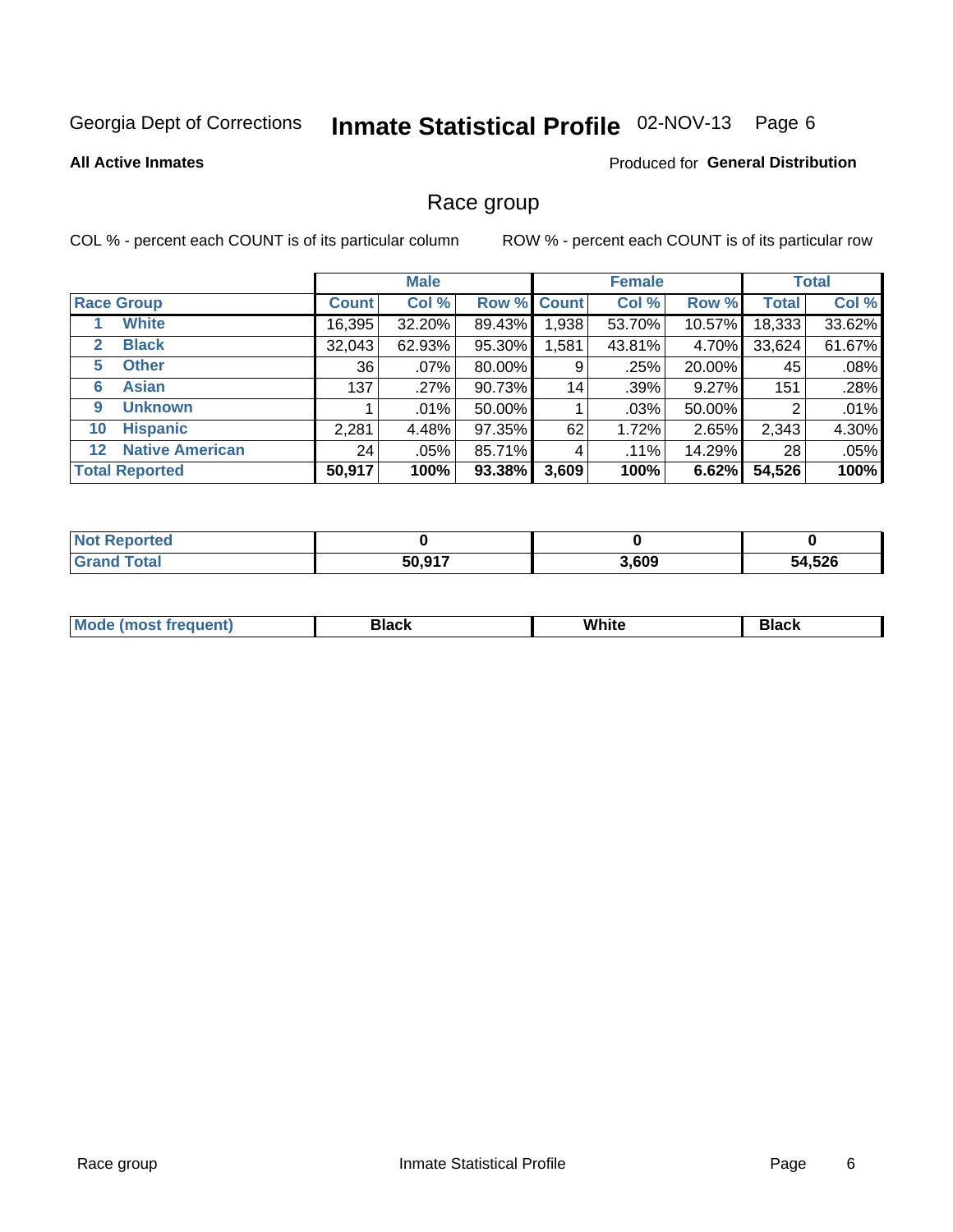# Inmate Statistical Profile 02-NOV-13 Page 7

#### **All Active Inmates**

#### Produced for General Distribution

### Marital status, self-reported at entry to prison

COL % - percent each COUNT is of its particular column

|                            |              | <b>Male</b> |        |              | <b>Female</b> |        |              | <b>Total</b> |
|----------------------------|--------------|-------------|--------|--------------|---------------|--------|--------------|--------------|
| <b>Marital Status</b>      | <b>Count</b> | Col %       | Row %  | <b>Count</b> | Col %         | Row %  | <b>Total</b> | Col %        |
| <b>Unknown</b><br>$\bf{0}$ | 374          | .73%        | 92.12% | 32           | .89%          | 7.88%  | 406          | .74%         |
| <b>Divorced</b><br>D       | 4,638        | 9.11%       | 88.38% | 610          | 16.90%        | 11.62% | 5,248        | 9.62%        |
| <b>Married</b><br>М        | 6,929        | 13.61%      | 91.44% | 649          | 17.98%        | 8.56%  | 7,578        | 13.90%       |
| <b>Separated</b><br>S.     | 1,697        | 3.33%       | 84.51% | 311          | 8.62%         | 15.49% | 2,008        | 3.68%        |
| <b>Unmarried</b><br>U      | 36,846       | 72.36%      | 95.22% | 1,849        | 51.23%        | 4.78%  | 38,695       | 70.97%       |
| <b>Widow</b><br>W          | 433          | .85%        | 73.27% | 158          | 4.38%         | 26.73% | 591          | 1.08%        |
| <b>Total Reported</b>      | 50,917       | 100%        | 93.38% | 3,609        | 100%          | 6.62%  | 54,526       | 100%         |

| $N$ ot F<br>morted ∴ |        |      |        |
|----------------------|--------|------|--------|
| <b>Fotal</b>         | 50 Q17 | ,609 | 54,526 |

| <b>Mode (most frequent)</b><br>Unmarried<br>Unmarried<br>Jnmarried |
|--------------------------------------------------------------------|
|--------------------------------------------------------------------|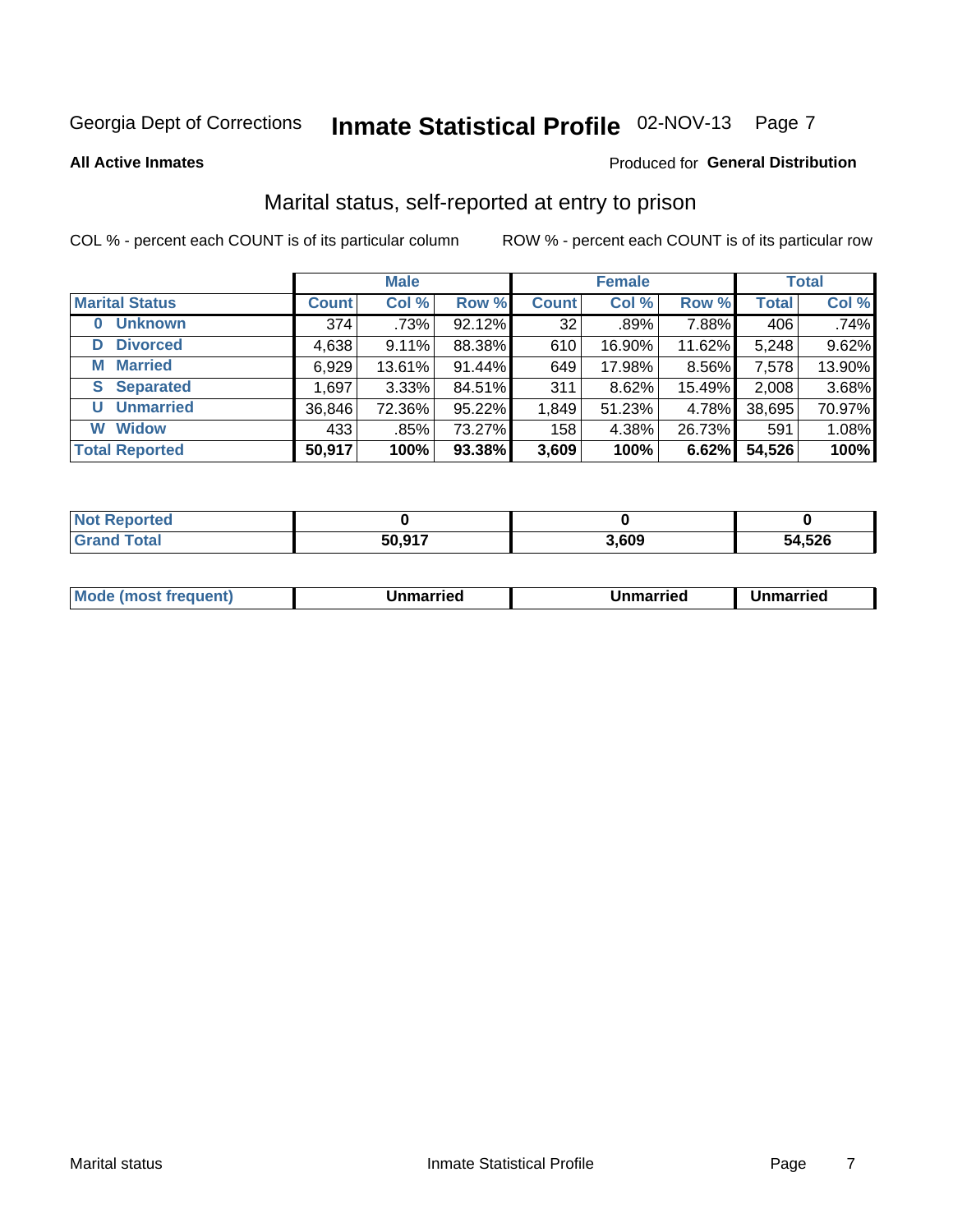# Inmate Statistical Profile 02-NOV-13 Page 8

#### **All Active Inmates**

### Produced for General Distribution

### Number of children, self reported at entry to prison

COL % - percent each COUNT is of its particular column

|                           |              | <b>Male</b> |        |                | <b>Female</b> |        | <b>Total</b> |        |
|---------------------------|--------------|-------------|--------|----------------|---------------|--------|--------------|--------|
| <b>Number of Children</b> | <b>Count</b> | Col %       | Row %  | <b>Count</b>   | Col %         | Row %  | <b>Total</b> | Col %  |
| 10                        | 20,678       | 41.04%      | 95.02% | 1,084          | 30.07%        | 4.98%  | 21,762       | 40.30% |
|                           | 11,343       | 22.51%      | 94.21% | 697            | 19.33%        | 5.79%  | 12,040       | 22.30% |
| $\overline{2}$            | 8,337        | 16.54%      | 91.20% | 804            | 22.30%        | 8.80%  | 9,141        | 16.93% |
| $\overline{\mathbf{3}}$   | 4,912        | 9.75%       | 90.00% | 546            | 15.15%        | 10.00% | 5,458        | 10.11% |
| $\overline{\mathbf{4}}$   | 2,533        | 5.03%       | 90.98% | 251            | 6.96%         | 9.02%  | 2,784        | 5.16%  |
| 5                         | 1,235        | 2.45%       | 90.68% | 127            | 3.52%         | 9.32%  | 1,362        | 2.52%  |
| $6\phantom{1}6$           | 657          | 1.30%       | 91.12% | 64             | 1.78%         | 8.88%  | 721          | 1.34%  |
| 7                         | 290          | 0.58%       | 94.77% | 16             | 0.44%         | 5.23%  | 306          | 0.57%  |
| 8                         | 155          | 0.31%       | 94.51% | 9              | 0.25%         | 5.49%  | 164          | 0.30%  |
| 9                         | 100          | 0.20%       | 98.04% | 2              | 0.06%         | 1.96%  | 102          | 0.19%  |
| 10                        | 67           | 0.13%       | 97.10% | $\overline{2}$ | 0.06%         | 2.90%  | 69           | 0.13%  |
| Over 10                   | 84           | 0.17%       | 96.55% | 3              | 0.08%         | 3.45%  | 87           | 0.16%  |
| <b>Total Reported</b>     | 50,391       | 100%        | 93.32% | 3,605          | 100%          | 6.68%  | 53,996       | 100.0% |

| w. | ちつに<br>しんい |      | 530          |
|----|------------|------|--------------|
|    | 50.017     | .609 | 54,526<br>54 |

| <b>Mean</b><br>(average)       | דפ<br>I .J 1 | 1.73 | 1.39 |
|--------------------------------|--------------|------|------|
| Median (middle)                |              |      |      |
| <b>Mode</b><br>(most frequent) |              |      |      |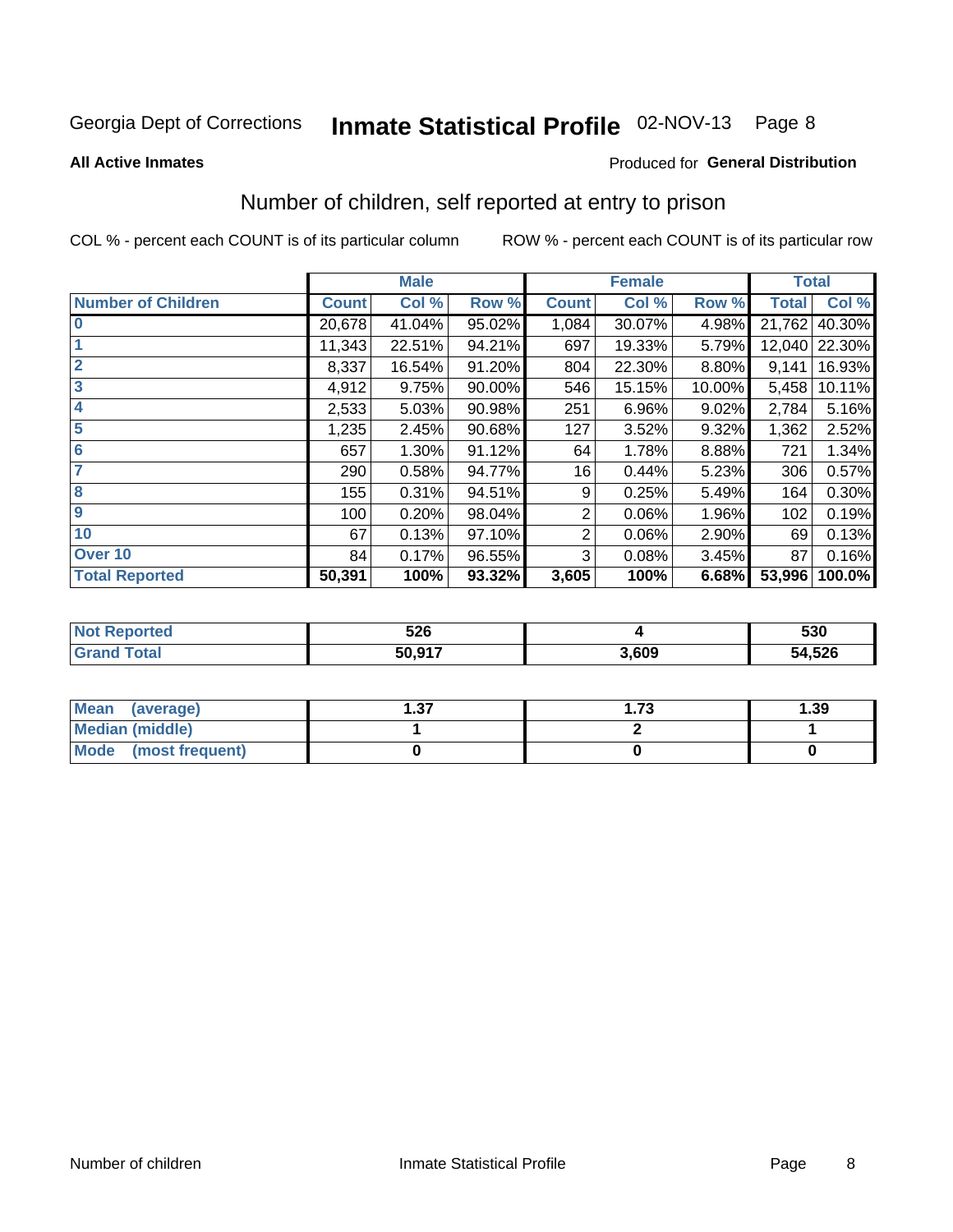# Inmate Statistical Profile 02-NOV-13 Page 9

#### **All Active Inmates**

#### Produced for General Distribution

### Religious affiliation, self-reported at entry to prison

COL % - percent each COUNT is of its particular column

|                 |                              | <b>Male</b>  |        | <b>Female</b> |                |        | <b>Total</b> |              |        |
|-----------------|------------------------------|--------------|--------|---------------|----------------|--------|--------------|--------------|--------|
|                 | <b>Religious Affiliation</b> | <b>Count</b> | Col %  | Row %         | <b>Count</b>   | Col %  | Row %        | <b>Total</b> | Col %  |
| 1               | <b>Islam</b>                 | 918          | 4.36%  | 96.53%        | 33             | 1.23%  | 3.47%        | 951          | 4.01%  |
| $\overline{2}$  | <b>Catholic</b>              | 1,097        | 5.22%  | 87.90%        | 151            | 5.65%  | 12.10%       | 1,248        | 5.26%  |
| $\mathbf{3}$    | <b>Baptist</b>               | 10,583       | 50.32% | 85.03%        | 1,863          | 69.70% | 14.97%       | 12,446       | 52.50% |
| 4               | <b>Methodist</b>             | 460          | 2.19%  | 85.98%        | 75             | 2.81%  | 14.02%       | 535          | 2.26%  |
| 5               | <b>EpiscopIn</b>             | 36           | .17%   | 85.71%        | 6              | .22%   | 14.29%       | 42           | .18%   |
| $6\phantom{a}$  | <b>Presbytrn</b>             | 63           | .30%   | 92.65%        | 5              | .19%   | 7.35%        | 68           | .29%   |
| 7               | <b>Chc Of God</b>            | 380          | 1.81%  | 84.82%        | 68             | 2.54%  | 15.18%       | 448          | 1.89%  |
| 8               | <b>Holiness</b>              | 722          | 3.43%  | 80.13%        | 179            | 6.70%  | 19.87%       | 901          | 3.80%  |
| $\overline{9}$  | <b>Jewish</b>                | 32           | .15%   | 88.89%        | 4              | .15%   | 11.11%       | 36           | .15%   |
| 10              | <b>Anglican</b>              | 16           | .08%   | 88.89%        | $\overline{2}$ | .07%   | 11.11%       | 18           | .08%   |
| 11              | <b>Grk Orthdx</b>            | 4            | .02%   | 80.00%        | 1              | .04%   | 20.00%       | 5            | .02%   |
| 12              | <b>Hindu</b>                 | 5            | .02%   | 100.00%       |                |        |              | 5            | .02%   |
| 13              | <b>Buddhist</b>              | 32           | .15%   | 80.00%        | 8              | .30%   | 20.00%       | 40           | .17%   |
| 14              | <b>Taoist</b>                | 4            | .02%   | 80.00%        | 1              | .04%   | 20.00%       | 5            | .02%   |
| 15              | <b>Shintoist</b>             | 3            | .01%   | 100.00%       |                |        |              | 3            | .01%   |
| 16              | <b>Seven D Ad</b>            | 73           | .35%   | 91.25%        | 7              | .26%   | 8.75%        | 80           | .34%   |
| 17 <sub>2</sub> | <b>Jehovah Wt</b>            | 265          | 1.26%  | 89.23%        | 32             | 1.20%  | 10.77%       | 297          | 1.25%  |
| 18              | <b>Latr Day S</b>            | 31           | .15%   | 91.18%        | 3              | .11%   | 8.82%        | 34           | .14%   |
| 20              | <b>Other Prot</b>            | 3,247        | 15.44% | 94.09%        | 204            | 7.63%  | 5.91%        | 3,451        | 14.56% |
| 96              | <b>None</b>                  | 3,062        | 14.56% | 99.00%        | 31             | 1.16%  | 1.00%        | 3,093        | 13.05% |
|                 | <b>Total Reported</b>        | 21,033       | 100%   | 88.72%        | 2,673          | 100%   | 11.28%       | 23,706       | 100%   |

| 29,884<br>$\sim$ | ሰኃር<br>งงต | 30,820     |
|------------------|------------|------------|
| 50,917           | 3,609      | ,526<br>54 |

| Mode (most frequent) | <b>3aptist</b> | 3aptist | <b>Baptist</b> |
|----------------------|----------------|---------|----------------|
|                      |                |         |                |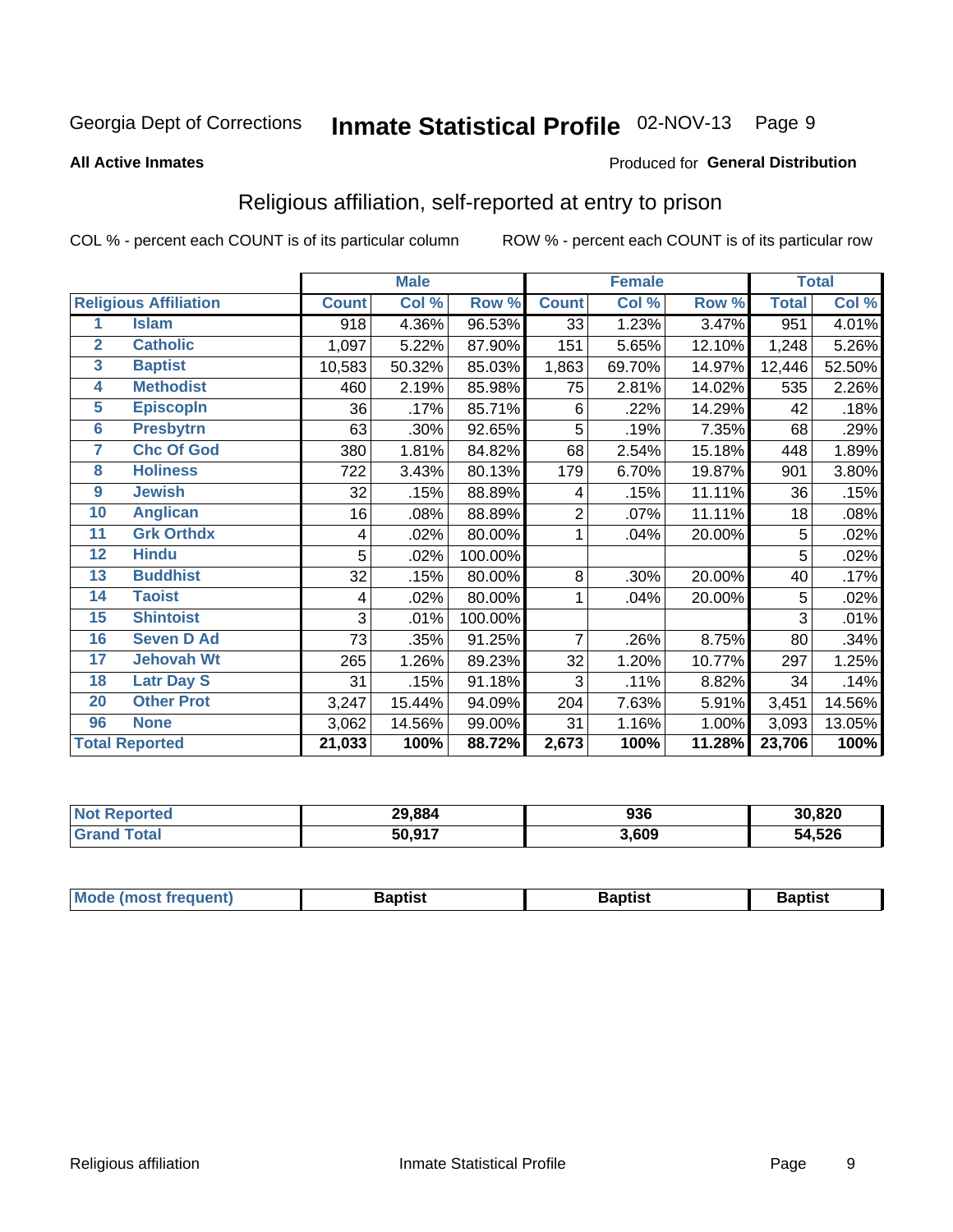# Inmate Statistical Profile 02-NOV-13 Page 10

### **All Active Inmates**

#### Produced for General Distribution

### Home county, self-reported at entry to prison

COL % - percent each COUNT is of its particular column

|     |                             |              | <b>Male</b> |         |                         | <b>Female</b> |        | <b>Total</b> |        |
|-----|-----------------------------|--------------|-------------|---------|-------------------------|---------------|--------|--------------|--------|
|     | <b>Home County</b>          | <b>Count</b> | Col %       | Row %   | <b>Count</b>            | Col %         | Row %  | <b>Total</b> | Col %  |
| 000 | <b>Unknown</b>              | 5,587        | 10.97%      | 93.80%  | 369                     | 10.22%        | 6.20%  | 5,956        | 10.92% |
| 001 | <b>Appling County</b>       | 112          | .22%        | 95.73%  | 5                       | .14%          | 4.27%  | 117          | .21%   |
| 002 | <b>Atkinson County</b>      | 39           | .08%        | 97.50%  | 1                       | .03%          | 2.50%  | 40           | .07%   |
| 003 | <b>Bacon County</b>         | 63           | .12%        | 95.45%  | 3                       | .08%          | 4.55%  | 66           | .12%   |
| 004 | <b>Baker County</b>         | 20           | .04%        | 100.00% |                         |               |        | 20           | .04%   |
| 005 | <b>Baldwin County</b>       | 261          | .51%        | 92.55%  | 21                      | .58%          | 7.45%  | 282          | .52%   |
| 006 | <b>Banks County</b>         | 56           | .11%        | 94.92%  | 3                       | .08%          | 5.08%  | 59           | .11%   |
| 007 | <b>Barrow County</b>        | 256          | .50%        | 89.20%  | 31                      | .86%          | 10.80% | 287          | .53%   |
| 008 | <b>Bartow County</b>        | 536          | 1.05%       | 87.58%  | 76                      | 2.11%         | 12.42% | 612          | 1.12%  |
| 009 | <b>Ben Hill County</b>      | 202          | .40%        | 93.95%  | 13                      | .36%          | 6.05%  | 215          | .39%   |
| 010 | <b>Berrien County</b>       | 88           | .17%        | 94.62%  | 5                       | .14%          | 5.38%  | 93           | .17%   |
| 011 | <b>Bibb County</b>          | 1,157        | 2.27%       | 95.54%  | 54                      | 1.50%         | 4.46%  | 1,211        | 2.22%  |
| 012 | <b>Bleckley County</b>      | 60           | .12%        | 93.75%  | 4                       | .11%          | 6.25%  | 64           | .12%   |
| 013 | <b>Brantley County</b>      | 50           | .10%        | 87.72%  | $\overline{7}$          | .19%          | 12.28% | 57           | .10%   |
| 014 | <b>Brooks County</b>        | 150          | .29%        | 98.04%  | 3                       | .08%          | 1.96%  | 153          | .28%   |
| 015 | <b>Bryan County</b>         | 117          | .23%        | 95.12%  | 6                       | .17%          | 4.88%  | 123          | .23%   |
| 016 | <b>Bulloch County</b>       | 355          | .70%        | 92.93%  | 27                      | .75%          | 7.07%  | 382          | .70%   |
| 017 | <b>Burke County</b>         | 205          | .40%        | 97.62%  | 5                       | .14%          | 2.38%  | 210          | .39%   |
| 018 | <b>Butts County</b>         | 133          | .26%        | 92.36%  | 11                      | .30%          | 7.64%  | 144          | .26%   |
| 019 | <b>Calhoun County</b>       | 76           | .15%        | 97.44%  | $\overline{2}$          | .06%          | 2.56%  | 78           | .14%   |
| 020 | <b>Camden County</b>        | 136          | .27%        | 91.89%  | 12                      | .33%          | 8.11%  | 148          | .27%   |
| 021 | <b>Candler County</b>       | 106          | .21%        | 89.83%  | 12                      | .33%          | 10.17% | 118          | .22%   |
| 022 | <b>Carroll County</b>       | 548          | 1.08%       | 91.18%  | 53                      | 1.47%         | 8.82%  | 601          | 1.10%  |
| 023 | <b>Catoosa County</b>       | 223          | .44%        | 91.39%  | 21                      | .58%          | 8.61%  | 244          | .45%   |
| 024 | <b>Charlton County</b>      | 44           | .09%        | 97.78%  | 1                       | .03%          | 2.22%  | 45           | .08%   |
| 025 | <b>Chatham County</b>       | 1,956        | 3.84%       | 96.40%  | 73                      | 2.02%         | 3.60%  | 2,029        | 3.72%  |
| 026 | <b>Chattahoochee County</b> | 28           | .05%        | 96.55%  | $\mathbf{1}$            | .03%          | 3.45%  | 29           | .05%   |
| 027 | <b>Chattooga County</b>     | 236          | .46%        | 87.41%  | 34                      | .94%          | 12.59% | 270          | .50%   |
| 028 | <b>Cherokee County</b>      | 386          | .76%        | 90.82%  | 39                      | 1.08%         | 9.18%  | 425          | .78%   |
| 029 | <b>Clarke County</b>        | 446          | .88%        | 94.49%  | 26                      | .72%          | 5.51%  | 472          | .87%   |
| 030 | <b>Clay County</b>          | 42           | .08%        | 95.45%  | $\overline{2}$          | .06%          | 4.55%  | 44           | .08%   |
| 031 | <b>Clayton County</b>       | 1,483        | 2.91%       | 93.56%  | 102                     | 2.83%         | 6.44%  | 1,585        | 2.91%  |
| 032 | <b>Clinch County</b>        | 43           | .08%        | 95.56%  | $\overline{2}$          | .06%          | 4.44%  | 45           | .08%   |
| 033 | <b>Cobb County</b>          | 2,051        | 4.03%       | 91.60%  | 188                     | 5.21%         | 8.40%  | 2,239        | 4.11%  |
| 034 | <b>Coffee County</b>        | 257          | .50%        | 93.80%  | 17                      | .47%          | 6.20%  | 274          | .50%   |
| 035 | <b>Colquitt County</b>      | 242          | .48%        | 94.53%  | 14                      | .39%          | 5.47%  | 256          | .47%   |
| 036 | <b>Columbia County</b>      | 265          | .52%        | 91.38%  | 25                      | .69%          | 8.62%  | 290          | .53%   |
| 037 | <b>Cook County</b>          | 129          | .25%        | 96.99%  | $\overline{\mathbf{4}}$ | .11%          | 3.01%  | 133          | .24%   |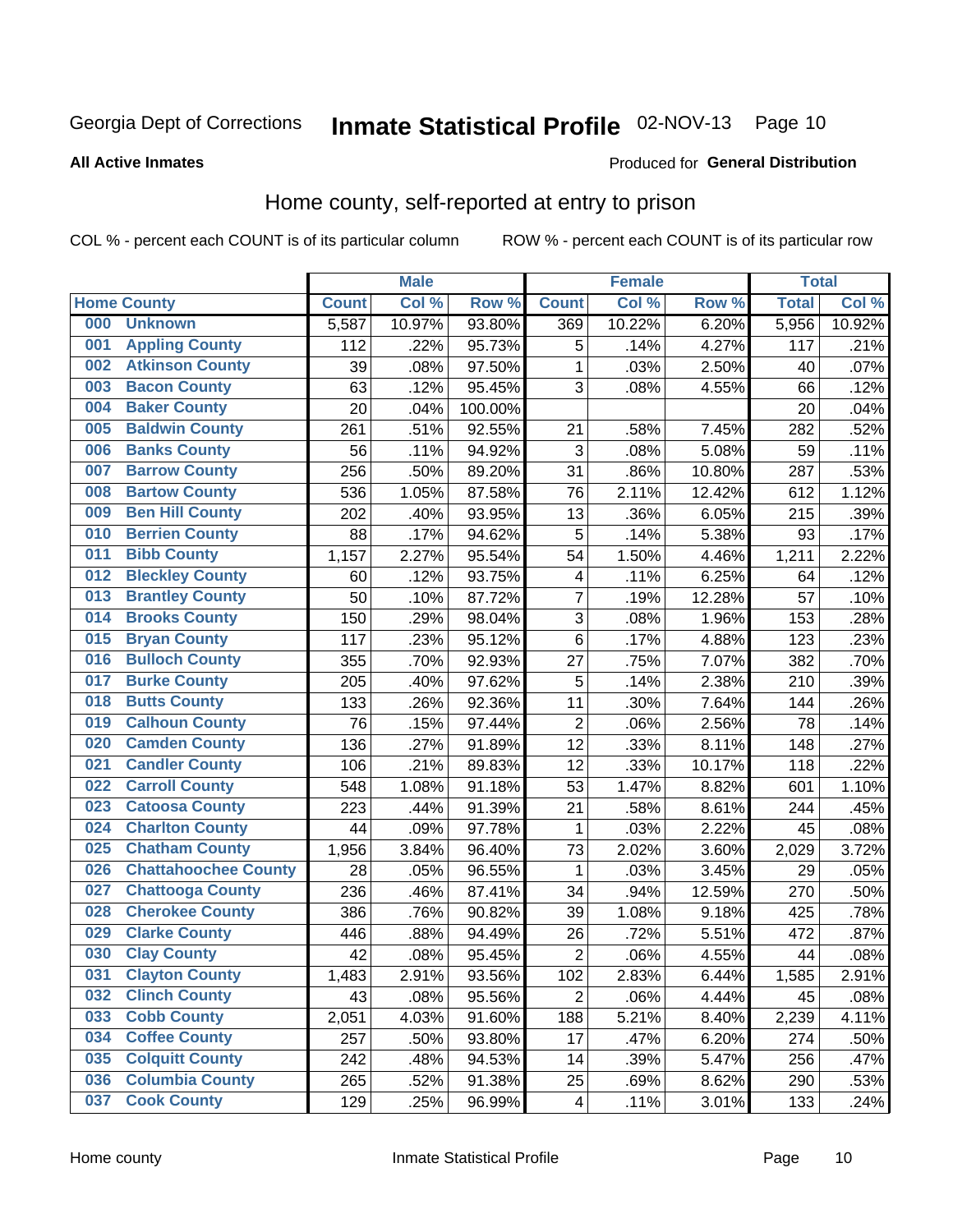#### Inmate Statistical Profile 02-NOV-13 Page 11

**All Active Inmates** 

### **Produced for General Distribution**

### Home county, self-reported at entry to prison

COL % - percent each COUNT is of its particular column

|     |                         |              | <b>Male</b> |                  |                  | <b>Female</b> |          | <b>Total</b> |        |
|-----|-------------------------|--------------|-------------|------------------|------------------|---------------|----------|--------------|--------|
|     | <b>Home County</b>      | <b>Count</b> | Col%        | Row <sup>%</sup> | <b>Count</b>     | Col %         | Row %    | <b>Total</b> | Col %  |
| 038 | <b>Coweta County</b>    | 423          | .83%        | 94.42%           | 25               | .69%          | 5.58%    | 448          | .82%   |
| 039 | <b>Crawford County</b>  | 44           | .09%        | 93.62%           | 3                | .08%          | 6.38%    | 47           | .09%   |
| 040 | <b>Crisp County</b>     | 195          | .38%        | 96.06%           | $\bf 8$          | .22%          | 3.94%    | 203          | .37%   |
| 041 | <b>Dade County</b>      | 57           | .11%        | 89.06%           | $\overline{7}$   | .19%          | 10.94%   | 64           | .12%   |
| 042 | <b>Dawson County</b>    | 85           | .17%        | 89.47%           | 10               | .28%          | 10.53%   | 95           | .17%   |
| 043 | <b>Decatur County</b>   | 277          | .54%        | 93.90%           | 18               | .50%          | 6.10%    | 295          | .54%   |
| 044 | <b>Dekalb County</b>    | 3,100        | 6.09%       | 93.85%           | 203              | 5.62%         | 6.15%    | 3,303        | 6.06%  |
| 045 | <b>Dodge County</b>     | 141          | .28%        | 87.58%           | 20               | .55%          | 12.42%   | 161          | .30%   |
| 046 | <b>Dooly County</b>     | 86           | .17%        | 92.47%           | 7                | .19%          | 7.53%    | 93           | .17%   |
| 047 | <b>Dougherty County</b> | 901          | 1.77%       | 94.94%           | 48               | 1.33%         | 5.06%    | 949          | 1.74%  |
| 048 | <b>Douglas County</b>   | 648          | 1.27%       | 92.97%           | 49               | 1.36%         | 7.03%    | 697          | 1.28%  |
| 049 | <b>Early County</b>     | 83           | .16%        | 94.32%           | 5                | .14%          | 5.68%    | 88           | .16%   |
| 050 | <b>Echols County</b>    | 13           | .03%        | 100.00%          |                  |               |          | 13           | .02%   |
| 051 | <b>Effingham County</b> | 202          | .40%        | 93.09%           | 15               | .42%          | 6.91%    | 217          | .40%   |
| 052 | <b>Elbert County</b>    | 140          | .27%        | 93.96%           | $\boldsymbol{9}$ | .25%          | 6.04%    | 149          | .27%   |
| 053 | <b>Emanuel County</b>   | 171          | .34%        | 93.44%           | 12               | .33%          | 6.56%    | 183          | .34%   |
| 054 | <b>Evans County</b>     | 75           | .15%        | 93.75%           | 5                | .14%          | 6.25%    | 80           | .15%   |
| 055 | <b>Fannin County</b>    | 81           | .16%        | 87.10%           | 12               | .33%          | 12.90%   | 93           | .17%   |
| 056 | <b>Fayette County</b>   | 169          | .33%        | 87.56%           | 24               | .67%          | 12.44%   | 193          | .35%   |
| 057 | <b>Floyd County</b>     | 699          | 1.37%       | 89.62%           | 81               | 2.24%         | 10.38%   | 780          | 1.43%  |
| 058 | <b>Forsyth County</b>   | 183          | .36%        | 87.14%           | 27               | .75%          | 12.86%   | 210          | .39%   |
| 059 | <b>Franklin County</b>  | 123          | .24%        | 92.48%           | 10               | .28%          | 7.52%    | 133          | .24%   |
| 060 | <b>Fulton County</b>    | 5,235        | 10.28%      | 95.03%           | 274              | 7.59%         | 4.97%    | 5,509        | 10.10% |
| 061 | <b>Gilmer County</b>    | 114          | .22%        | 94.21%           | 7                | .19%          | 5.79%    | 121          | .22%   |
| 062 | <b>Glascock County</b>  | 8            | .02%        | 100.00%          |                  |               |          | 8            | .01%   |
| 063 | <b>Glynn County</b>     | 395          | .78%        | 94.05%           | 25               | .69%          | 5.95%    | 420          | .77%   |
| 064 | <b>Gordon County</b>    | 283          | .56%        | 86.02%           | 46               | 1.27%         | 13.98%   | 329          | .60%   |
| 065 | <b>Grady County</b>     | 179          | .35%        | 95.72%           | 8                | .22%          | 4.28%    | 187          | .34%   |
| 066 | <b>Greene County</b>    | 104          | .20%        | 92.04%           | 9                | .25%          | 7.96%    | 113          | .21%   |
| 067 | <b>Gwinnett County</b>  | 1,721        | 3.38%       | 92.38%           | 142              | 3.93%         | 7.62%    | 1,863        | 3.42%  |
| 068 | <b>Habersham County</b> | 95           | .19%        | 95.96%           | 4                | .11%          | 4.04%    | 99           | .18%   |
| 069 | <b>Hall County</b>      | 617          | 1.21%       | 90.60%           | 64               | 1.77%         | 9.40%    | 681          | 1.25%  |
| 070 | <b>Hancock County</b>   | 55           | .11%        | 94.83%           | 3                | .08%          | 5.17%    | 58           | .11%   |
| 071 | <b>Haralson County</b>  | 141          | .28%        | 89.81%           | 16               | .44%          | 10.19%   | 157          | .29%   |
| 072 | <b>Harris County</b>    | 91           | .18%        | 91.00%           | $\boldsymbol{9}$ | .25%          | $9.00\%$ | 100          | .18%   |
| 073 | <b>Hart County</b>      | 136          | .27%        | 95.10%           | 7                | .19%          | 4.90%    | 143          | .26%   |
| 074 | <b>Heard County</b>     | 52           | .10%        | 92.86%           | 4                | .11%          | 7.14%    | 56           | .10%   |
| 075 | <b>Henry County</b>     | 563          | 1.11%       | 93.83%           | 37               | 1.03%         | 6.17%    | 600          | 1.10%  |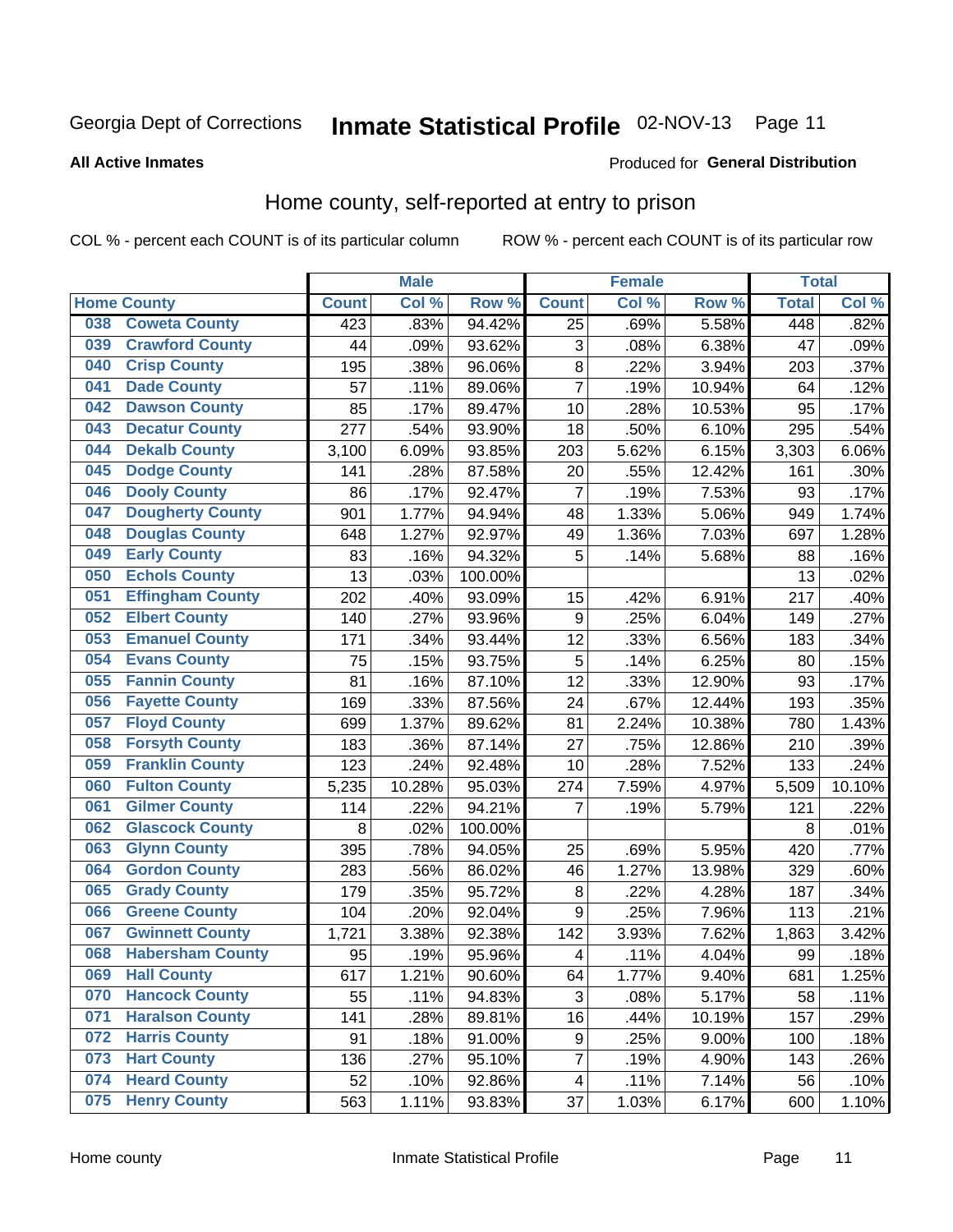# Inmate Statistical Profile 02-NOV-13 Page 12

#### **All Active Inmates**

#### Produced for General Distribution

### Home county, self-reported at entry to prison

COL % - percent each COUNT is of its particular column

|     |                          |              | <b>Male</b> |         |                  | Female |        | <b>Total</b> |       |
|-----|--------------------------|--------------|-------------|---------|------------------|--------|--------|--------------|-------|
|     | <b>Home County</b>       | <b>Count</b> | Col %       | Row %   | <b>Count</b>     | Col %  | Row %  | <b>Total</b> | Col % |
| 076 | <b>Houston County</b>    | 550          | 1.08%       | 93.38%  | 39               | 1.08%  | 6.62%  | 589          | 1.08% |
| 077 | <b>Irwin County</b>      | 74           | .15%        | 94.87%  | 4                | .11%   | 5.13%  | 78           | .14%  |
| 078 | <b>Jackson County</b>    | 230          | .45%        | 90.55%  | 24               | .67%   | 9.45%  | 254          | .47%  |
| 079 | <b>Jasper County</b>     | 65           | .13%        | 91.55%  | $\,6$            | .17%   | 8.45%  | 71           | .13%  |
| 080 | <b>Jeff Davis County</b> | 84           | .16%        | 93.33%  | 6                | .17%   | 6.67%  | 90           | .17%  |
| 081 | <b>Jefferson County</b>  | 195          | .38%        | 94.66%  | 11               | .30%   | 5.34%  | 206          | .38%  |
| 082 | <b>Jenkins County</b>    | 61           | .12%        | 95.31%  | 3                | .08%   | 4.69%  | 64           | .12%  |
| 083 | <b>Johnson County</b>    | 41           | .08%        | 91.11%  | 4                | .11%   | 8.89%  | 45           | .08%  |
| 084 | <b>Jones County</b>      | 120          | .24%        | 90.91%  | 12               | .33%   | 9.09%  | 132          | .24%  |
| 085 | <b>Lamar County</b>      | 65           | .13%        | 94.20%  | $\overline{4}$   | .11%   | 5.80%  | 69           | .13%  |
| 086 | <b>Lanier County</b>     | 42           | .08%        | 100.00% |                  |        |        | 42           | .08%  |
| 087 | <b>Laurens County</b>    | 277          | .54%        | 92.64%  | 22               | .61%   | 7.36%  | 299          | .55%  |
| 088 | <b>Lee County</b>        | 90           | .18%        | 90.00%  | 10               | .28%   | 10.00% | 100          | .18%  |
| 089 | <b>Liberty County</b>    | 258          | .51%        | 95.91%  | 11               | .30%   | 4.09%  | 269          | .49%  |
| 090 | <b>Lincoln County</b>    | 31           | .06%        | 93.94%  | $\overline{2}$   | .06%   | 6.06%  | 33           | .06%  |
| 091 | <b>Long County</b>       | 54           | .11%        | 93.10%  | 4                | .11%   | 6.90%  | 58           | .11%  |
| 092 | <b>Lowndes County</b>    | 501          | .98%        | 94.17%  | 31               | .86%   | 5.83%  | 532          | .98%  |
| 093 | <b>Lumpkin County</b>    | 81           | .16%        | 91.01%  | 8                | .22%   | 8.99%  | 89           | .16%  |
| 094 | <b>Macon County</b>      | 76           | .15%        | 96.20%  | 3                | .08%   | 3.80%  | 79           | .14%  |
| 095 | <b>Madison County</b>    | 128          | .25%        | 92.75%  | 10               | .28%   | 7.25%  | 138          | .25%  |
| 096 | <b>Marion County</b>     | 46           | .09%        | 92.00%  | 4                | .11%   | 8.00%  | 50           | .09%  |
| 097 | <b>Mcduffie County</b>   | 156          | .31%        | 96.30%  | $\,6$            | .17%   | 3.70%  | 162          | .30%  |
| 098 | <b>Mcintosh County</b>   | 79           | .16%        | 94.05%  | 5                | .14%   | 5.95%  | 84           | .15%  |
| 099 | <b>Meriwether County</b> | 162          | .32%        | 94.19%  | 10               | .28%   | 5.81%  | 172          | .32%  |
| 100 | <b>Miller County</b>     | 41           | .08%        | 97.62%  | 1                | .03%   | 2.38%  | 42           | .08%  |
| 101 | <b>Mitchell County</b>   | 199          | .39%        | 93.43%  | 14               | .39%   | 6.57%  | 213          | .39%  |
| 102 | <b>Monroe County</b>     | 145          | .28%        | 95.39%  | $\overline{7}$   | .19%   | 4.61%  | 152          | .28%  |
| 103 | <b>Montgomery County</b> | 66           | .13%        | 91.67%  | $\,6$            | .17%   | 8.33%  | 72           | .13%  |
| 104 | <b>Morgan County</b>     | 105          | .21%        | 92.92%  | 8                | .22%   | 7.08%  | 113          | .21%  |
| 105 | <b>Murray County</b>     | 162          | .32%        | 88.52%  | 21               | .58%   | 11.48% | 183          | .34%  |
| 106 | <b>Muscogee County</b>   | 1,139        | 2.24%       | 95.31%  | 56               | 1.55%  | 4.69%  | 1,195        | 2.19% |
| 107 | <b>Newton County</b>     | 555          | 1.09%       | 91.58%  | 51               | 1.41%  | 8.42%  | 606          | 1.11% |
| 108 | <b>Oconee County</b>     | 43           | .08%        | 91.49%  | 4                | .11%   | 8.51%  | 47           | .09%  |
| 109 | <b>Oglethorpe County</b> | 60           | .12%        | 90.91%  | $\,6$            | .17%   | 9.09%  | 66           | .12%  |
| 110 | <b>Paulding County</b>   | 307          | .60%        | 93.03%  | 23               | .64%   | 6.97%  | 330          | .61%  |
| 111 | <b>Peach County</b>      | 110          | .22%        | 94.02%  | 7                | .19%   | 5.98%  | 117          | .21%  |
| 112 | <b>Pickens County</b>    | 103          | .20%        | 91.96%  | $\boldsymbol{9}$ | .25%   | 8.04%  | 112          | .21%  |
| 113 | <b>Pierce County</b>     | 75           | .15%        | 92.59%  | $\,6$            | .17%   | 7.41%  | 81           | .15%  |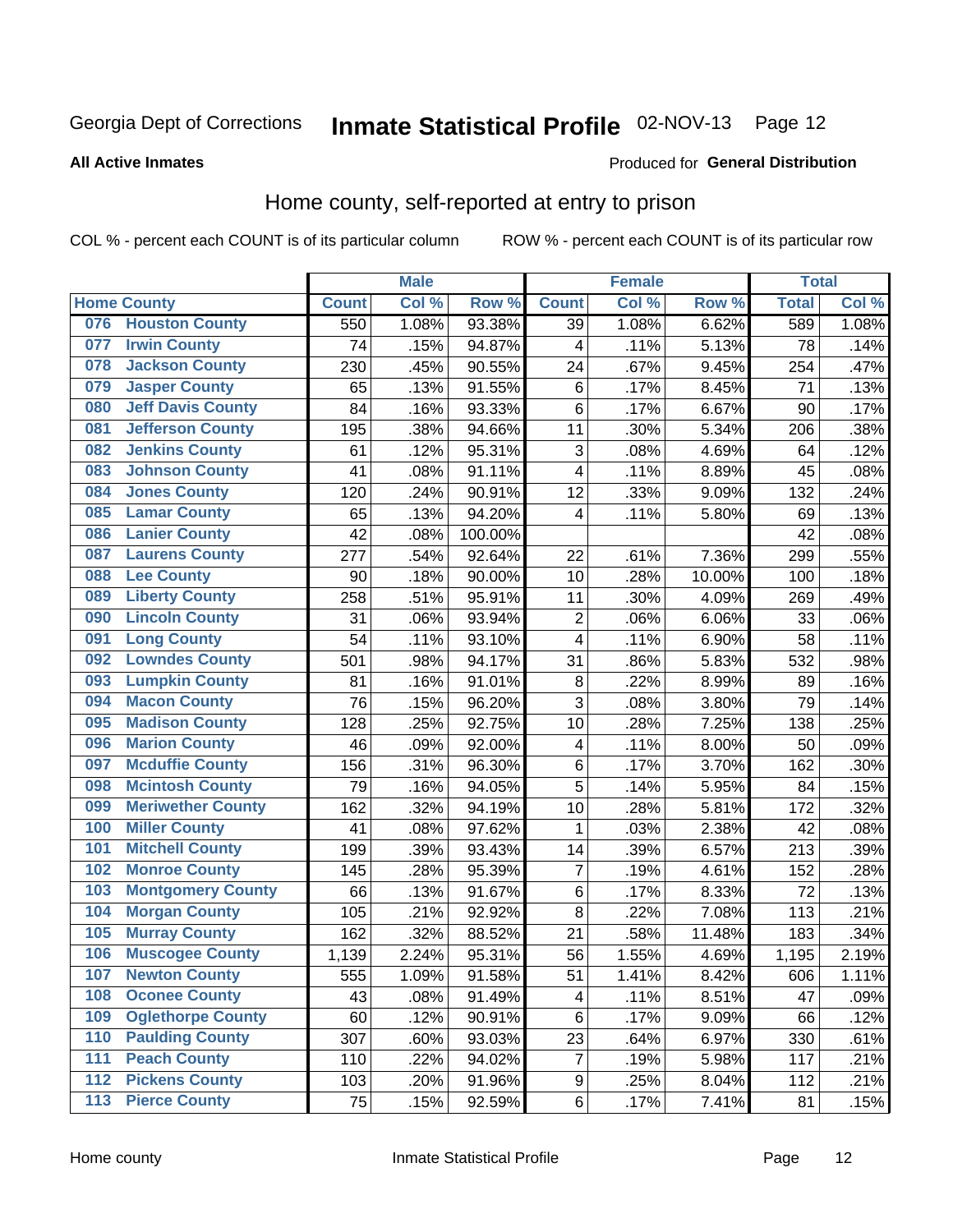# Inmate Statistical Profile 02-NOV-13 Page 13

### **All Active Inmates**

#### Produced for General Distribution

### Home county, self-reported at entry to prison

COL % - percent each COUNT is of its particular column

|                  |                          |              | <b>Male</b> |                  |                         | <b>Female</b> |        | <b>Total</b>    |       |
|------------------|--------------------------|--------------|-------------|------------------|-------------------------|---------------|--------|-----------------|-------|
|                  | <b>Home County</b>       | <b>Count</b> | Col %       | Row <sup>%</sup> | <b>Count</b>            | Col %         | Row %  | <b>Total</b>    | Col % |
| 114              | <b>Pike County</b>       | 49           | .10%        | 92.45%           | 4                       | .11%          | 7.55%  | $\overline{53}$ | .10%  |
| 115              | <b>Polk County</b>       | 251          | .49%        | 91.94%           | 22                      | .61%          | 8.06%  | 273             | .50%  |
| 116              | <b>Pulaski County</b>    | 73           | .14%        | 90.12%           | $\bf 8$                 | .22%          | 9.88%  | 81              | .15%  |
| 117              | <b>Putnam County</b>     | 177          | .35%        | 92.19%           | 15                      | .42%          | 7.81%  | 192             | .35%  |
| 118              | <b>Quitman County</b>    | 20           | .04%        | 95.24%           | 1                       | .03%          | 4.76%  | 21              | .04%  |
| 119              | <b>Rabun County</b>      | 51           | .10%        | 87.93%           | $\overline{7}$          | .19%          | 12.07% | 58              | .11%  |
| 120              | <b>Randolph County</b>   | 80           | .16%        | 95.24%           | $\overline{\mathbf{4}}$ | .11%          | 4.76%  | 84              | .15%  |
| 121              | <b>Richmond County</b>   | 1,710        | 3.36%       | 94.89%           | 92                      | 2.55%         | 5.11%  | 1,802           | 3.30% |
| 122              | <b>Rockdale County</b>   | 350          | .69%        | 93.33%           | 25                      | .69%          | 6.67%  | 375             | .69%  |
| 123              | <b>Schley County</b>     | 20           | .04%        | 100.00%          |                         |               |        | 20              | .04%  |
| 124              | <b>Screven County</b>    | 132          | .26%        | 93.62%           | 9                       | .25%          | 6.38%  | 141             | .26%  |
| 125              | <b>Seminole County</b>   | 53           | .10%        | 88.33%           | $\overline{7}$          | .19%          | 11.67% | 60              | .11%  |
| 126              | <b>Spalding County</b>   | 466          | .92%        | 93.95%           | 30                      | .83%          | 6.05%  | 496             | .91%  |
| 127              | <b>Stephens County</b>   | 145          | .28%        | 90.63%           | 15                      | .42%          | 9.38%  | 160             | .29%  |
| 128              | <b>Stewart County</b>    | 29           | .06%        | 100.00%          |                         |               |        | 29              | .05%  |
| 129              | <b>Sumter County</b>     | 205          | .40%        | 93.18%           | 15                      | .42%          | 6.82%  | 220             | .40%  |
| 130              | <b>Talbot County</b>     | 54           | .11%        | 94.74%           | 3                       | .08%          | 5.26%  | 57              | .10%  |
| 131              | <b>Taliaferro County</b> | 13           | .03%        | 92.86%           | $\mathbf{1}$            | .03%          | 7.14%  | 14              | .03%  |
| 132              | <b>Tattnall County</b>   | 159          | .31%        | 95.21%           | $\bf 8$                 | .22%          | 4.79%  | 167             | .31%  |
| 133              | <b>Taylor County</b>     | 72           | .14%        | 93.51%           | 5                       | .14%          | 6.49%  | 77              | .14%  |
| 134              | <b>Telfair County</b>    | 98           | .19%        | 95.15%           | 5                       | .14%          | 4.85%  | 103             | .19%  |
| $\overline{135}$ | <b>Terrell County</b>    | 83           | .16%        | 95.40%           | 4                       | .11%          | 4.60%  | 87              | .16%  |
| 136              | <b>Thomas County</b>     | 217          | .43%        | 91.95%           | 19                      | .53%          | 8.05%  | 236             | .43%  |
| 137              | <b>Tift County</b>       | 276          | .54%        | 96.17%           | 11                      | .30%          | 3.83%  | 287             | .53%  |
| 138              | <b>Toombs County</b>     | 298          | .59%        | 92.55%           | 24                      | .67%          | 7.45%  | 322             | .59%  |
| 139              | <b>Towns County</b>      | 22           | .04%        | 88.00%           | $\mathbf{3}$            | .08%          | 12.00% | 25              | .05%  |
| 140              | <b>Treutlen County</b>   | 67           | .13%        | 91.78%           | $\,6$                   | .17%          | 8.22%  | 73              | .13%  |
| 141              | <b>Troup County</b>      | 492          | .97%        | 94.43%           | 29                      | .80%          | 5.57%  | 521             | .96%  |
| 142              | <b>Turner County</b>     | 65           | .13%        | 91.55%           | $\,6$                   | .17%          | 8.45%  | 71              | .13%  |
| 143              | <b>Twiggs County</b>     | 66           | .13%        | 92.96%           | 5                       | .14%          | 7.04%  | 71              | .13%  |
| 144              | <b>Union County</b>      | 54           | .11%        | 85.71%           | $\overline{9}$          | .25%          | 14.29% | 63              | .12%  |
| 145              | <b>Upson County</b>      | 161          | .32%        | 95.83%           | $\overline{7}$          | .19%          | 4.17%  | 168             | .31%  |
| 146              | <b>Walker County</b>     | 337          | .66%        | 91.58%           | 31                      | .86%          | 8.42%  | 368             | .67%  |
| 147              | <b>Walton County</b>     | 420          | .82%        | 91.50%           | 39                      | 1.08%         | 8.50%  | 459             | .84%  |
| 148              | <b>Ware County</b>       | 288          | .57%        | 96.64%           | 10                      | .28%          | 3.36%  | 298             | .55%  |
| 149              | <b>Warren County</b>     | 35           | .07%        | 92.11%           | 3                       | .08%          | 7.89%  | 38              | .07%  |
| 150              | <b>Washington County</b> | 186          | .37%        | 89.42%           | 22                      | .61%          | 10.58% | 208             | .38%  |
| 151              | <b>Wayne County</b>      | 174          | .34%        | 89.69%           | 20                      | .55%          | 10.31% | 194             | .36%  |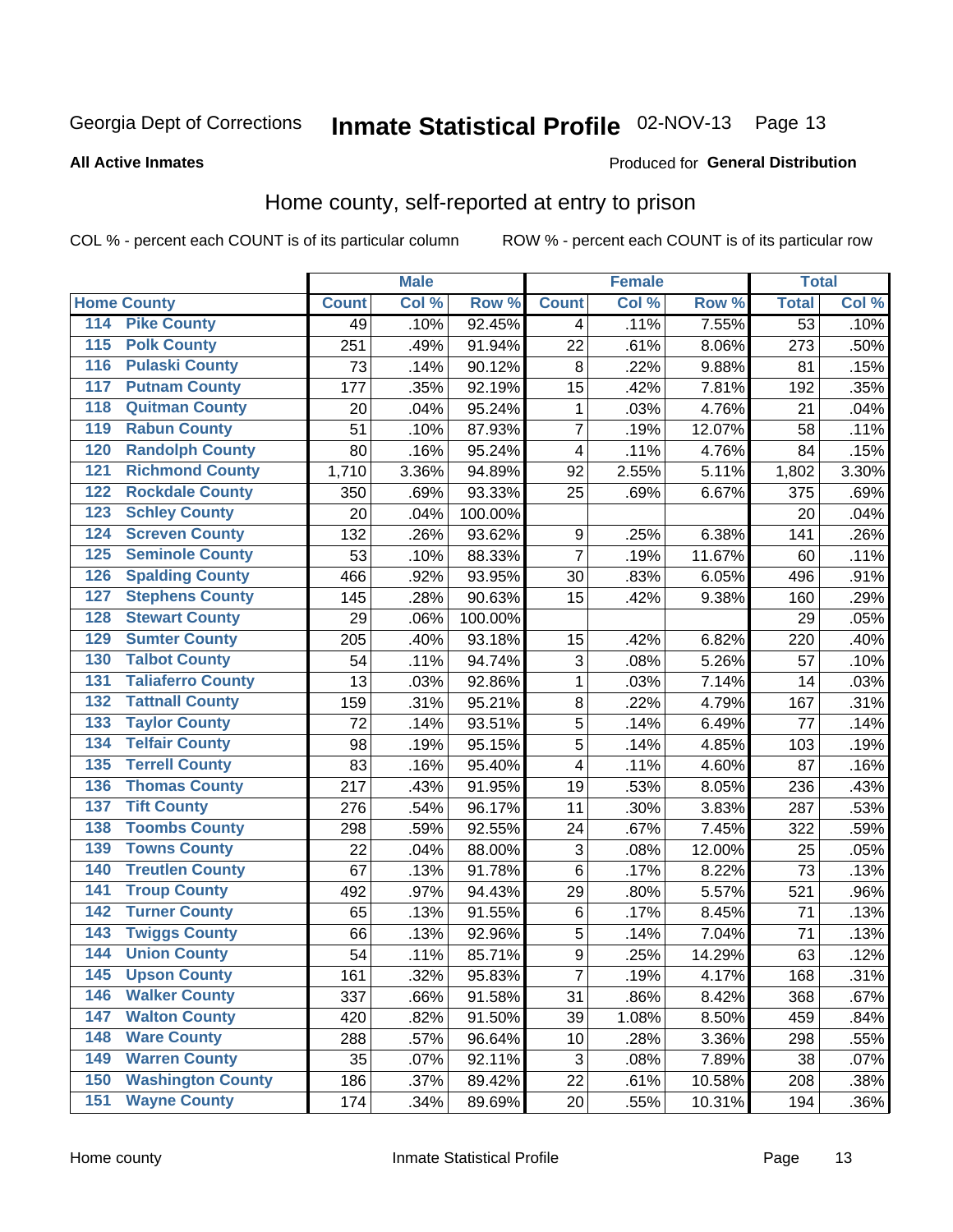# Inmate Statistical Profile 02-NOV-13 Page 14

**All Active Inmates** 

### Produced for General Distribution

### Home county, self-reported at entry to prison

COL % - percent each COUNT is of its particular column

|     |                             |              | <b>Male</b> |        |                | <b>Female</b> |          | <b>Total</b> |       |
|-----|-----------------------------|--------------|-------------|--------|----------------|---------------|----------|--------------|-------|
|     | <b>Home County</b>          | <b>Count</b> | Col %       | Row %  | <b>Count</b>   | Col %         | Row %    | <b>Total</b> | Col % |
| 152 | <b>Webster County</b>       | 12           | .02%        | 92.31% |                | .03%          | 7.69%    | 13           | .02%  |
| 153 | <b>Wheeler County</b>       | 26           | .05%        | 92.86% | $\overline{2}$ | .06%          | 7.14%    | 28           | .05%  |
| 154 | <b>White County</b>         | 80           | .16%        | 85.11% | 14             | .39%          | 14.89%   | 94           | .17%  |
| 155 | <b>Whitfield County</b>     | 461          | .91%        | 90.75% | 47             | 1.30%         | 9.25%    | 508          | .93%  |
| 156 | <b>Wilcox County</b>        | 46           | .09%        | 88.46% | 6              | .17%          | 11.54%   | 52           | .10%  |
| 157 | <b>Wilkes County</b>        | 57           | .11%        | 91.94% | 5              | .14%          | $8.06\%$ | 62           | .11%  |
| 158 | <b>Wilkinson County</b>     | 48           | .09%        | 96.00% | $\overline{2}$ | .06%          | 4.00%    | 50           | .09%  |
| 159 | <b>Worth County</b>         | 105          | .21%        | 93.75% | 7              | .19%          | 6.25%    | 112          | .21%  |
| 999 | <b>Other Custody/Out Of</b> | 229          | .45%        | 92.71% | 18             | .50%          | 7.29%    | 247          | .45%  |
|     | <b>State</b>                |              |             |        |                |               |          |              |       |
|     | <b>Total Rported</b>        | 50,917       | 100%        | 93.38% | 3,609          | 100%          | 6.62%    | 54,526       | 100%  |

| <b>Not</b><br><b>Reported</b> |        |       |        |
|-------------------------------|--------|-------|--------|
| <sup>-</sup> otal             | 50.917 | 3,609 | 54,526 |

| Mode<br><b>Tequent)</b><br>ns | nown | mown | เทown |
|-------------------------------|------|------|-------|
|                               |      |      |       |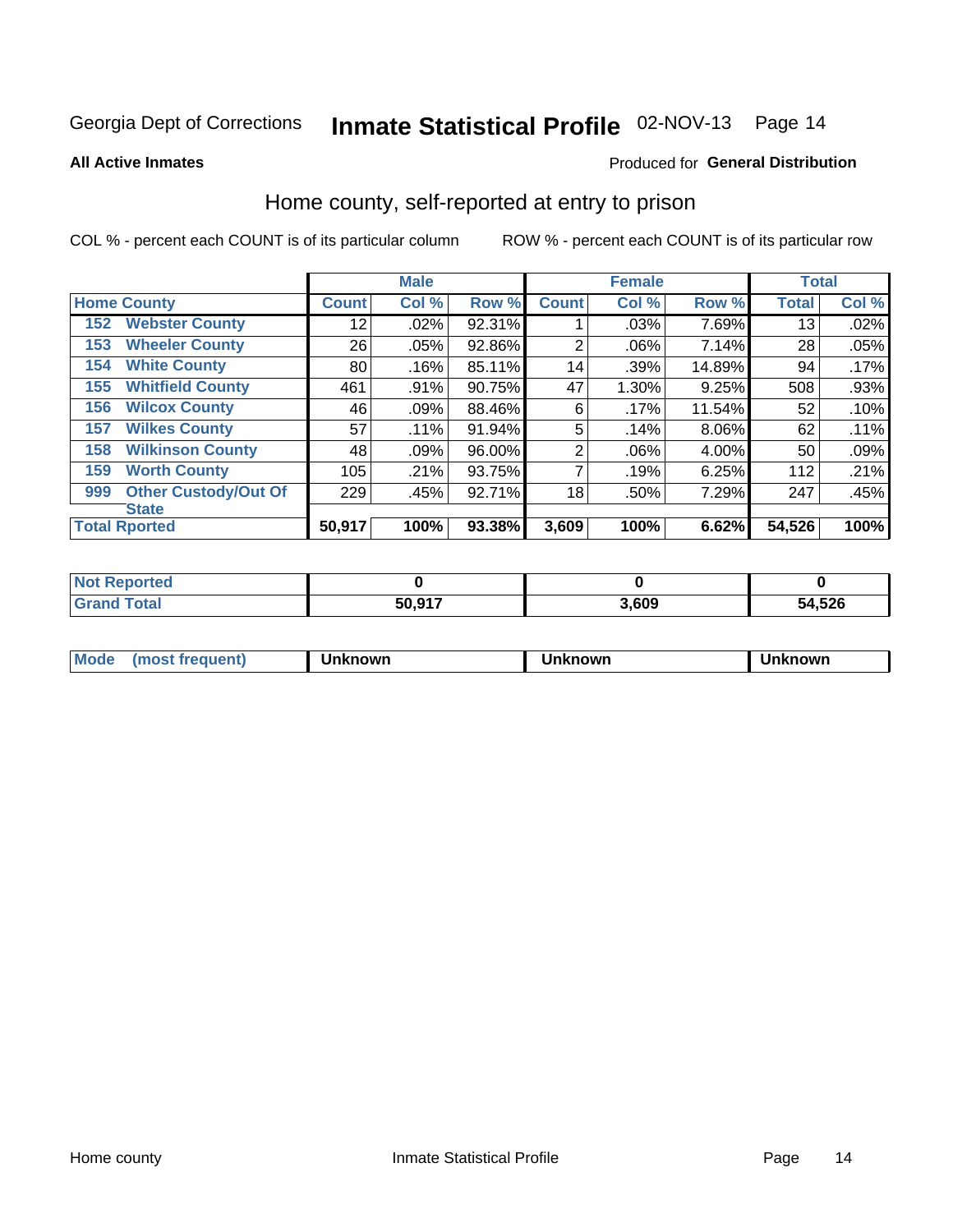# Inmate Statistical Profile 02-NOV-13 Page 15

### **All Active Inmates**

### **Produced for General Distribution**

### Socioeconomic class, self-reported at entry to prison

COL % - percent each COUNT is of its particular column

|                         |              | <b>Male</b> |           |              | <b>Female</b> |       |        | <b>Total</b> |
|-------------------------|--------------|-------------|-----------|--------------|---------------|-------|--------|--------------|
| Socioeconomic Class     | <b>Count</b> | Col %       | Row %     | <b>Count</b> | Col %         | Row % | Total, | Col %        |
| <b>Welfare</b>          | .702         | 9.83%       | 95.78%    | 75           | 11.21%        | 4.22% | 1.777  | $9.88\%$     |
| <b>Occ Employ</b>       | 709          | 4.09%       | $99.44\%$ |              | $.60\%$       | .56%  | 713    | 3.96%        |
| <b>Minimum Std</b><br>3 | 7.211        | 41.64%      | $97.09\%$ | 216          | 32.29%        | 2.91% | 7,427  | 41.29%       |
| <b>Middle</b>           | .697         | 44.44%      | 95.37%    | 374          | 55.90%        | 4.63% | 8.071  | 44.87%       |
| <b>Total Reported</b>   | 17,319       | 100%        | 96.28%    | 669          | 100%          | 3.72% | 17,988 | 100%         |

| <b>ported</b><br>' NO) | 33,598 | 2,940 | 36,538 |
|------------------------|--------|-------|--------|
| Fotol                  | 50,917 | 3,609 | 54,526 |

|  | M | <b>Middle</b><br>_____ | <b>Middle</b><br>____ | ____ |
|--|---|------------------------|-----------------------|------|
|--|---|------------------------|-----------------------|------|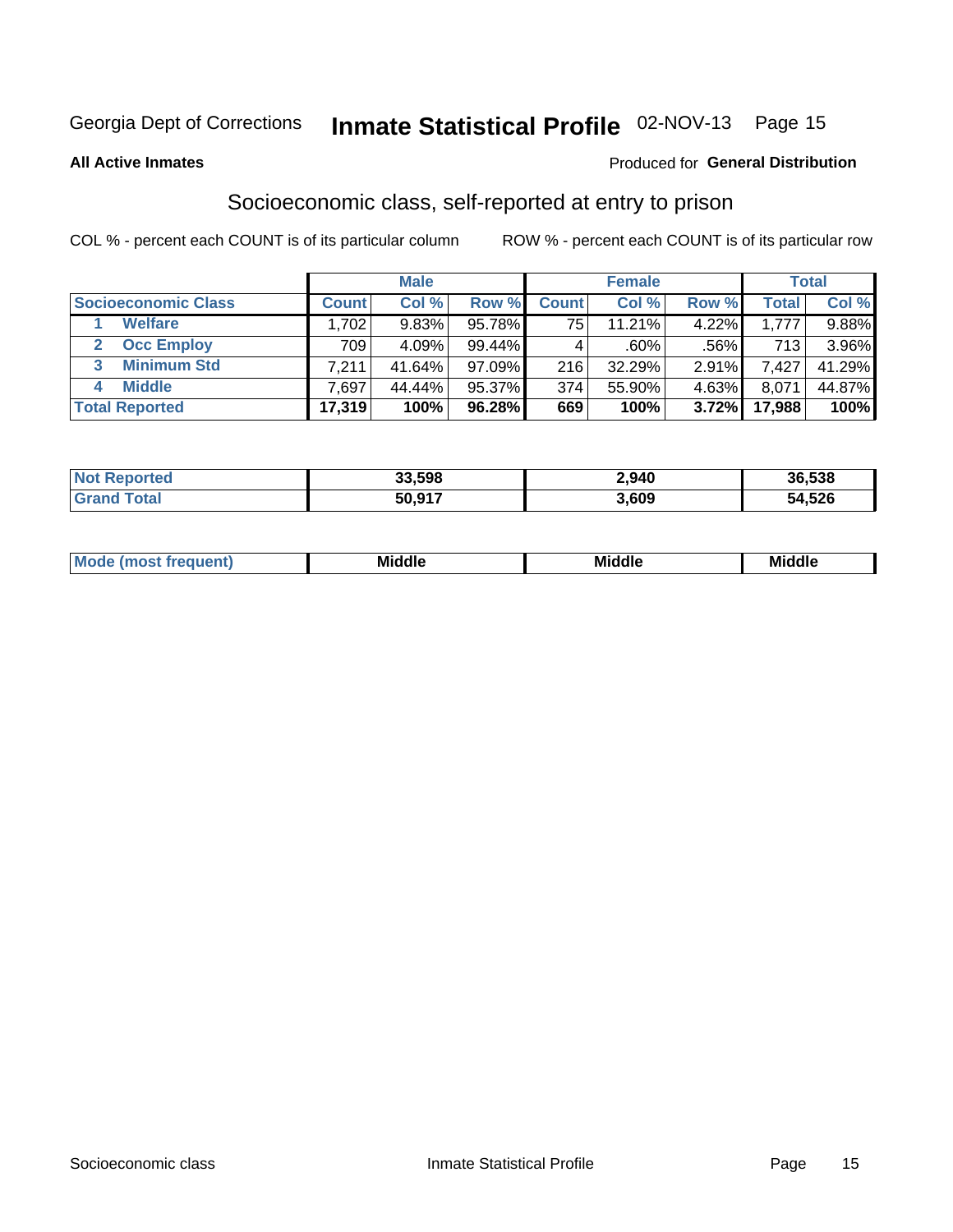# Inmate Statistical Profile 02-NOV-13 Page 16

**All Active Inmates** 

### **Produced for General Distribution**

### Environment to age 16, self-reported at entry to prison

COL % - percent each COUNT is of its particular column

|                                    |              | <b>Male</b> |           |              | <b>Female</b> |       |              | <b>Total</b> |
|------------------------------------|--------------|-------------|-----------|--------------|---------------|-------|--------------|--------------|
| <b>Environment to age 16</b>       | <b>Count</b> | Col %       | Row %     | <b>Count</b> | Col %         | Row % | <b>Total</b> | Col %        |
| <b>Rural/Farm</b>                  | 624          | 3.57%       | 96.74%    | 21           | 3.11%         | 3.26% | 645          | $3.55\%$     |
| <b>Rural/Nfarm</b><br>$\mathbf{2}$ | 933          | 5.34%       | $92.01\%$ | 81           | 12.00%        | 7.99% | 1,014        | 5.59%        |
| <b>S.M.S.A</b><br>3                | 6,457        | 36.95%      | 98.06%    | 128          | 18.96%        | 1.94% | 6,585        | 36.28%       |
| <b>Urban</b><br>4                  | 3,901        | 22.32%      | 94.14%    | 243          | 36.00%        | 5.86% | 4,144        | 22.83%       |
| <b>Small Town</b><br>5.            | 5,562        | 31.82%      | 96.50%    | 202          | 29.93%        | 3.50% | 5,764        | 31.75%       |
| <b>Total Reported</b>              | 17,477       | 100%        | 96.28%    | 675          | 100%          | 3.72% | 18,152       | 100%         |

| <b>Not Reported</b> | 33,440 | 2,934 | 36,374 |
|---------------------|--------|-------|--------|
| <b>Grand Total</b>  | 50,917 | 3,609 | 54,526 |

| Mo | M | Irhan<br>rva<br>______ | M<br>______ |
|----|---|------------------------|-------------|
|    |   |                        |             |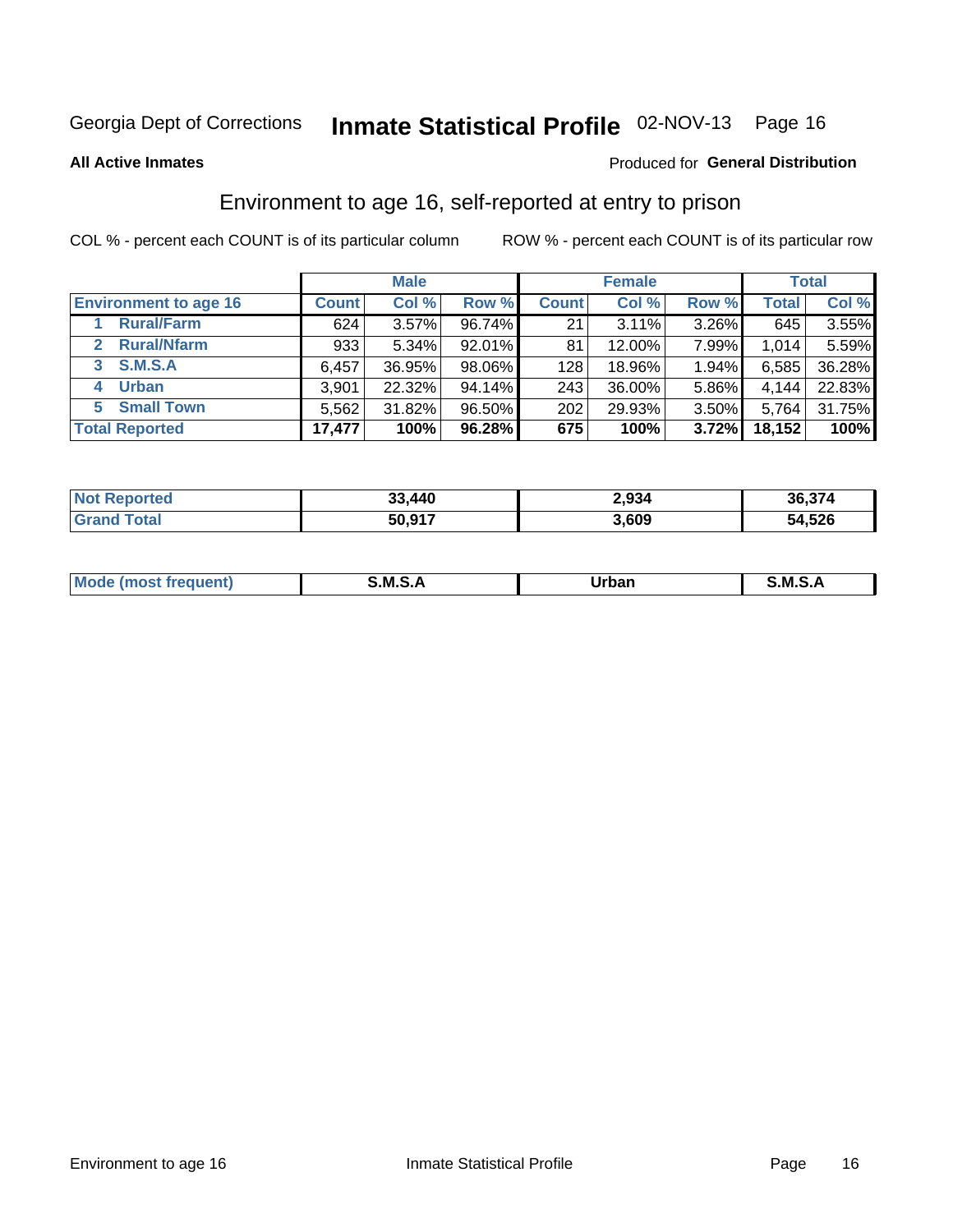# Inmate Statistical Profile 02-NOV-13 Page 17

#### **All Active Inmates**

### **Produced for General Distribution**

### Guardian status to age 16, self-reported at entry to prison

COL % - percent each COUNT is of its particular column

|                                  |              | <b>Male</b> |         |              | <b>Female</b> |       |        | <b>Total</b> |
|----------------------------------|--------------|-------------|---------|--------------|---------------|-------|--------|--------------|
| <b>Guardian Status To Age 16</b> | <b>Count</b> | Col %       | Row %   | <b>Count</b> | Col %         | Row % | Total  | Col %        |
| 1 Orphanage                      | 11           | $.07\%$     | 100.00% |              |               |       | 11     | $.07\%$      |
| 2 Father Only                    | 530          | 3.23%       | 97.97%  | 11           | 2.96%         | 2.03% | 541    | 3.22%        |
| <b>3 Both Parents</b>            | 6,303        | 38.39%      | 97.55%  | 158          | 42.47%        | 2.45% | 6,461  | 38.48%       |
| <b>4 Mother Only</b>             | 7,180        | 43.73%      | 98.29%  | 125          | 33.60%        | 1.71% | 7,305  | 43.50%       |
| <b>6 Oth Female</b>              | 423          | 2.58%       | 98.14%  | 8            | 2.15%         | 1.86% | 431    | 2.57%        |
| <b>7 Oth Male</b>                | 85           | .52%        | 98.84%  |              | .27%          | 1.16% | 86     | .51%         |
| 8 Step-Parents                   | 155          | .94%        | 100.00% |              |               |       | 155    | $.92\%$      |
| 9 Foster Home                    | 273          | 1.66%       | 97.50%  | 7            | 1.88%         | 2.50% | 280    | 1.67%        |
| <b>10 Grand Parents</b>          | 1,460        | 8.89%       | 95.93%  | 62           | 16.67%        | 4.07% | 1,522  | 9.06%        |
| <b>Total Reported</b>            | 16,420       | 100%        | 97.78%  | 372          | 100%          | 2.22% | 16,792 | 100%         |

| rted<br>NO | 34,497 | דממ מ<br>،د∠,د | 37.734        |
|------------|--------|----------------|---------------|
|            | 50.017 | 3,609          | 54,526<br>БΔ. |

| <b>Mode (most frequent)</b> | Mother Only | <b>Both</b><br>Parents | <b>Mother</b><br>Only |
|-----------------------------|-------------|------------------------|-----------------------|
|                             |             |                        |                       |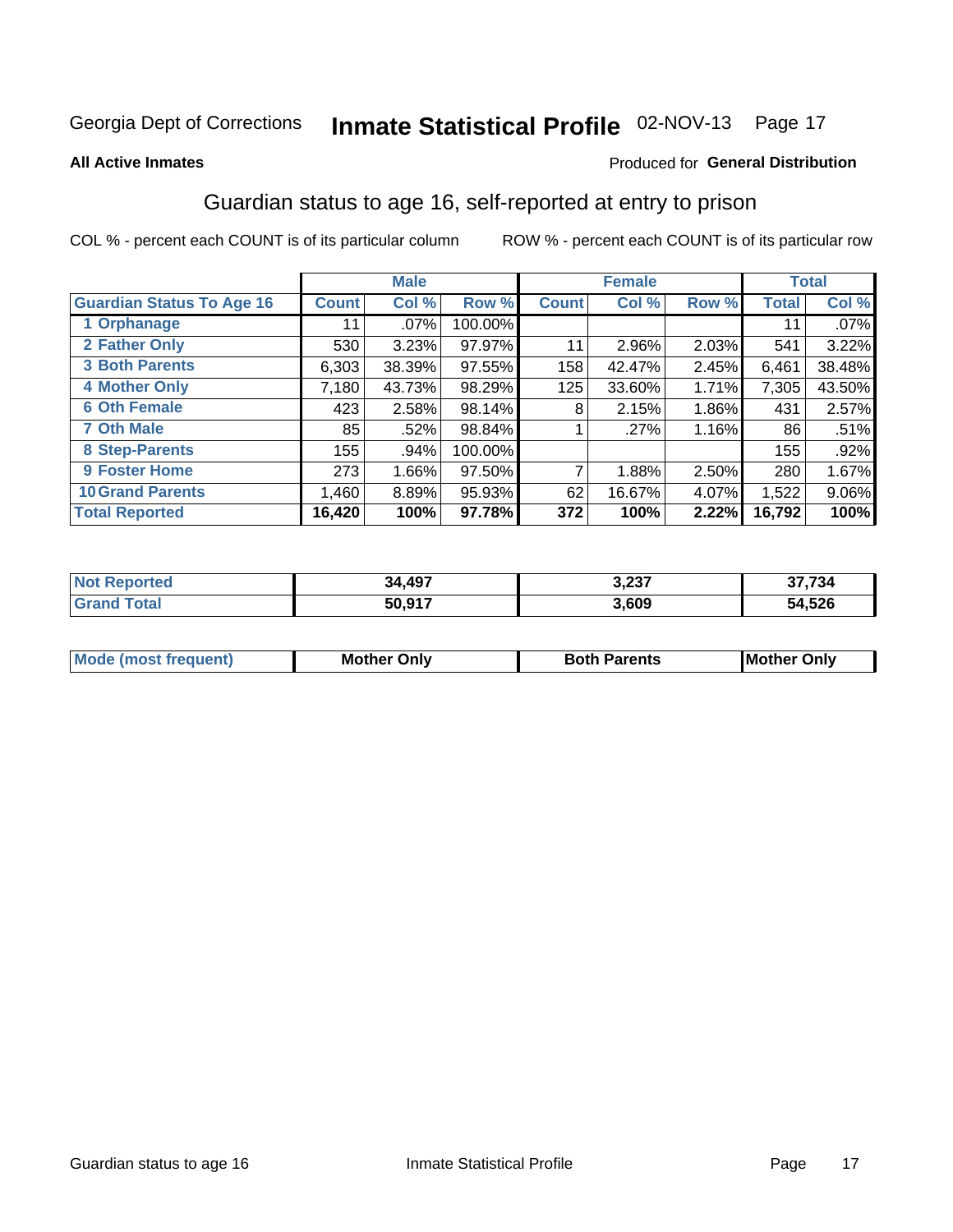# Inmate Statistical Profile 02-NOV-13 Page 18

### **All Active Inmates**

### Produced for General Distribution

### Employment status before prison, self-reported at entry to prison

COL % - percent each COUNT is of its particular column

|                                  |              | <b>Male</b> |        |              | <b>Female</b> |          |              | <b>Total</b> |
|----------------------------------|--------------|-------------|--------|--------------|---------------|----------|--------------|--------------|
| <b>Employment Status</b>         | <b>Count</b> | Col %       | Row %  | <b>Count</b> | Col %         | Row %    | <b>Total</b> | Col %        |
| <b>Full Time</b>                 | 19,940       | 46.86%      | 96.97% | 624          | 19.97%        | 3.03%    | 20,564       | 45.02%       |
| <b>Part Time</b><br>$\mathbf{2}$ | 4,076        | 9.58%       | 96.59% | 144          | 4.61%         | $3.41\%$ | 4,220        | 9.24%        |
| Unempl $<$ 6m<br>3               | 3,012        | 7.08%       | 97.19% | 87           | 2.78%         | 2.81%    | 3,099        | 6.78%        |
| Unempl > 6m<br>4                 | 8,041        | 18.90%      | 82.67% | 1,686        | 53.95%        | 17.33%   | 9,727        | 21.29%       |
| <b>Never Workd</b><br>5          | 4,407        | 10.36%      | 96.35% | 167          | 5.34%         | 3.65%    | 4,574        | 10.01%       |
| <b>Student</b><br>6              | 1,150        | 2.70%       | 95.04% | 60           | 1.92%         | 4.96%    | 1,210        | 2.65%        |
| <b>Incapable</b>                 | 1,927        | 4.53%       | 84.37% | 357          | 11.42%        | 15.63%   | 2,284        | 5.00%        |
| <b>Total Reported</b>            | 42,553       | 100%        | 93.16% | 3,125        | 100%          | 6.84%    | 45,678       | 100%         |

| prteo<br><b>NOT</b> | 3.364  | 484   | 848.١  |
|---------------------|--------|-------|--------|
| sta'<br>Grr         | 50.917 | 3,609 | 54,526 |

| <b>Mode (most frequent)</b> | full " | 6m | ïme<br>้นเ<br>the contract of the contract of the contract of the contract of the contract of the contract of the contract of |
|-----------------------------|--------|----|-------------------------------------------------------------------------------------------------------------------------------|
|                             |        |    |                                                                                                                               |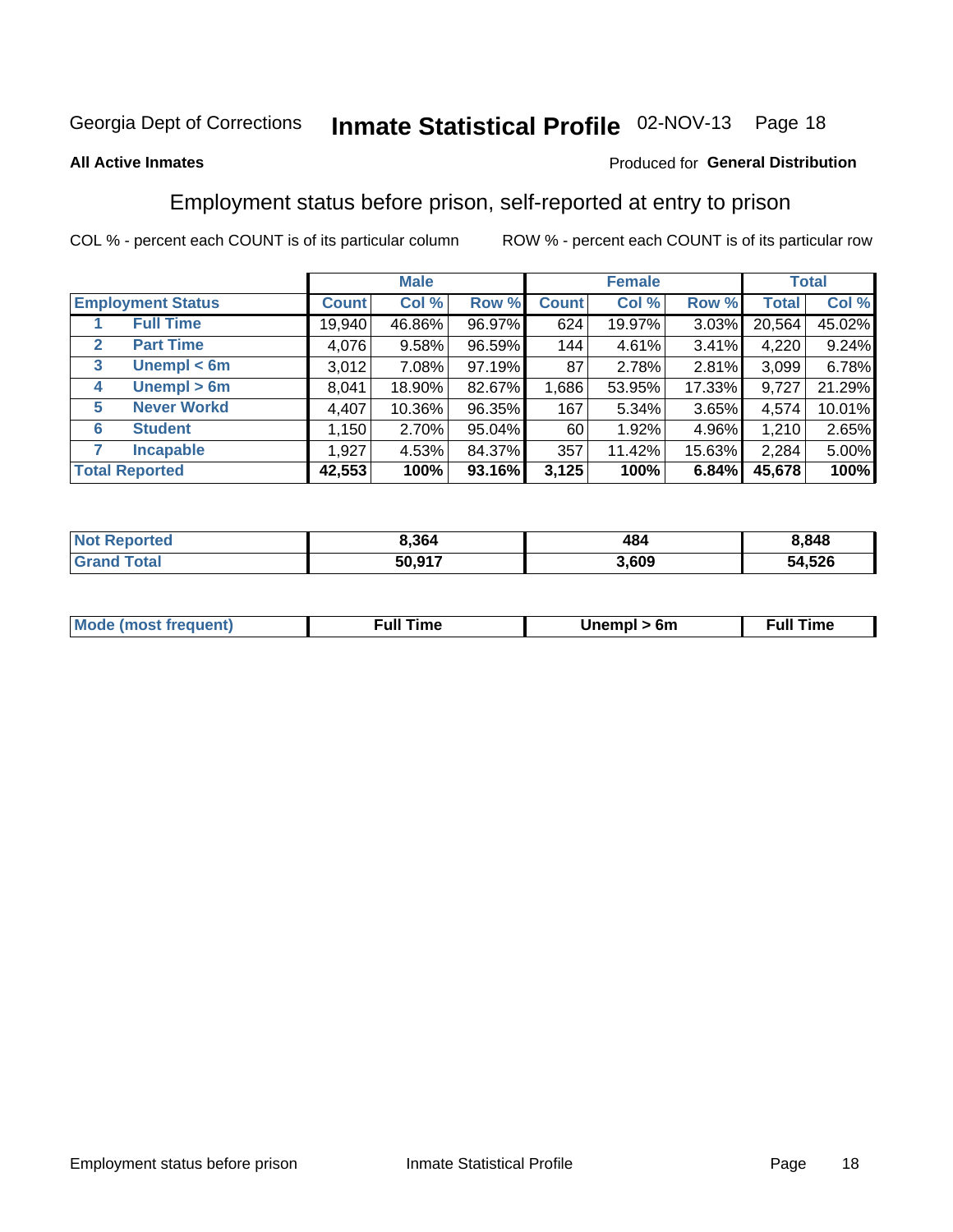### **All Active Inmates**

Produced for General Distribution

### Age at admission

COL % - percent each COUNT is of its particular column

|                         |              | <b>Male</b> |        |              | <b>Female</b> |       |              | <b>Total</b> |
|-------------------------|--------------|-------------|--------|--------------|---------------|-------|--------------|--------------|
| <b>Age At Admission</b> | <b>Count</b> | Col %       | Row %  | <b>Count</b> | Col %         | Row % | <b>Total</b> | Col %        |
| 14                      | 19           | 0.04%       | 95.00% | 1            | 0.03%         | 5.00% | 20           | 0.04%        |
| 15                      | 60           | 0.12%       | 98.36% | $\mathbf 1$  | 0.03%         | 1.64% | 61           | 0.11%        |
| 16                      | 187          | 0.37%       | 95.90% | 8            | 0.22%         | 4.10% | 195          | 0.36%        |
| $\overline{17}$         | 697          | 1.37%       | 96.94% | 22           | 0.61%         | 3.06% | 719          | 1.32%        |
| $\overline{18}$         | 1,478        | 2.90%       | 97.05% | 45           | 1.25%         | 2.95% | 1,523        | 2.79%        |
| 19                      | 2,099        | 4.12%       | 96.82% | 69           | 1.91%         | 3.18% | 2,168        | 3.98%        |
| $\overline{20}$         | 2,351        | 4.62%       | 95.76% | 104          | 2.88%         | 4.24% | 2,455        | 4.50%        |
| $\overline{21}$         | 2,291        | 4.50%       | 95.14% | 117          | 3.24%         | 4.86% | 2,408        | 4.42%        |
| $\overline{22}$         | 2,376        | 4.67%       | 95.31% | 117          | 3.24%         | 4.69% | 2,493        | 4.57%        |
| 23                      | 2,119        | 4.16%       | 93.35% | 151          | 4.19%         | 6.65% | 2,270        | 4.16%        |
| $\overline{24}$         | 2,047        | 4.02%       | 93.90% | 133          | 3.69%         | 6.10% | 2,180        | 4.00%        |
| 25                      | 1,941        | 3.81%       | 94.18% | 120          | 3.33%         | 5.82% | 2,061        | 3.78%        |
| $\overline{26}$         | 1,815        | 3.56%       | 94.09% | 114          | 3.16%         | 5.91% | 1,929        | 3.54%        |
| $\overline{27}$         | 1,821        | 3.58%       | 92.48% | 148          | 4.10%         | 7.52% | 1,969        | 3.61%        |
| 28                      | 1,753        | 3.44%       | 93.44% | 123          | 3.41%         | 6.56% | 1,876        | 3.44%        |
| 29                      | 1,673        | 3.29%       | 92.38% | 138          | 3.82%         | 7.62% | 1,811        | 3.32%        |
| 30                      | 1,674        | 3.29%       | 93.89% | 109          | 3.02%         | 6.11% | 1,783        | 3.27%        |
| $\overline{31}$         | 1,595        | 3.13%       | 92.46% | 130          | 3.60%         | 7.54% | 1,725        | 3.16%        |
| 32                      | 1,518        | 2.98%       | 92.22% | 128          | 3.55%         | 7.78% | 1,646        | 3.02%        |
| 33                      | 1,459        | 2.87%       | 91.88% | 129          | 3.58%         | 8.12% | 1,588        | 2.91%        |
| 34                      | 1,392        | 2.73%       | 91.64% | 127          | 3.52%         | 8.36% | 1,519        | 2.79%        |
| 35                      | 1,293        | 2.54%       | 92.89% | 99           | 2.74%         | 7.11% | 1,392        | 2.55%        |
| 36                      | 1,256        | 2.47%       | 92.22% | 106          | 2.94%         | 7.78% | 1,362        | 2.50%        |
| $\overline{37}$         | 1,173        | 2.30%       | 92.80% | 91           | 2.52%         | 7.20% | 1,264        | 2.32%        |
| 38                      | 1,133        | 2.23%       | 93.02% | 85           | 2.36%         | 6.98% | 1,218        | 2.23%        |
| 39                      | 1,033        | 2.03%       | 91.66% | 94           | 2.61%         | 8.34% | 1,127        | 2.07%        |
| 40                      | 1,040        | 2.04%       | 90.99% | 103          | 2.85%         | 9.01% | 1,143        | 2.10%        |
| 41                      | 999          | 1.96%       | 92.24% | 84           | 2.33%         | 7.76% | 1,083        | 1.99%        |
| 42                      | 951          | 1.87%       | 91.62% | 87           | 2.41%         | 8.38% | 1,038        | 1.90%        |
| 43                      | 892          | 1.75%       | 91.58% | 82           | 2.27%         | 8.42% | 974          | 1.79%        |
| 44                      | 824          | 1.62%       | 91.56% | 76           | 2.11%         | 8.44% | 900          | 1.65%        |
| 45                      | 787          | 1.55%       | 90.46% | 83           | 2.30%         | 9.54% | 870          | 1.60%        |
| 46                      | 769          | 1.51%       | 92.10% | 66           | 1.83%         | 7.90% | 835          | 1.53%        |
| 47                      | 750          | 1.47%       | 91.02% | 74           | 2.05%         | 8.98% | 824          | 1.51%        |
| 48                      | 722          | 1.42%       | 90.70% | 74           | 2.05%         | 9.30% | 796          | 1.46%        |
| 49                      | 640          | 1.26%       | 91.43% | 60           | 1.66%         | 8.57% | 700          | 1.28%        |
| 50                      | 567          | 1.11%       | 92.35% | 47           | 1.30%         | 7.65% | 614          | 1.13%        |
| 51                      | 507          | 1.00%       | 92.86% | 39           | 1.08%         | 7.14% | 546          | 1.00%        |
| 52                      | 492          | 0.97%       | 91.79% | 44           | 1.22%         | 8.21% | 536          | 0.98%        |
| 53                      | 439          | 0.86%       | 91.08% | 43           | 1.19%         | 8.92% | 482          | 0.88%        |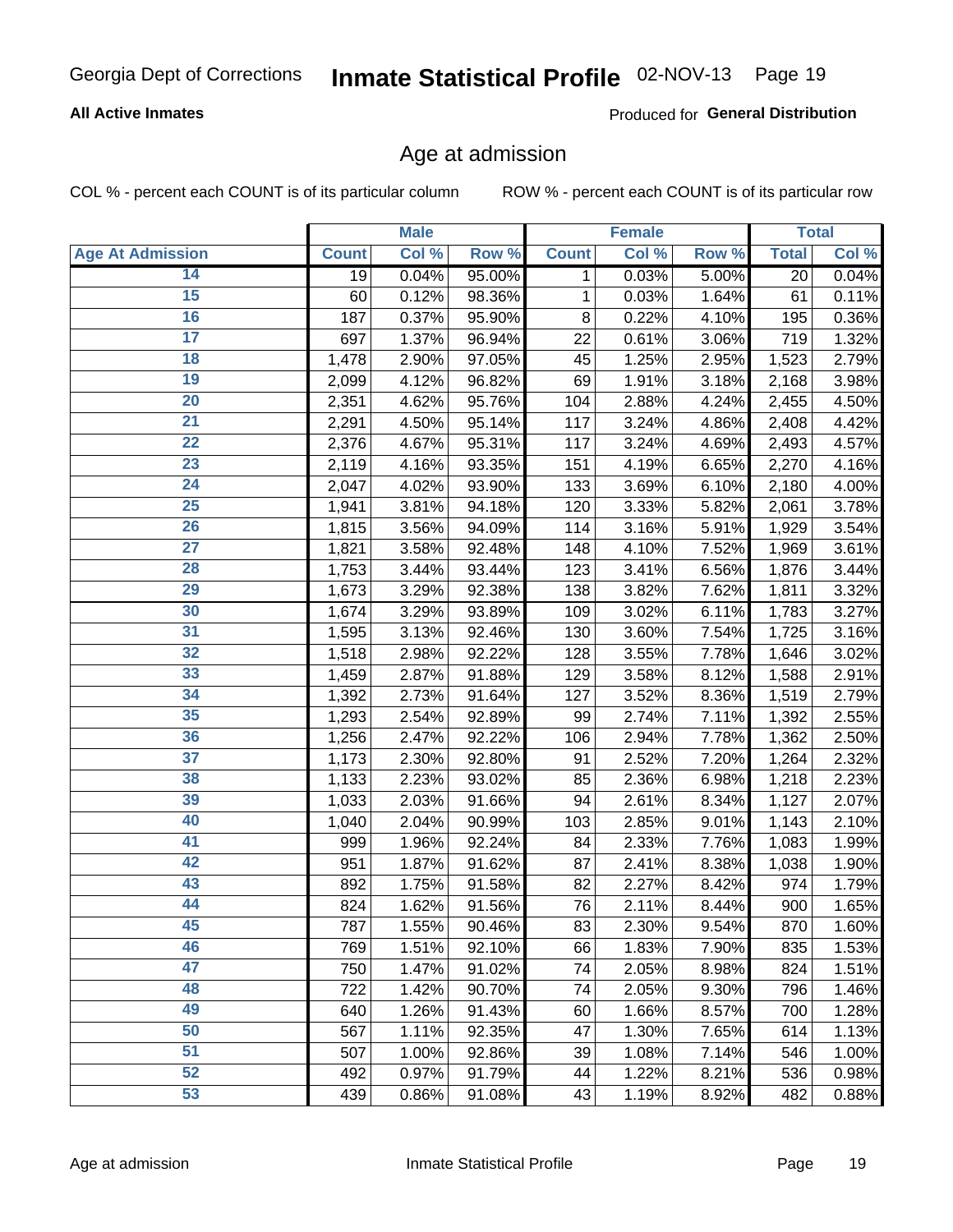### **All Active Inmates**

Produced for General Distribution

### Age at admission

COL % - percent each COUNT is of its particular column

|                         | <b>Male</b>             |       | <b>Female</b> |                 |       | <b>Total</b> |                |       |
|-------------------------|-------------------------|-------|---------------|-----------------|-------|--------------|----------------|-------|
| <b>Age At Admission</b> | <b>Count</b>            | Col % | Row %         | <b>Count</b>    | Col % | Row %        | <b>Total</b>   | Col % |
| 54                      | 354                     | 0.70% | 93.65%        | 24              | 0.67% | 6.35%        | 378            | 0.69% |
| 55                      | 309                     | 0.61% | 93.35%        | 22              | 0.61% | 6.65%        | 331            | 0.61% |
| 56                      | 270                     | 0.53% | 92.47%        | $\overline{22}$ | 0.61% | 7.53%        | 292            | 0.54% |
| 57                      | 226                     | 0.44% | 95.36%        | 11              | 0.30% | 4.64%        | 237            | 0.43% |
| 58                      | 182                     | 0.36% | 94.79%        | 10              | 0.28% | 5.21%        | 192            | 0.35% |
| 59                      | 161                     | 0.32% | 95.27%        | 8               | 0.22% | 4.73%        | 169            | 0.31% |
| 60                      | 121                     | 0.24% | 96.03%        | 5               | 0.14% | 3.97%        | 126            | 0.23% |
| 61                      | 123                     | 0.24% | 93.18%        | 9               | 0.25% | 6.82%        | 132            | 0.24% |
| 62                      | 104                     | 0.20% | 96.30%        | 4               | 0.11% | 3.70%        | 108            | 0.20% |
| 63                      | 79                      | 0.16% | 97.53%        | $\overline{2}$  | 0.06% | 2.47%        | 81             | 0.15% |
| 64                      | 72                      | 0.14% | 92.31%        | 6               | 0.17% | 7.69%        | 78             | 0.14% |
| 65                      | 42                      | 0.08% | 93.33%        | 3               | 0.08% | 6.67%        | 45             | 0.08% |
| 66                      | 41                      | 0.08% | 95.35%        | $\overline{2}$  | 0.06% | 4.65%        | 43             | 0.08% |
| 67                      | 37                      | 0.07% | 97.37%        | 1               | 0.03% | 2.63%        | 38             | 0.07% |
| 68                      | 32                      | 0.06% | 94.12%        | $\overline{2}$  | 0.06% | 5.88%        | 34             | 0.06% |
| 69                      | 30                      | 0.06% | 100.00%       |                 |       |              | 30             | 0.06% |
| 70                      | 18                      | 0.04% | 85.71%        | 3               | 0.08% | 14.29%       | 21             | 0.04% |
| $\overline{71}$         | 16                      | 0.03% | 100.00%       |                 |       |              | 16             | 0.03% |
| $\overline{72}$         | 18                      | 0.04% | 94.74%        | 1               | 0.03% | 5.26%        | 19             | 0.03% |
| $\overline{73}$         | 11                      | 0.02% | 91.67%        | 1               | 0.03% | 8.33%        | 12             | 0.02% |
| $\overline{74}$         | 9                       | 0.02% | 100.00%       |                 |       |              | 9              | 0.02% |
| 75                      | 8                       | 0.02% | 100.00%       |                 |       |              | 8              | 0.01% |
| 76                      | 6                       | 0.01% | 100.00%       |                 |       |              | 6              | 0.01% |
| $\overline{77}$         | $\overline{5}$          | 0.01% | 100.00%       |                 |       |              | $\overline{5}$ | 0.01% |
| 78                      | $\overline{\mathbf{4}}$ | 0.01% | 100.00%       |                 |       |              | 4              | 0.01% |
| 79                      | $\overline{2}$          | 0.01% | 66.67%        | 1               | 0.03% | 33.33%       | 3              | 0.01% |
| 82                      | $\overline{2}$          | 0.01% | 100.00%       |                 |       |              | $\overline{2}$ | 0.01% |
| 84                      | $\overline{2}$          | 0.01% | 100.00%       |                 |       |              | $\overline{2}$ | 0.01% |
| <b>Total Reported</b>   | 50,916                  | 100%  | 93.38%        | 3,608           | 100%  | 6.62%        | 54,524         | 100%  |

| тео<br>'N ( |        |       |              |
|-------------|--------|-------|--------------|
| <b>otal</b> | 50,917 | 3,609 | 54,526<br>54 |

| Mean<br>(average)       | 2247<br>34. LI | 34.11    | 32.30     |
|-------------------------|----------------|----------|-----------|
| Median (middle)         | 30             | ົ<br>აა  | 30        |
| Mode<br>(most frequent) | ∸∸             | ^^<br>20 | ne.<br>LL |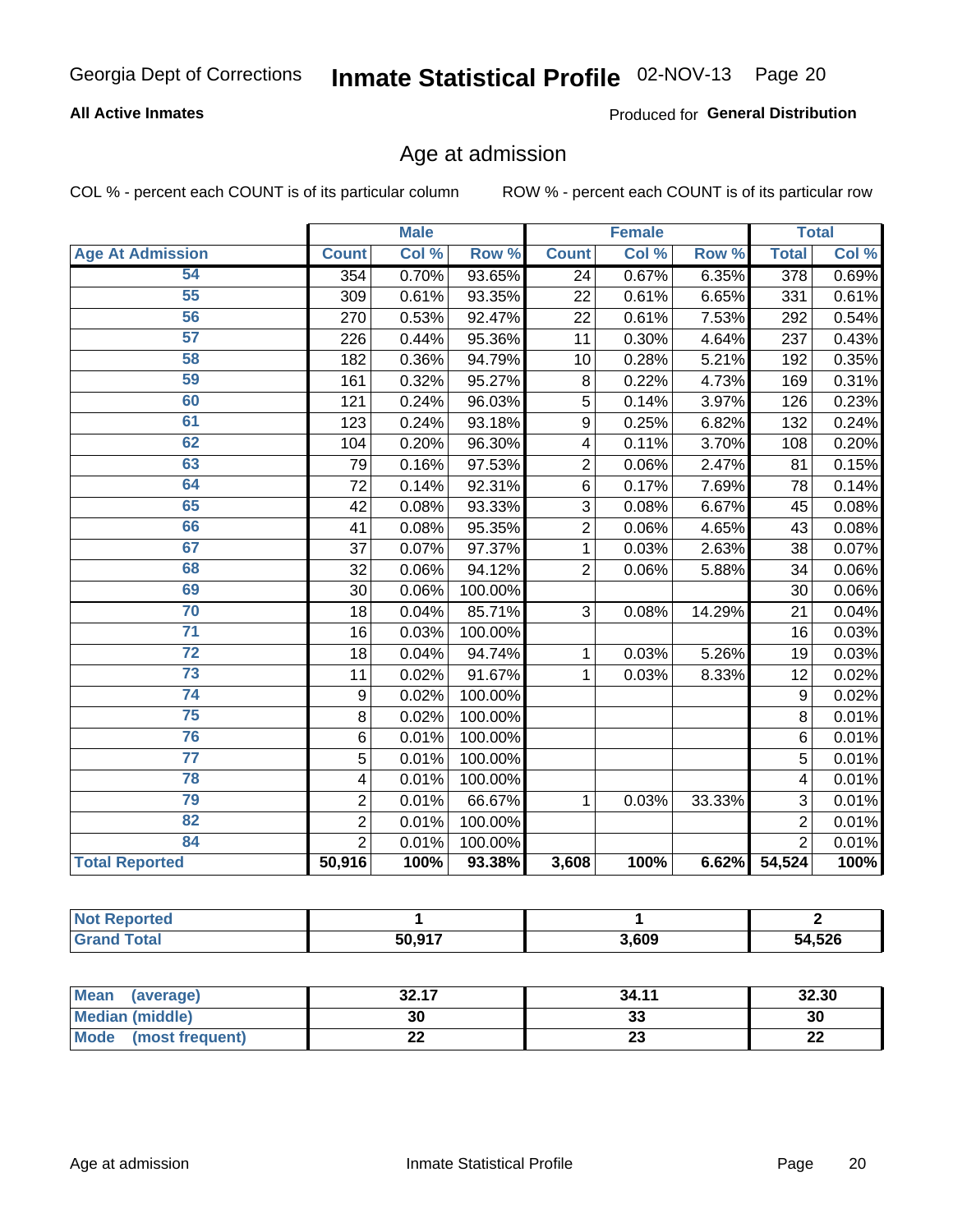### **All Active Inmates**

### Produced for General Distribution

### Height, measured at entry to prison

COL % - percent each COUNT is of its particular column

|                       | <b>Male</b>             |        |         | <b>Female</b>    |        |        | <b>Total</b> |        |
|-----------------------|-------------------------|--------|---------|------------------|--------|--------|--------------|--------|
| <b>Height</b>         | <b>Count</b>            | Col %  | Row %   | <b>Count</b>     | Col %  | Row %  | <b>Total</b> | Col %  |
| 4'10"                 | 3                       | 0.03%  | 15.00%  | 17               | 7.91%  | 85.00% | 20           | 0.17%  |
| 4'11''                | 10                      | 0.08%  | 12.50%  | 70               | 32.56% | 87.50% | 80           | 0.66%  |
| 5'02''                | $\mathbf 2$             | 0.02%  | 66.67%  | 1                | 0.47%  | 33.33% | 3            | 0.02%  |
| 5'03''                | 1                       | 0.01%  | 100.00% |                  |        |        | 1            | 0.01%  |
| 5'05''                | 6                       | 0.05%  | 100.00% |                  |        |        | 6            | 0.05%  |
| 5'06''                | 9                       | 0.08%  | 100.00% |                  |        |        | 9            | 0.07%  |
| 5'07''                | 10                      | 0.08%  | 100.00% |                  |        |        | 10           | 0.08%  |
| 5'08''                | 10                      | 0.08%  | 100.00% |                  |        |        | 10           | 0.08%  |
| 5'09''                | 12                      | 0.10%  | 100.00% |                  |        |        | 12           | 0.10%  |
| 5'10''                | 5,691                   | 48.08% | 98.61%  | 80               | 37.21% | 1.39%  | 5,771        | 47.88% |
| 5'11''                | 6,037                   | 51.00% | 99.23%  | 47               | 21.86% | 0.77%  | 6,084        | 50.48% |
| 6'00''                | 13                      | 0.11%  | 100.00% |                  |        |        | 13           | 0.11%  |
| 6'01''                | 6                       | 0.05%  | 100.00% |                  |        |        | 6            | 0.05%  |
| 6'02''                | 6                       | 0.05%  | 100.00% |                  |        |        | 6            | 0.05%  |
| 6'03''                | 1                       | 0.01%  | 100.00% |                  |        |        | 1            | 0.01%  |
| 6'04''                | $\overline{\mathbf{c}}$ | 0.02%  | 100.00% |                  |        |        | $\sqrt{2}$   | 0.02%  |
| 6'05''                | 1                       | 0.01%  | 100.00% |                  |        |        | 1            | 0.01%  |
| 6'10''                | 6                       | 0.05%  | 100.00% |                  |        |        | 6            | 0.05%  |
| 6'11''                | 10                      | 0.08%  | 100.00% |                  |        |        | 10           | 0.08%  |
| Seven feet +          | 1                       | 0.01%  | 100.00% |                  |        |        |              | 0.01%  |
| <b>Total Reported</b> | 11,837                  | 100%   | 98.22%  | $\overline{215}$ | 100%   | 1.78%  | 12,052       | 100%   |

| <b>Not Reported</b> | 39,080 | 3,394 | 42,474<br>л. |
|---------------------|--------|-------|--------------|
| Total               | 50,917 | 3,609 | 54,526       |

| <b>Mean</b><br>(average) | 544"         | 5'06" | 5'10"        |
|--------------------------|--------------|-------|--------------|
| Median (middle)          | <b>5'44"</b> | 5'10" | 544"         |
| Mode<br>(most frequent)  | 5'11"        | 5'10" | <b>5'44"</b> |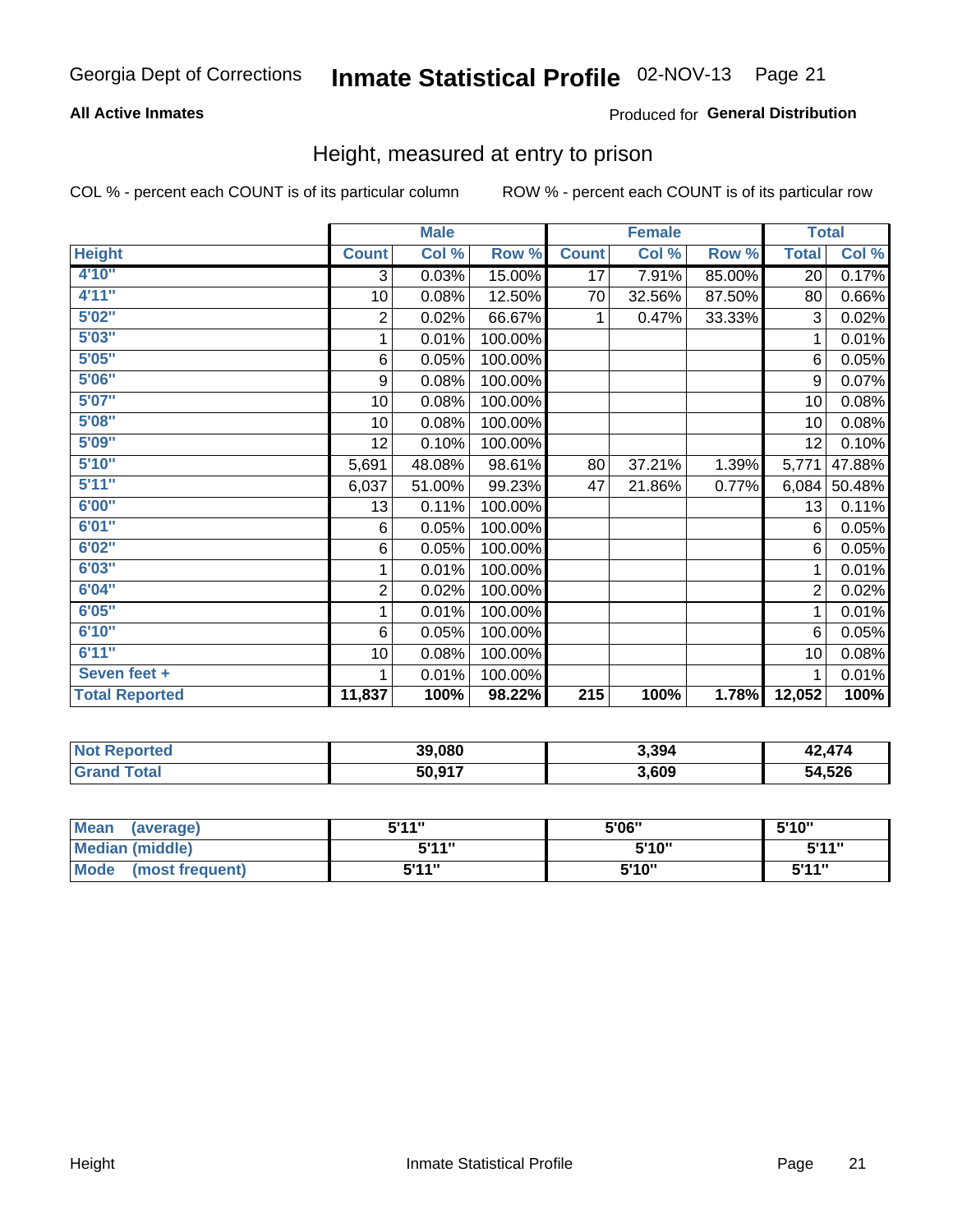### **All Active Inmates**

### Produced for General Distribution

### Weight, measured at entry to prison

COL % - percent each COUNT is of its particular column

|                        |                         | <b>Male</b> |                  |                         | <b>Female</b> |                  | <b>Total</b>    |        |
|------------------------|-------------------------|-------------|------------------|-------------------------|---------------|------------------|-----------------|--------|
| Weight                 | <b>Count</b>            | Col %       | Row <sup>%</sup> | <b>Count</b>            | Col %         | Row <sup>%</sup> | <b>Total</b>    | Col %  |
| <b>Under 80 pounds</b> | 14                      | 0.03%       | 93.33%           | $\mathbf 1$             | 0.03%         | 6.67%            | 15              | 0.03%  |
| 80 - 89 pounds         | $\overline{\mathbf{4}}$ | 0.01%       | 80.00%           | 1                       | 0.03%         | 20.00%           | 5               | 0.01%  |
| 90 - 99 pounds         | $\overline{2}$          | 0.01%       | 25.00%           | 6                       | 0.17%         | 75.00%           | 8               | 0.01%  |
| 100 - 109 pounds       | 25                      | 0.05%       | 46.30%           | 29                      | 0.81%         | 53.70%           | 54              | 0.10%  |
| 110 - 119 pounds       | 89                      | 0.18%       | 45.41%           | 107                     | 2.97%         | 54.59%           | 196             | 0.36%  |
| 120 - 129 pounds       | 419                     | 0.83%       | 66.09%           | 215                     | 5.98%         | 33.91%           | 634             | 1.18%  |
| 130 - 139 pounds       | 1,413                   | 2.81%       | 80.19%           | 349                     | 9.70%         | 19.81%           | 1,762           | 3.27%  |
| 140 - 149 pounds       | 3,119                   | 6.20%       | 89.14%           | 380                     | 10.56%        | 10.86%           | 3,499           | 6.49%  |
| 150 - 159 pounds       | 4,995                   | 9.92%       | 92.40%           | 411                     | 11.43%        | 7.60%            | 5,406           | 10.02% |
| 160 - 169 pounds       | 6,681                   | 13.27%      | 93.91%           | 433                     | 12.04%        | 6.09%            | 7,114           | 13.19% |
| 170 - 179 pounds       | 6,446                   | 12.80%      | 95.13%           | 330                     | 9.17%         | 4.87%            | 6,776           | 12.56% |
| 180 - 189 pounds       | 6,632                   | 13.17%      | 95.12%           | 340                     | 9.45%         | 4.88%            | 6,972           | 12.93% |
| 190 - 199 pounds       | 4,710                   | 9.36%       | 95.31%           | 232                     | 6.45%         | 4.69%            | 4,942           | 9.16%  |
| 200 - 209 pounds       | 4,075                   | 8.09%       | 95.70%           | 183                     | 5.09%         | 4.30%            | 4,258           | 7.89%  |
| 210 - 219 pounds       | 3,099                   | 6.16%       | 96.15%           | 124                     | 3.45%         | 3.85%            | 3,223           | 5.98%  |
| 220 - 229 pounds       | 2,561                   | 5.09%       | 96.10%           | 104                     | 2.89%         | 3.90%            | 2,665           | 4.94%  |
| 230 - 239 pounds       | 1,731                   | 3.44%       | 95.27%           | 86                      | 2.39%         | 4.73%            | 1,817           | 3.37%  |
| 240 - 249 pounds       | $\overline{1,329}$      | 2.64%       | 94.46%           | 78                      | 2.17%         | 5.54%            | 1,407           | 2.61%  |
| 250 - 259 pounds       | 884                     | 1.76%       | 95.05%           | 46                      | 1.28%         | 4.95%            | 930             | 1.72%  |
| 260 - 269 pounds       | 656                     | 1.30%       | 94.25%           | 40                      | 1.11%         | 5.75%            | 696             | 1.29%  |
| 270 - 279 pounds       | 423                     | 0.84%       | 93.38%           | 30                      | 0.83%         | 6.62%            | 453             | 0.84%  |
| 280 - 289 pounds       | 337                     | 0.67%       | 93.87%           | 22                      | 0.61%         | 6.13%            | 359             | 0.67%  |
| 290 - 299 pounds       | 185                     | 0.37%       | 94.87%           | 10                      | 0.28%         | 5.13%            | 195             | 0.36%  |
| 300 - 309 pounds       | 167                     | 0.33%       | 88.83%           | 21                      | 0.58%         | 11.17%           | 188             | 0.35%  |
| 310 - 319 pounds       | 92                      | 0.18%       | 97.87%           | 2                       | 0.06%         | 2.13%            | 94              | 0.17%  |
| 320 - 329 pounds       | 85                      | 0.17%       | 95.51%           | $\overline{\mathbf{4}}$ | 0.11%         | 4.49%            | 89              | 0.17%  |
| 330 - 339 pounds       | 48                      | 0.10%       | 94.12%           | 3                       | 0.08%         | 5.88%            | 51              | 0.09%  |
| 340 - 349 pounds       | 33                      | 0.07%       | 97.06%           | $\mathbf{1}$            | 0.03%         | 2.94%            | 34              | 0.06%  |
| 350 - 359 pounds       | 31                      | 0.06%       | 100.00%          |                         |               |                  | 31              | 0.06%  |
| 360 - 369 pounds       | 15                      | 0.03%       | 75.00%           | 5                       | 0.14%         | 25.00%           | 20              | 0.04%  |
| 370 - 379 pounds       | 12                      | 0.02%       | 100.00%          |                         |               |                  | 12              | 0.02%  |
| 380 - 389 pounds       | $\overline{\mathbf{4}}$ | 0.01%       | 100.00%          |                         |               |                  | $\overline{4}$  | 0.01%  |
| 390 - 399 pounds       | 5                       | 0.01%       | 83.33%           | $\mathbf{1}$            | 0.03%         | 16.67%           | $6\phantom{1}6$ | 0.01%  |
| 400 pounds and over    | 21                      | 0.04%       | 87.50%           | 3                       | 0.08%         | 12.50%           | 24              | 0.04%  |
| <b>Total Reported</b>  | 50,342                  | 100%        | 93.33%           | 3,597                   | 100%          | 6.67%            | 53,939          | 100%   |

| neo   | 575<br>JI J | . .   | 587    |
|-------|-------------|-------|--------|
| ัวtar | 50,917      | 3.609 | 54,526 |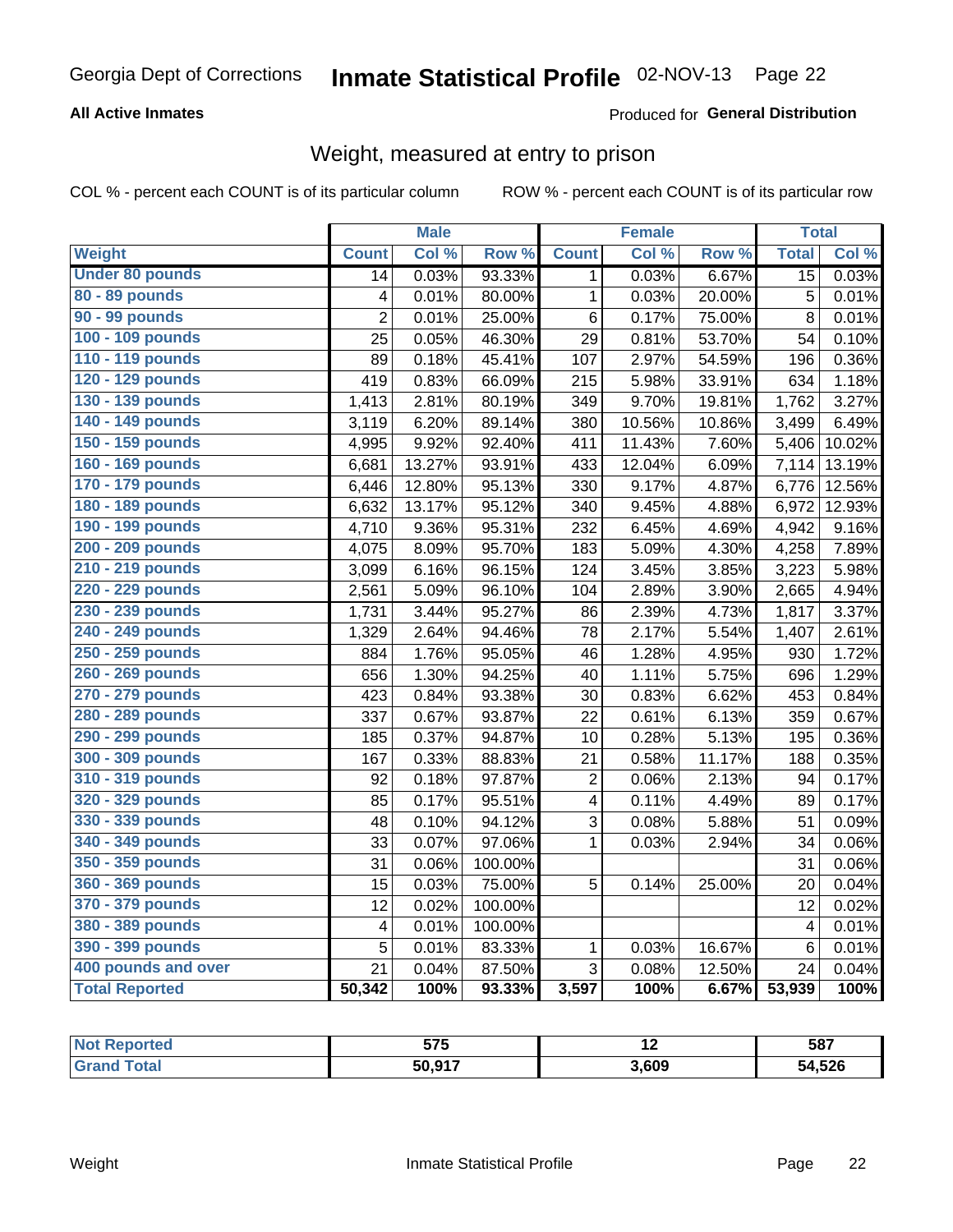### **All Active Inmates**

### Produced for General Distribution

### Weight, measured at entry to prison

COL % - percent each COUNT is of its particular column

|                          | <b>Male</b> | <b>Female</b> | Total |
|--------------------------|-------------|---------------|-------|
| <b>Mean</b><br>(average) | 186         | 172           | 185   |
| <b>Median (middle)</b>   | 180         | 165           | 180   |
| Mode<br>(most frequent)  | 180         | 150           | 180   |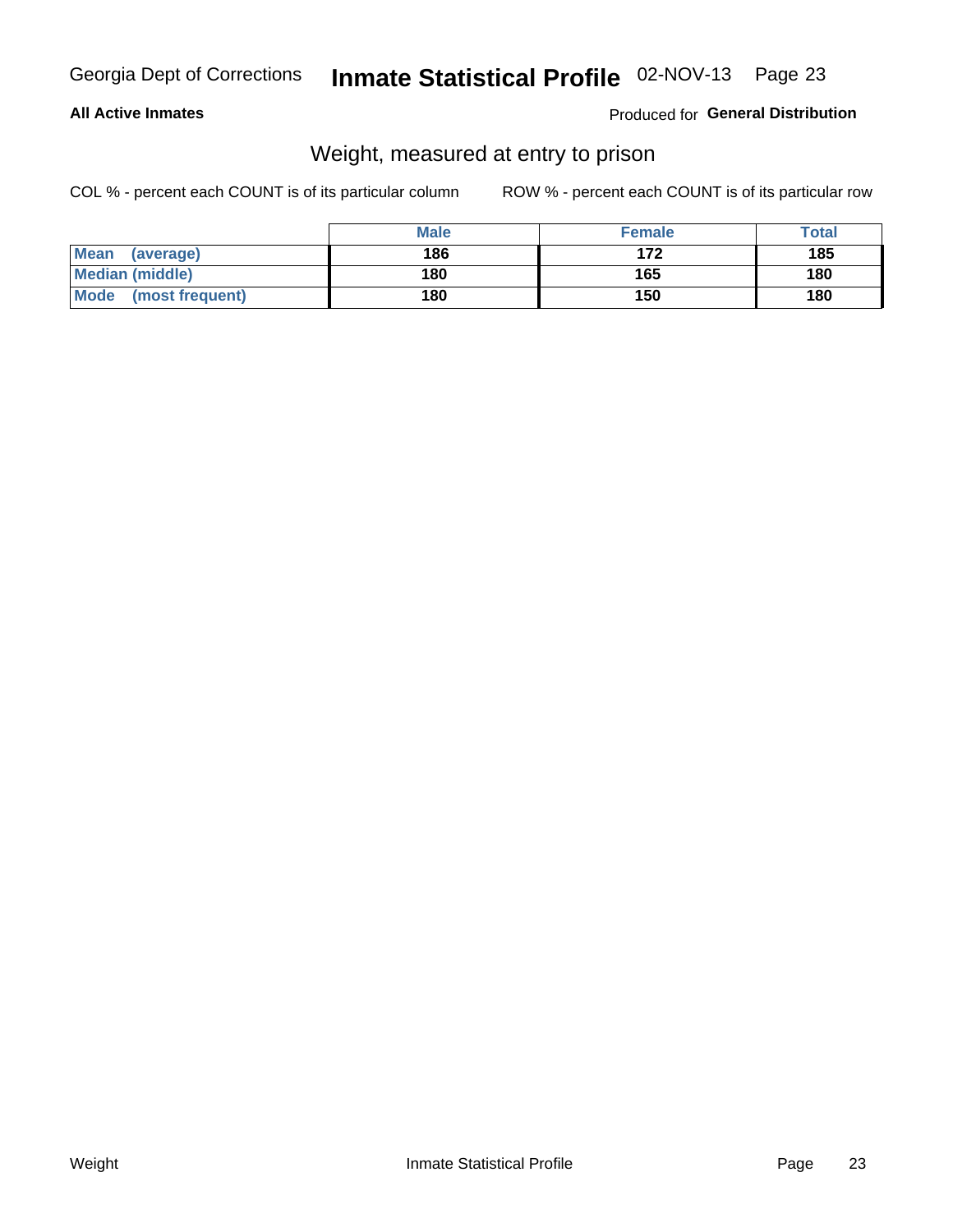# Inmate Statistical Profile 02-NOV-13 Page 24

**All Active Inmates** 

Produced for General Distribution

### Military service

COL % - percent each COUNT is of its particular column

|                               | <b>Male</b>  |        |         | <b>Female</b>      |        |         | <b>Total</b> |        |
|-------------------------------|--------------|--------|---------|--------------------|--------|---------|--------------|--------|
| <b>Military service</b>       | <b>Count</b> | Col %  |         | <b>Row % Count</b> | Col %  | Row %   | <b>Total</b> | Col %  |
| <b>Air Force</b>              | 1,529        | 59.94% | 98.39%  | 25                 | 64.10% | 1.61%   | 1,554        | 60.00% |
| $\mathbf{2}^-$<br><b>Army</b> | 202          | 7.92%  | 98.06%  | 4                  | 10.26% | 1.94%   | 206          | 7.95%  |
| <b>Navy</b><br>3              | 451          | 17.68% | 98.47%  |                    | 17.95% | 1.53%   | 458          | 17.68% |
| <b>Marines</b><br>4           | 21           | .82%   | 100.00% |                    |        |         | 21           | .81%   |
| <b>Coast Guard</b><br>5.      | 348          | 13.64% | 99.15%  | 3                  | 7.69%  | $.85\%$ | 351          | 13.55% |
| <b>Total Reported</b>         | 2,551        | 100%   | 98.49%  | 39                 | 100%   | 1.51%   | 2,590        | 100%   |

| Not Reported                | 48,366 | 3,570 | 51,936 |
|-----------------------------|--------|-------|--------|
| $\mathop{\mathsf{total}}$ . | 50,917 | 3,609 | 54,526 |

| Mo | <br>ъc | . |
|----|--------|---|
|    |        |   |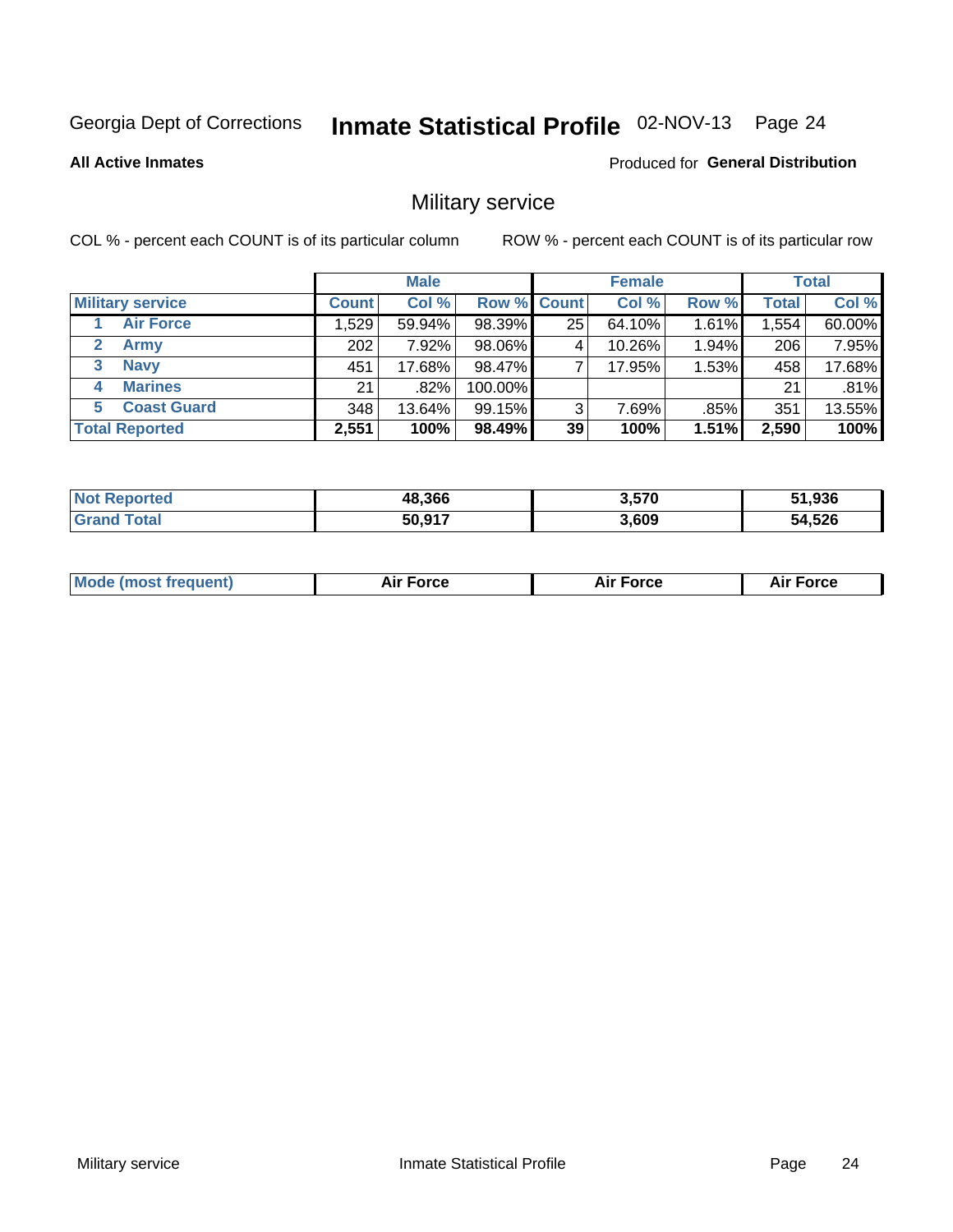# Inmate Statistical Profile 02-NOV-13 Page 25

**All Active Inmates** 

### **Produced for General Distribution**

### Type of admission to prison

COL % - percent each COUNT is of its particular column

|    |                                |                  | <b>Male</b> |                    |     | <b>Female</b> | <b>Total</b> |                |        |
|----|--------------------------------|------------------|-------------|--------------------|-----|---------------|--------------|----------------|--------|
|    | <b>Type of Admission</b>       | <b>Count</b>     | Col %       | <b>Row % Count</b> |     | Col %         | Row %        | Total          | Col %  |
| 52 | <b>New Sentence</b>            | 41,339           | 81.23%      | 93.64% 2,806       |     | 77.77%        | 6.36%        | 44,145         | 81.00% |
| 53 | <b>Probation Rev Partial</b>   | 2,189            | 4.30%       | 88.98%             | 271 | 7.51%         | 11.02%       | 2,460          | 4.51%  |
| 54 | <b>Probation Rev Remainder</b> | 3,115            | 6.12%       | 89.51%             | 365 | 10.12%        | 10.49%       | 3,480          | 6.39%  |
| 55 | <b>Parole Rev New Sentence</b> | 2,821            | 5.54%       | 96.12%             | 114 | 3.16%         | 3.88%        | 2,935          | 5.39%  |
| 56 | <b>Parole Rev No New</b>       | 1,344            | 2.64%       | 96.28%             | 52  | 1.44%         | 3.72%        | 1,396          | 2.56%  |
|    | <b>Sentence</b>                |                  |             |                    |     |               |              |                |        |
| 57 | <b>Released In Error</b>       | 13               | .03%        | 100.00%            |     |               |              | 13             | .02%   |
| 65 | <b>Return Appeal/Bond</b>      | 2                | .01%        | 100.00%            |     |               |              | 2              | .01%   |
| 66 | <b>Prob Viol/Total Rev</b>     | 2                | .01%        | 100.00%            |     |               |              | 2              | .01%   |
| 67 | <b>Admit Fm Other Cust</b>     | 7                | .01%        | 100.00%            |     |               |              | ⇁              | .01%   |
| 69 | <b>New Sent/Par Rev Pnd</b>    | 6                | .01%        | 100.00%            |     |               |              | 6              | .01%   |
| 70 | <b>Life W/O Parole</b>         | 15 <sub>15</sub> | .03%        | 100.00%            |     |               |              | 15             | .03%   |
| 72 | <b>Par Rev/Rsn Unknown</b>     | 32               | .06%        | 100.00%            |     |               |              | 32             | .06%   |
| 74 | <b>Pb Parole Rescinded</b>     | $\overline{2}$   | .01%        | 100.00%            |     |               |              | 2              | .01%   |
| 76 | <b>Par Rev/Revoc Center</b>    | 2                | .01%        | 100.00%            |     |               |              | $\overline{2}$ | .01%   |
|    | <b>Total Reported</b>          | 50,889           | 100%        | 93.38% 3,608       |     | 100%          | 6.62%        | 54,497         | 100%   |

| 'N ( | <br>Zυ |      | 29     |
|------|--------|------|--------|
|      | 50,917 | .609 | 54,526 |

| Mode (most frequent) | <b>New Sentence</b> | <b>New Sentence</b> | <b>New Sentence</b> |
|----------------------|---------------------|---------------------|---------------------|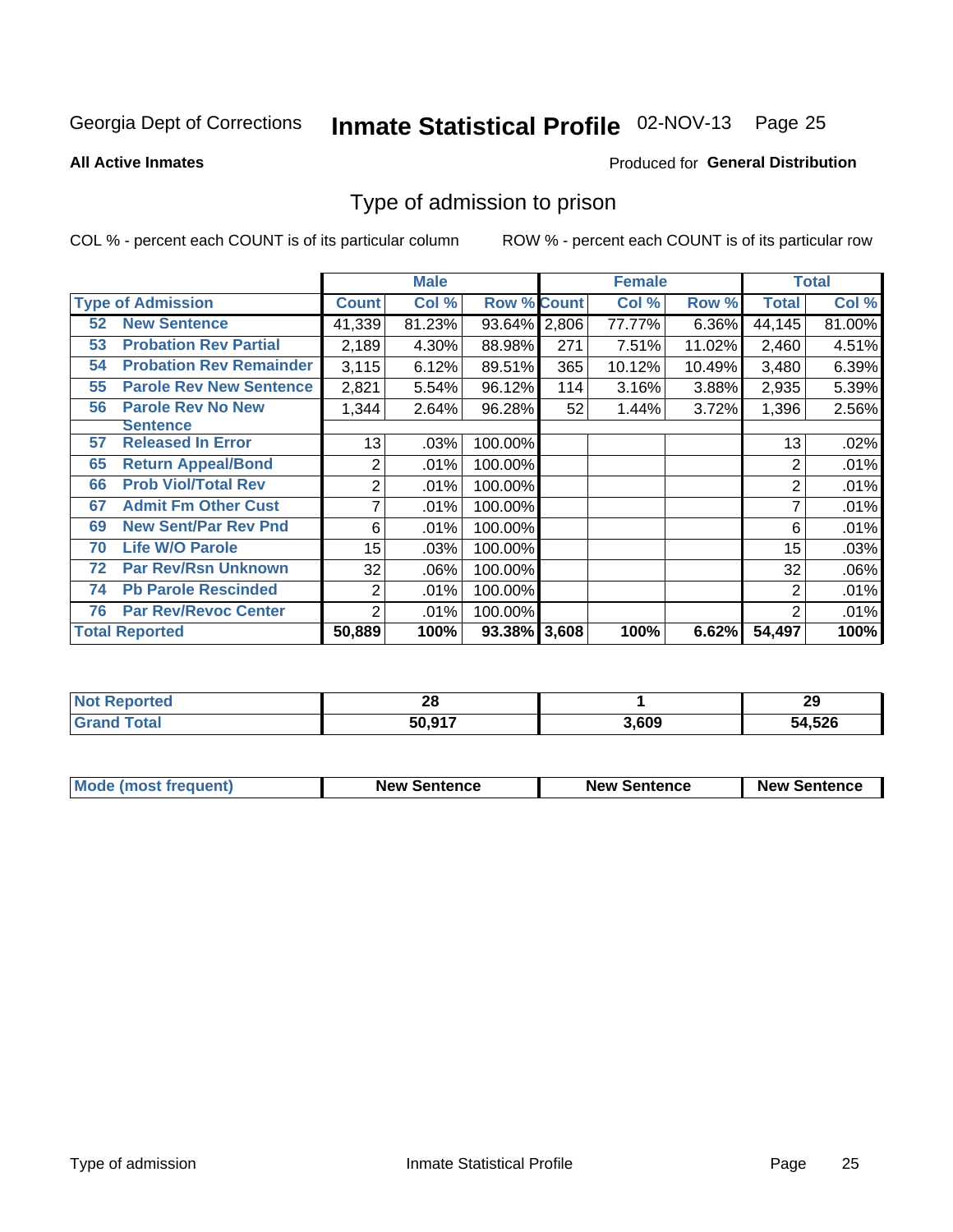# Inmate Statistical Profile 02-NOV-13 Page 26

**All Active Inmates** 

#### Produced for General Distribution

### Current / last security status

COL % - percent each COUNT is of its particular column

|                        |              | <b>Male</b> |             |       | <b>Female</b> |          |              | <b>Total</b> |  |
|------------------------|--------------|-------------|-------------|-------|---------------|----------|--------------|--------------|--|
| <b>Security Status</b> | <b>Count</b> | Col %       | Row % Count |       | Col %         | Row %    | <b>Total</b> | Col %        |  |
| 1 Wrk Releas           | 2            | $.01\%$     | 66.67%      |       | $.03\%$       | 33.33%   | 3            | .01%         |  |
| 2 Trusty               |              | .01%        | 100.00%     |       | $.00\%$       |          |              | .01%         |  |
| 3 Minimum              | 9,459        | 19.11%      | 86.18%      | 1,517 | 44.84%        | 13.82%   | 10,976       | 20.75%       |  |
| 4 Medium               | 30,866       | 62.35%      | 94.89%      | ,663  | 49.16%        | $5.11\%$ | 32,529       | 61.50%       |  |
| 5 Close                | 9,092        | 18.37%      | 97.83%      | 202   | 5.97%         | 2.17%    | 9,294        | 17.57%       |  |
| <b>6 Maximum</b>       | 83           | $.17\%$     | 100.00%     |       | $.00\%$       |          | 83           | .16%         |  |
| <b>Total Reported</b>  | 49,506       | 100%        | 93.6%       | 3,383 | 100%          | 6.4%     | 52,889       | 100%         |  |

| <b>Still being diagnosed</b> |        |       |        |
|------------------------------|--------|-------|--------|
| <b>Not Reported</b>          | 1.411  | 226   | 1,637  |
| <b>Grand Total</b>           | 50,917 | 3,609 | 54,526 |

| <b>Mo</b><br>ети | M.<br>. .<br>dium | M٢<br>. | <br><b>Medium</b> |
|------------------|-------------------|---------|-------------------|
|                  |                   |         |                   |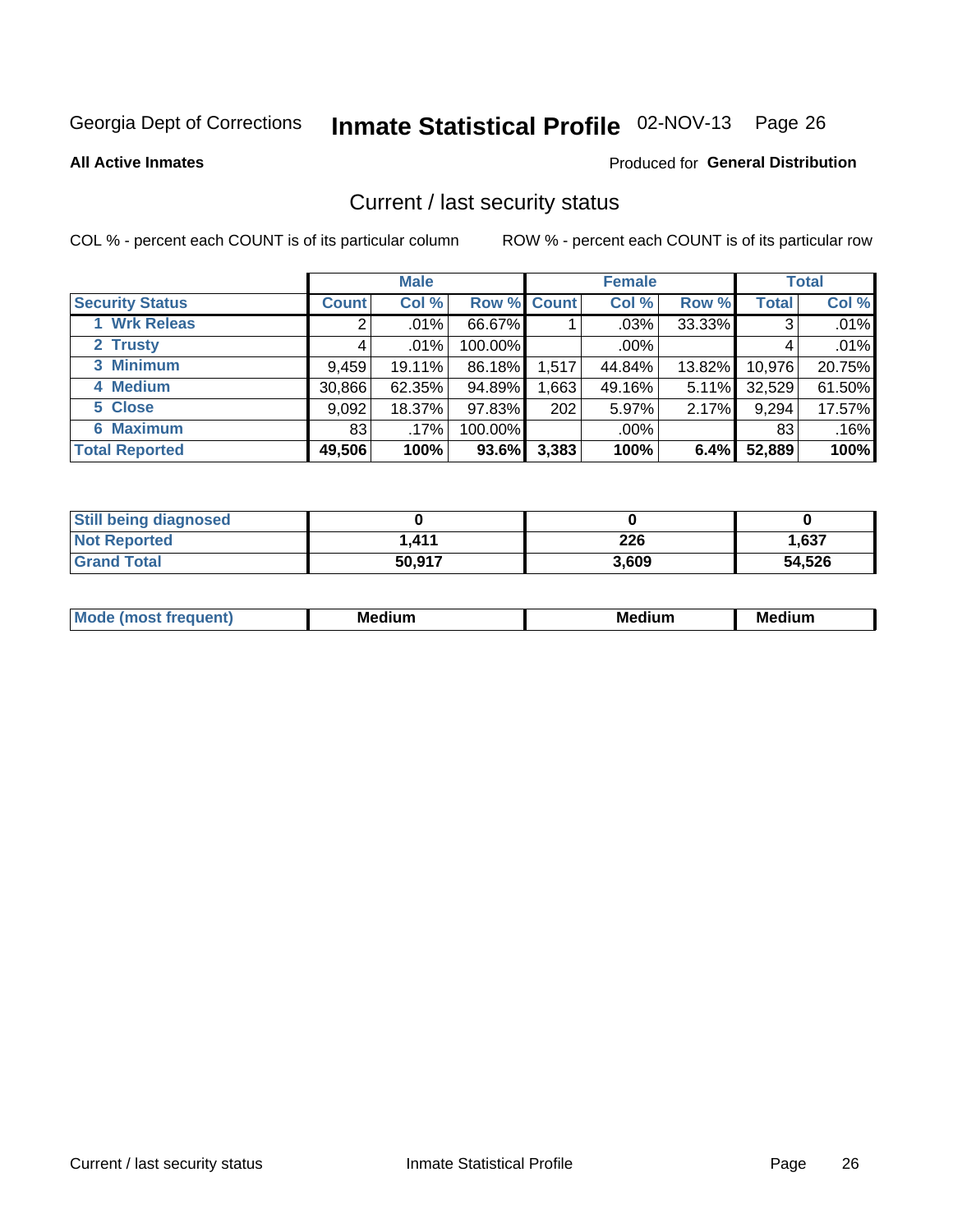# Inmate Statistical Profile 02-NOV-13 Page 27

**All Active Inmates** 

### Produced for General Distribution

### Current / last type of institution

COL % - percent each COUNT is of its particular column

|                                   |                 | <b>Male</b> |             |       | <b>Female</b> |          |              | <b>Total</b> |
|-----------------------------------|-----------------|-------------|-------------|-------|---------------|----------|--------------|--------------|
| <b>Type of Institution</b>        | <b>Count</b>    | Col %       | Row % Count |       | Col %         | Row %    | <b>Total</b> | Col %        |
| <b>County Ci</b>                  | 5,063           | 9.98%       | 99.98%      |       | .03%          | $.02\%$  | 5,064        | 9.32%        |
| <b>Probation Detention Center</b> | 3               | .01%        | 100.00%     |       |               |          | 3            | .01%         |
| <b>State Prison</b>               | 35,535          | 70.06%      | 91.34%      | 3,368 | $93.32\%$     | $8.66\%$ | 38,903       | 71.60%       |
| <b>Transitional Center</b>        | 2,027           | $4.00\%$    | $90.05\%$   | 224   | 6.21%         | $9.95\%$ | 2,251        | 4.14%        |
| <b>Private Prison</b>             | 8,076           | 15.92%      | 100.00%     |       |               |          | 8,076        | 14.86%       |
| <b>County Jail</b>                | 14 <sub>1</sub> | .03%        | 93.33%      |       | $.03\%$       | $6.67\%$ | 15           | .03%         |
| <b>Rsat - Center</b>              |                 | .01%        | $6.67\%$    | 14    | .39%          | 93.33%   | $15\,$       | .03%         |
| <b>State Hospital</b>             | 3               | .01%        | 75.00%      |       | .03%          | 25.00%   | 4            | .01%         |
| <b>Total Reported</b>             | 50,722          | 100%        | 93.36%      | 3,609 | 100%          | 6.64%    | 54,331       | 100%         |

| <b>Not Reported</b> |        |       |        |
|---------------------|--------|-------|--------|
| <b>Grand Total</b>  | 50,722 | 3,609 | 54,331 |

| Mode (most frequent) | <b>State Prison</b> | <b>State Prison</b> | <b>State Prison</b> |
|----------------------|---------------------|---------------------|---------------------|
|                      |                     |                     |                     |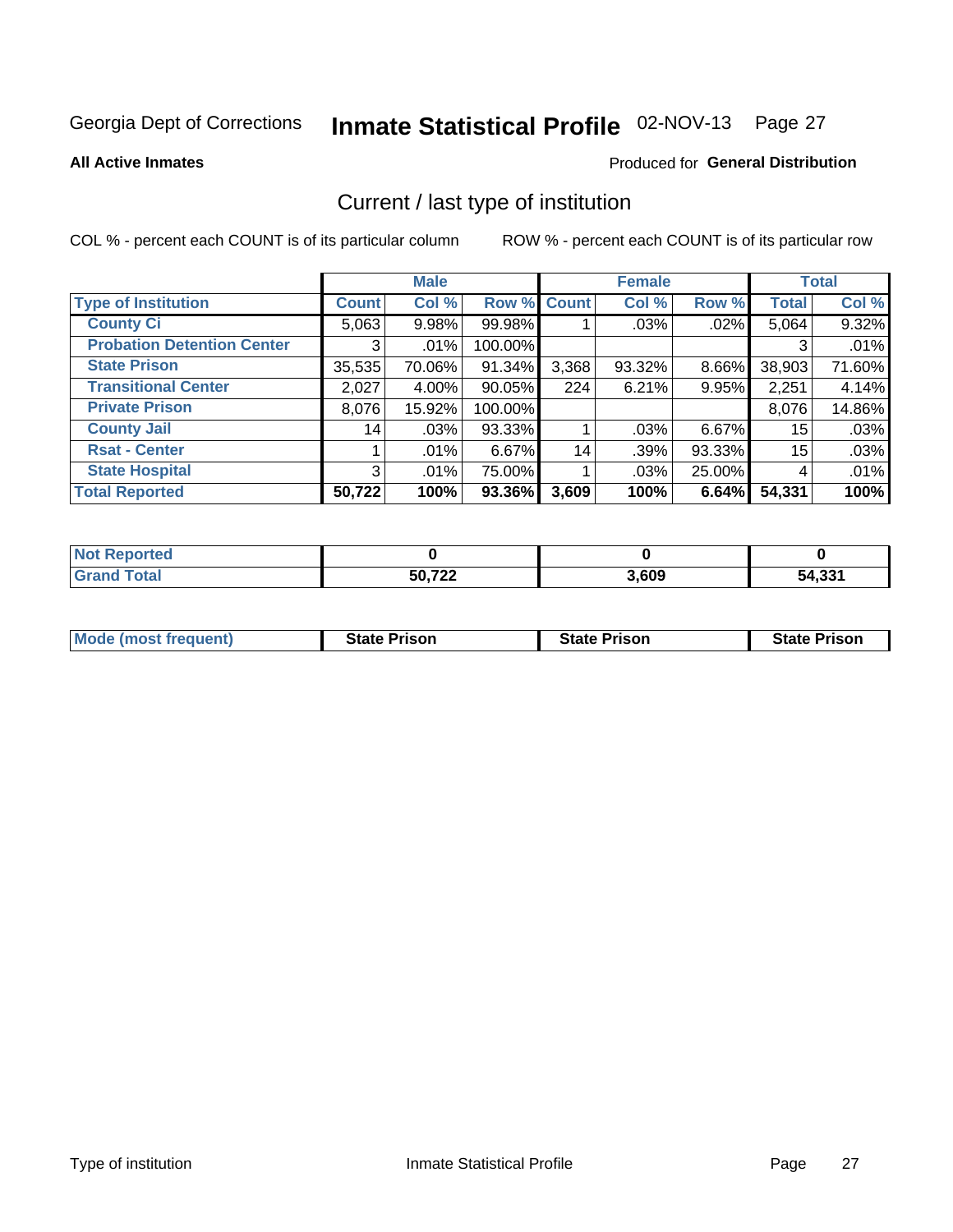# Inmate Statistical Profile 02-NOV-13 Page 28

#### **All Active Inmates**

### Produced for General Distribution

### Institution type - transitional centers

COL % - percent each COUNT is of its particular column

|                                          |              | <b>Male</b> |         |              | <b>Female</b> |         |              | <b>Total</b> |
|------------------------------------------|--------------|-------------|---------|--------------|---------------|---------|--------------|--------------|
| <b>Institution Type - Trans. Centers</b> | <b>Count</b> | Col %       | Row %   | <b>Count</b> | Col %         | Row %   | <b>Total</b> | Col %        |
| <b>Albany Transitional Ct</b>            | 154          | 6.66%       | 100.00% |              |               |         | 154          | 5.84%        |
| <b>Arrendale State Prison</b>            |              |             |         | 103          | 31.50%        | 100.00% | 103          | 3.90%        |
| <b>Atl. Transitional Ctr (M)</b>         | 252          | 10.90%      | 100.00% |              |               |         | 252          | 9.55%        |
| <b>Augusta Tc</b>                        | 199          | 8.61%       | 100.00% |              |               |         | 199          | 7.54%        |
| <b>Clayton Tc</b>                        | 347          | 15.01%      | 100.00% |              |               |         | 347          | 13.15%       |
| <b>Coastal Tc</b>                        | 264          | 11.42%      | 100.00% |              |               |         | 264          | 10.00%       |
| <b>Columbus Tc</b>                       | 140          | 6.06%       | 100.00% |              |               |         | 140          | 5.31%        |
| <b>Lagrange Tc</b>                       | 152          | 6.57%       | 100.00% |              |               |         | 152          | 5.76%        |
| <b>Macon Transitional Ctr (M)</b>        | 155          | 6.70%       | 100.00% |              |               |         | 155          | 5.87%        |
| <b>Macon Womens Transit Ctr</b>          |              |             |         | 3            | .92%          | 100.00% | 3            | .11%         |
| <b>Metro Transitional Ctr</b>            |              |             |         | 221          | 67.58%        | 100.00% | 221          | 8.37%        |
| <b>Phillips State Prison</b>             | 285          | 12.33%      | 100.00% |              |               |         | 285          | 10.80%       |
| Smith T.C                                | 209          | 9.04%       | 100.00% |              |               |         | 209          | 7.92%        |
| <b>Valdosta Tc</b>                       | 155          | 6.70%       | 100.00% |              |               |         | 155          | 5.87%        |
| <b>Total Reported</b>                    | 2,312        | 100%        | 87.61%  | 327          | 100%          | 12.39%  | 2,639        | 100%         |

| . Reported<br>. |                  |                |       |
|-----------------|------------------|----------------|-------|
| <b>ota</b>      | 2.212<br>2,0 I Z | $\sim$<br>JL 1 | .,639 |

| Mode (most frequent) | <b>Phillips State Prison</b> | Arrendale State Prison | <b>Phillips State</b><br><b>Prison</b> |
|----------------------|------------------------------|------------------------|----------------------------------------|
|                      |                              |                        |                                        |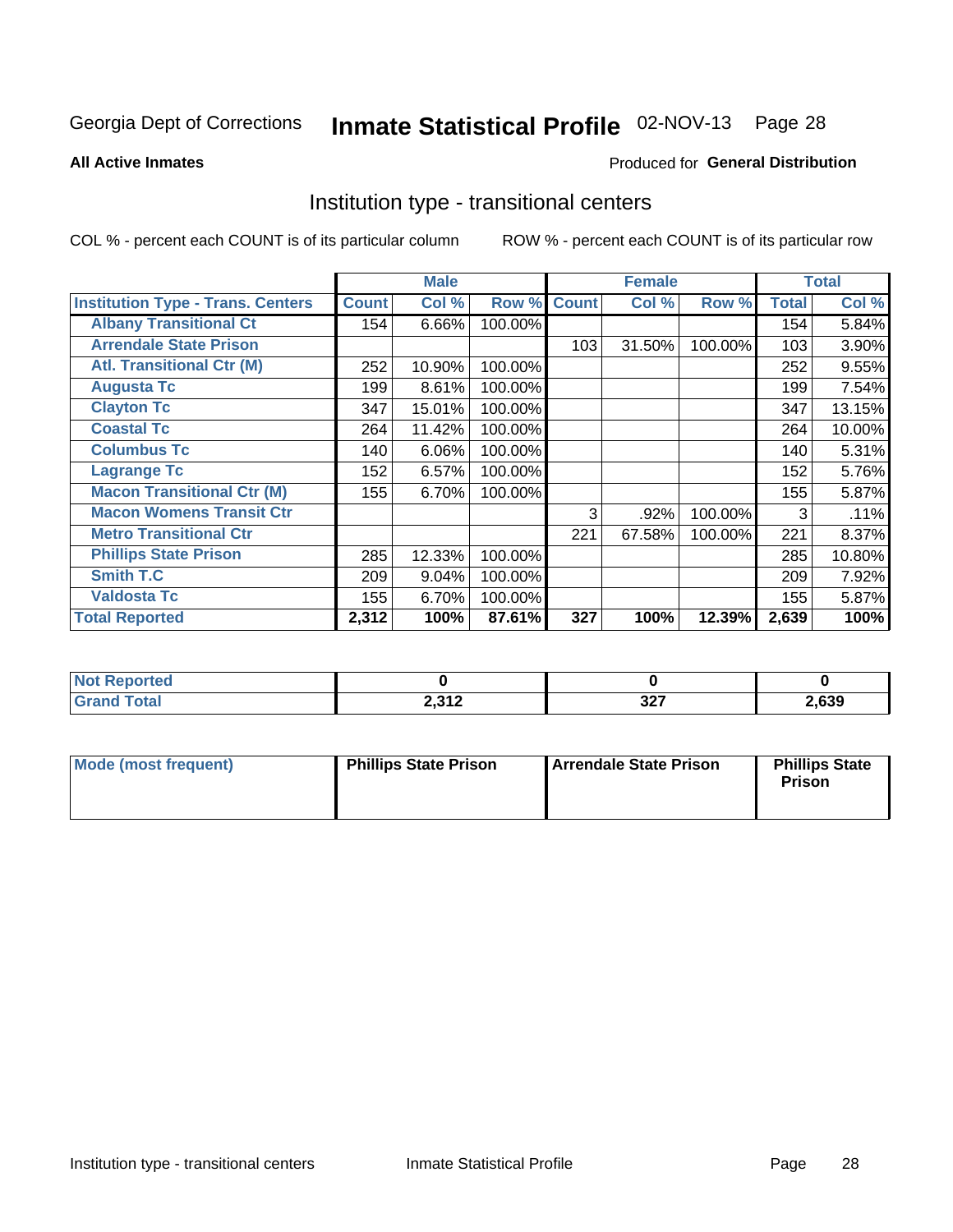# Inmate Statistical Profile 02-NOV-13 Page 29

#### **All Active Inmates**

#### Produced for General Distribution

### Institution type - county prisons

COL % - percent each COUNT is of its particular column

|                                          |                | <b>Male</b> |         |              | <b>Female</b> |       |                  | <b>Total</b> |
|------------------------------------------|----------------|-------------|---------|--------------|---------------|-------|------------------|--------------|
| <b>Institution Type - County Prisons</b> | <b>Count</b>   | Col %       | Row %   | <b>Count</b> | Col %         | Row % | <b>Total</b>     | Col %        |
| <b>Baldwin County Ci</b>                 | $\overline{2}$ | .04%        | 100.00% |              |               |       | $\overline{2}$   | .04%         |
| <b>Bulloch County Ci</b>                 | 140            | 2.77%       | 100.00% |              |               |       | 140              | 2.76%        |
| <b>Carroll County Ci</b>                 | 237            | 4.68%       | 100.00% |              |               |       | 237              | 4.68%        |
| <b>Clarke County Ci</b>                  | 108            | 2.13%       | 100.00% |              |               |       | 108              | 2.13%        |
| <b>Clayton County Ci</b>                 | 224            | 4.42%       | 100.00% |              |               |       | 224              | 4.42%        |
| <b>Colquitt County Ci</b>                | 176            | 3.48%       | 100.00% |              |               |       | 176              | 3.48%        |
| <b>Cook County Ci</b>                    | 1              | .02%        | 100.00% |              |               |       | 1                | .02%         |
| <b>Coweta County Ci</b>                  | 200            | 3.95%       | 100.00% |              |               |       | 200              | 3.95%        |
| <b>Decatur County Ci</b>                 | 222            | 4.38%       | 100.00% |              |               |       | 222              | 4.38%        |
| <b>Dougherty County Ci</b>               | 1              | .02%        | 100.00% |              |               |       | 1                | .02%         |
| <b>Effingham County Ci</b>               | 192            | 3.79%       | 100.00% |              |               |       | 192              | 3.79%        |
| <b>Floyd County Ci</b>                   | 426            | 8.41%       | 100.00% |              |               |       | 426              | 8.41%        |
| <b>Fulton County Ci</b>                  | 9              | .18%        | 100.00% |              |               |       | $\boldsymbol{9}$ | .18%         |
| <b>Gilmer County Ci</b>                  | 5              | .10%        | 100.00% |              |               |       | 5                | .10%         |
| <b>Grady County Ci</b>                   | $\overline{2}$ | .04%        | 100.00% |              |               |       | $\overline{2}$   | .04%         |
| <b>Gwinnett County Ci</b>                | 122            | 2.41%       | 100.00% |              |               |       | 122              | 2.41%        |
| <b>Hall County Ci</b>                    | 209            | 4.13%       | 100.00% |              |               |       | 209              | 4.13%        |
| <b>Hancock County Ci</b>                 | 1              | .02%        | 100.00% |              |               |       | 1                | .02%         |
| <b>Harris County Ci</b>                  | 120            | 2.37%       | 100.00% |              |               |       | 120              | 2.37%        |
| <b>Hart County Ci</b>                    | 5              | .10%        | 100.00% |              |               |       | 5                | .10%         |
| <b>Henry County Ci</b>                   | 1              | .02%        | 100.00% |              |               |       | 1                | .02%         |
| <b>Jackson County Ci</b>                 | 145            | 2.86%       | 100.00% |              |               |       | 145              | 2.86%        |
| <b>Jefferson County Ci</b>               | 196            | 3.87%       | 100.00% |              |               |       | 196              | 3.87%        |
| <b>Meriwether County Ci</b>              | 3              | .06%        | 100.00% |              |               |       | 3                | .06%         |
| <b>Miller County Ci</b>                  | $\overline{2}$ | .04%        | 100.00% |              |               |       | $\overline{2}$   | .04%         |
| <b>Mitchell County Ci</b>                | 98             | 1.94%       | 100.00% |              |               |       | 98               | 1.94%        |
| <b>Morgan County Ci</b>                  | 1              | .02%        | 100.00% |              |               |       | 1                | .02%         |
| <b>Muscogee County Ci</b>                | 521            | 10.29%      | 100.00% |              |               |       | 521              | 10.29%       |
| <b>Richmond County Ci</b>                | 219            | 4.33%       | 100.00% |              |               |       | 219              | 4.32%        |
| <b>Screven County Ci</b>                 | 141            | 2.78%       | 100.00% |              |               |       | 141              | 2.78%        |
| <b>Spalding County Ci</b>                | 382            | 7.54%       | 100.00% |              |               |       | 382              | 7.54%        |
| <b>Stewart County Ci</b>                 | $\overline{c}$ | .04%        | 100.00% |              |               |       | $\overline{2}$   | .04%         |
| <b>Sumter County Ci</b>                  | 350            | 6.91%       | 100.00% |              |               |       | 350              | 6.91%        |
| <b>Terrell County Ci</b>                 | 138            | 2.73%       | 100.00% |              |               |       | 138              | 2.73%        |
| <b>Thomas County Ci</b>                  | 181            | 3.57%       | 100.00% |              |               |       | 181              | 3.57%        |
| <b>Tift County Ci</b>                    | 1              | .02%        | 100.00% |              |               |       | 1                | .02%         |
| <b>Troup County Ci</b>                   | 269            | 5.31%       | 100.00% |              |               |       | 269              | 5.31%        |
| <b>Turner County Ci</b>                  | $\mathbf{1}$   | .02%        | 100.00% |              |               |       | 1                | .02%         |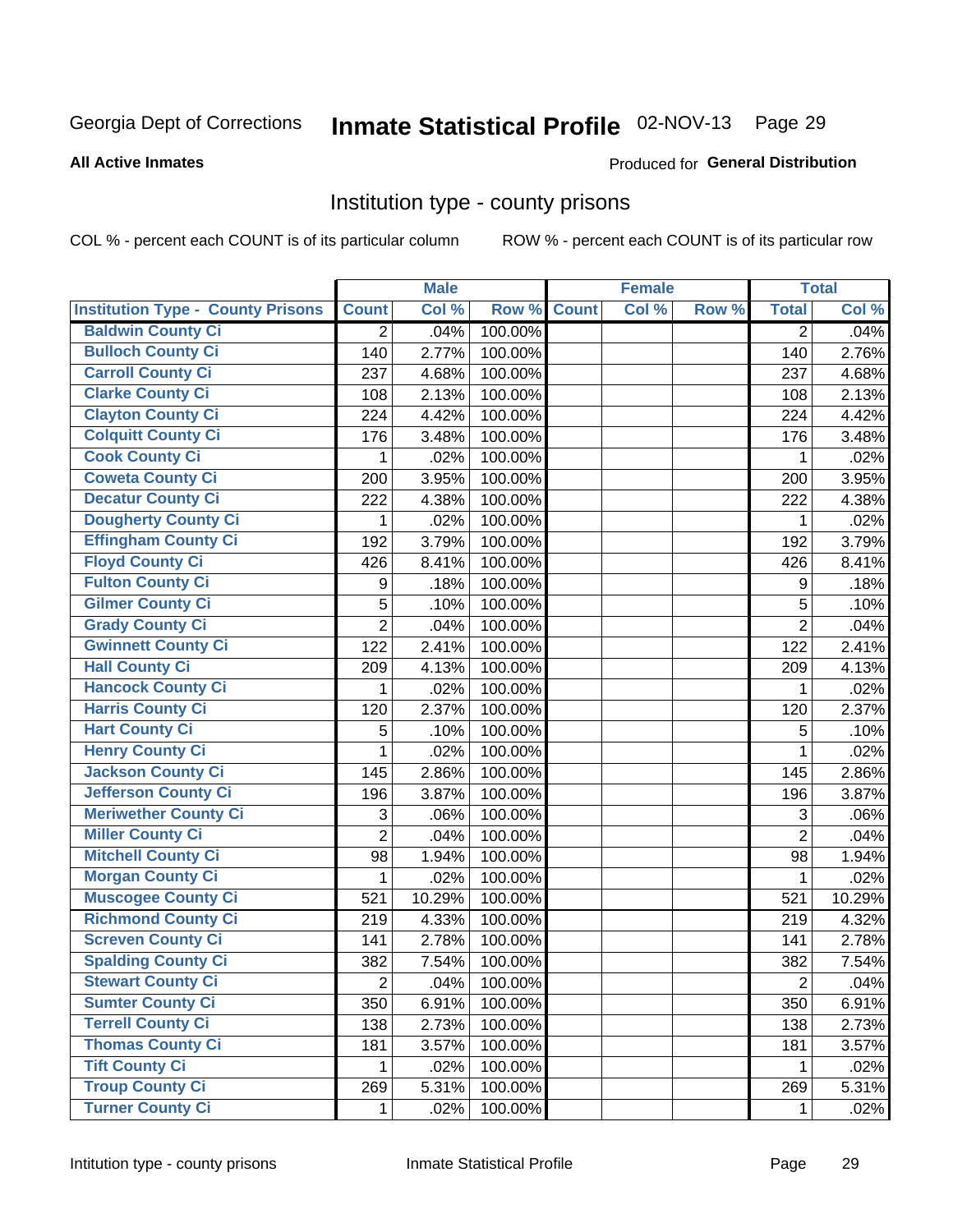# Inmate Statistical Profile 02-NOV-13 Page 30

**All Active Inmates** 

#### Produced for General Distribution

### Institution type - county prisons

COL % - percent each COUNT is of its particular column

|                                          |              | <b>Male</b> |             | <b>Female</b> |         |         | <b>Total</b> |       |
|------------------------------------------|--------------|-------------|-------------|---------------|---------|---------|--------------|-------|
| <b>Institution Type - County Prisons</b> | <b>Count</b> | Col %       | Row % Count |               | Col %   | Row %   | <b>Total</b> | Col % |
| <b>Upson County Ci</b>                   | 2            | .04%        | 100.00%     |               |         |         |              | .04%  |
| <b>Walker County Ci</b>                  | 3            | $.06\%$     | 100.00%     |               |         |         |              | .06%  |
| <b>Walton County Ci</b>                  | 3            | $.06\%$     | 100.00%     |               |         |         |              | .06%  |
| <b>Wilkes County Ci</b>                  |              | $.02\%$     | 100.00%     |               |         |         |              | .02%  |
| <b>Womens Ci</b>                         |              |             |             |               | 100.00% | 100.00% |              | .02%  |
| <b>Worth County Ci</b>                   |              | $.02\%$     | 100.00%     |               |         |         |              | .02%  |
| <b>Total Reported</b>                    | 5,063        | 100%        | 99.98%      |               | 100%    | .02%    | 5,064        | 100%  |

| <b>Reported</b><br>' NOL |       |       |
|--------------------------|-------|-------|
| <b>Total</b>             | 5.063 | 5,064 |

| <b>Mode (most frequent)</b> | Muscogee County Ci | <b>Womens Ci</b> | Muscogee County |
|-----------------------------|--------------------|------------------|-----------------|
|-----------------------------|--------------------|------------------|-----------------|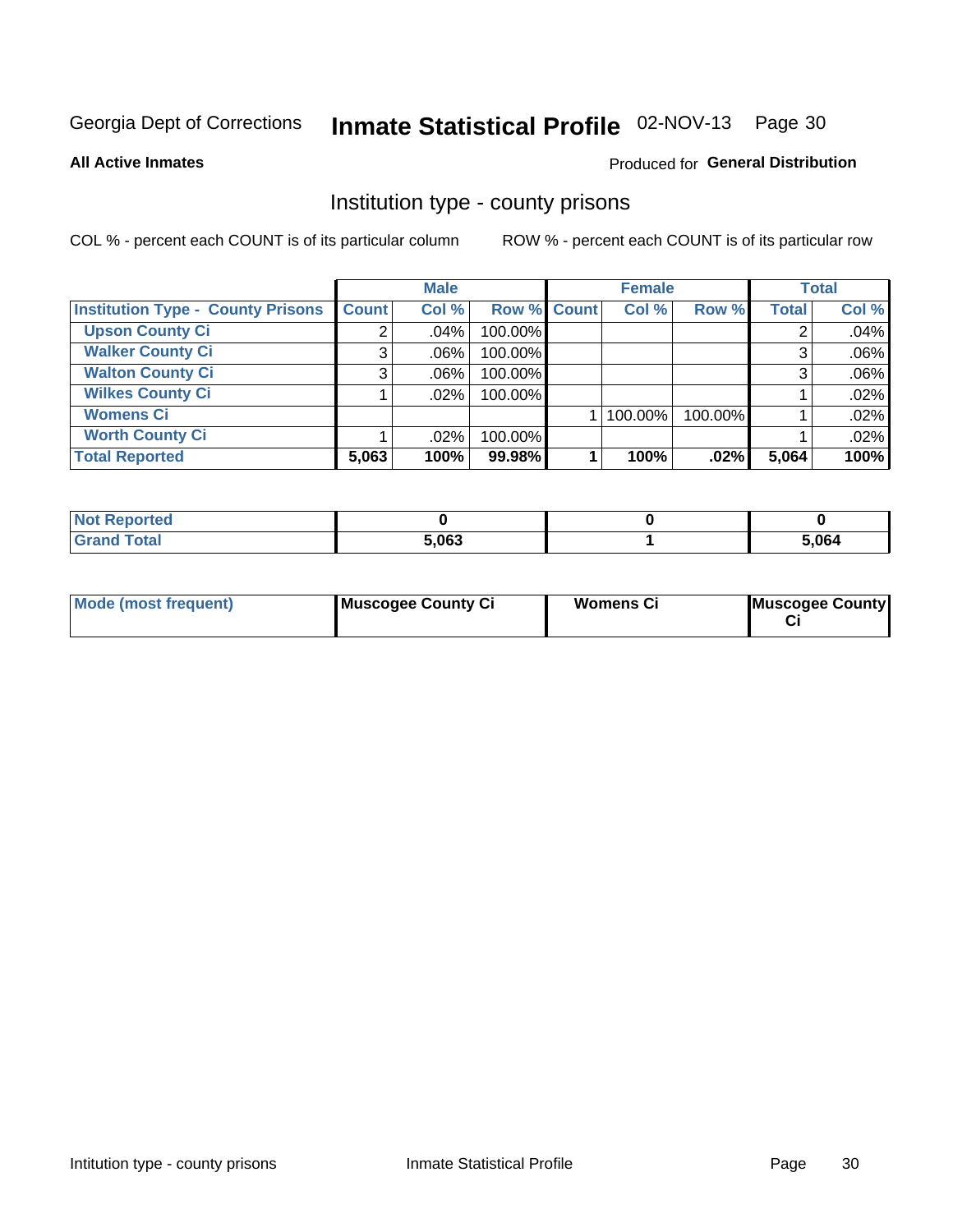# Inmate Statistical Profile 02-NOV-13 Page 31

#### **All Active Inmates**

#### Produced for General Distribution

### Institution type - state prisons

COL % - percent each COUNT is of its particular column

|                                         |                | <b>Male</b> |         |              | <b>Female</b> |         | <b>Total</b>   |       |
|-----------------------------------------|----------------|-------------|---------|--------------|---------------|---------|----------------|-------|
| <b>Institution Type - State Prisons</b> | <b>Count</b>   | Col %       | Row %   | <b>Count</b> | Col %         | Row %   | <b>Total</b>   | Col % |
| <b>Arrendale State Prison</b>           |                |             |         | 1,430        | 42.46%        | 100.00% | 1,430          | 3.68% |
| <b>Augusta State Med. Prison</b>        | 1,297          | 3.65%       | 99.62%  | 5            | .15%          | .38%    | 1,302          | 3.35% |
| <b>Autry State Prison</b>               | 1,704          | 4.80%       | 100.00% |              |               |         | 1,704          | 4.38% |
| <b>Baldwin State Prison</b>             | 998            | 2.81%       | 100.00% |              |               |         | 998            | 2.57% |
| <b>Burrus Corr Trn Cntr</b>             | 637            | 1.79%       | 100.00% |              |               |         | 637            | 1.64% |
| <b>Calhoun State Prison</b>             | 1,674          | 4.71%       | 100.00% |              |               |         | 1,674          | 4.30% |
| <b>Central State Prison</b>             | 1,120          | 3.15%       | 100.00% |              |               |         | 1,120          | 2.88% |
| <b>Chatham State Prison</b>             | 7              | .02%        | 100.00% |              |               |         | 7              | .02%  |
| <b>Coastal State Prison</b>             | 1,591          | 4.48%       | 100.00% |              |               |         | 1,591          | 4.09% |
| <b>Dodge State Prison</b>               | 1,236          | 3.48%       | 100.00% |              |               |         | 1,236          | 3.18% |
| <b>Dooly State Prison</b>               | 1,701          | 4.79%       | 100.00% |              |               |         | 1,701          | 4.37% |
| <b>Emanuel - Swainsboro</b>             |                |             |         | 310          | 9.20%         | 100.00% | 310            | .80%  |
| <b>Ga Diag Class Prison</b>             | 2,847          | 8.01%       | 99.96%  | 1.           | .03%          | .04%    | 2,848          | 7.32% |
| <b>Ga State Prison</b>                  | 1,486          | 4.18%       | 100.00% |              |               |         | 1,486          | 3.82% |
| <b>Hancock State Prison</b>             | 1,039          | 2.92%       | 100.00% |              |               |         | 1,039          | 2.67% |
| <b>Hays State Prison</b>                | 1,304          | 3.67%       | 100.00% |              |               |         | 1,304          | 3.35% |
| <b>Helms Facility</b>                   | 15             | .04%        | 45.45%  | 18           | .53%          | 54.55%  | 33             | .08%  |
| <b>Johnson State Prison</b>             | 1,556          | 4.38%       | 100.00% |              |               |         | 1,556          | 4.00% |
| <b>Lee State Prison</b>                 | 762            | 2.14%       | 100.00% |              |               |         | 762            | 1.96% |
| Long                                    | 232            | .65%        | 100.00% |              |               |         | 232            | .60%  |
| <b>Lowndes Unit</b>                     | $\,6$          | .02%        | 100.00% |              |               |         | 6              | .02%  |
| <b>Macon State Prison</b>               | 1,593          | 4.48%       | 100.00% |              |               |         | 1,593          | 4.09% |
| <b>Metro State Prison (W)</b>           |                |             |         | 1            | .03%          | 100.00% | 1              | .01%  |
| <b>Montgomery State Prison</b>          | 407            | 1.15%       | 100.00% |              |               |         | 407            | 1.05% |
| <b>Phillips State Prison</b>            | 1,139          | 3.21%       | 100.00% |              |               |         | 1,139          | 2.93% |
| <b>Pulaski State Prison</b>             |                |             |         | 1,185        | 35.18%        | 100.00% | 1,185          | 3.05% |
| <b>Putnam State Prison</b>              | 3              | .01%        | 100.00% |              |               |         | 3              | .01%  |
| <b>Rivers State Prison</b>              | $\mathbf{1}$   | .01%        | 100.00% |              |               |         | 1              | .01%  |
| <b>Rogers State Prison</b>              | 1,509          | 4.25%       | 100.00% |              |               |         | 1,509          | 3.88% |
| <b>Rutledge State Prison</b>            | 609            | 1.71%       | 100.00% |              |               |         | 609            | 1.57% |
| <b>Smith State Prison</b>               | 1,555          | 4.38%       | 100.00% |              |               |         | 1,555          | 4.00% |
| <b>Telfair State Prison</b>             | 1,279          | 3.60%       | 100.00% |              |               |         | 1,279          | 3.29% |
| <b>Valdosta Sp</b>                      | 1,154          | 3.25%       | 100.00% |              |               |         | 1,154          | 2.97% |
| <b>Walker State Prison</b>              | 412            | 1.16%       | 100.00% |              |               |         | 412            | 1.06% |
| <b>Ware State Prison</b>                | 1,433          | 4.03%       | 100.00% |              |               |         | 1,433          | 3.68% |
| <b>Washington State Prison</b>          | 1,343          | 3.78%       | 100.00% |              |               |         | 1,343          | 3.45% |
| <b>Wayne State Prison</b>               | $\overline{2}$ | .01%        | 100.00% |              |               |         | $\overline{2}$ | .01%  |
| <b>Whitworth Facility</b>               |                |             |         | 418          | 12.41%        | 100.00% | 418            | 1.07% |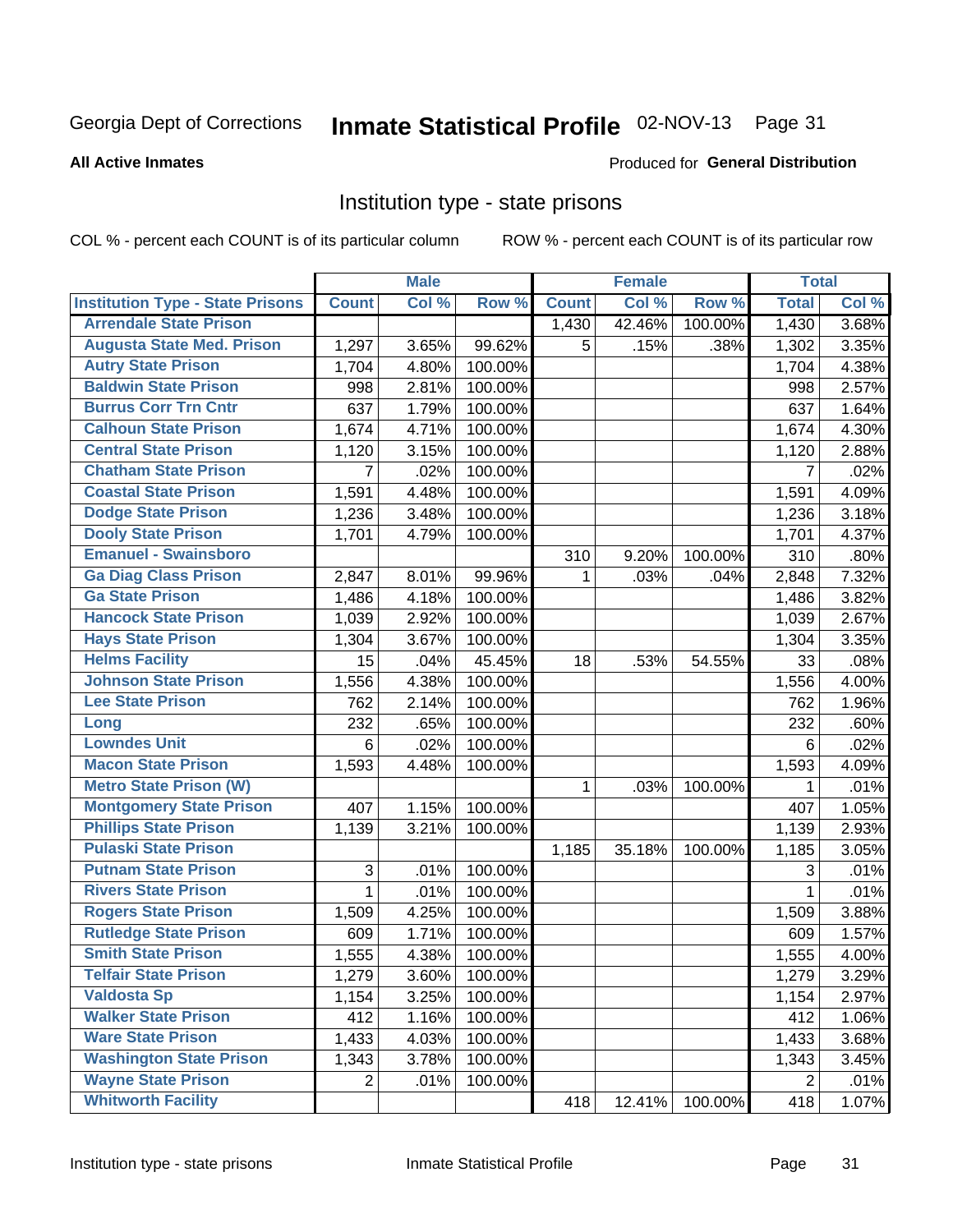# Inmate Statistical Profile 02-NOV-13 Page 32

**All Active Inmates** 

Produced for General Distribution

### Institution type - state prisons

COL % - percent each COUNT is of its particular column

|                                         |                             | <b>Male</b> |                               |              | <b>Female</b> |                                       | <b>Total</b> |       |  |
|-----------------------------------------|-----------------------------|-------------|-------------------------------|--------------|---------------|---------------------------------------|--------------|-------|--|
| <b>Institution Type - State Prisons</b> | <b>Count</b>                | Col %       | Row %                         | <b>Count</b> | Col %         | Row %                                 | <b>Total</b> | Col % |  |
| <b>Wilcox State Prison</b>              | .884                        | $5.30\%$    | 100.00%                       |              |               |                                       | 1,884        | 4.84% |  |
| <b>Total Reported</b>                   | 35,535                      | 100%        | $91.34\%$                     | 3,368        | 100%          | 8.66%                                 | 38,903       | 100%  |  |
|                                         |                             |             |                               |              |               |                                       |              |       |  |
| <b>Not Reported</b>                     |                             |             |                               | 0            |               |                                       |              |       |  |
| <b>Grand Total</b>                      |                             | 35,535      |                               | 3.368        |               |                                       | 38,903       |       |  |
| <b>Mode (most frequent)</b>             | <b>Ga Diag Class Prison</b> |             | <b>Arrendale State Prison</b> |              |               | <b>Ga Diag Class</b><br><b>Prison</b> |              |       |  |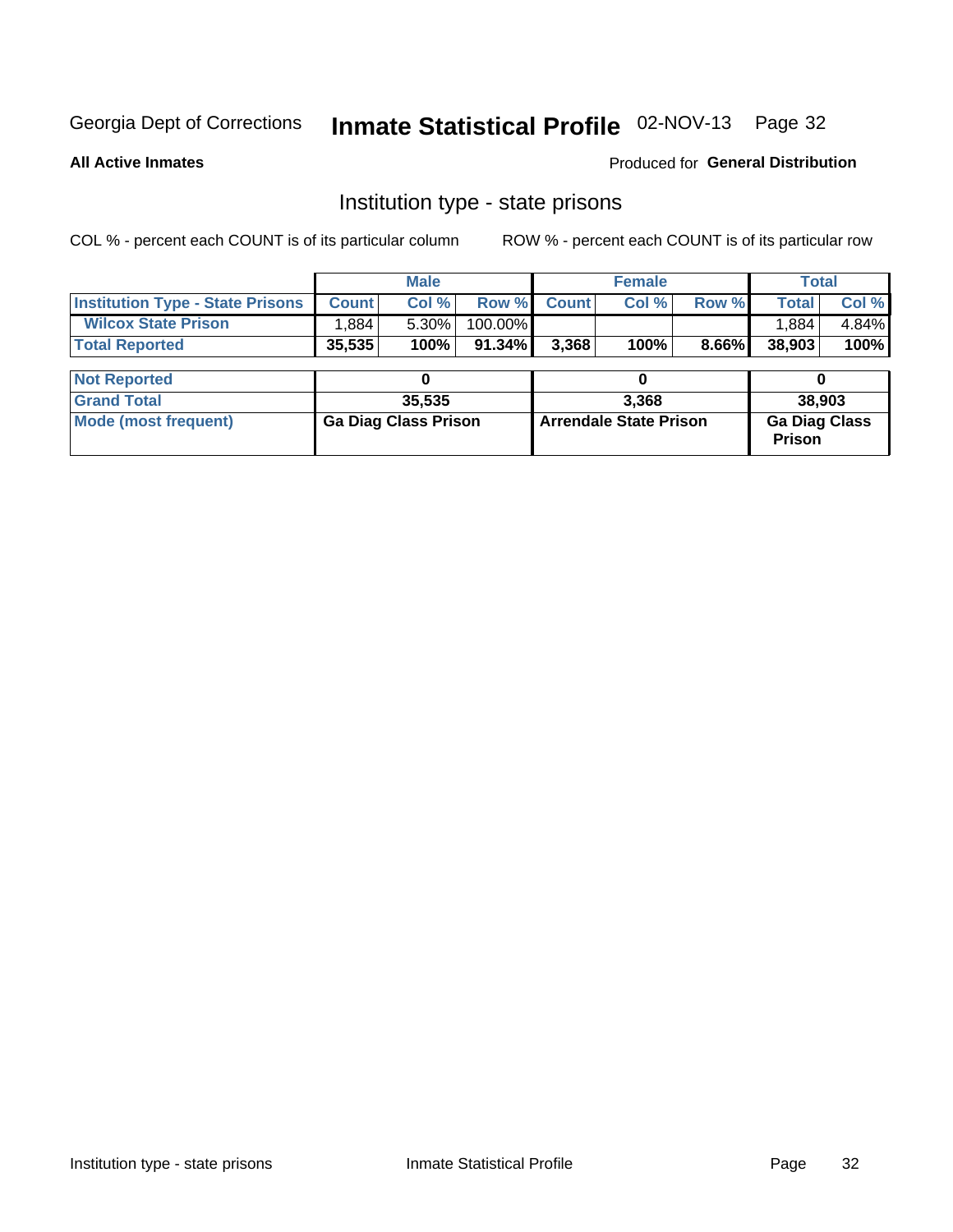# Inmate Statistical Profile 02-NOV-13 Page 33

**All Active Inmates** 

### Produced for General Distribution

### Institution type - private prisons

COL % - percent each COUNT is of its particular column

|                                           | <b>Male</b>  |           |             | <b>Female</b> |       |       | <b>Total</b> |        |
|-------------------------------------------|--------------|-----------|-------------|---------------|-------|-------|--------------|--------|
| <b>Institution Type - Private Prisons</b> | <b>Count</b> | Col %     | Row % Count |               | Col % | Row % | <b>Total</b> | Col %  |
| <b>Coffee Corr Facility</b>               | 2,655        | 32.88%    | 100.00%     |               |       |       | 2,655        | 32.88% |
| <b>Jenkins Corr Facility</b>              | 1.178        | 14.59%    | 100.00%     |               |       |       | 1,178        | 14.59% |
| <b>Riverbend Corr Facility</b>            | 1.500 l      | 18.57%    | 100.00%     |               |       |       | 1,500        | 18.57% |
| <b>Wheeler Corr Facility</b>              | 2.743        | $33.96\%$ | 100.00%     |               |       |       | 2,743        | 33.96% |
| <b>Total Reported</b>                     | 8,076        | 100%      | $100\%$     |               |       | %     | 8,076        | 100%   |

| 'Noi<br><b>Reported</b> |       |      |
|-------------------------|-------|------|
| <b>otal</b>             | 8.076 | ,076 |

| <b>Wheeler Corr Facility</b><br>Mode (most frequent) | Null | <b>Wheeler Corr</b><br>Facility |
|------------------------------------------------------|------|---------------------------------|
|------------------------------------------------------|------|---------------------------------|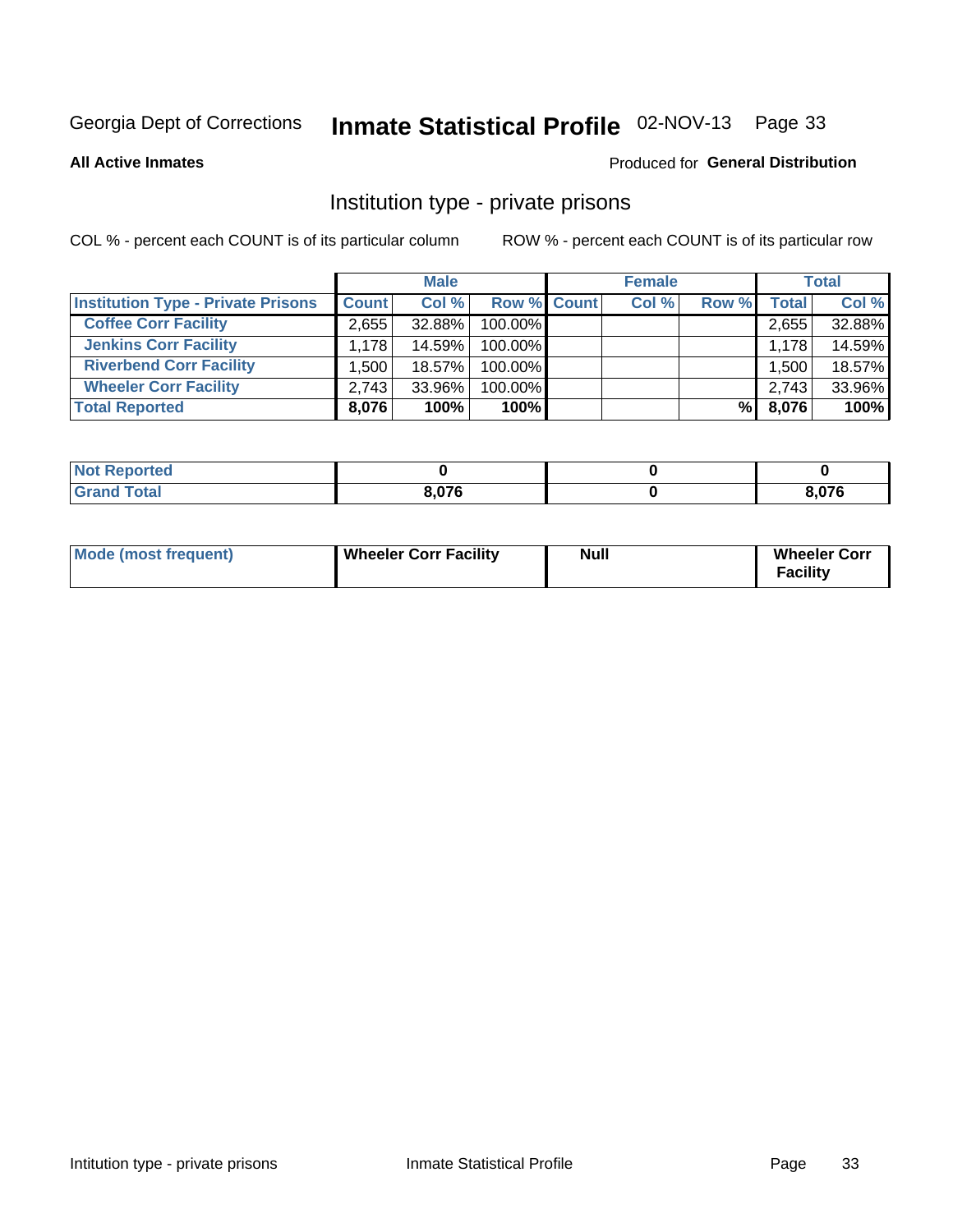## Inmate Statistical Profile 02-NOV-13 Page 34

**All Active Inmates** 

### **Produced for General Distribution**

# Institution type - pre-release centers

COL % - percent each COUNT is of its particular column

|                                                   | <b>Male</b> |      |  | <b>Female</b> |       |             | <b>Total</b> |       |
|---------------------------------------------------|-------------|------|--|---------------|-------|-------------|--------------|-------|
| <b>Institution Type - Prison Annexe   Count  </b> |             | Col% |  | Row % Count   | Col % | Row % Total |              | Col % |
| <b>Total Reported</b>                             |             |      |  |               |       |             |              |       |

| <b>Reported</b><br>I NOT |  |  |
|--------------------------|--|--|
| <b>Total</b><br>$C$ ren  |  |  |

| $^{\circ}$ Mo<br>frequent)<br>⊥(most | <b>Null</b> | Noll<br><b>vull</b> | <b>Null</b> |
|--------------------------------------|-------------|---------------------|-------------|
|                                      |             |                     |             |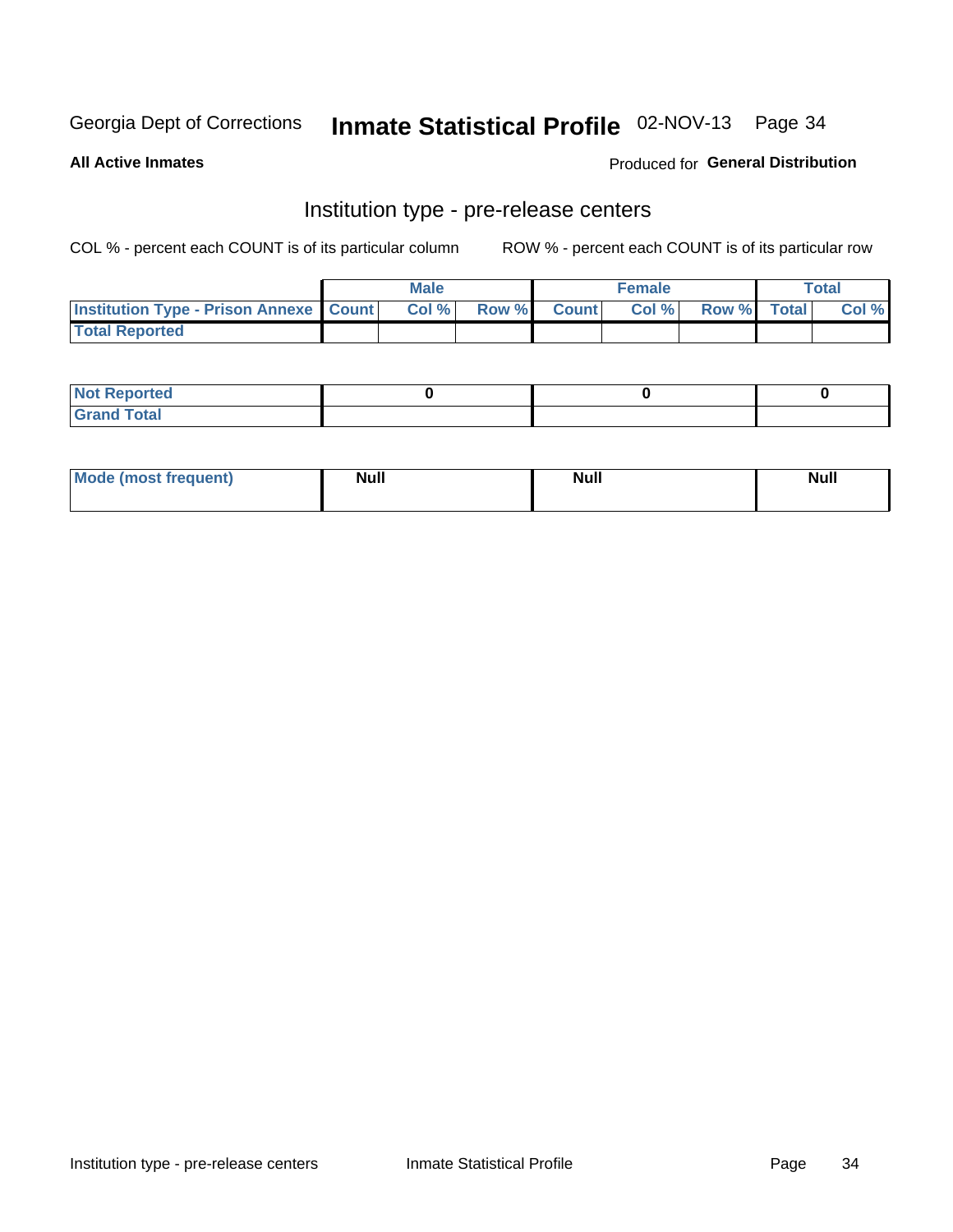# Inmate Statistical Profile 02-NOV-13 Page 35

**All Active Inmates** 

### Produced for General Distribution

### Institution type - inmate boot camp

COL % - percent each COUNT is of its particular column

|                                      |              | <b>Male</b> |               |              | <b>Female</b> |             | <b>Total</b> |
|--------------------------------------|--------------|-------------|---------------|--------------|---------------|-------------|--------------|
| <b>Institution Type - Boot Camps</b> | <b>Count</b> | Col %       | <b>Row %I</b> | <b>Count</b> | Col %         | Row % Total | Col %        |
| <b>Total Rported</b>                 |              |             |               |              |               |             |              |

| <b>Not Reported</b>            |  |  |
|--------------------------------|--|--|
| <b>Total</b><br>C <sub>r</sub> |  |  |

| Mode (most<br>Treauent) | <b>Null</b> | . .<br><b>Nu</b> |  |
|-------------------------|-------------|------------------|--|
|                         |             |                  |  |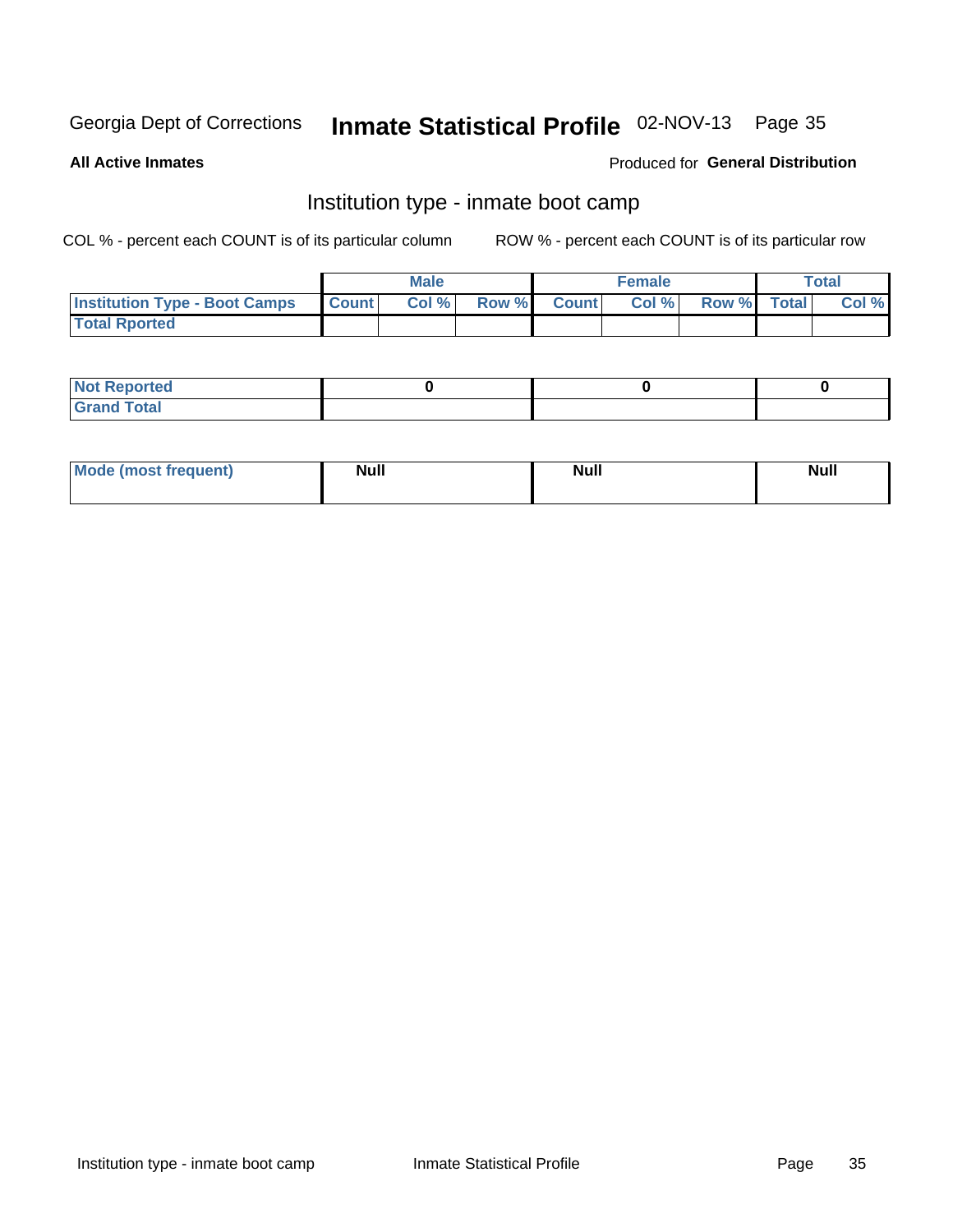# Inmate Statistical Profile 02-NOV-13 Page 36

#### **All Active Inmates**

#### Produced for General Distribution

### Number of disciplinary reports

COL % - percent each COUNT is of its particular column

|                                       |              | <b>Male</b> |             |       | <b>Female</b> |       |        | <b>Total</b> |
|---------------------------------------|--------------|-------------|-------------|-------|---------------|-------|--------|--------------|
| <b>Number of Disciplinary Reports</b> | <b>Count</b> | Col %       | Row % Count |       | Col %         | Row % | Total  | Col %        |
|                                       | 22,150       | 43.50%      | $91.55\%$   | 2,044 | 56.64%        | 8.45% | 24,194 | 44.37%       |
|                                       | 6,540        | 12.84%      | $92.58\%$   | 524   | 14.52%        | 7.42% | 7,064  | 12.96%       |
|                                       | 4,109        | 8.07%       | 94.42%      | 243   | 6.73%         | 5.58% | 4,352  | 7.98%        |
| 3                                     | 2,617        | 5.14%       | 94.41%      | 155   | 4.29%         | 5.59% | 2,772  | 5.08%        |
|                                       | 1,974        | 3.88%       | 94.49%      | 115   | 3.19%         | 5.51% | 2,089  | 3.83%        |
| 5                                     | .641         | 3.22%       | 95.41%      | 79    | 2.19%         | 4.59% | 1,720  | 3.15%        |
| <b>More Than 5</b>                    | 11,886       | 23.34%      | 96.36%      | 449   | 12.44%        | 3.64% | 12,335 | 22.62%       |
| <b>Total Reported</b>                 | 50,917       | 100%        | 93.38%      | 3,609 | 100%          | 6.62% | 54,526 | 100%         |

| Reported<br>Not <b>I</b> |        |       |        |
|--------------------------|--------|-------|--------|
| Total                    | 50 917 | 3,609 | 54,526 |

| Mean (average)       | 5.37 | 2.90 | E 94<br>3.ZT |
|----------------------|------|------|--------------|
| Median (middle)      |      |      |              |
| Mode (most frequent) |      |      |              |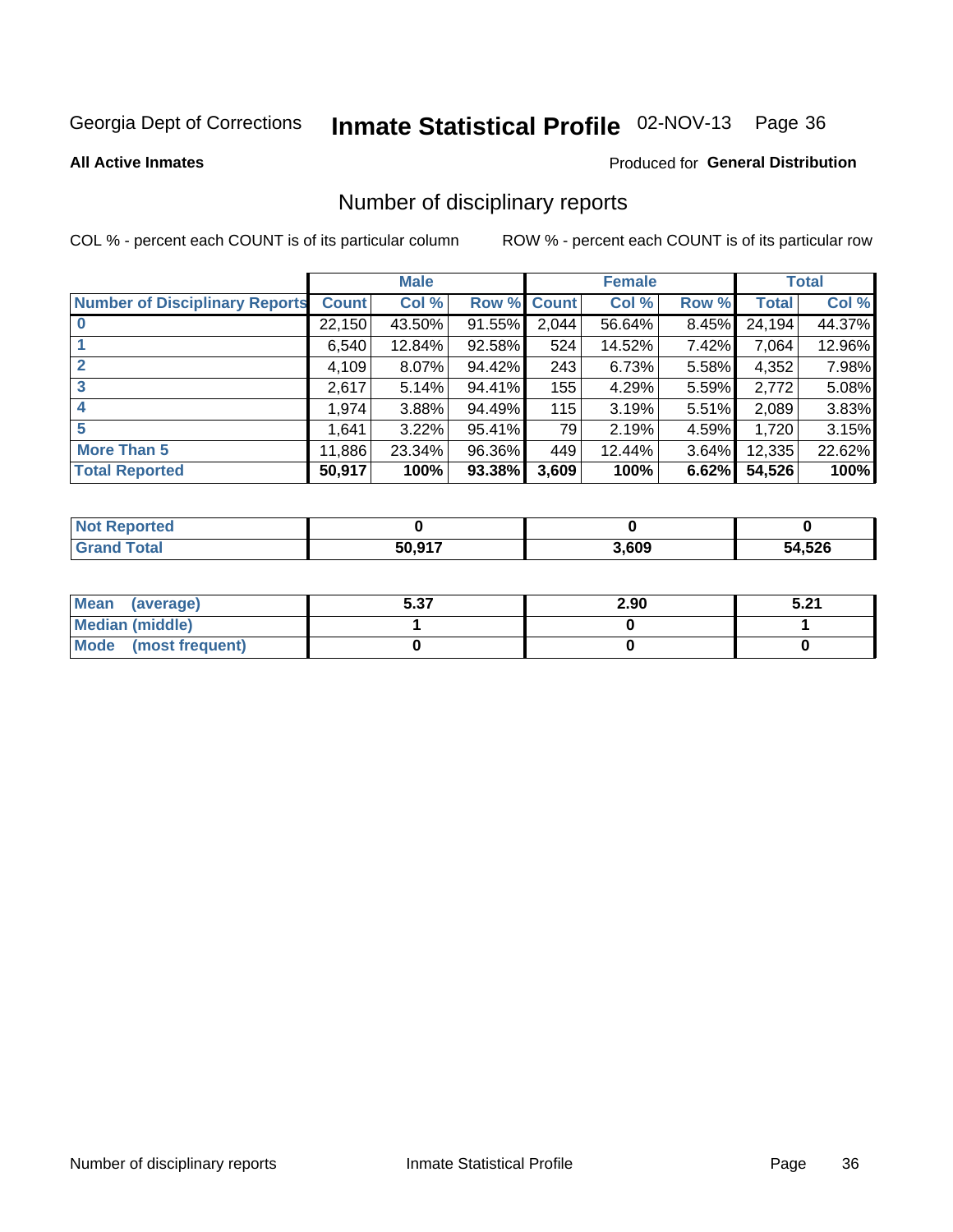# Inmate Statistical Profile 02-NOV-13 Page 37

#### **All Active Inmates**

#### **Produced for General Distribution**

### Number of transfers

COL % - percent each COUNT is of its particular column

|                            |         | <b>Male</b> |        |              | <b>Female</b> |          |              | <b>Total</b> |
|----------------------------|---------|-------------|--------|--------------|---------------|----------|--------------|--------------|
| <b>Number of Transfers</b> | Count l | Col%        | Row %  | <b>Count</b> | Col %         | Row %    | <b>Total</b> | Col %        |
|                            | 3,898   | 7.66%       | 84.04% | 740          | 20.50%        | 15.96%   | 4,638        | 8.51%        |
|                            | 463     | 0.91%       | 86.22% | 74           | 2.05%         | 13.78%   | 537          | 0.98%        |
| $\mathbf{2}$               | 15,887  | 31.20%      | 91.75% | 1,429        | 39.60%        | 8.25%    | 17,316       | 31.76%       |
| 3                          | 2,087   | 4.10%       | 91.82% | 186          | 5.15%         | 8.18%    | 2,273        | 4.17%        |
| 4                          | 6,891   | 13.53%      | 93.63% | 469          | 13.00%        | $6.37\%$ | 7,360        | 13.50%       |
| 5                          | 2,444   | 4.80%       | 95.25% | 122          | 3.38%         | 4.75%    | 2,566        | 4.71%        |
| <b>More Than 5</b>         | 19,247  | 37.80%      | 97.03% | 589          | 16.32%        | $2.97\%$ | 19,836       | 36.38%       |
| <b>Total Reported</b>      | 50,917  | 100%        | 93.38% | 3,609        | 100%          | 6.62%    | 54,526       | 100.0%       |

| <b>Not Reported</b> |        |       |        |
|---------------------|--------|-------|--------|
| <b>Grand Total</b>  | 50.917 | 3,609 | 54,526 |

| Mean (average)       | 6.01 | 3.04 | 5.81 |
|----------------------|------|------|------|
| Median (middle)      |      |      |      |
| Mode (most frequent) |      |      |      |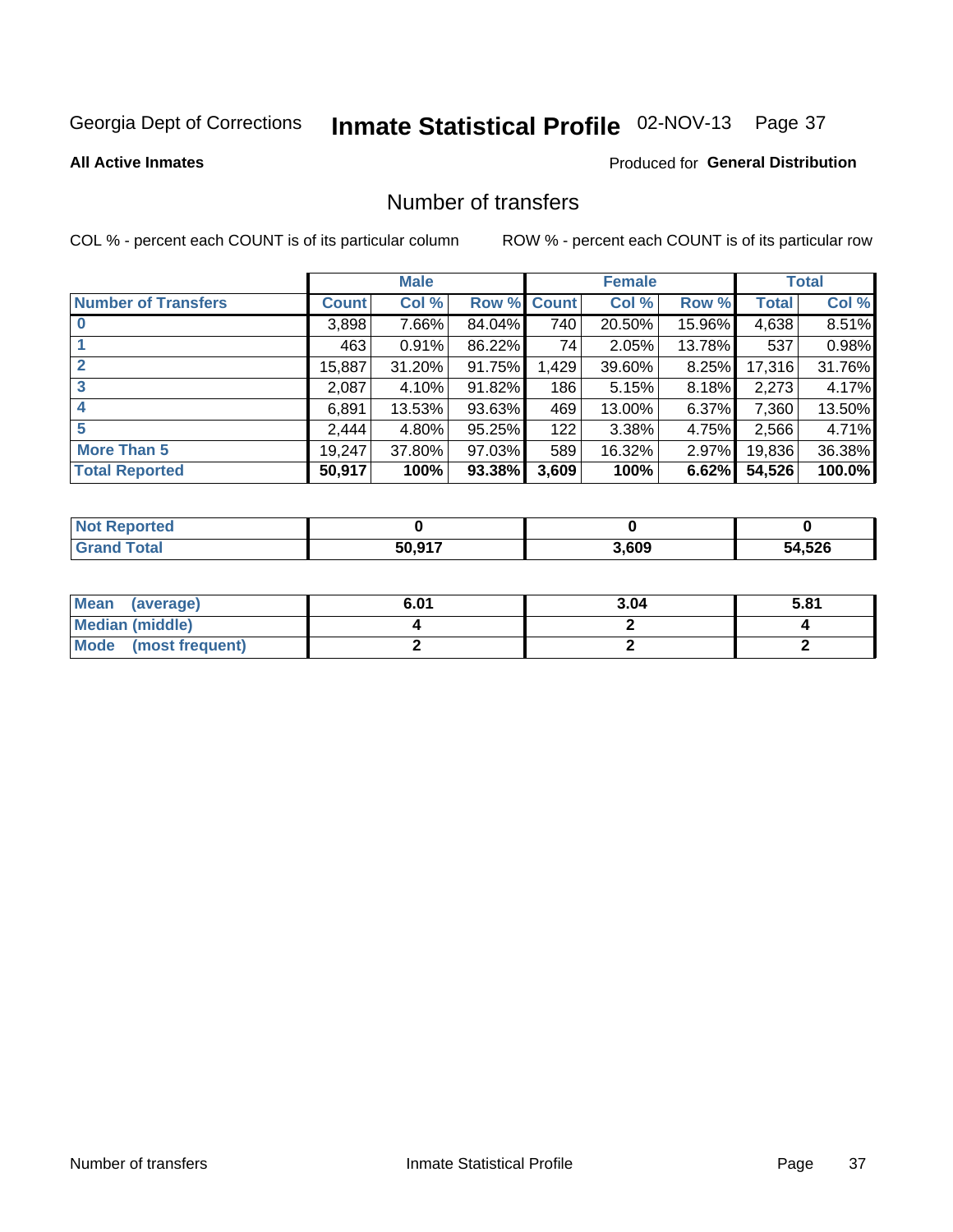# Inmate Statistical Profile 02-NOV-13 Page 38

**All Active Inmates** 

#### Produced for General Distribution

## Number of escapes

COL % - percent each COUNT is of its particular column

|                          |              | <b>Male</b> |             |       | <b>Female</b> |       |        | <b>Total</b> |
|--------------------------|--------------|-------------|-------------|-------|---------------|-------|--------|--------------|
| <b>Number of Escapes</b> | <b>Count</b> | Col %       | Row % Count |       | Col %         | Row % | Total  | Col %        |
|                          | 50,331       | 98.85%      | 93.33%      | 3,596 | 99.64%        | 6.67% | 53,927 | 98.90%       |
|                          | 528          | 1.04%       | $97.60\%$   | 13    | $0.36\%$      | 2.40% | 541    | 0.99%        |
|                          | 51           | 0.10%       | 100.00%     |       |               |       | 51     | 0.09%        |
|                          | 6            | 0.01%       | 100.00%     |       |               |       | 6      | 0.01%        |
|                          |              | 0.01%       | 100.00%     |       |               |       |        | 0.01%        |
| <b>Total Reported</b>    | 50,917       | 100%        | $93.38\%$   | 3,609 | 100%          | 6.62% | 54,526 | 100%         |

| <b>Not Reported</b> |        |       |        |
|---------------------|--------|-------|--------|
| <b>Total</b>        | 50.917 | 3,609 | 54,526 |

| Mean (average)         |  | .0 <sup>4</sup> |
|------------------------|--|-----------------|
| <b>Median (middle)</b> |  |                 |
| Mode (most frequent)   |  |                 |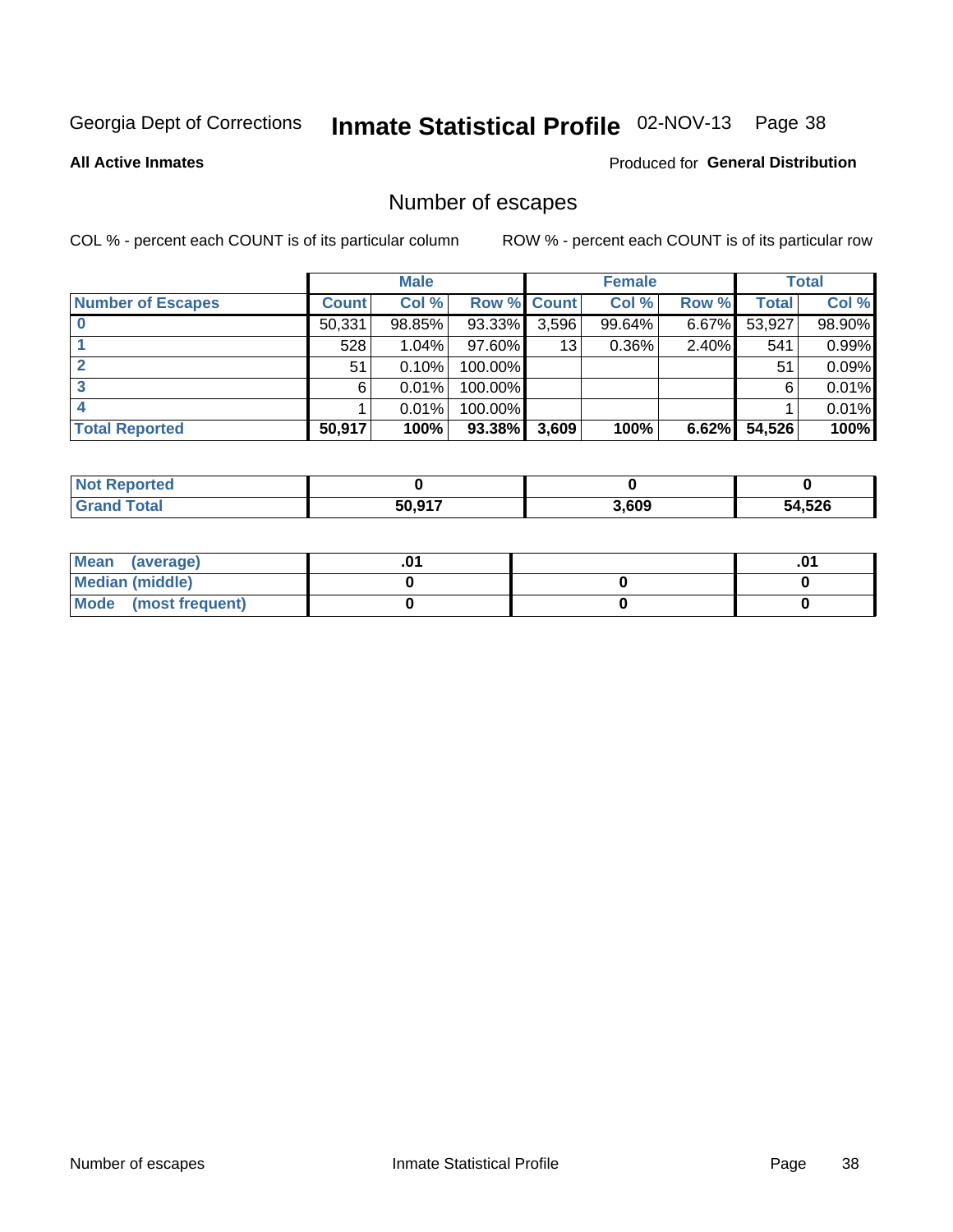# Inmate Statistical Profile 02-NOV-13 Page 39

**All Active Inmates** 

#### Produced for General Distribution

## Split sentences - Probation to follow

COL % - percent each COUNT is of its particular column

|                            |              | <b>Male</b> |                    |     | <b>Female</b> |          |                 | <b>Total</b> |
|----------------------------|--------------|-------------|--------------------|-----|---------------|----------|-----------------|--------------|
| <b>Probation to follow</b> | <b>Count</b> | Col%        | <b>Row % Count</b> |     | Col %         | Row %    | Total           | Col %        |
| <b>Yes</b>                 | 33.744       | 66.27%      | $92.74\%$ 2.643    |     | 73.23%        | $7.26\%$ | 36,387          | 66.73%       |
| <b>No</b>                  | 17.173       | 33.73%      | 94.67%             | 966 | 26.77%        | $5.33\%$ | 18,139          | 33.27%       |
| <b>Total Reported</b>      | 50,917       | 100%        | $93.38\%$ 3,609    |     | 100%          |          | $6.62\%$ 54,526 | 100%         |

|  | $\mathbf{f}$<br>______ | EN NAT<br>JU | .609 | 54,526 |
|--|------------------------|--------------|------|--------|
|--|------------------------|--------------|------|--------|

| M<br>reauent)<br>/٥<br>$\sim$<br>v.,<br>.<br>w<br>$\cdot$ - $\cdot$ |
|---------------------------------------------------------------------|
|---------------------------------------------------------------------|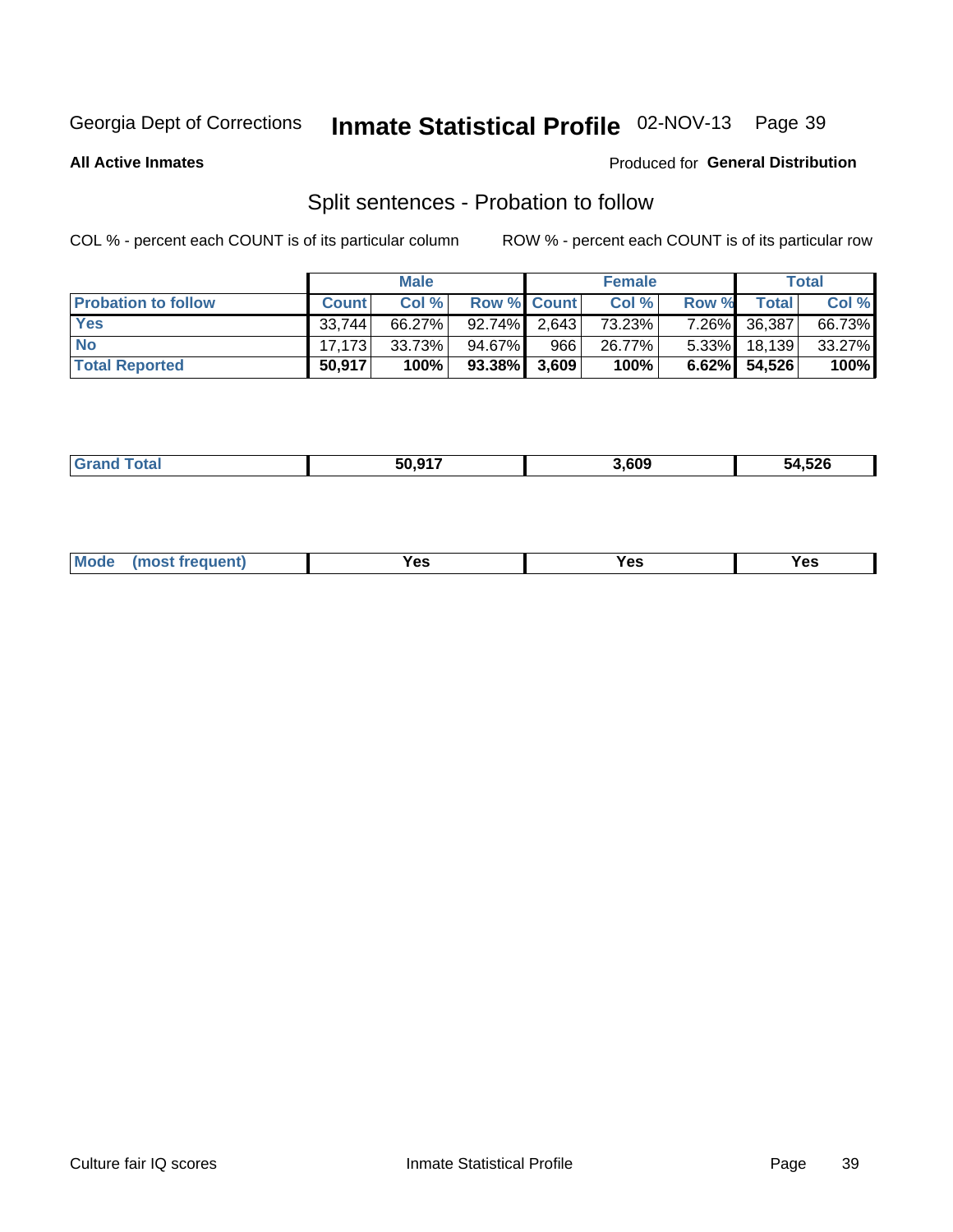# Inmate Statistical Profile 02-NOV-13 Page 40

**All Active Inmates** 

#### Produced for General Distribution

## Probable future release type of still active inmates

COL % - percent each COUNT is of its particular column

|                                         |              | <b>Male</b> |                    |     | <b>Female</b> |       | <b>Total</b> |        |
|-----------------------------------------|--------------|-------------|--------------------|-----|---------------|-------|--------------|--------|
| <b>Probable Future Release Type</b>     | <b>Count</b> | Col %       | <b>Row % Count</b> |     | Col %         | Row % | <b>Total</b> | Col %  |
| <b>Paroled with probation to follow</b> | 10,125       | 20.04%      | 91.95%             | 887 | 24.76%        | 8.05% | 11,012       | 20.35% |
| Paroled w/o probation to follow         | 2,975        | 5.89%       | 94.09%             | 187 | 5.22%         | 5.91% | 3,162        | 5.84%  |
| <b>Maxout with probation to follow</b>  | 22,535       | 44.60%      | 92.89% 1.724       |     | 48.12%        | 7.11% | 24,259       | 44.84% |
| <b>Maxout w/o probation to follow</b>   | 6,995        | 13.85%      | $94.27\%$          | 425 | 11.86%        | 5.73% | 7,420        | 13.71% |
| Life, LWOP or death sentence            | 7,893        | 15.62%      | 95.64%             | 360 | 10.05%        | 4.36% | 8,253        | 15.25% |
| <b>Total Reported</b>                   | 50,523       | 100%        | $93.38\%$ 3,583    |     | 100%          | 6.62% | 54,106       | 100%   |

| <b>ota</b> | 50,523 | .583 | ,106<br>54 |
|------------|--------|------|------------|

| <b>Mode (most frequent)</b> | Maxout with PROB follow   Maxout with PROB follow   Maxout with PROB |        |
|-----------------------------|----------------------------------------------------------------------|--------|
|                             |                                                                      | follow |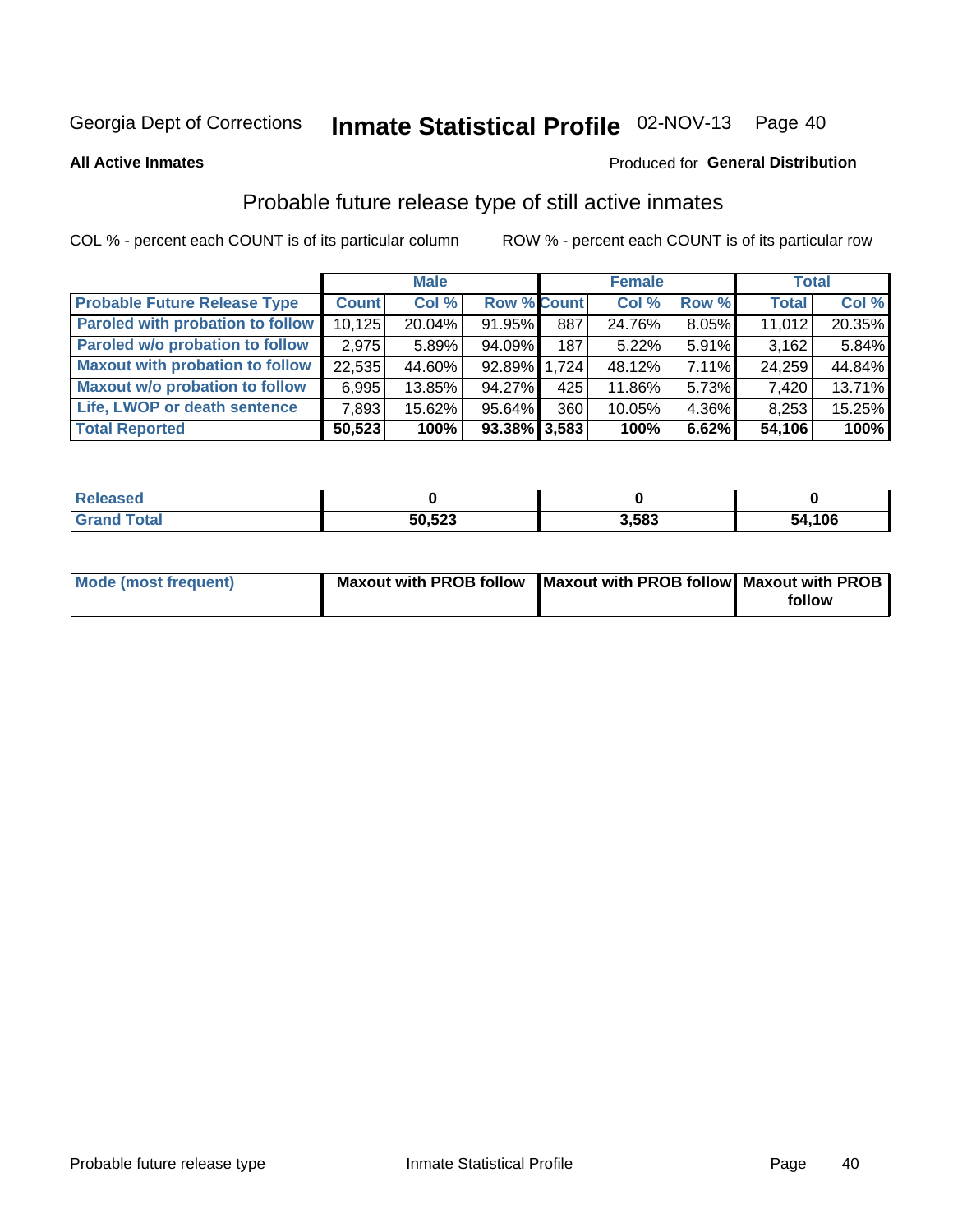#### **All Active Inmates**

### **Produced for General Distribution**

# Time served in current (or last) institution

COL % - percent each COUNT is of its particular column

|                            |              | <b>Male</b> |        |              | <b>Female</b> |        |              | <b>Total</b> |
|----------------------------|--------------|-------------|--------|--------------|---------------|--------|--------------|--------------|
| <b>Time In Institution</b> | <b>Count</b> | Col %       | Row %  | <b>Count</b> | Col %         | Row %  | <b>Total</b> | Col $%$      |
| 0 to 3 months              | 12,412       | 24.38%      | 93.38% | 880          | 24.38%        | 6.62%  | 13,292       | 24.38%       |
| <b>3.01 to 6 months</b>    | 7,813        | 15.34%      | 93.40% | 552          | 15.30%        | 6.60%  | 8,365        | 15.34%       |
| 6.01 to 9 months           | 5,737        | 11.27%      | 89.26% | 690          | 19.12%        | 10.74% | 6,427        | 11.79%       |
| 9.01 to 12 months          | 4,091        | 8.03%       | 94.00% | 261          | 7.23%         | 6.00%  | 4,352        | 7.98%        |
| <b>12.01 to 18 months</b>  | 5,750        | 11.29%      | 94.73% | 320          | 8.87%         | 5.27%  | 6,070        | 11.13%       |
| <b>18.01 to 24 months</b>  | 4,321        | 8.49%       | 95.94% | 183          | 5.07%         | 4.06%  | 4,504        | 8.26%        |
| 2.01 to 3 years            | 4,424        | 8.69%       | 92.24% | 372          | 10.31%        | 7.76%  | 4,796        | 8.80%        |
| $3.01$ to 4 years          | 2,349        | 4.61%       | 95.10% | 121          | 3.35%         | 4.90%  | 2,470        | 4.53%        |
| 4.01 to 5 years            | 1,424        | 2.80%       | 95.12% | 73           | 2.02%         | 4.88%  | 1,497        | 2.75%        |
| 5.01 to 6 years            | 818          | 1.61%       | 95.12% | 42           | 1.16%         | 4.88%  | 860          | 1.58%        |
| $6.01$ to 7 years          | 367          | 0.72%       | 94.34% | 22           | 0.61%         | 5.66%  | 389          | 0.71%        |
| $7.01$ to 8 years          | 290          | 0.57%       | 92.95% | 22           | 0.61%         | 7.05%  | 312          | 0.57%        |
| $8.01$ to 9 years          | 201          | 0.39%       | 85.90% | 33           | 0.91%         | 14.10% | 234          | 0.43%        |
| 9.01 to 10 years           | 140          | 0.27%       | 93.96% | 9            | 0.25%         | 6.04%  | 149          | 0.27%        |
| Over 10 years              | 780          | 1.53%       | 96.42% | 29           | 0.80%         | 3.58%  | 809          | 1.48%        |
| <b>Total Reported</b>      | 50,917       | 100%        | 93.38% | 3,609        | 100%          | 6.62%  | 54,526       | 100%         |

| rreo<br>INOT I |        |      |        |
|----------------|--------|------|--------|
|                | 50,917 | ,609 | 54,526 |

| <b>Mean</b><br>(average) | 21 months | 16 months | 21 months |
|--------------------------|-----------|-----------|-----------|
| Median (middle)          | 9 months  | 8 months  | 9 months  |
| Mode (most frequent)     | 0 months  | months    | 1 months  |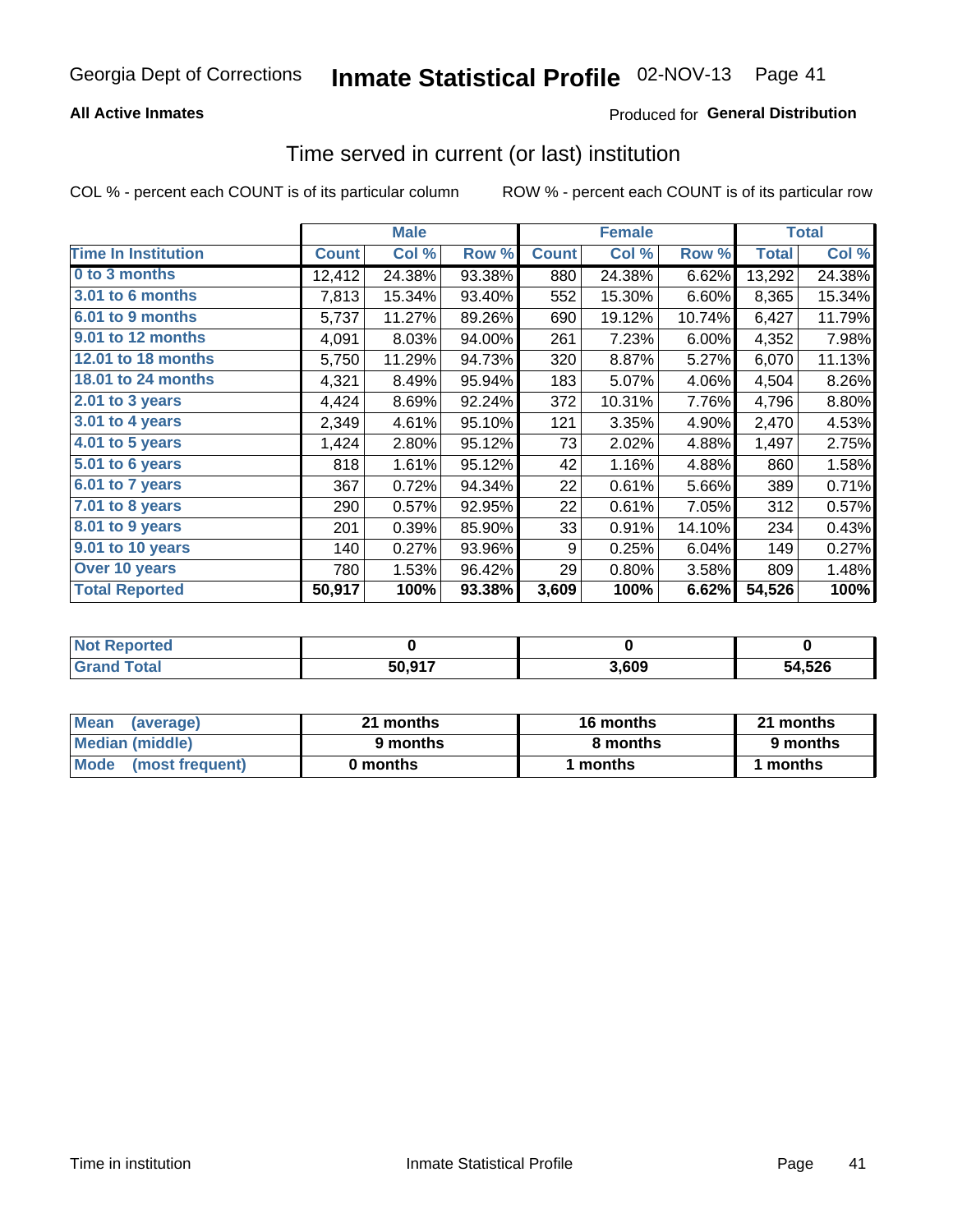# Inmate Statistical Profile 02-NOV-13 Page 42

#### **All Active Inmates**

#### Produced for General Distribution

### Highest grade level attained

COL % - percent each COUNT is of its particular column

|                              |                 | <b>Male</b> |         |                  | <b>Female</b> |        |                 | <b>Total</b> |
|------------------------------|-----------------|-------------|---------|------------------|---------------|--------|-----------------|--------------|
| <b>Grade Level</b>           | <b>Count</b>    | Col %       | Row %   | <b>Count</b>     | Col %         | Row %  | <b>Total</b>    | Col %        |
| No school at all             | $\overline{16}$ | 0.03%       | 94.12%  | 1                | 0.03%         | 5.88%  | $1\overline{7}$ | 0.03%        |
| <b>Grade 1</b>               | 36              | 0.07%       | 97.30%  | 1                | 0.03%         | 2.70%  | 37              | 0.07%        |
| <b>Grade 2</b>               | 76              | 0.16%       | 95.00%  | 4                | 0.11%         | 5.00%  | 80              | 0.15%        |
| <b>Grade 3</b>               | 117             | 0.24%       | 95.12%  | 6                | 0.17%         | 4.88%  | 123             | 0.24%        |
| Grade 4                      | 132             | 0.27%       | 97.78%  | 3                | 0.09%         | 2.22%  | 135             | 0.26%        |
| Grade 5                      | 169             | 0.35%       | 94.94%  | $\boldsymbol{9}$ | 0.26%         | 5.06%  | 178             | 0.34%        |
| Grade 6                      | 637             | 1.32%       | 94.79%  | 35               | 1.00%         | 5.21%  | 672             | 1.30%        |
| <b>Grade 7</b>               | 864             | 1.79%       | 92.90%  | 66               | 1.88%         | 7.10%  | 930             | 1.80%        |
| Grade 8                      | 3,234           | 6.70%       | 92.27%  | 271              | 7.73%         | 7.73%  | 3,505           | 6.77%        |
| Grade 9                      | 5,837           | 12.10%      | 94.57%  | 335              | 9.55%         | 5.43%  | 6,172           | 11.92%       |
| Grade 10                     | 7,773           | 16.11%      | 95.28%  | 385              | 10.97%        | 4.72%  | 8,158           | 15.76%       |
| Grade 11                     | 7,856           | 16.28%      | 95.46%  | 374              | 10.66%        | 4.54%  | 8,230           | 15.90%       |
| <b>Grade 12 or GED</b>       | 16,341          | 33.87%      | 93.56%  | 1,124            | 32.04%        | 6.44%  | 17,465          | 33.74%       |
| <b>Some tech school</b>      | 272             | 0.56%       | 71.20%  | 110              | 3.14%         | 28.80% | 382             | 0.74%        |
| <b>Completed tech school</b> | 292             | 0.61%       | 66.06%  | 150              | 4.28%         | 33.94% | 442             | 0.85%        |
| College, 1 year              | 1,440           | 2.98%       | 88.72%  | 183              | 5.22%         | 11.28% | 1,623           | 3.14%        |
| College, 2 year              | 1,891           | 3.92%       | 88.12%  | 255              | 7.27%         | 11.88% | 2,146           | 4.15%        |
| College, 3 year              | 487             | 1.01%       | 87.59%  | 69               | 1.97%         | 12.41% | 556             | 1.07%        |
| <b>Bachelor's degree</b>     | 613             | 1.27%       | 85.85%  | 101              | 2.88%         | 14.15% | 714             | 1.38%        |
| <b>Master's degree</b>       | 118             | 0.24%       | 86.13%  | 19               | 0.54%         | 13.87% | 137             | 0.26%        |
| Ph.D. degree                 | 20              | 0.04%       | 95.24%  | 1                | 0.03%         | 4.76%  | 21              | 0.04%        |
| Law degree                   | 18              | 0.04%       | 81.82%  | 4                | 0.11%         | 18.18% | 22              | 0.04%        |
| <b>Some medical school</b>   | 3               | 0.01%       | 100.00% |                  |               |        | 3               | 0.01%        |
| <b>Medical degree</b>        | 10              | 0.02%       | 83.33%  | $\overline{2}$   | 0.06%         | 16.67% | 12              | 0.02%        |
| <b>Total Reported</b>        | 48,252          | 100%        | 93.22%  | 3,508            | 100.0%        | 6.78%  | 51,760          | 100%         |

| 2,665  | 4 N 4<br>ν | $^{\circ}$ ,766 |
|--------|------------|-----------------|
| 50.017 | 8,609      | .526            |

| <b>Mean</b><br>(average) | 10.85           | 11.40           | 10.89           |
|--------------------------|-----------------|-----------------|-----------------|
| Median (middle)          | Grade 11        | Grade 12 or GED | Grade 11        |
| Mode<br>(most frequent)  | Grade 12 or GED | Grade 12 or GED | Grade 12 or GED |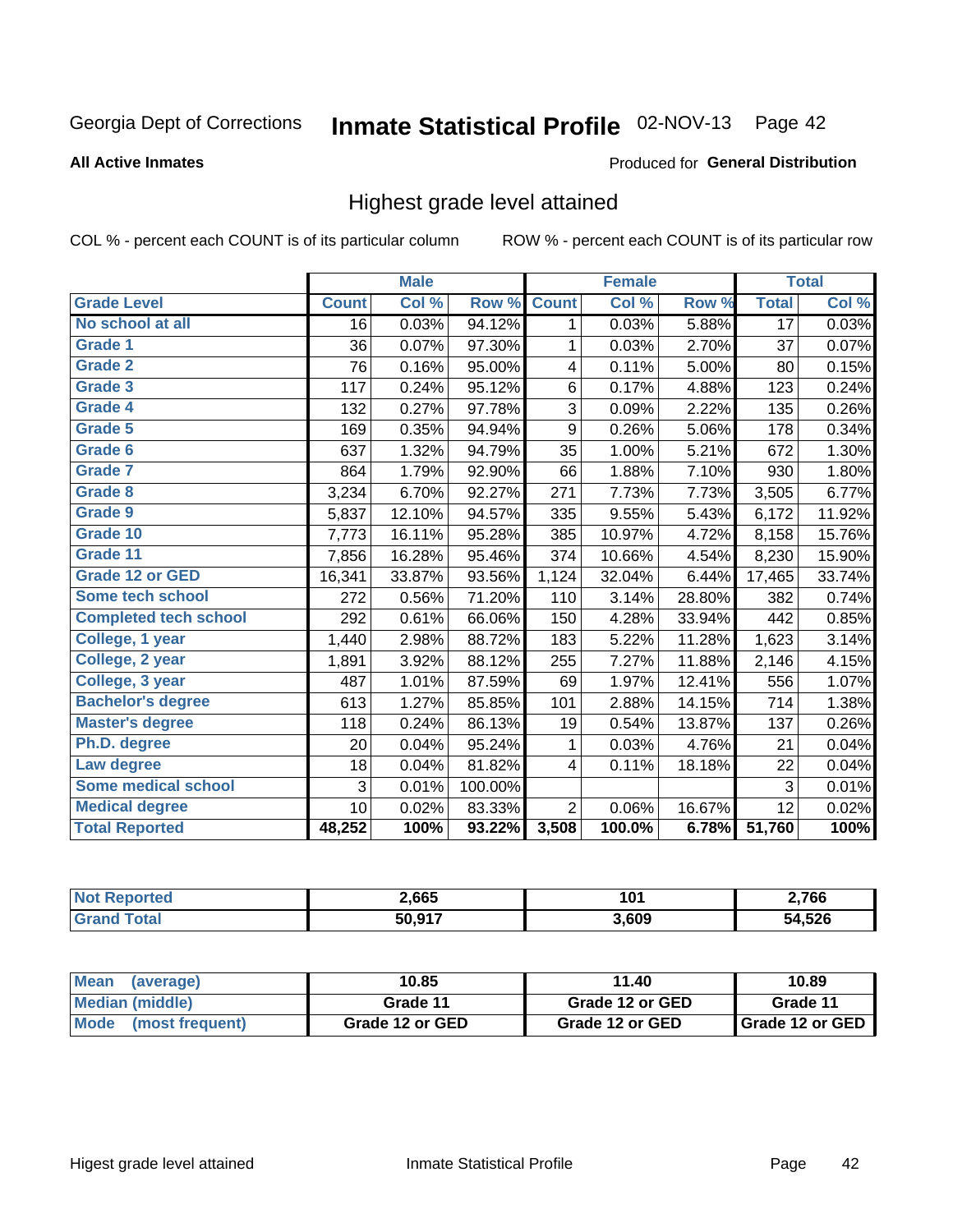# Inmate Statistical Profile 02-NOV-13 Page 43

#### **All Active Inmates**

#### **Produced for General Distribution**

### Culture fair IQ scores

COL % - percent each COUNT is of its particular column

|                       |              | <b>Male</b> |        |                 | <b>Female</b> |           |              | <b>Total</b> |
|-----------------------|--------------|-------------|--------|-----------------|---------------|-----------|--------------|--------------|
| <b>IQ Scores</b>      | <b>Count</b> | Col %       | Row %  | <b>Count</b>    | Col %         | Row %     | <b>Total</b> | Col %        |
| $60 - 69$             | 1,190        | 2.58%       | 94.75% | 66              | 2.09%         | 5.25%     | 1,256        | 2.55%        |
| $70 - 79$             | 3,400        | $7.37\%$    | 92.69% | 268             | 8.47%         | 7.31%     | 3,668        | 7.45%        |
| $80 - 89$             | 7,007        | 15.20%      | 89.87% | 790             | 24.98%        | $10.13\%$ | 7,797        | 15.83%       |
| $90 - 99$             | 12,975       | 28.14%      | 91.81% | 1,158           | 36.61%        | 8.19%     | 14,133       | 28.69%       |
| $100 - 109$           | 12,285       | 26.65%      | 96.22% | 483             | 15.27%        | 3.78%     | 12,768       | 25.92%       |
| $110 - 119$           | 7,807        | 16.93%      | 97.42% | 207             | 6.54%         | 2.58%     | 8,014        | 16.27%       |
| $120 - 129$           | 1,374        | 2.98%       | 91.78% | 123             | 3.89%         | 8.22%     | 1,497        | 3.04%        |
| $130 - 139$           | 55           | 0.12%       | 53.40% | 48              | 1.52%         | 46.60%    | 103          | 0.21%        |
| 140 & Up              | 11           | 0.02%       | 35.48% | 20 <sub>1</sub> | 0.63%         | 64.52%    | 31           | 0.06%        |
| <b>Total Reported</b> | 46,104       | 100%        | 93.58% | 3,163           | 100%          | 6.42%     | 49,267       | 100.0%       |

| <b>Not Reported</b>         | 3,933  | 265   | 4,198  |
|-----------------------------|--------|-------|--------|
| <b>Not Valid (under 60)</b> | 880    | 181   | 1.061  |
| <b>Grand Total</b>          | 50,917 | 3,609 | 54,526 |

| <b>Mean</b><br>(average) | 98 | 95 | 98 |
|--------------------------|----|----|----|
| <b>Median (middle)</b>   | 99 | 94 | 99 |
| Mode<br>(most frequent)  | 99 | 99 | 99 |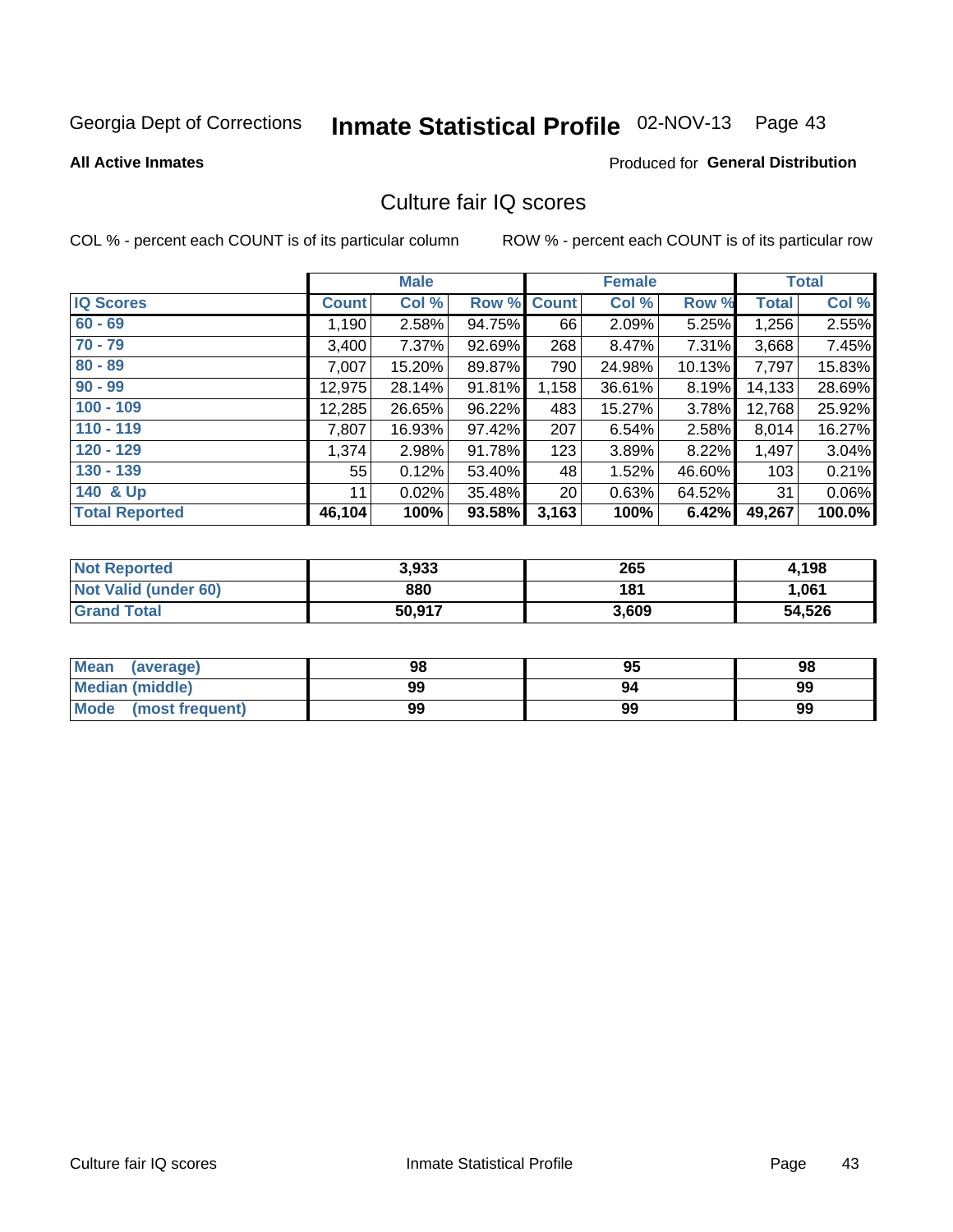# Inmate Statistical Profile 02-NOV-13 Page 44

#### **All Active Inmates**

#### Produced for General Distribution

## Wide Range Achievement Test (WRAT) reading score

COL % - percent each COUNT is of its particular column

|                           |              | <b>Male</b> |        |              | <b>Female</b> |       |              | <b>Total</b> |
|---------------------------|--------------|-------------|--------|--------------|---------------|-------|--------------|--------------|
| <b>WRAT Reading Score</b> | <b>Count</b> | Col %       | Row %  | <b>Count</b> | Col %         | Row % | <b>Total</b> | Col %        |
| $0.1$ to $0.9$            | 465          | 2.04%       | 98.73% | 6            | 0.67%         | 1.27% | 471          | 1.99%        |
| 1.0 to 1.9                | 531          | 2.33%       | 98.33% | 9            | 1.01%         | 1.67% | 540          | 2.28%        |
| 2.0 to 2.9                | 1,031        | 4.53%       | 97.73% | 24           | 2.70%         | 2.27% | 1,055        | 4.46%        |
| 3.0 to 3.9                | 1,916        | 8.41%       | 97.96% | 40           | 4.49%         | 2.04% | 1,956        | 8.27%        |
| 4.0 to 4.9                | 2,213        | 9.72%       | 96.89% | 71           | 7.98%         | 3.11% | 2,284        | 9.65%        |
| 5.0 to 5.9                | 1,924        | 8.45%       | 97.57% | 48           | 5.39%         | 2.43% | 1,972        | 8.33%        |
| 6.0 to 6.9                | 1,915        | 8.41%       | 96.77% | 64           | 7.19%         | 3.23% | 1,979        | 8.36%        |
| 7.0 to 7.9                | 941          | 4.13%       | 95.53% | 44           | 4.94%         | 4.47% | 985          | 4.16%        |
| 8.0 to 8.9                | 1,890        | 8.30%       | 96.48% | 69           | 7.75%         | 3.52% | 1,959        | 8.28%        |
| 9.0 to 9.9                | 1,525        | 6.70%       | 97.32% | 42           | 4.72%         | 2.68% | 1,567        | 6.62%        |
| 10.0 to 10.9              | 1,219        | 5.35%       | 95.83% | 53           | 5.96%         | 4.17% | 1,272        | 5.38%        |
| 11.0 to 11.9              | 1,534        | 6.74%       | 95.70% | 69           | 7.75%         | 4.30% | 1,603        | 6.77%        |
| 12.0 to 12.9              | 4,554        | 20.00%      | 95.15% | 232          | 26.07%        | 4.85% | 4,786        | 20.22%       |
| 13                        | 1,116        | 4.90%       | 90.36% | 119          | 13.37%        | 9.64% | 1,235        | 5.22%        |
| <b>Total Reported</b>     | 22,774       | 100%        | 96.24% | 890          | 100%          | 3.76% | 23,664       | 100%         |

| <b>Not Reported</b> | 28,143 | 2,719 | 30,862 |
|---------------------|--------|-------|--------|
| <b>Grand Total</b>  | 50,917 | 3,609 | 54,526 |

| <b>Mean</b><br>(average) | 8.03       | 9.39 | 8.08 |
|--------------------------|------------|------|------|
| Median (middle)          | י ה<br>0.Z | 10.5 | 0.Z  |
| Mode<br>(most frequent)  | 12.8       | 12.9 | 12.8 |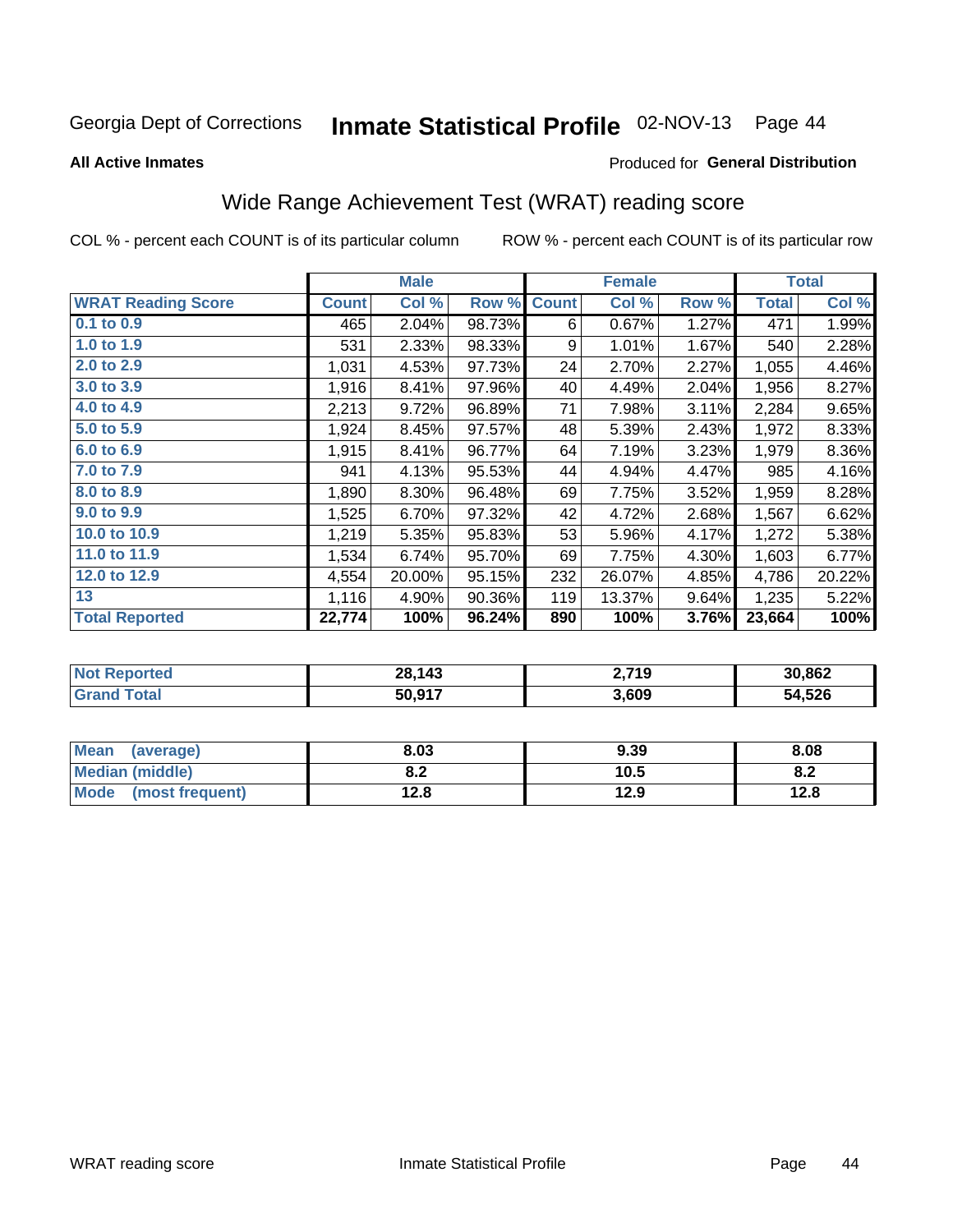# Inmate Statistical Profile 02-NOV-13 Page 45

**All Active Inmates** 

#### Produced for General Distribution

## Wide Range Achievement Test (WRAT) math score

COL % - percent each COUNT is of its particular column

|                              |              | <b>Male</b> |         |              | <b>Female</b> |        |              | <b>Total</b> |
|------------------------------|--------------|-------------|---------|--------------|---------------|--------|--------------|--------------|
| <b>WRAT Mathematic Score</b> | <b>Count</b> | Col %       | Row %   | <b>Count</b> | Col %         | Row %  | <b>Total</b> | Col %        |
| 0.1 to 0.9                   | 69           | 0.30%       | 100.00% |              |               |        | 69           | 0.29%        |
| 1.0 to 1.9                   | 153          | 0.67%       | 98.08%  | 3            | 0.34%         | 1.92%  | 156          | 0.66%        |
| 2.0 to 2.9                   | 540          | 2.38%       | 96.95%  | 17           | 1.93%         | 3.05%  | 557          | 2.36%        |
| 3.0 to 3.9                   | 1,386        | 6.10%       | 97.40%  | 37           | 4.19%         | 2.60%  | 1,423        | 6.03%        |
| 4.0 to 4.9                   | 2,651        | 11.67%      | 97.28%  | 74           | 8.38%         | 2.72%  | 2,725        | 11.55%       |
| 5.0 to 5.9                   | 3,310        | 14.57%      | 97.07%  | 100          | 11.33%        | 2.93%  | 3,410        | 14.45%       |
| 6.0 to 6.9                   | 5,181        | 22.81%      | 96.84%  | 169          | 19.14%        | 3.16%  | 5,350        | 22.67%       |
| 7.0 to 7.9                   | 2,668        | 11.74%      | 96.39%  | 100          | 11.33%        | 3.61%  | 2,768        | 11.73%       |
| 8.0 to 8.9                   | 1,902        | 8.37%       | 95.24%  | 95           | 10.76%        | 4.76%  | 1,997        | 8.46%        |
| 9.0 to 9.9                   | 1,560        | 6.87%       | 96.00%  | 65           | 7.36%         | 4.00%  | 1,625        | 6.89%        |
| 10.0 to 10.9                 | 767          | 3.38%       | 97.09%  | 23           | 2.60%         | 2.91%  | 790          | 3.35%        |
| 11.0 to 11.9                 | 796          | 3.50%       | 93.76%  | 53           | 6.00%         | 6.24%  | 849          | 3.60%        |
| 12.0 to 12.9                 | 1,596        | 7.03%       | 92.74%  | 125          | 14.16%        | 7.26%  | 1,721        | 7.29%        |
| 13                           | 138          | 0.61%       | 86.25%  | 22           | 2.49%         | 13.75% | 160          | 0.68%        |
| <b>Total Reported</b>        | 22,717       | 100%        | 96.26%  | 883          | 100.0%        | 3.74%  | 23,600       | 100.0%       |

| <b>Reported</b><br><b>Not</b> | 28,200 | 2,726 | 30,926 |
|-------------------------------|--------|-------|--------|
| <b>otal</b>                   | 50,917 | 3,609 | 54,526 |

| <b>Mean</b><br>(average) | 7.07 | 7.99 | 7.10 |
|--------------------------|------|------|------|
| Median (middle)          | כ.ס  | ۰.,  | 6.75 |
| Mode<br>(most frequent)  | υ.υ  | 12.9 | ხ.ე  |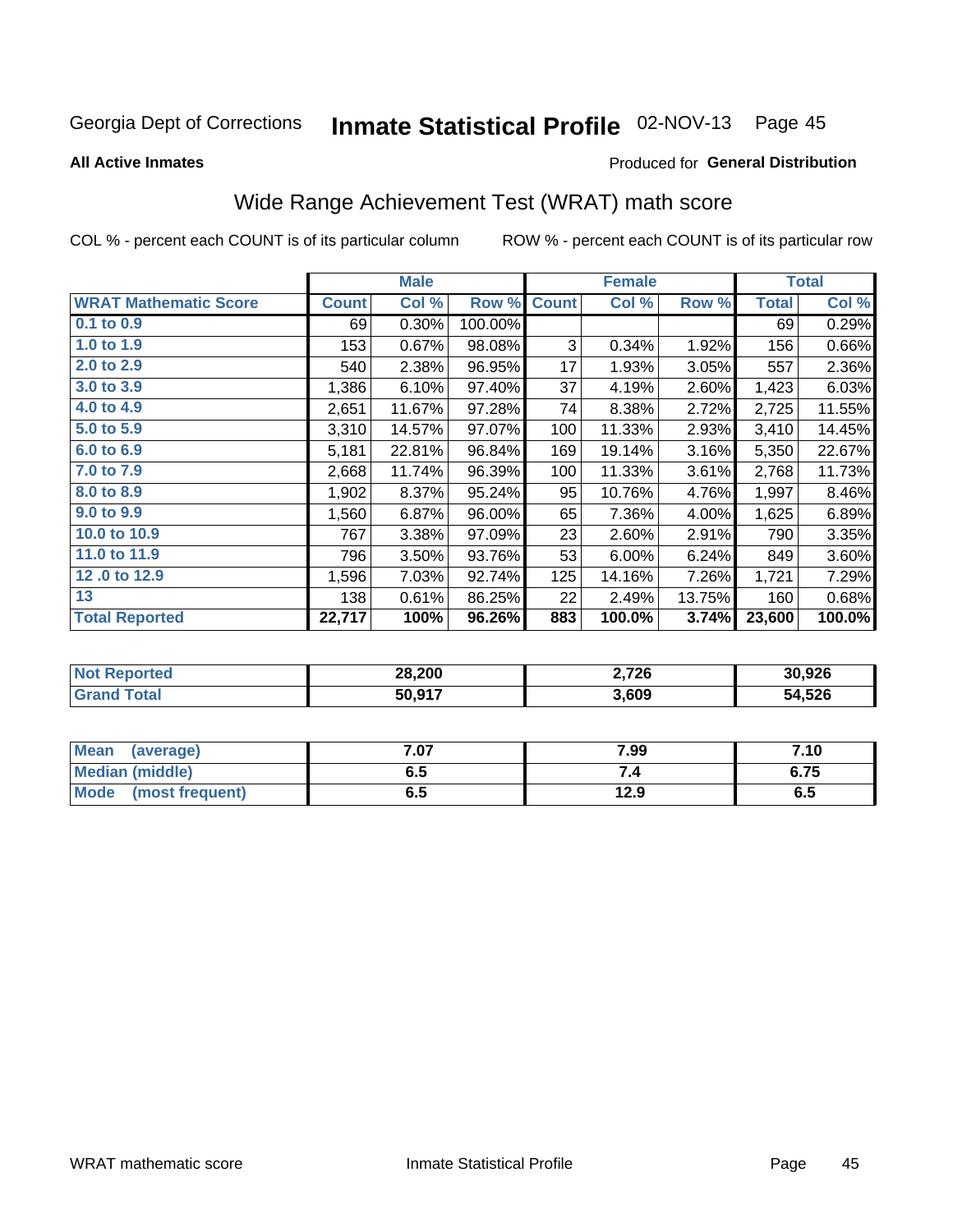#### Inmate Statistical Profile 02-NOV-13 Page 46

#### **All Active Inmates**

#### Produced for General Distribution

### Wide Range Achievement Test (WRAT) spelling score

COL % - percent each COUNT is of its particular column

|                            |              | <b>Male</b> |        |              | <b>Female</b> |        |              | <b>Total</b> |
|----------------------------|--------------|-------------|--------|--------------|---------------|--------|--------------|--------------|
| <b>WRAT Spelling Score</b> | <b>Count</b> | Col %       | Row %  | <b>Count</b> | Col %         | Row %  | <b>Total</b> | Col %        |
| $0.1$ to $0.9$             | 478          | 2.10%       | 99.38% | 3            | 0.34%         | 0.62%  | 481          | 2.03%        |
| 1.0 to 1.9                 | 864          | 3.79%       | 98.74% | 11           | 1.23%         | 1.26%  | 875          | 3.69%        |
| 2.0 to 2.9                 | 1,472        | 6.45%       | 98.73% | 19           | 2.12%         | 1.27%  | 1,491        | 6.29%        |
| 3.0 to 3.9                 | 1,927        | 8.45%       | 98.47% | 30           | 3.35%         | 1.53%  | 1,957        | 8.26%        |
| 4.0 to 4.9                 | 1,963        | 8.61%       | 97.81% | 44           | 4.92%         | 2.19%  | 2,007        | 8.47%        |
| 5.0 to 5.9                 | 2,698        | 11.83%      | 97.23% | 77           | 8.60%         | 2.77%  | 2,775        | 11.71%       |
| 6.0 to 6.9                 | 2,462        | 10.79%      | 97.01% | 76           | 8.49%         | 2.99%  | 2,538        | 10.71%       |
| 7.0 to 7.9                 | 1,901        | 8.33%       | 96.30% | 73           | 8.16%         | 3.70%  | 1,974        | 8.33%        |
| 8.0 to 8.9                 | 1,761        | 7.72%       | 95.81% | 77           | 8.60%         | 4.19%  | 1,838        | 7.75%        |
| 9.0 to 9.9                 | 1,411        | 6.19%       | 96.12% | 57           | 6.37%         | 3.88%  | 1,468        | 6.19%        |
| 10.0 to 10.9               | 1,293        | 5.67%       | 95.71% | 58           | 6.48%         | 4.29%  | 1,351        | 5.70%        |
| 11.0 to 11.9               | 1,199        | 5.26%       | 95.16% | 61           | 6.82%         | 4.84%  | 1,260        | 5.32%        |
| 12.0 to 12.9               | 2,863        | 12.55%      | 92.24% | 241          | 26.93%        | 7.76%  | 3,104        | 13.09%       |
| 13                         | 517          | 2.27%       | 88.38% | 68           | 7.60%         | 11.62% | 585          | 2.47%        |
| <b>Total Reported</b>      | 22,809       | 100%        | 96.22% | 895          | 100.0%        | 3.78%  | 23,704       | 100.0%       |

| <b>Reported</b><br><b>Not</b> | 28,108 | 714.?<br>z., | 30,822 |
|-------------------------------|--------|--------------|--------|
| iotal                         | 50,917 | 3,609        | 54,526 |

| <b>Mean</b><br>(average)       | 7.20 | 9.25 | 7 27<br>1 .ZI                  |
|--------------------------------|------|------|--------------------------------|
| Median (middle)                | כ.ס  | 9.6  | . <del>.</del><br>$\mathbf{v}$ |
| <b>Mode</b><br>(most frequent) | 12.9 | 12.9 | 12.9                           |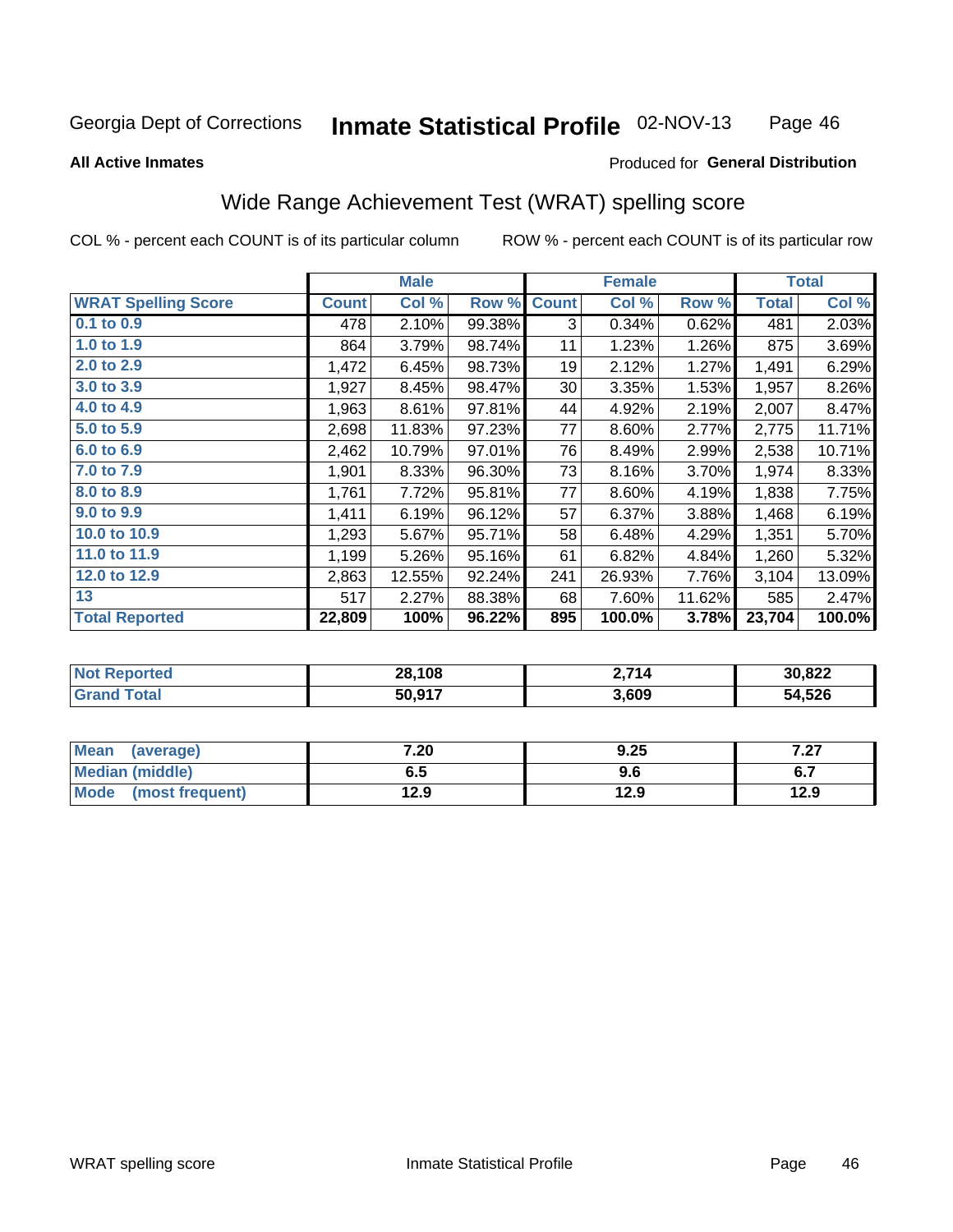#### **All Active Inmates**

#### Produced for General Distribution

# Scope of substance abuse - summary

COL % - percent each COUNT is of its particular column

|                        |              | <b>Male</b> |        |              | <b>Female</b> |          |              | <b>Total</b> |
|------------------------|--------------|-------------|--------|--------------|---------------|----------|--------------|--------------|
| <b>Substance Abuse</b> | <b>Count</b> | Col %       | Row %  | <b>Count</b> | Col %         | Row %    | <b>Total</b> | Col %        |
| <b>None</b>            | 39.454       | 77.49%      | 92.47% | 3,214        | 89.06%        | 7.53%    | 42,668       | 78.25%       |
| Drugs only             | 6,142        | 12.06%      | 95.52% | 288          | 7.98%         | 4.48%    | 6,430        | 11.79%       |
| <b>Alcohol only</b>    | .345         | $2.64\%$    | 97.96% | 28           | 0.78%         | $2.04\%$ | 1,373        | 2.52%        |
| Drugs and alcohol      | 3,976        | 7.81%       | 98.05% | 79           | 2.19%         | 1.95%    | 4,055        | 7.44%        |
| <b>Total Reported</b>  | 50,917       | 100%        | 93.38% | 3,609        | 100%          | 6.62%    | 54,526       | 100%         |

| <b>Not Reported</b> |        |       |        |
|---------------------|--------|-------|--------|
| <b>Grand Total</b>  | 50,917 | 3,609 | 54,526 |

| nuem | <b>Mo</b> | None | <b>None</b> | None |
|------|-----------|------|-------------|------|
|------|-----------|------|-------------|------|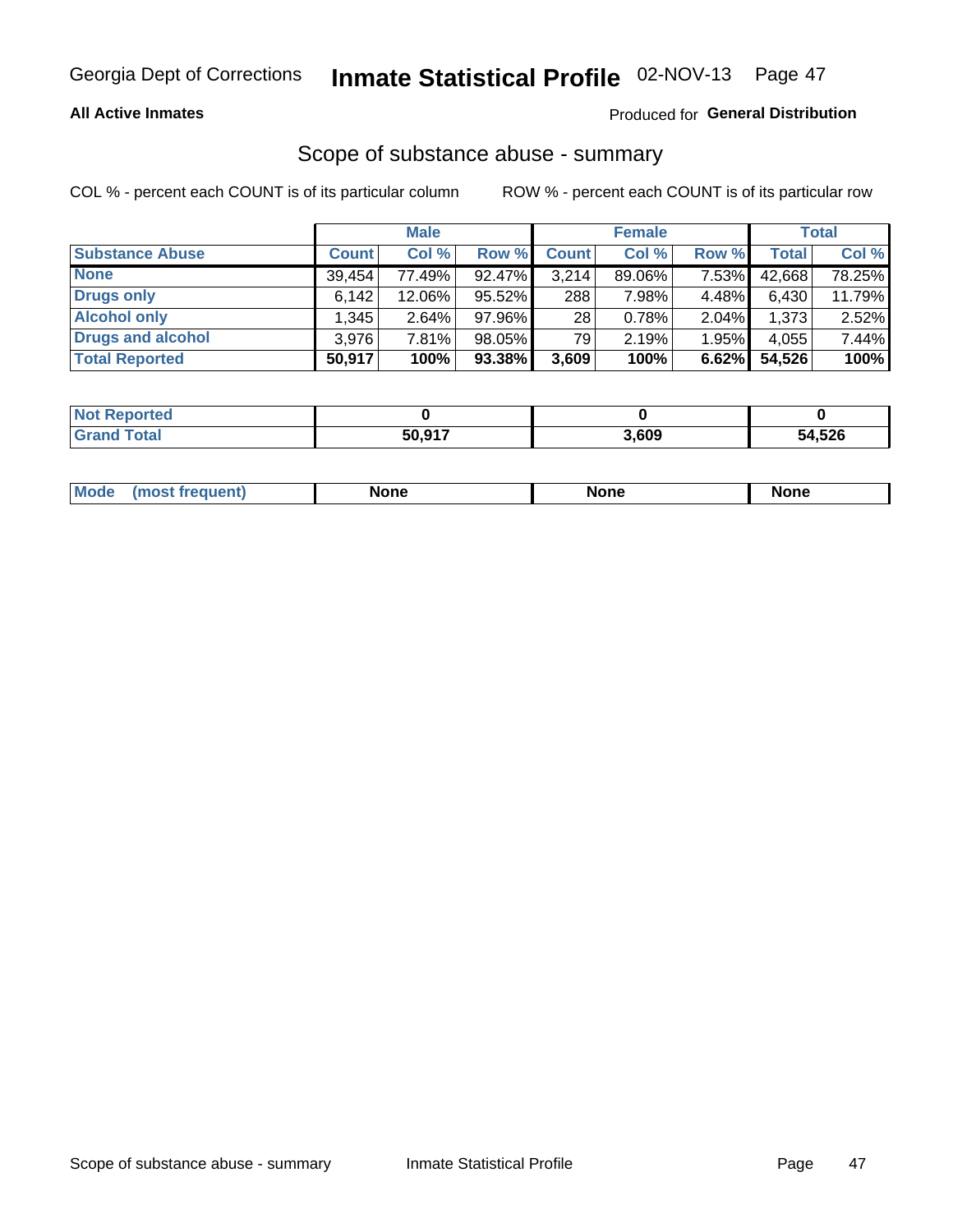#### **All Active Inmates**

### **Produced for General Distribution**

### Scope of substance abuse - detail

COL % - percent each COUNT is of its particular column

|                                      |              | <b>Male</b> |         |              | <b>Female</b> |       |              | <b>Total</b> |
|--------------------------------------|--------------|-------------|---------|--------------|---------------|-------|--------------|--------------|
| <b>Substance Abuse</b>               | <b>Count</b> | Col %       | Row %   | <b>Count</b> | Col %         | Row % | <b>Total</b> | Col %        |
| No drug or alcohol problems          | 39,454       | 77.49%      | 92.47%  | 3,214        | 89.06%        | 7.53% | 42,668       | 78.25%       |
| Drug addiction but no alcohol        | 116          | 0.23%       | 92.80%  | 9            | 0.25%         | 7.20% | 125          | 0.23%        |
| <b>Drug addiction and alcohol</b>    | 61           | 0.12%       | 100.00% |              |               |       | 61           | 0.11%        |
| <b>labuse</b>                        |              |             |         |              |               |       |              |              |
| <b>Drug addiction and alcoholism</b> | 45           | 0.09%       | 97.83%  |              | 0.03%         | 2.17% | 46           | 0.08%        |
| No drug problem but alcohol          | 1,107        | 2.17%       | 99.02%  | 11           | $0.30\%$      | 0.98% | 1,118        | 2.05%        |
| <b>labuse</b>                        |              |             |         |              |               |       |              |              |
| No drug problem but alcoholism       | 238          | 0.47%       | 93.33%  | 17           | 0.47%         | 6.67% | 255          | 0.47%        |
| Drug experiment but no alcohol       | 3,195        | 6.27%       | 97.50%  | 82           | 2.27%         | 2.50% | 3,277        | 6.01%        |
| <b>Drug experiment &amp; alcohol</b> | 649          | $1.27\%$    | 98.63%  | 9            | 0.25%         | 1.37% | 658          | 1.21%        |
| abuse                                |              |             |         |              |               |       |              |              |
| Drug experiment & alcoholism         | 208          | 0.41%       | 95.85%  | 9            | 0.25%         | 4.15% | 217          | 0.40%        |
| Drug abuse but no alcohol            | 2,831        | 5.56%       | 93.49%  | 197          | 5.46%         | 6.51% | 3,028        | 5.55%        |
| Drug abuse and alcohol abuse         | 2,533        | 4.97%       | 98.83%  | 30           | 0.83%         | 1.17% | 2,563        | 4.70%        |
| <b>Drug abuse and alcoholism</b>     | 480          | 0.94%       | 94.12%  | 30           | 0.83%         | 5.88% | 510          | 0.94%        |
| <b>Total Reported</b>                | 50,917       | 100%        | 93.38%  | 3,609        | 100%          | 6.62% | 54,526       | 100%         |

| orted<br><b>NO</b> |        |       |        |
|--------------------|--------|-------|--------|
| 'otal              | 50.917 | 3,609 | 54,526 |

| Mode (most frequent) | No drug or alcohol problems No drug or alcohol problems No drug or alcohol |          |
|----------------------|----------------------------------------------------------------------------|----------|
|                      |                                                                            | problems |
|                      |                                                                            |          |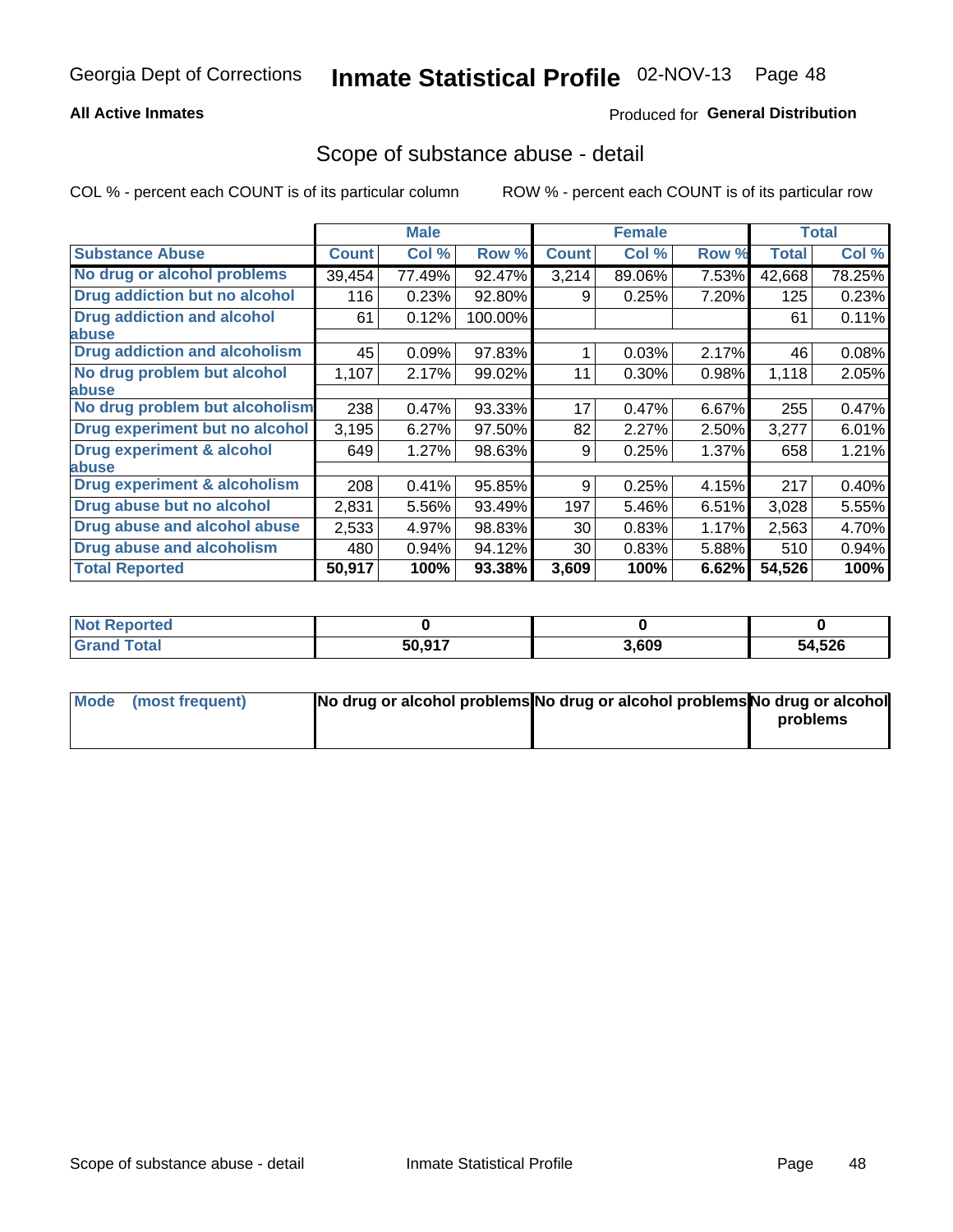# Inmate Statistical Profile 02-NOV-13 Page 49

#### **All Active Inmates**

#### **Produced for General Distribution**

### Current / last mental health treatment level

COL % - percent each COUNT is of its particular column

|                                    |              | <b>Male</b> |         |              | <b>Female</b> |        |              | <b>Total</b> |
|------------------------------------|--------------|-------------|---------|--------------|---------------|--------|--------------|--------------|
| <b>Mental Health Treatment Lev</b> | <b>Count</b> | Col %       | Row %   | <b>Count</b> | Col %         | Row %  | <b>Total</b> | Col %        |
| 1 No problem at current time       | 7,876        | 51.72%      | 92.17%  | 669          | 27.96%        | 7.83%  | 8,545        | 48.49%       |
| 2 Receiving outpatient             | 5,404        | 35.49%      | 76.36%  | 1,673        | 69.91%        | 23.64% | 7,077        | 40.16%       |
| <b>Treatment</b>                   |              |             |         |              |               |        |              |              |
| 3 Inpatient, moderate              | 1,567        | 10.29%      | 97.63%  | 38           | 1.59%         | 2.37%  | 1,605        | 9.11%        |
| <b>Treatment</b>                   |              |             |         |              |               |        |              |              |
| 4 Inpatient, intensive             | 359          | 2.36%       | 96.51%  | 13           | 0.54%         | 3.49%  | 372          | 2.11%        |
| Treatment                          |              |             |         |              |               |        |              |              |
| <b>5 Undergoing crisis</b>         | 18           | 0.12%       | 100.00% |              |               |        | 18           | 0.10%        |
| <b>Stabilization</b>               |              |             |         |              |               |        |              |              |
| <b>6 Hospital for criminally</b>   | 4            | 0.03%       | 100.00% |              |               |        | 4            | 0.02%        |
| <b>Tinsane</b>                     |              |             |         |              |               |        |              |              |
| <b>Total Evaluated</b>             | 15,228       | 100%        | 86.42%  | 2,393        | 100%          | 13.58% | 17,621       | 100%         |

| Never had MH evaluation | 35,689 | 1,216 | 36,905 |
|-------------------------|--------|-------|--------|
| <b>Grand Total</b>      | 50,917 | 3,609 | 54,526 |

| Median (middle) | No problem at current time | <b>Receiving outpatient</b><br>treatment | <b>Receiving</b><br>outpatient<br>treatment |
|-----------------|----------------------------|------------------------------------------|---------------------------------------------|
| <b>Mode</b>     | No problem at current time | <b>Receiving outpatient</b>              | No problem at                               |
| (most frequent) |                            | treatment                                | current time                                |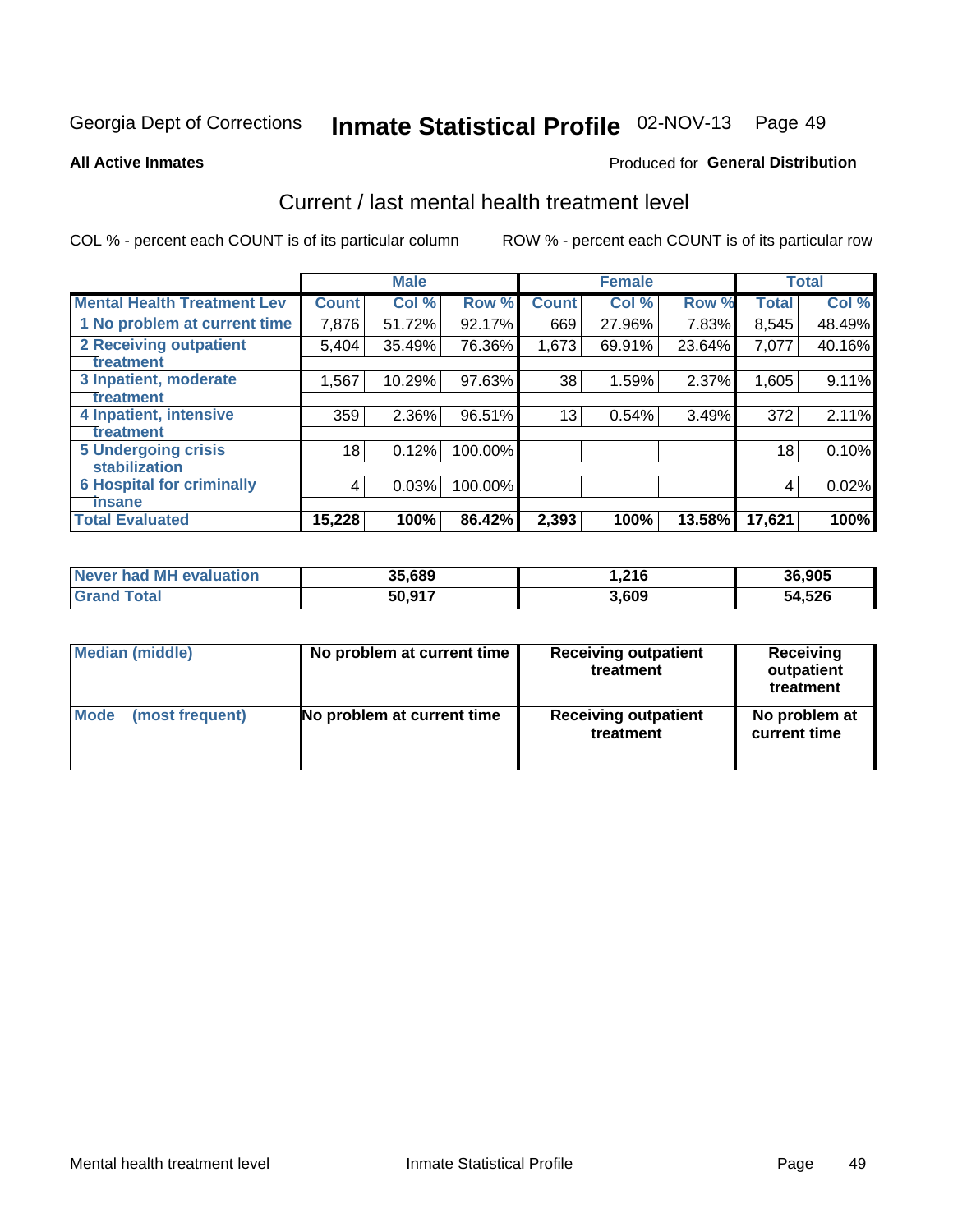#### **All Active Inmates**

### Produced for General Distribution

## PULHESDWIT medical scale - 'P' overall condition ('P'hysical)

COL % - percent each COUNT is of its particular column

|                                  |              | <b>Male</b> |         |              | <b>Female</b> |         |                 | <b>Total</b> |
|----------------------------------|--------------|-------------|---------|--------------|---------------|---------|-----------------|--------------|
| 'P' Overall Condition            | <b>Count</b> | Col %       | Row %   | <b>Count</b> | Col %         | Row %   | <b>Total</b>    | Col %        |
| 1 No medical illness             | 34,556       | 73.80%      | 94.40%  | 2,050        | 60.98%        | 5.60%   | 36,606          | 72.94%       |
| 2 Well-controlled chronic        | 11,085       | 23.67%      | 90.33%  | 1,187        | 35.31%        | 9.67%   | 12,272          | 24.45%       |
| <b>illness</b>                   |              |             |         |              |               |         |                 |              |
| 3 Poorly-controlled chronic      | 1,092        | $2.33\%$    | 94.46%  | 64           | 1.90%         | 5.54%   | 1,156           | 2.30%        |
| <b>illness</b>                   |              |             |         |              |               |         |                 |              |
| 4 Significant problems requiring | 76           | 0.16%       | 87.36%  | 11           | 0.33%         | 12.64%  | 87              | 0.17%        |
| special housing                  |              |             |         |              |               |         |                 |              |
| 5 Terminal illness, < 6 months   | 15           | 0.03%       | 100.00% |              |               |         | 15 <sup>1</sup> | 0.03%        |
| to live                          |              |             |         |              |               |         |                 |              |
| 6 Inmate is pregnant             |              |             |         | 50           | 1.49%         | 100.00% | 50              | 0.10%        |
| <b>Total Reported</b>            | 46,824       | 100%        | 93.30%  | 3,362        | 100%          | 6.70%   | 50,186          | 100%         |

| тео | .093          | ິ<br>-- | ,340       |
|-----|---------------|---------|------------|
|     | <b>50.017</b> | .609    | .526<br>54 |

| Mode | (most frequent) | 1 No medical illness | 1 No medical illness | 1 No medical<br>illness |
|------|-----------------|----------------------|----------------------|-------------------------|
|------|-----------------|----------------------|----------------------|-------------------------|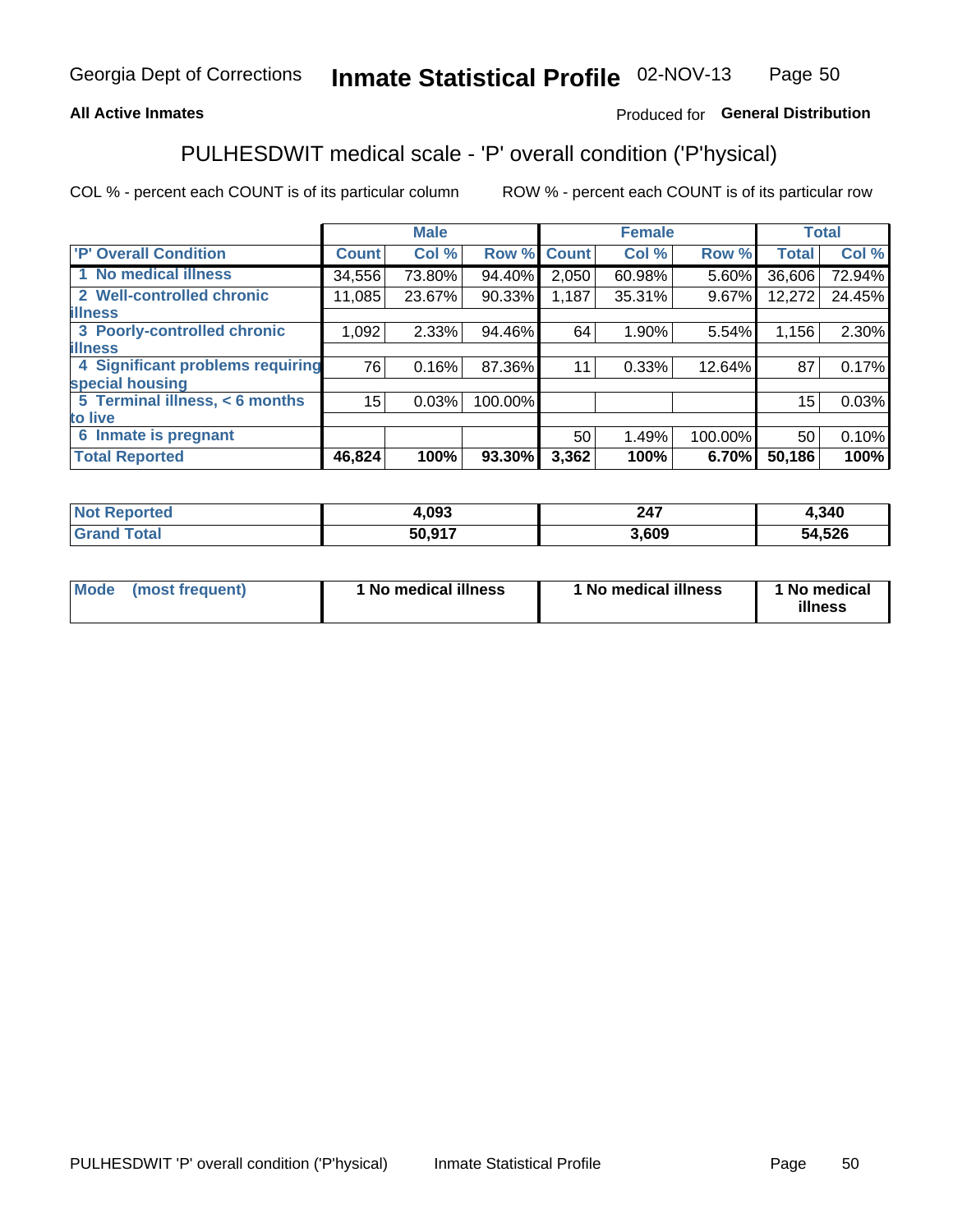#### **All Active Inmates**

### Produced for General Distribution

# PULHESDWIT medical scale - 'U' upper body

COL % - percent each COUNT is of its particular column

|                              |              | <b>Male</b> |         |                | <b>Female</b> |       |              | <b>Total</b> |
|------------------------------|--------------|-------------|---------|----------------|---------------|-------|--------------|--------------|
| <b>U' Upper Body</b>         | <b>Count</b> | Col %       | Row %   | <b>Count</b>   | Col %         | Row % | <b>Total</b> | Col %        |
| 1 Upper bones, joints,       | 44,541       | 95.31%      | 93.29%  | 3,205          | 95.33%        | 6.71% | 47,746       | 95.31%       |
| muscles all OK               |              |             |         |                |               |       |              |              |
| 2 One or both arms minimally | 1,879        | 4.02%       | 93.11%  | 139            | 4.13%         | 6.89% | 2,018        | 4.03%        |
| limited                      |              |             |         |                |               |       |              |              |
| 3 One or both arms           | 269          | 0.58%       | 94.39%  | 16             | 0.48%         | 5.61% | 285          | 0.57%        |
| <b>moderately limited</b>    |              |             |         |                |               |       |              |              |
| 4 One arm disabled,          | 42           | 0.09%       | 95.45%  | $\overline{2}$ | 0.06%         | 4.55% | 44           | 0.09%        |
| paralyzed, or amputated      |              |             |         |                |               |       |              |              |
| 5 Both arms disabled,        | 3            | 0.01%       | 100.00% |                |               |       | 3            | 0.01%        |
| paralyzed, or amputated      |              |             |         |                |               |       |              |              |
| <b>Total Reported</b>        | 46,734       | 100%        | 93.29%  | 3,362          | 100%          | 6.71% | 50,096       | 100.0%       |

| <b>Not Reported</b>   | 1,183  | 247   | 4,430  |
|-----------------------|--------|-------|--------|
| <b>Total</b><br>Grand | 50,917 | 3,609 | 54,526 |

| Mode (most frequent) | 1 Upper bones, joints,<br>muscles all OK | 1 Upper bones, joints,<br>muscles all OK | 1 Upper bones,<br>joints, muscles all<br>ΟK |
|----------------------|------------------------------------------|------------------------------------------|---------------------------------------------|
|----------------------|------------------------------------------|------------------------------------------|---------------------------------------------|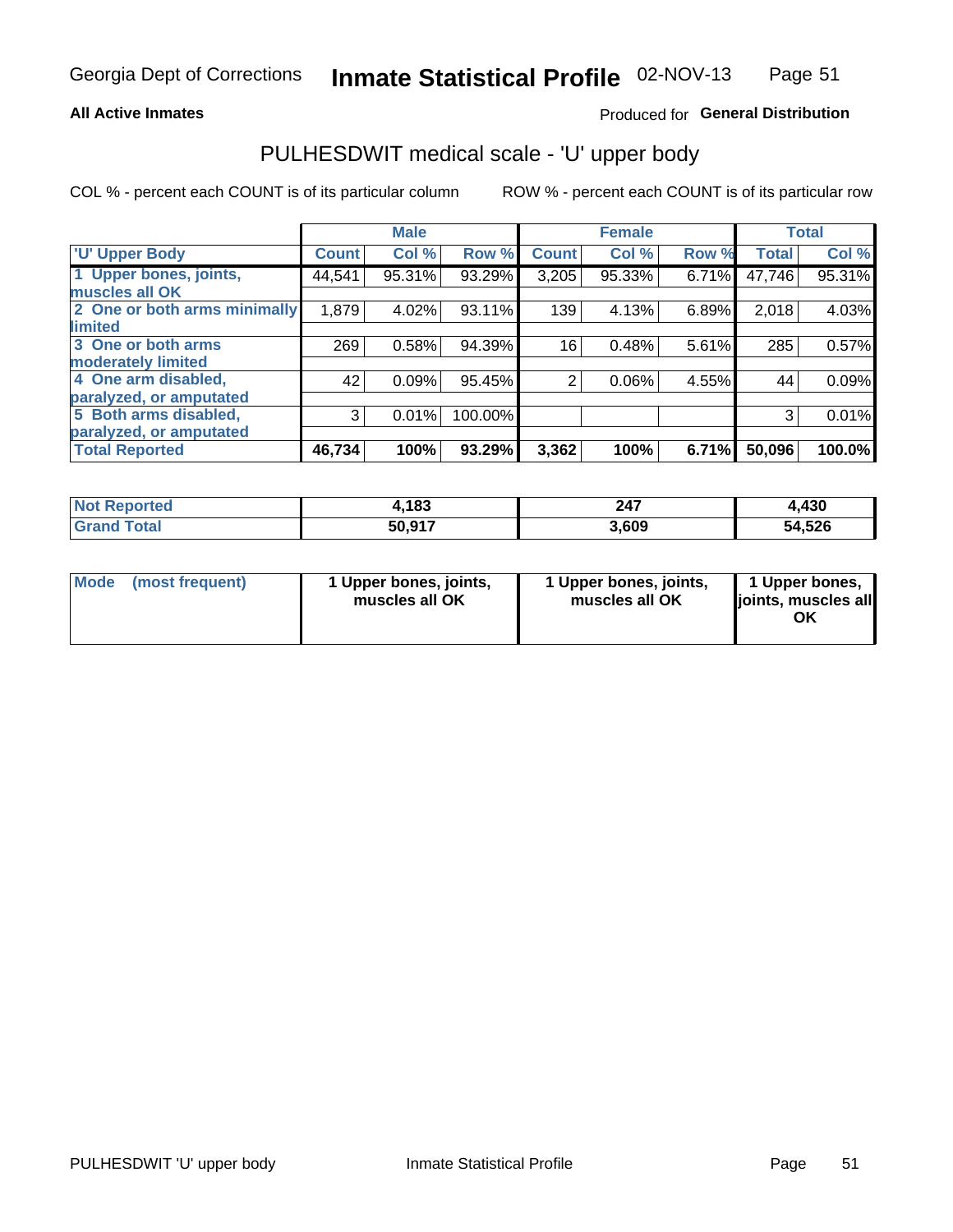#### **All Active Inmates**

### Produced for General Distribution

### PULHESDWIT medical scale - 'L' lower body

COL % - percent each COUNT is of its particular column

|                                |              | <b>Male</b> |         |              | <b>Female</b> |       |              | <b>Total</b> |
|--------------------------------|--------------|-------------|---------|--------------|---------------|-------|--------------|--------------|
| 'L' Lower Body                 | <b>Count</b> | Col %       | Row %   | <b>Count</b> | Col %         | Row % | <b>Total</b> | Col %        |
| 1 Lower bones, joints,         | 41,206       | 88.17%      | 93.18%  | 3,017        | 89.74%        | 6.82% | 44,223       | 88.28%       |
| muscles all OK                 |              |             |         |              |               |       |              |              |
| 2 One or both legs minimally   | 4,702        | 10.06%      | 93.68%  | 317          | 9.43%         | 6.32% | 5,019        | 10.02%       |
| limited                        |              |             |         |              |               |       |              |              |
| 3 One or both legs             | 700          | 1.50%       | 96.82%  | 23           | 0.68%         | 3.18% | 723          | 1.44%        |
| moderately limited             |              |             |         |              |               |       |              |              |
| 4 One leg disabled, paralyzed, | 117          | 0.25%       | 95.90%  | 5            | 0.15%         | 4.10% | 122          | 0.24%        |
| or amputated                   |              |             |         |              |               |       |              |              |
| 5 Both legs disabled,          | 9            | 0.02%       | 100.00% |              |               |       | 9            | 0.02%        |
| paralyzed, or amputated        |              |             |         |              |               |       |              |              |
| <b>Total Reported</b>          | 46,734       | 100%        | 93.29%  | 3,362        | 100%          | 6.71% | 50,096       | 100%         |

| <b>Not Reported</b>   | 1,183  | 247   | 4,430  |
|-----------------------|--------|-------|--------|
| <b>Total</b><br>Grand | 50,917 | 3,609 | 54,526 |

|  | Mode (most frequent) | 1 Lower bones, joints,<br>muscles all OK | 1 Lower bones, joints,<br>muscles all OK | 1 Lower bones,<br>joints, muscles all<br>ΟK |
|--|----------------------|------------------------------------------|------------------------------------------|---------------------------------------------|
|--|----------------------|------------------------------------------|------------------------------------------|---------------------------------------------|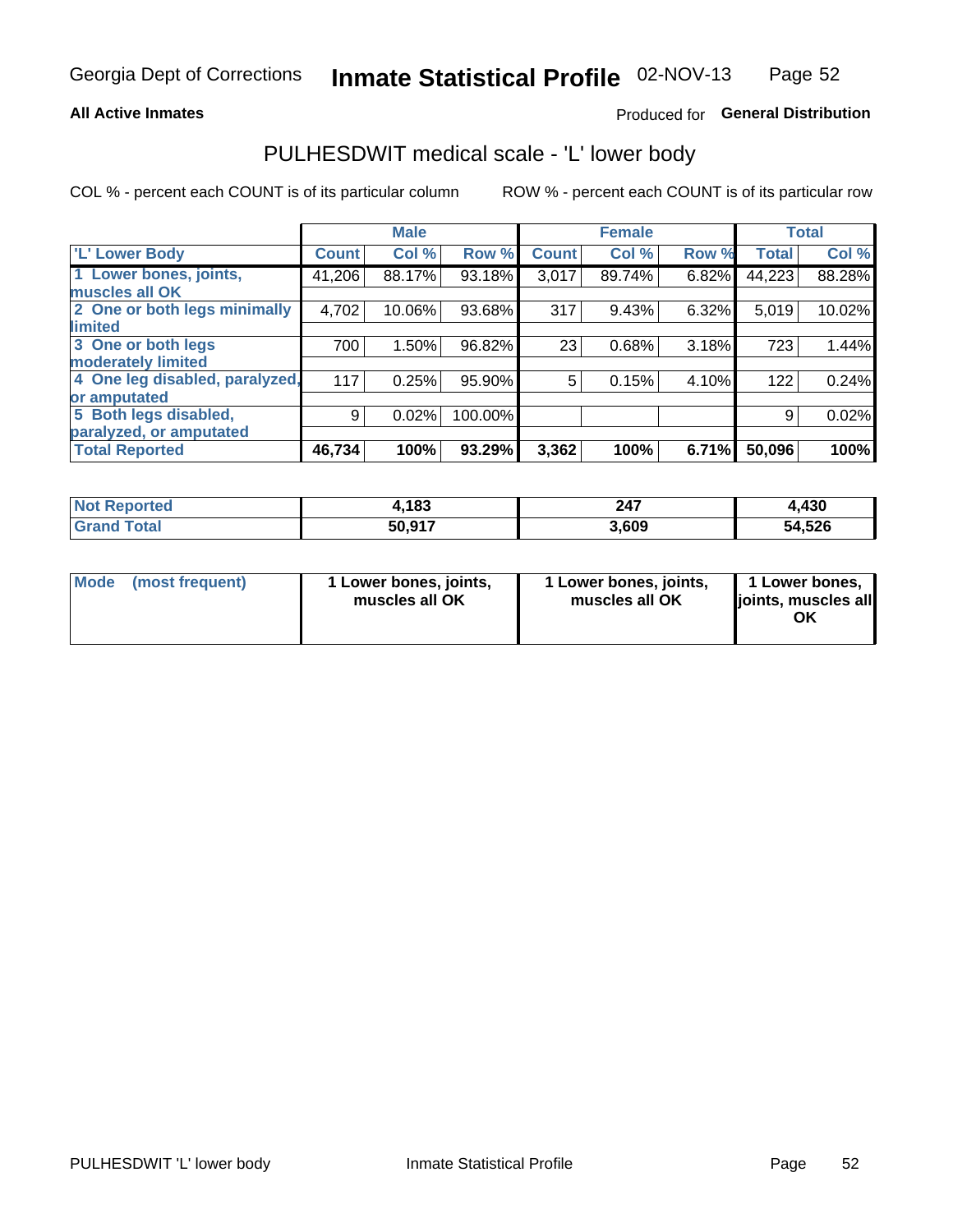#### **All Active Inmates**

### Produced for General Distribution

### PULHESDWIT medical scale - 'H' hearing

COL % - percent each COUNT is of its particular column

|                                |                 | <b>Male</b> |                    |       | <b>Female</b> |          | <b>Total</b> |          |
|--------------------------------|-----------------|-------------|--------------------|-------|---------------|----------|--------------|----------|
| <b>H' Hearing</b>              | <b>Count</b>    | Col %       | <b>Row % Count</b> |       | Col %         | Row %    | <b>Total</b> | Col %    |
| 1 Normal hearing both ears     | 46,117          | 98.72%      | 93.28%             | 3,320 | 98.87%        | 6.72%    | 49,437       | 98.73%   |
| 2 Some loss in one ear with    | 451             | 0.97%       | 92.99%             | 34    | 1.01%         | 7.01%    | 485          | 0.97%    |
| other OK, or mild loss in both |                 |             |                    |       |               |          |              |          |
| 3 Total loss in one ear with   | 108             | 0.23%       | 98.18%             | 2     | $0.06\%$      | 1.82%    | 110          | 0.22%    |
| mild loss in other             |                 |             |                    |       |               |          |              |          |
| 4 Severe loss in both ears     | 27              | 0.06%       | 96.43%             |       | 0.03%         | $3.57\%$ | 28           | $0.06\%$ |
| 5 Total loss in both ears,     | 12 <sub>1</sub> | 0.03%       | 92.31%             |       | 0.03%         | 7.69%    | 13           | 0.03%    |
| requiring special housing      |                 |             |                    |       |               |          |              |          |
| <b>Total Reported</b>          | 46,715          | 100%        | 93.29%             | 3,358 | 100%          | 6.71%    | 50,073       | 100.0%   |

| <b>Not</b>   | ົດດາ   | OE.   | 4,453  |
|--------------|--------|-------|--------|
| <b>orted</b> | 4.ZUZ  | ZJ I  |        |
| $F$ ntal     | 50,917 | 8,609 | 54,526 |

| Mode (most frequent) | 1 Normal hearing both ears 1 Normal hearing both ears 1 Normal hearing | both ears |
|----------------------|------------------------------------------------------------------------|-----------|
|                      |                                                                        |           |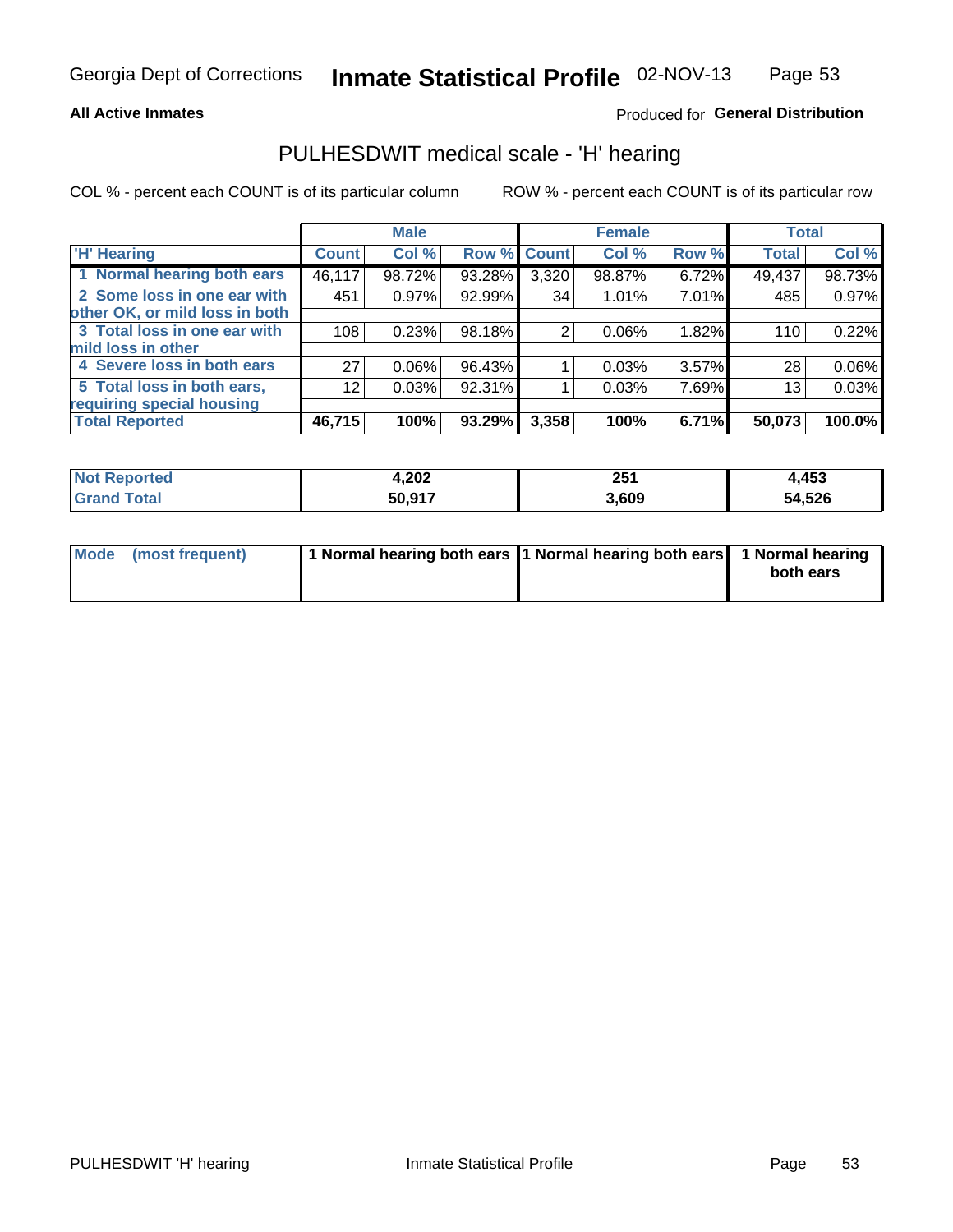#### **All Active Inmates**

### Produced for General Distribution

### PULHESDWIT medical scale - 'E' vision

COL % - percent each COUNT is of its particular column

|                                 |              | <b>Male</b> |        |              | <b>Female</b> |        |              | <b>Total</b> |
|---------------------------------|--------------|-------------|--------|--------------|---------------|--------|--------------|--------------|
| <b>E' Vision</b>                | <b>Count</b> | Col %       | Row %  | <b>Count</b> | Col %         | Row %  | <b>Total</b> | Col %        |
| 1 Correctable to 20/40 in both  | 35,946       | 78.24%      | 95.96% | 1,513        | 45.19%        | 4.04%  | 37,459       | 76.00%       |
| eyes                            |              |             |        |              |               |        |              |              |
| 2 Correctable to 20/70 in one   | 9,057        | 19.71%      | 85.55% | 1,530        | 45.70%        | 14.45% | 10,587       | 21.48%       |
| eye, may be blind in other      |              |             |        |              |               |        |              |              |
| 3 Correctable to 20/200 in one  | 794          | 1.73%       | 75.76% | 254          | 7.59%         | 24.24% | 1,048        | 2.13%        |
| eye, may be blind in other      |              |             |        |              |               |        |              |              |
| 4 One eye not correctable to    | 130          | 0.28%       | 72.22% | 50           | 1.49%         | 27.78% | 180          | 0.37%        |
| 20/200, other may be blind      |              |             |        |              |               |        |              |              |
| 5 Blind in both eyes, requiring | 16           | 0.03%       | 94.12% |              | 0.03%         | 5.88%  | 17           | 0.03%        |
| special housing                 |              |             |        |              |               |        |              |              |
| <b>Total Reported</b>           | 45,943       | 100%        | 93.21% | 3,348        | 100%          | 6.79%  | 49,291       | 100.0%       |

| <b>Not Reported</b> | 4,974  | 261   | 5,235  |
|---------------------|--------|-------|--------|
| <b>Grand Total</b>  | 50,917 | 3,609 | 54,526 |

| Mode (most frequent) | <sup>1</sup> Correctable to 20/40 in both 2 Correctable to 20/70 in one 1 Correctable to |                                               |  |
|----------------------|------------------------------------------------------------------------------------------|-----------------------------------------------|--|
|                      | eves                                                                                     | eye, may be blind in other 20/40 in both eyes |  |
|                      |                                                                                          |                                               |  |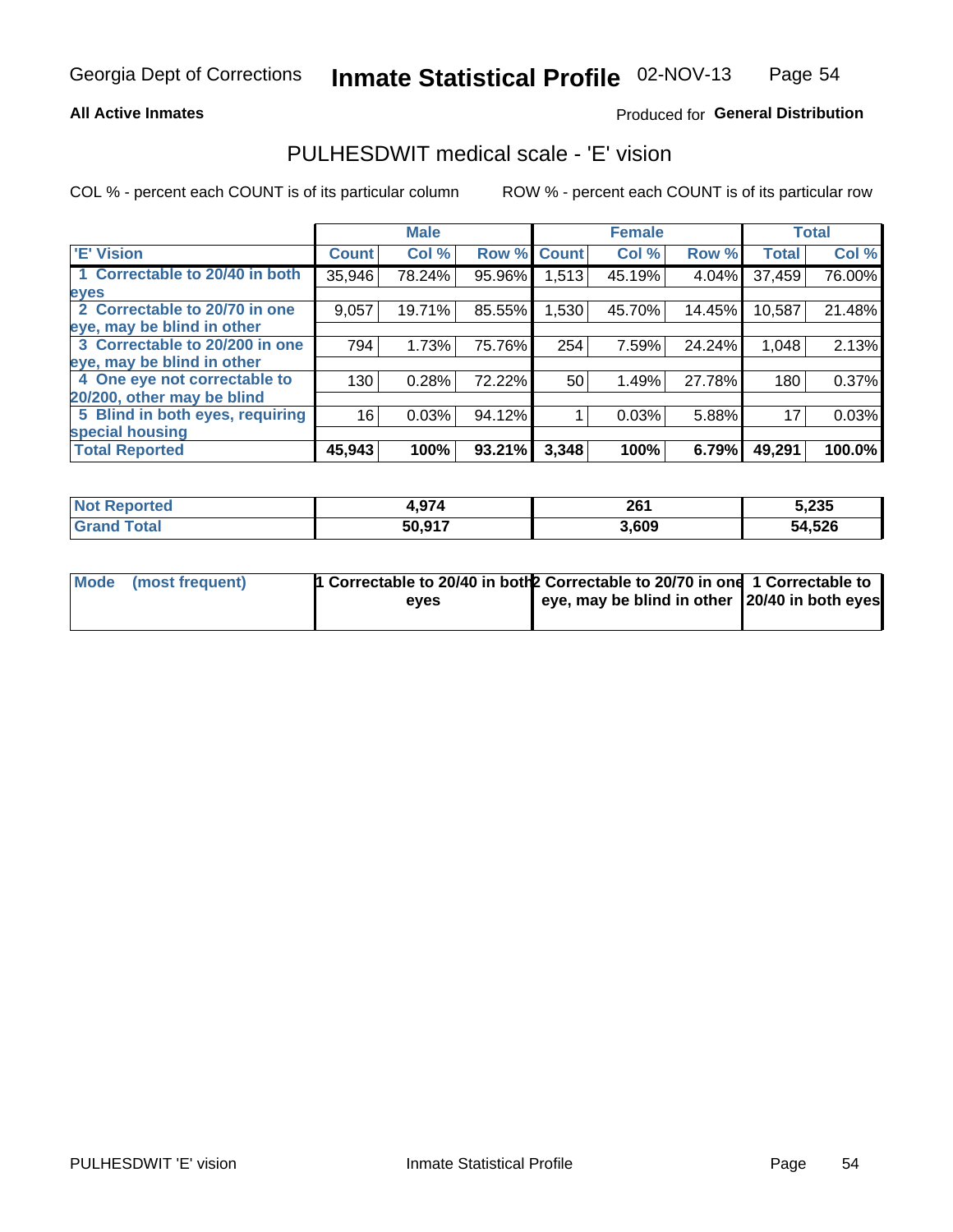#### **All Active Inmates**

### Produced for General Distribution

## PULHESDWIT medical scale - 'S' pSychiatric

COL % - percent each COUNT is of its particular column

|                                        |              | <b>Male</b> |        |              | <b>Female</b> |        |              | <b>Total</b> |
|----------------------------------------|--------------|-------------|--------|--------------|---------------|--------|--------------|--------------|
| 'S' pSychiatric                        | <b>Count</b> | Col %       | Row %  | <b>Count</b> | Col %         | Row %  | <b>Total</b> | Col %        |
| 1 No impairment or disorders           | 39,317       | 86.49%      | 95.83% | 1,712        | 54.64%        | 4.17%  | 41,029       | 84.43%       |
| 2 Stable, or in remission, or          | 4,858        | 10.69%      | 77.67% | 1,397        | 44.59%        | 22.33% | 6,255        | 12.87%       |
| mild impairment or retardation         |              |             |        |              |               |        |              |              |
| 3 Requires moderate inpatient          | 1,067        | 2.35%       | 98.52% | 16           | 0.51%         | 1.48%  | 1,083        | 2.23%        |
| treatment                              |              |             |        |              |               |        |              |              |
| 4 Requires intensive inpatient         | 196          | 0.43%       | 96.55% |              | 0.22%         | 3.45%  | 203          | 0.42%        |
| treatment                              |              |             |        |              |               |        |              |              |
| <b>5 Requires Crisis Stabilization</b> | 22           | 0.05%       | 95.65% |              | 0.03%         | 4.35%  | 23           | 0.05%        |
| Unit (CSU) inpatient care              |              |             |        |              |               |        |              |              |
| <b>Total Reported</b>                  | 45,460       | 100%        | 93.55% | 3,133        | 100%          | 6.45%  | 48,593       | 100%         |

| <b>Not Reported</b> | <b>A57</b><br>וט+ | ים<br>$\mathbf{H}$ | 5,933  |
|---------------------|-------------------|--------------------|--------|
| <b>Total</b>        | 50,917            | 3,609              | 54,526 |

| Mode<br>1 No impairment or disorders<br>(most frequent) | 1 No impairment or<br>disorders | 1 No impairment or<br>disorders |
|---------------------------------------------------------|---------------------------------|---------------------------------|
|---------------------------------------------------------|---------------------------------|---------------------------------|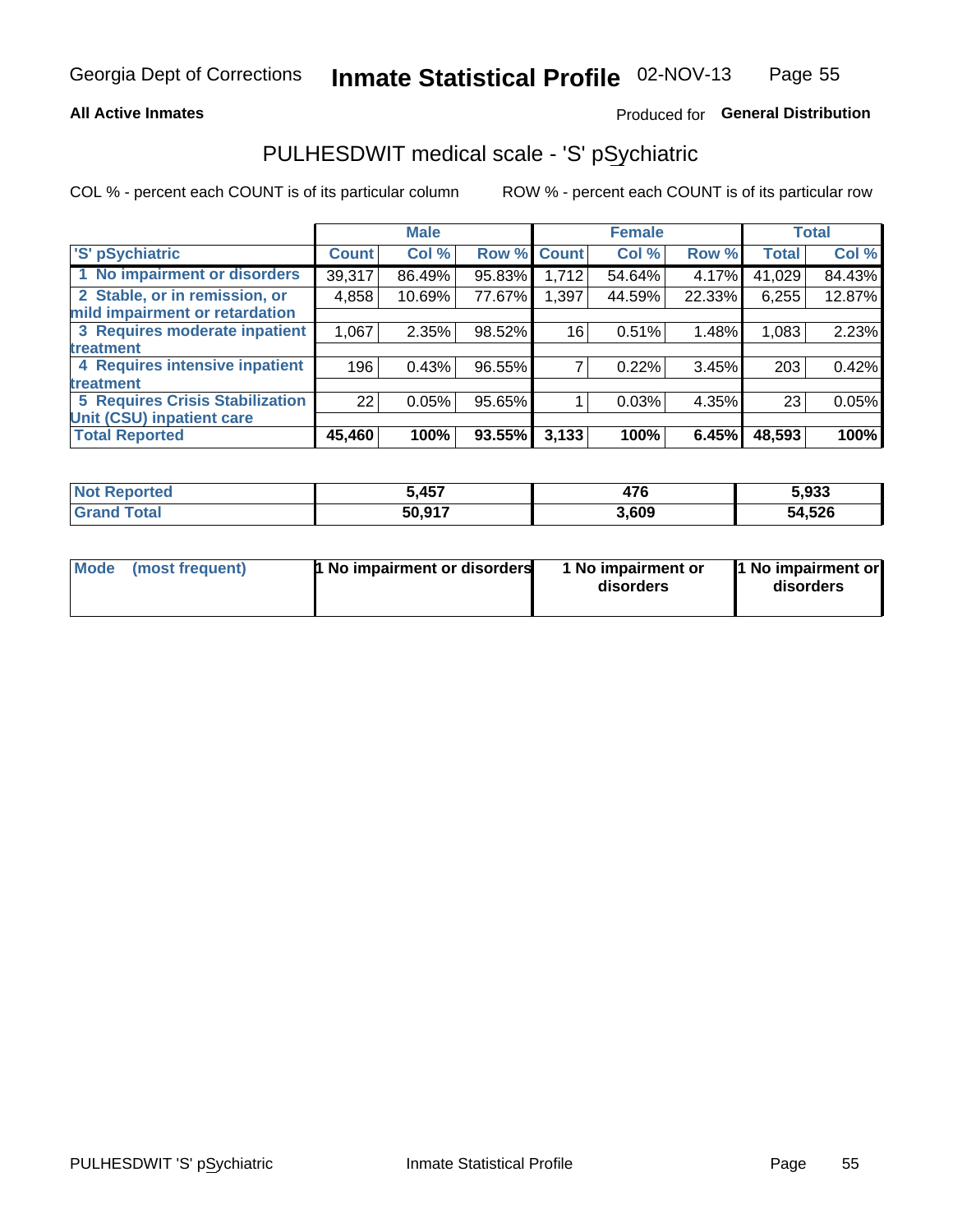#### **All Active Inmates**

### Produced for General Distribution

## PULHESDWIT medical scale - 'D' dental

COL % - percent each COUNT is of its particular column

|                                 |              | <b>Male</b> |         |              | <b>Female</b> |       |              | <b>Total</b> |
|---------------------------------|--------------|-------------|---------|--------------|---------------|-------|--------------|--------------|
| <b>D' Dental</b>                | <b>Count</b> | Col %       | Row %   | <b>Count</b> | Col %         | Row % | <b>Total</b> | Col %        |
| 1 Minimal routine dental health | 24,231       | 55.79%      | 92.63%  | ∣ 929. ا     | 60.70%        | 7.37% | 26,160       | 56.12%       |
| <b>needs</b>                    |              |             |         |              |               |       |              |              |
| 2 Moderate cavities and/or gum  | 15,180       | 34.95%      | 93.62%  | 1,034        | 32.54%        | 6.38% | 16,214       | 34.78%       |
| disease                         |              |             |         |              |               |       |              |              |
| 3 Extensive gum disease         | 4,009        | 9.23%       | 94.93%  | 214          | 6.73%         | 5.07% | 4,223        | 9.06%        |
| and/or widespread decay         |              |             |         |              |               |       |              |              |
| 4 Urgent need for dental        | 15           | 0.03%       | 93.75%  |              | 0.03%         | 6.25% | 16           | 0.03%        |
| <b>services</b>                 |              |             |         |              |               |       |              |              |
| 5 Life-threatening disease or   |              | 0.01%       | 100.00% |              |               |       |              | 0.01%        |
| extreme pain or infection       |              |             |         |              |               |       |              |              |
| <b>Total Reported</b>           | 43,436       | 100%        | 93.18%  | 3,178        | 100%          | 6.82% | 46,614       | 100%         |

| <b>Not Reported</b>           | ,481   | $\overline{\phantom{a}}$<br>- 7 | 7,912  |
|-------------------------------|--------|---------------------------------|--------|
| <b>Total</b><br><b>ˈGrand</b> | 50,917 | 3,609                           | 54,526 |

| 1 Minimal routine dental<br>Mode<br>(most frequent)<br>health needs | 1 Minimal routine dental 1 Minimal routine<br>health needs | dental health<br>needs |
|---------------------------------------------------------------------|------------------------------------------------------------|------------------------|
|---------------------------------------------------------------------|------------------------------------------------------------|------------------------|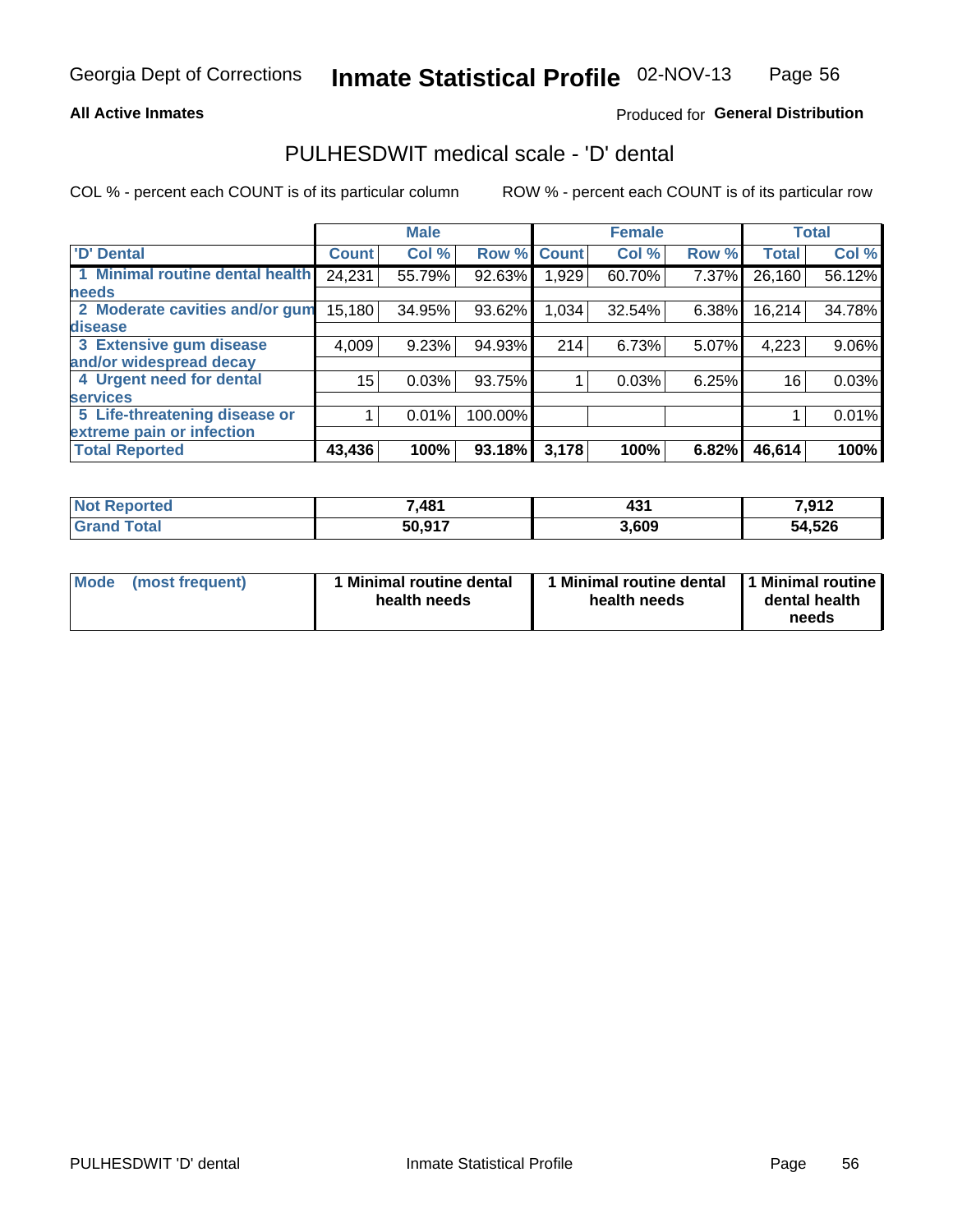#### **All Active Inmates**

### Produced for General Distribution

### PULHESDWIT medical scale - 'W' work ability

COL % - percent each COUNT is of its particular column

|                                 |              | <b>Male</b> |             |       | <b>Female</b> |        |              | <b>Total</b> |
|---------------------------------|--------------|-------------|-------------|-------|---------------|--------|--------------|--------------|
| <b>W' work ability</b>          | <b>Count</b> | Col %       | Row % Count |       | Col %         | Row %  | <b>Total</b> | Col %        |
| 1 Unrestricted work or activity | 38,784       | 82.98%      | 93.10%      | 2,875 | 85.51%        | 6.90%  | 41,659       | 83.15%       |
| 2 Minor restrictions on type of | 6,309        | 13.50%      | 95.02%      | 331   | 9.85%         | 4.98%  | 6,640        | 13.25%       |
| <b>work</b>                     |              |             |             |       |               |        |              |              |
| 3 Moderate restrictions on type | 1,101        | $2.36\%$    | 93.62%      | 75    | 2.23%         | 6.38%  | 1,176        | 2.35%        |
| lof work                        |              |             |             |       |               |        |              |              |
| 4 Major restrictions on type of | 402          | $0.86\%$    | 88.35%      | 53    | 1.58%         | 11.65% | 455          | 0.91%        |
| <b>work</b>                     |              |             |             |       |               |        |              |              |
| 5 Cannot work under any         | 142          | $0.30\%$    | 83.53%      | 28    | 0.83%         | 16.47% | 170          | 0.34%        |
| <b>circumstances</b>            |              |             |             |       |               |        |              |              |
| <b>Total Reported</b>           | 46,738       | 100%        | 93.29%      | 3,362 | 100%          | 6.71%  | 50,100       | 100%         |

| <b>Not Reported</b> | 17Q<br>. | 247   | .426   |
|---------------------|----------|-------|--------|
| Total<br>Grand      | 50,917   | 3,609 | 54,526 |

| Mode            | 1 Unrestricted work or | 1 Unrestricted work or | 1 Unrestricted   |
|-----------------|------------------------|------------------------|------------------|
| (most frequent) | activity               | activity               | work or activity |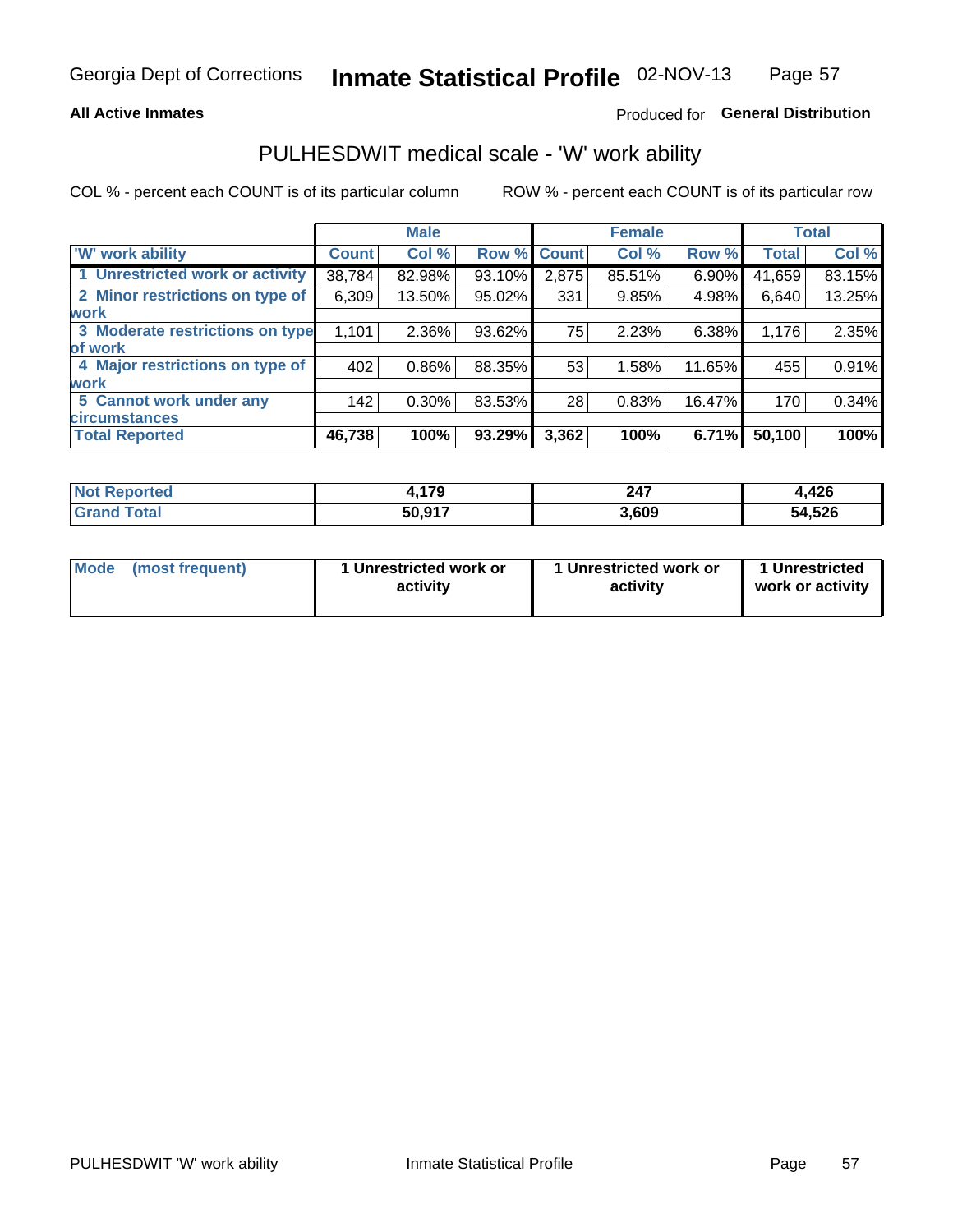#### **All Active Inmates**

#### Produced for General Distribution

## PULHESDWIT medical scale - 'I' impairment

COL % - percent each COUNT is of its particular column ROW % - percent each COUNT is of its particular row

|                                   |              | <b>Male</b> |             |                | <b>Female</b> |       |              | <b>Total</b> |
|-----------------------------------|--------------|-------------|-------------|----------------|---------------|-------|--------------|--------------|
| 'l' Impairment                    | <b>Count</b> | Col %       | Row % Count |                | Col %         | Row % | <b>Total</b> | Col %        |
| 1 No impairments or               | 46,366       | 99.24%      | 93.29%      | 3,333          | 99.20%        | 6.71% | 49,699       | 99.24%       |
| disabilities                      |              |             |             |                |               |       |              |              |
| 2 Wheelchair-bound but            | 242          | 0.52%       | 91.67%      | 22             | 0.65%         | 8.33% | 264          | 0.53%        |
| otherwise OK                      |              |             |             |                |               |       |              |              |
| <b>3 Needs low-level Assisted</b> | 36           | 0.08%       | 94.74%      | $\overline{2}$ | 0.06%         | 5.26% | 38           | 0.08%        |
| Living (level I)                  |              |             |             |                |               |       |              |              |
| 4 Needs moderate Assisted         | 15           | 0.03%       | 93.75%      |                | 0.03%         | 6.25% | 16           | 0.03%        |
| Living (level II)                 |              |             |             |                |               |       |              |              |
| <b>5 Needs maximal Assisted</b>   | 61           | 0.13%       | 96.83%      | $\overline{2}$ | 0.06%         | 3.17% | 63           | 0.13%        |
| <b>Living (level III)</b>         |              |             |             |                |               |       |              |              |
| <b>Total Reported</b>             | 46,720       | 100%        | 93.29%      | 3,360          | 100%          | 6.71% | 50,080       | 100.0%       |

| <b>Not Reported</b> | 1,197  | 249<br>$\sim$ | 4,446  |
|---------------------|--------|---------------|--------|
| Total               | 50,917 | 3,609         | 54,526 |

| <b>Mode</b> | (most frequent) | <b>No impairments or</b><br>disabilities | 1 No impairments or<br>disabilities | 1 No impairments<br>or disabilities |
|-------------|-----------------|------------------------------------------|-------------------------------------|-------------------------------------|
|-------------|-----------------|------------------------------------------|-------------------------------------|-------------------------------------|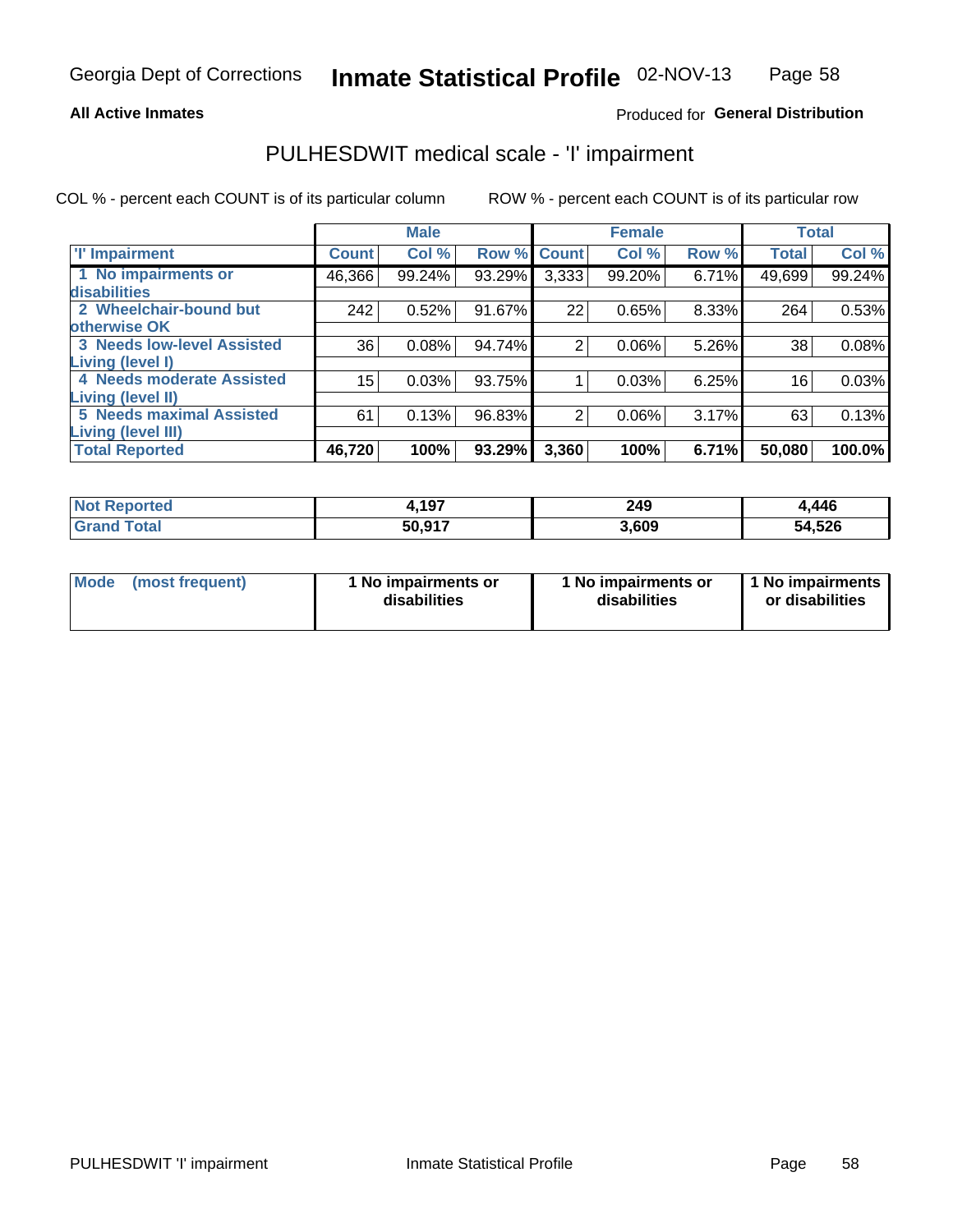#### **All Active Inmates**

### Produced fo General Distribution

### PULHESDWIT medical scale - 'T' transportability

COL % - percent each COUNT is of its particular column

|                              |                 | <b>Male</b> |         |              | <b>Female</b> |        |              | <b>Total</b> |
|------------------------------|-----------------|-------------|---------|--------------|---------------|--------|--------------|--------------|
| <b>T' Transportability</b>   | <b>Count</b>    | Col %       | Row %   | <b>Count</b> | Col %         | Row %  | <b>Total</b> | Col %        |
| 1 Can be transported in any  | 46,465          | 99.42%      | 93.31%  | 3,329        | 99.37%        | 6.69%  | 49,794       | 99.42%       |
| ordinary approved vehicle    |                 |             |         |              |               |        |              |              |
| 2 Wheelchair-bound, not      | 78              | 0.17%       | 90.70%  | 8            | 0.24%         | 9.30%  | 86           | 0.17%        |
| needing special vehicle      |                 |             |         |              |               |        |              |              |
| 3 Wheelchair-bound, requires | 12              | 0.03%       | 80.00%  | 3            | 0.09%         | 20.00% | 15           | 0.03%        |
| special vehicle              |                 |             |         |              |               |        |              |              |
| 4 Needs specially-equipped   | 12 <sup>°</sup> | 0.03%       | 100.00% |              |               |        | 12           | 0.02%        |
| medical vehicle              |                 |             |         |              |               |        |              |              |
| <b>5 Requires ambulance</b>  | 170             | 0.36%       | 94.44%  | 10           | 0.30%         | 5.56%  | 180          | $0.36\%$     |
| transport                    |                 |             |         |              |               |        |              |              |
| <b>Total Reported</b>        | 46,737          | 100%        | 93.31%  | 3,350        | 100%          | 6.69%  | 50,087       | 100%         |

| orted       | ,180   | 259   | 4,439  |
|-------------|--------|-------|--------|
| <b>otal</b> | 50.917 | 3,609 | 54,526 |

|  | Mode (most frequent) | 1 Can be transported in any 1 Can be transported in any<br>ordinary approved vehicle   ordinary approved vehicle   transported in any |  | 1 Can be<br>  ordinary approved  <br>vehicle |
|--|----------------------|---------------------------------------------------------------------------------------------------------------------------------------|--|----------------------------------------------|
|--|----------------------|---------------------------------------------------------------------------------------------------------------------------------------|--|----------------------------------------------|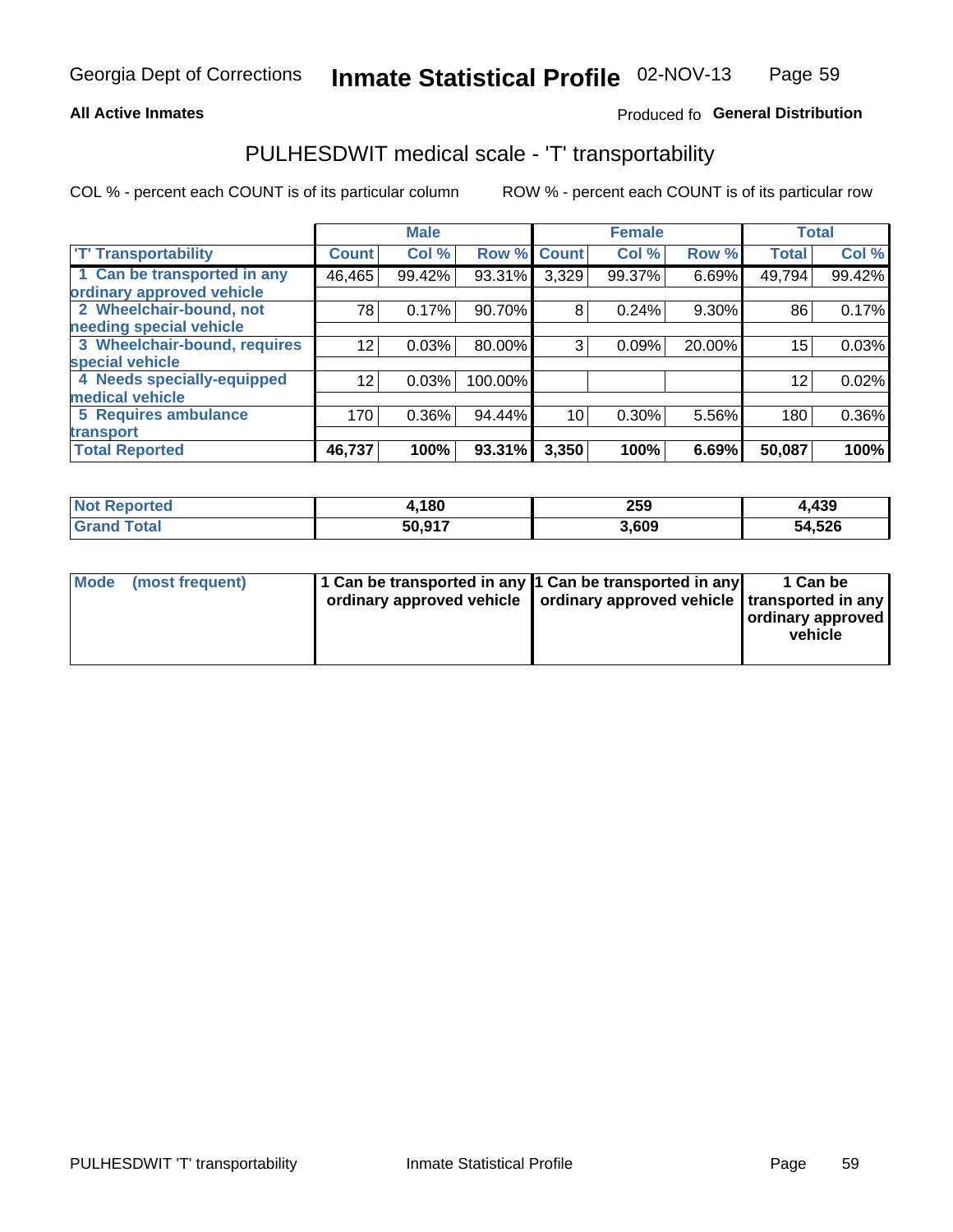#### **All Active Inmates**

### Produced for General Distribution

### Criminality in family, self-reported

COL % - percent each COUNT is of its particular column

|                              |              | <b>Male</b> |           |              | <b>Female</b> |          |              | Total  |
|------------------------------|--------------|-------------|-----------|--------------|---------------|----------|--------------|--------|
| <b>Criminality In Family</b> | <b>Count</b> | Col%        | Row %     | <b>Count</b> | Col %         | Row %    | <b>Total</b> | Col %  |
| Yes, criminality in family   | 4.367        | 23.62%      | 94.24%    | 267          | 38.81%        | $5.76\%$ | 4.634        | 24.16% |
| No criminality in family     | 14.122       | 76.38%      | $97.11\%$ | 421          | 61.19%        | $2.89\%$ | 14.543       | 75.84% |
| <b>Total Reported</b>        | 18,489       | 100%        | 96.41%    | 688          | 100%          | $3.59\%$ | 19,177       | 100%   |

| <b>Not Reported</b> | 32,428 | 2,921 | 35.349 |
|---------------------|--------|-------|--------|
| <b>Srand Total</b>  | 50,917 | 3,609 | 54,526 |

|  | Mode (most frequent) | No criminality in family | No criminality in family | No criminality in<br>family |
|--|----------------------|--------------------------|--------------------------|-----------------------------|
|--|----------------------|--------------------------|--------------------------|-----------------------------|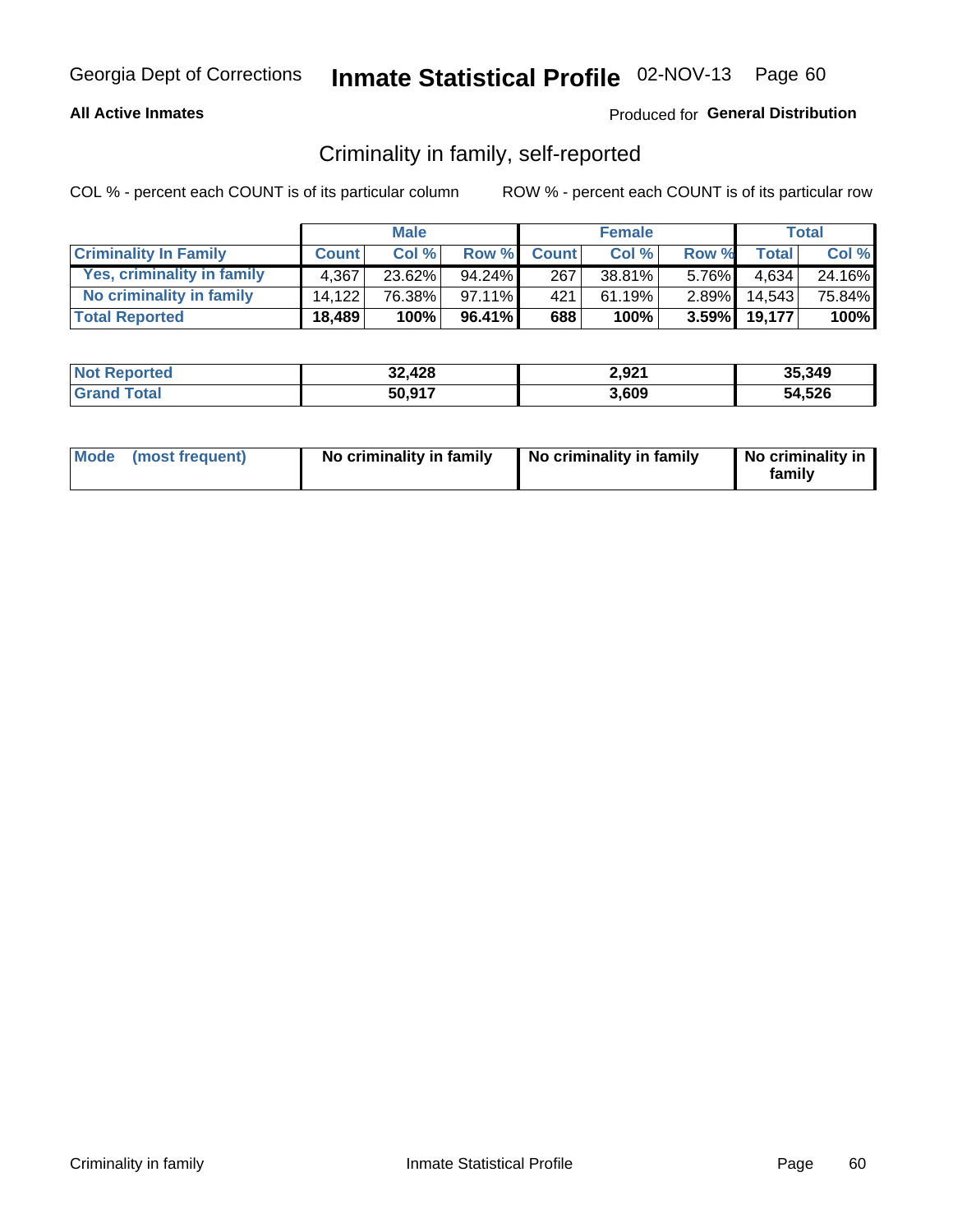#### **All Active Inmates**

### Produced for General Distribution

### Alcoholism in family, self-reported

COL % - percent each COUNT is of its particular column

|                             |              | <b>Male</b> |        |              | <b>Female</b> |          |              | Total  |
|-----------------------------|--------------|-------------|--------|--------------|---------------|----------|--------------|--------|
| <b>Alcoholism In Family</b> | <b>Count</b> | Col%        | Row %  | <b>Count</b> | Col %         | Row %    | Total i      | Col %  |
| Yes, alcoholism in family   | 2.709        | 14.65%      | 93.90% | 176          | 25.58%        | $6.10\%$ | 2,885        | 15.04% |
| No alcoholism in family     | 15.780       | 85.35%      | 96.86% | 512          | 74.42%        | $3.14\%$ | 16,292       | 84.96% |
| <b>Total Reported</b>       | 18,489       | 100%        | 96.41% | 688          | 100%          |          | 3.59% 19,177 | 100%   |

| <b>Not Reported</b> | 32,428 | 2,921 | 35.349 |
|---------------------|--------|-------|--------|
| Tota                | 50,917 | 3,609 | 54,526 |

|  | Mode (most frequent) | No alcoholism in family | No alcoholism in family | No alcoholism in<br>family |
|--|----------------------|-------------------------|-------------------------|----------------------------|
|--|----------------------|-------------------------|-------------------------|----------------------------|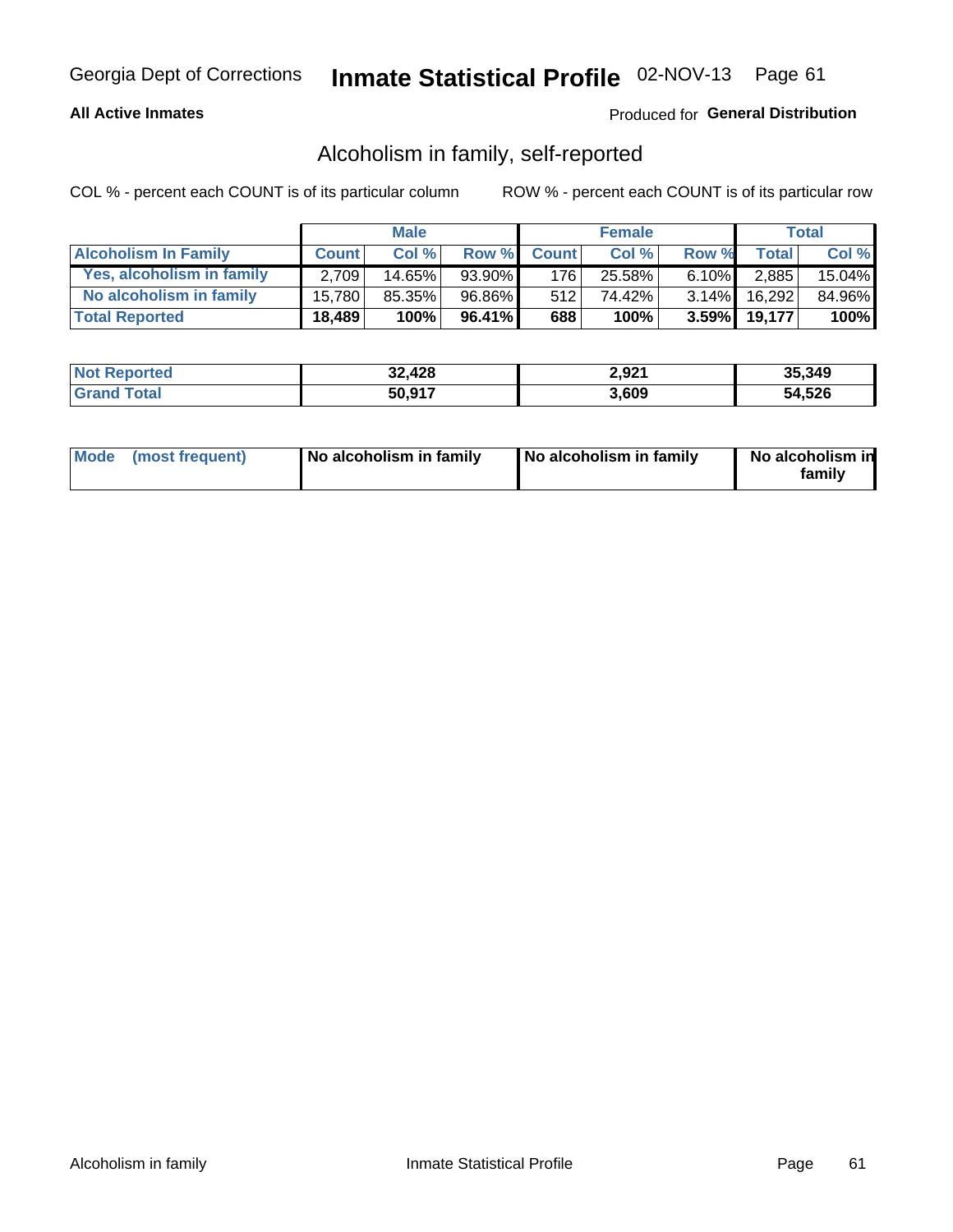#### **All Active Inmates**

#### Produced for General Distribution

### Drug abuse in family, self-reported

COL % - percent each COUNT is of its particular column

|                           |              | <b>Male</b> |        |                  | <b>Female</b> |          |        | <b>Total</b> |
|---------------------------|--------------|-------------|--------|------------------|---------------|----------|--------|--------------|
| Drug Abuse In Family      | <b>Count</b> | Col%        | Row %  | <b>Count</b>     | Col%          | Row %    | Total  | Col %        |
| Yes, drug abuse in family | 1,523        | $8.24\%$    | 91.09% | 149              | 21.66%        | $8.91\%$ | 1.672  | $8.72\%$     |
| No drug abuse in family   | 16.966       | 91.76%      | 96.92% | 539 <sup>1</sup> | 78.34%        | $3.08\%$ | 17,505 | 91.28%       |
| <b>Total Reported</b>     | 18,489       | 100%        | 96.41% | 688              | 100%          | $3.59\%$ | 19,177 | $100\%$      |

| <b>Not Reported</b> | 32,428 | 2,921 | 35.349 |
|---------------------|--------|-------|--------|
| <b>Srand Total</b>  | 50,917 | 3,609 | 54,526 |

|  | Mode (most frequent) | No drug abuse in family | No drug abuse in family | No drug abuse in<br>familv |
|--|----------------------|-------------------------|-------------------------|----------------------------|
|--|----------------------|-------------------------|-------------------------|----------------------------|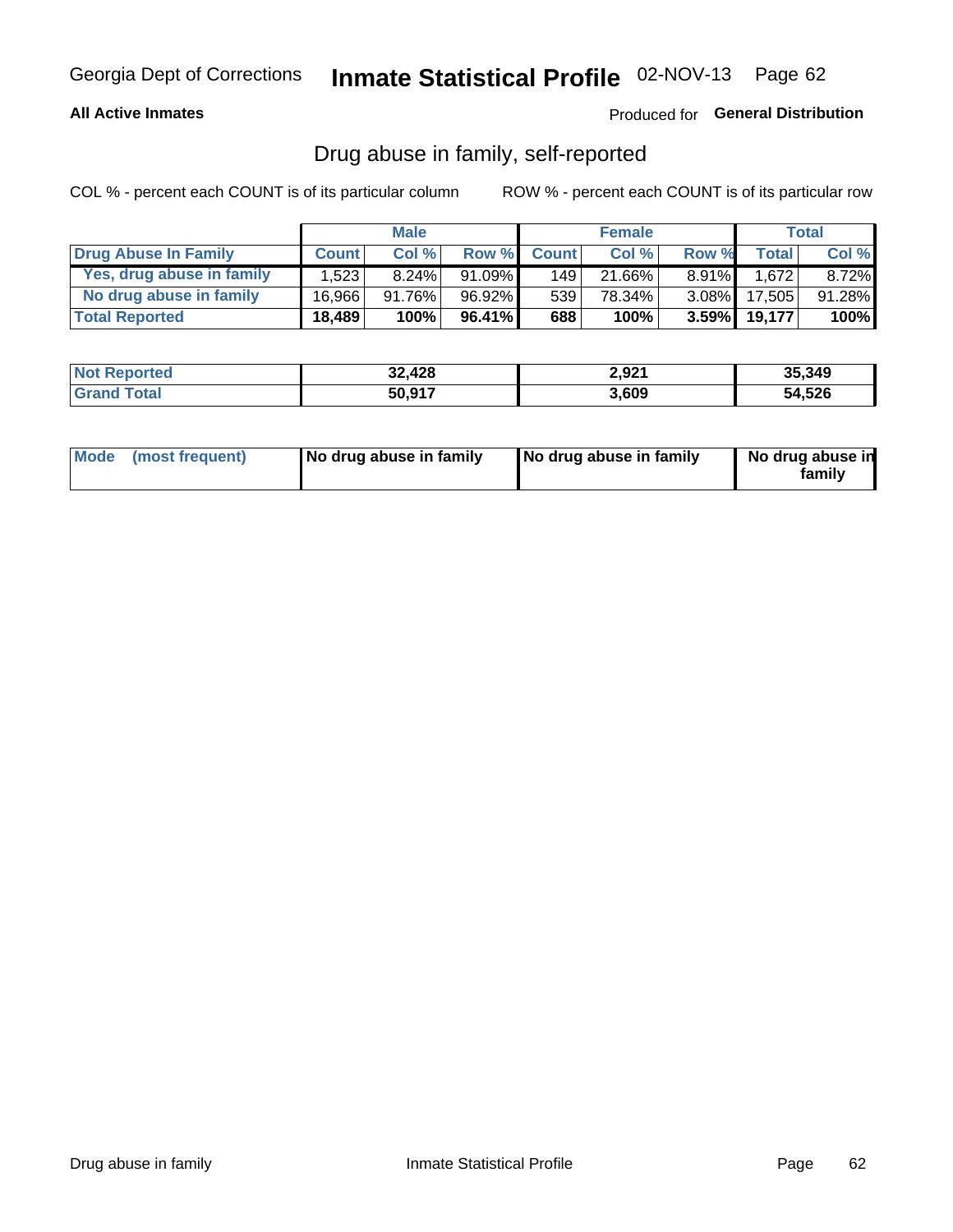#### **All Active Inmates**

#### Produced for General Distribution

### Subjected to frequent beatings, self-reported

COL % - percent each COUNT is of its particular column

|                            |              | <b>Male</b> |        |              | <b>Female</b> |          |        | Total  |
|----------------------------|--------------|-------------|--------|--------------|---------------|----------|--------|--------|
| <b>Frequent beatings</b>   | <b>Count</b> | Col %       | Row %  | <b>Count</b> | Col %         | Row %    | Total  | Col %  |
| Yes, subjected to frequent | 888          | $4.80\%$    | 87.83% | 123          | $17.88\%$     | 12.17%   | 1.011  | 5.27%  |
| <b>beatings</b>            |              |             |        |              |               |          |        |        |
| Not subjected to frequent  | 17.601       | 95.20%      | 96.89% | 565          | $82.12\%$     | $3.11\%$ | 18.166 | 94.73% |
| <b>beatings</b>            |              |             |        |              |               |          |        |        |
| <b>Total Reported</b>      | 18,489       | 100%        | 96.41% | 688          | 100%          | 3.59%    | 19,177 | 100%   |

| <b>Not Reported</b> | 32,428 | 2,921 | 35,349 |
|---------------------|--------|-------|--------|
| <b>Grand Total</b>  | 50,917 | 3,609 | 54,526 |

| Mode | (most frequent) | Not subjected to frequent<br>beatings | Not subjected to frequent   Not subjected to<br>beatings | <b>frequent beatings</b> |
|------|-----------------|---------------------------------------|----------------------------------------------------------|--------------------------|
|      |                 |                                       |                                                          |                          |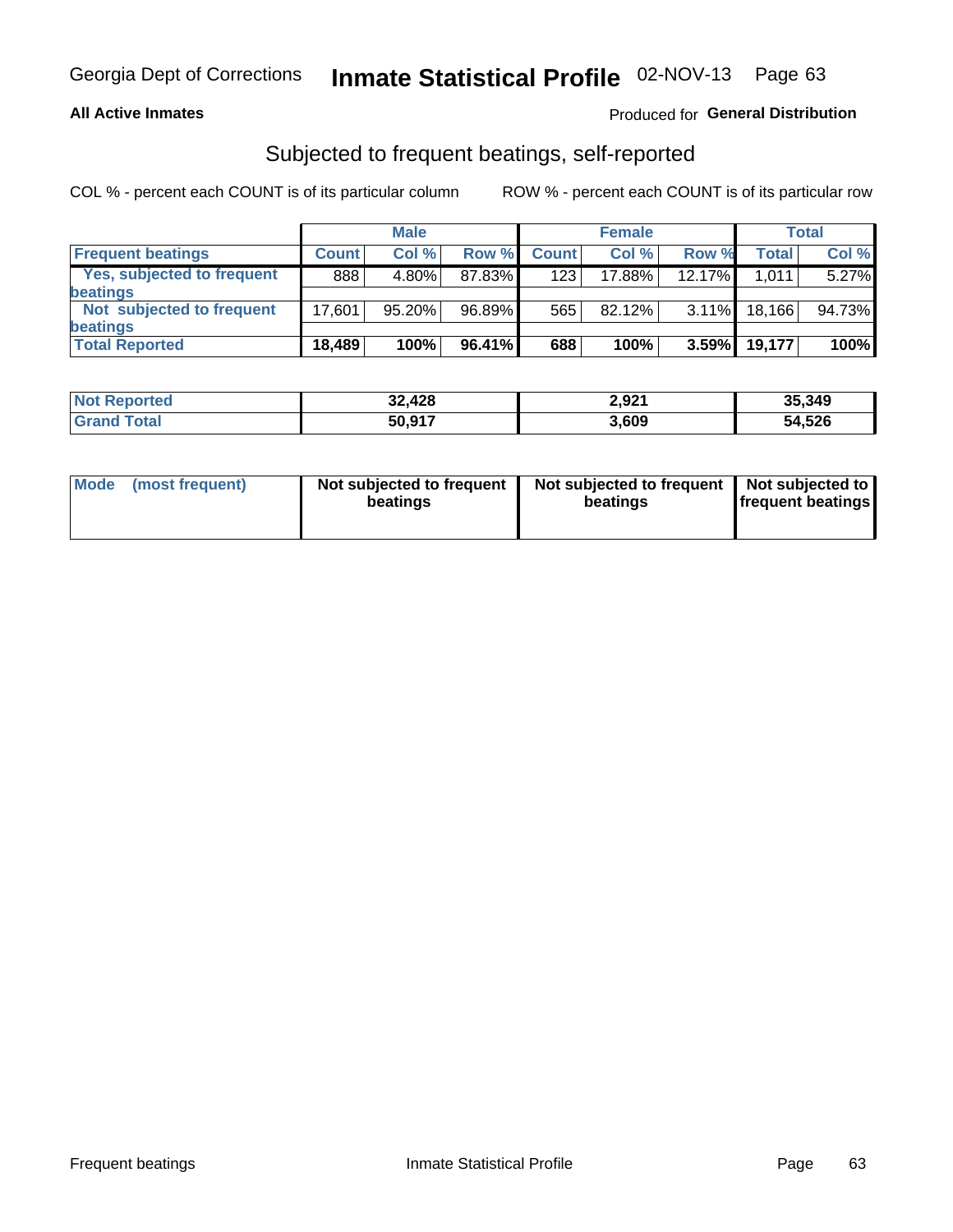#### **All Active Inmates**

### Produced for General Distribution

### Father absent during inmate's childhood

COL % - percent each COUNT is of its particular column

|                           |              | <b>Male</b> |           |              | <b>Female</b> |          |        | Total  |
|---------------------------|--------------|-------------|-----------|--------------|---------------|----------|--------|--------|
| <b>Father Absent</b>      | <b>Count</b> | Col%        | Row %     | <b>Count</b> | Col %         | Row %    | Total  | Col %  |
| Yes, father was absent    | 8.984        | 48.59%      | $97.22\%$ | 257          | 37.35%        | 2.78%I   | 9.241  | 48.19% |
| No, father was not absent | 9.505        | $51.41\%$   | 95.66%    | 431          | 62.65%        | $4.34\%$ | 9,936  | 51.81% |
| <b>Total Reported</b>     | 18,489       | 100%        | $96.41\%$ | 688          | 100%          | $3.59\%$ | 19,177 | 100%   |

| <b>Not Reported</b> | 32,428 | 2,921 | 35,349 |
|---------------------|--------|-------|--------|
| <b>Srand Total</b>  | 50,917 | 3,609 | 54,526 |

|  | Mode (most frequent) | No, father was not absent No, father was not absent |  | No, father was not<br>absent |
|--|----------------------|-----------------------------------------------------|--|------------------------------|
|--|----------------------|-----------------------------------------------------|--|------------------------------|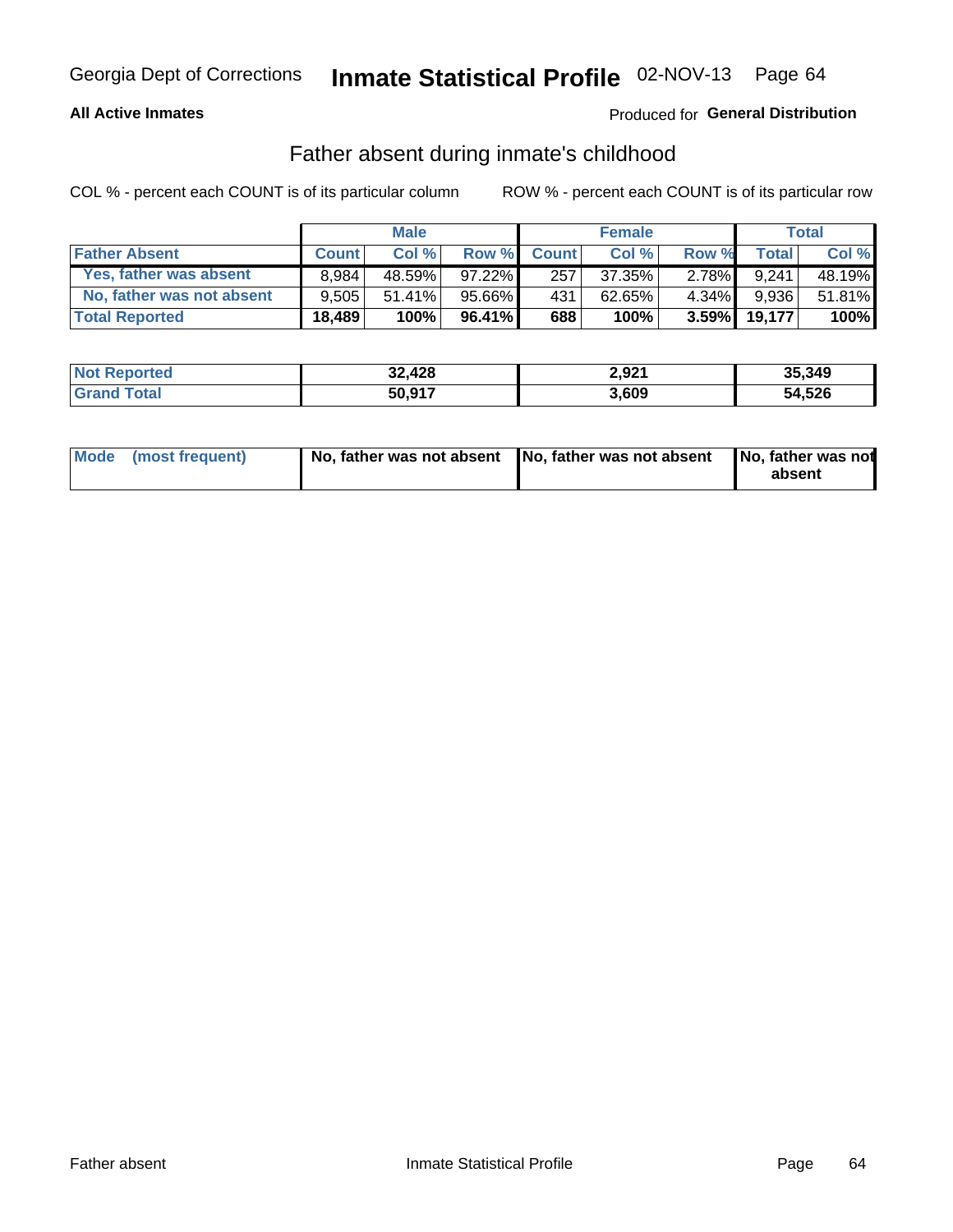#### **All Active Inmates**

### Produced for General Distribution

### Mother absent during inmate's childhood

COL % - percent each COUNT is of its particular column

|                           | <b>Male</b>  |         |           | <b>Female</b> |        |          | Total        |        |
|---------------------------|--------------|---------|-----------|---------------|--------|----------|--------------|--------|
| <b>Mother Absent</b>      | <b>Count</b> | Col%    | Row %     | <b>Count</b>  | Col %  | Row %    | <b>Total</b> | Col %  |
| Yes, mother was absent    | 2.377        | 12.86%  | 96.23%    | 93            | 13.52% | $3.77\%$ | 2.470        | 12.88% |
| No, mother was not absent | 16.112       | 87.14%  | 96.44%    | 595           | 86.48% | $3.56\%$ | 16.707       | 87.12% |
| <b>Total Reported</b>     | 18,489       | $100\%$ | $96.41\%$ | 688           | 100%   | $3.59\%$ | 19,177       | 100%   |

| <b>Not Reported</b> | 32,428 | 2,921 | 35.349 |
|---------------------|--------|-------|--------|
| Tota                | 50,917 | 3,609 | 54,526 |

| Mode (most frequent) | No, mother was not absent   No, mother was not absent   No, mother was | not absent |
|----------------------|------------------------------------------------------------------------|------------|
|                      |                                                                        |            |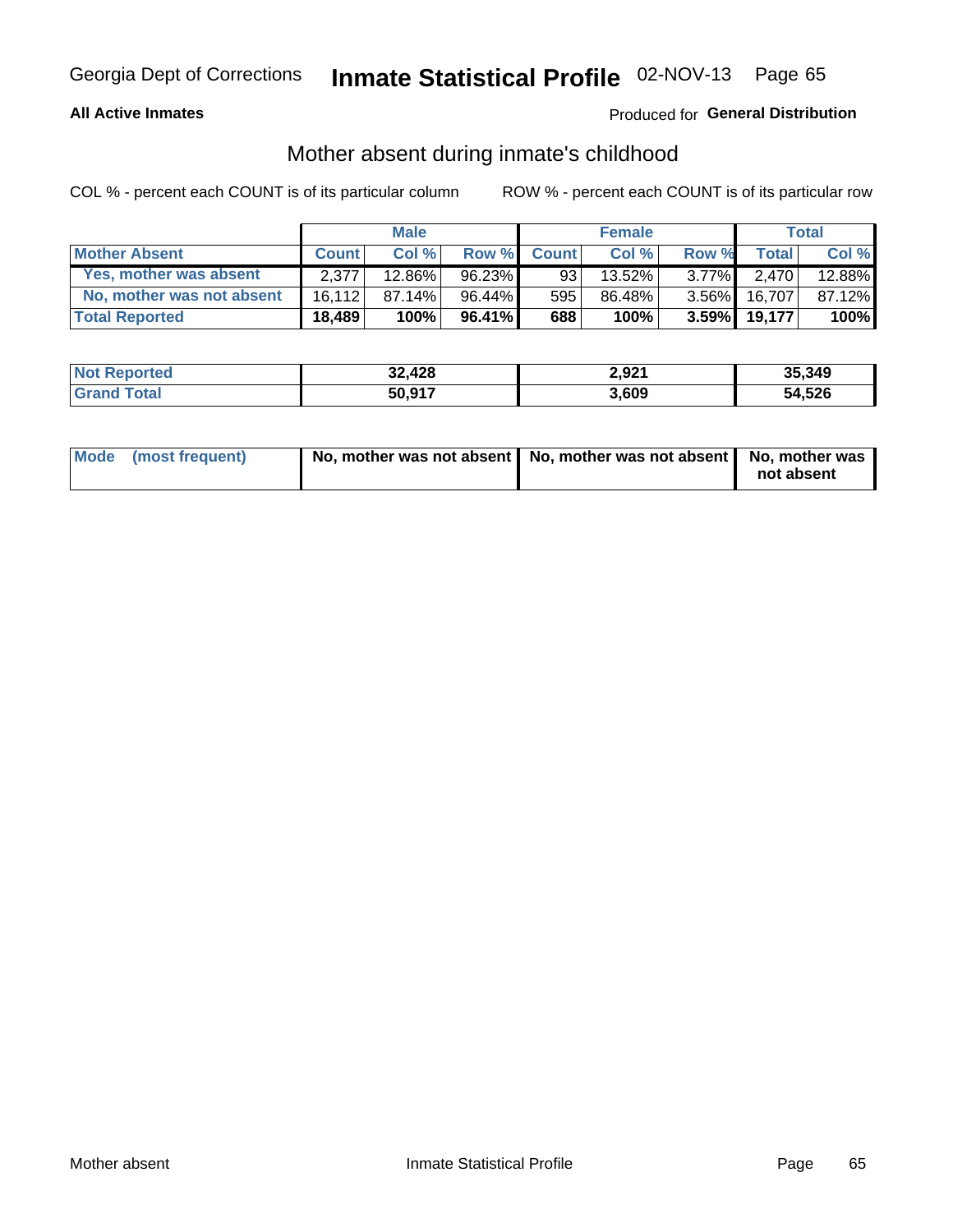#### **All Active Inmates**

### Produced for General Distribution

### Inmate diagnosed as manipulative

COL % - percent each COUNT is of its particular column

|                       | <b>Male</b>  |           |           | <b>Female</b>   |        |          | Total  |        |
|-----------------------|--------------|-----------|-----------|-----------------|--------|----------|--------|--------|
| <b>Manipulative</b>   | <b>Count</b> | Col%      | Row %     | <b>Count</b>    | Col%   | Row %    | Total  | Col %  |
| Yes, manipulative     | 3.582        | $20.14\%$ | 99.58%    | 15 <sup>1</sup> | 2.18%  | $0.42\%$ | 3.597  | 19.47% |
| No, not manipulative  | 14.203       | 79.86%    | 95.48%    | 672             | 97.82% | $4.52\%$ | 14.875 | 80.53% |
| <b>Total Reported</b> | 17,785       | 100%      | $96.28\%$ | 687             | 100%   | $3.72\%$ | 18.472 | 100%   |

| <b>Not Reported</b>      | 33,132 | 2,922 | 36,054 |
|--------------------------|--------|-------|--------|
| <b>∣Grand T</b><br>Total | 50,917 | 3,609 | 54,526 |

|  | Mode (most frequent) | No. not manipulative | No, not manipulative | No. not<br><b>I</b> manipulative |
|--|----------------------|----------------------|----------------------|----------------------------------|
|--|----------------------|----------------------|----------------------|----------------------------------|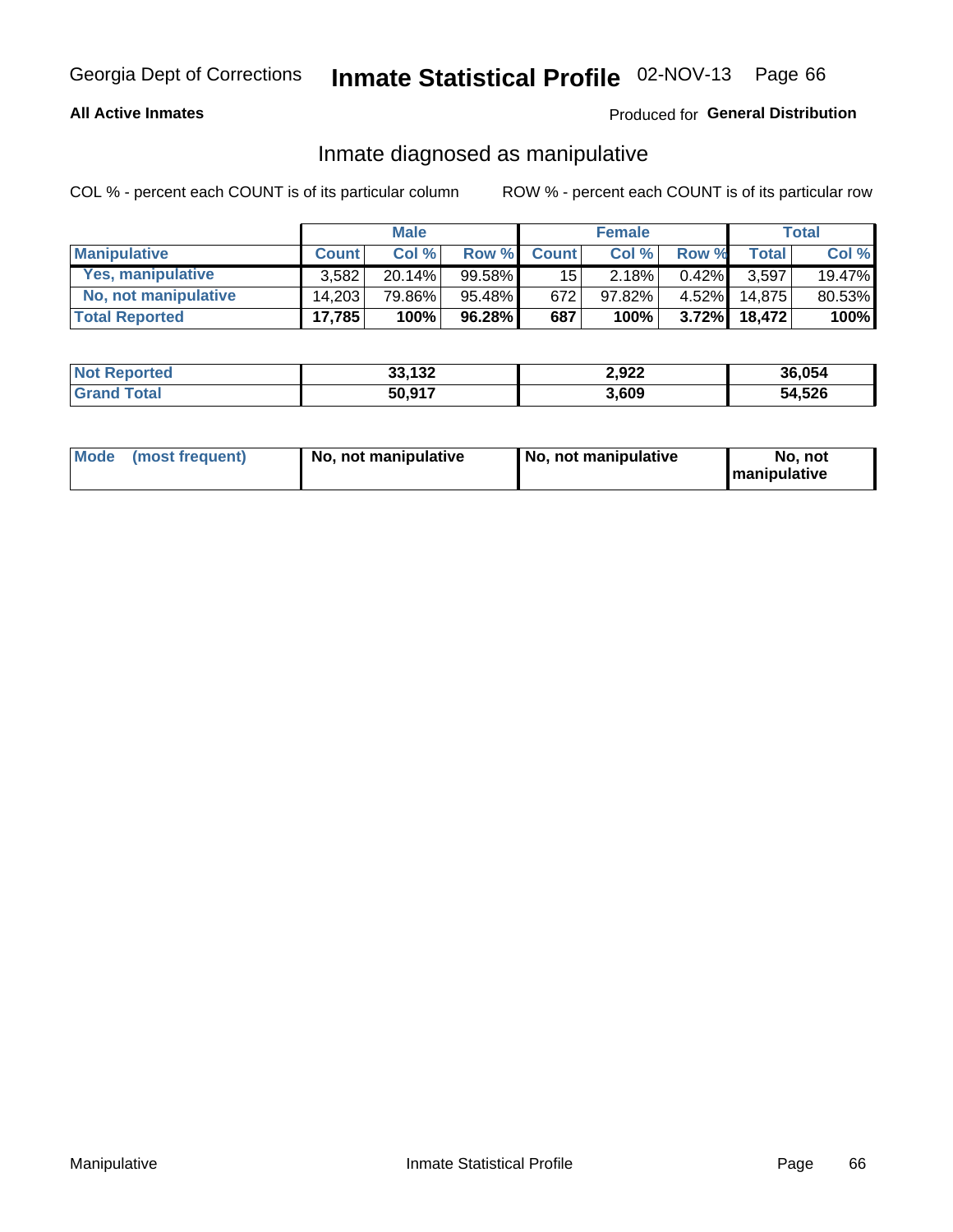#### **All Active Inmates**

Produced for General Distribution

### Inmate diagnosed as assaultive

COL % - percent each COUNT is of its particular column

|                       |              | <b>Male</b> |         |              | <b>Female</b> |          |              | Total  |
|-----------------------|--------------|-------------|---------|--------------|---------------|----------|--------------|--------|
| <b>Assaultive</b>     | <b>Count</b> | Col%        | Row %   | <b>Count</b> | Col %         | Row %    | <b>Total</b> | Col %  |
| Yes, assaultive       | 10.657       | 59.92%      | 95.93%  | 452          | 65.79%        | $4.07\%$ | 11.109       | 60.14% |
| No, not assaultive    | 7.128        | 40.08%      | 96.81%I | 235          | 34.21%        | $3.19\%$ | 7,363        | 39.86% |
| <b>Total Reported</b> | 17,785       | 100%        | 96.28%  | 687          | 100%          | $3.72\%$ | 18,472       | 100%   |

| <b>Not Reported</b> | 33,132 | 2,922 | 36.054 |
|---------------------|--------|-------|--------|
| <b>Grand Total</b>  | 50,917 | 3,609 | 54,526 |

| Mode<br>(most frequent) | Yes, assaultive | Yes, assaultive | <b>Yes, assaultive</b> |
|-------------------------|-----------------|-----------------|------------------------|
|-------------------------|-----------------|-----------------|------------------------|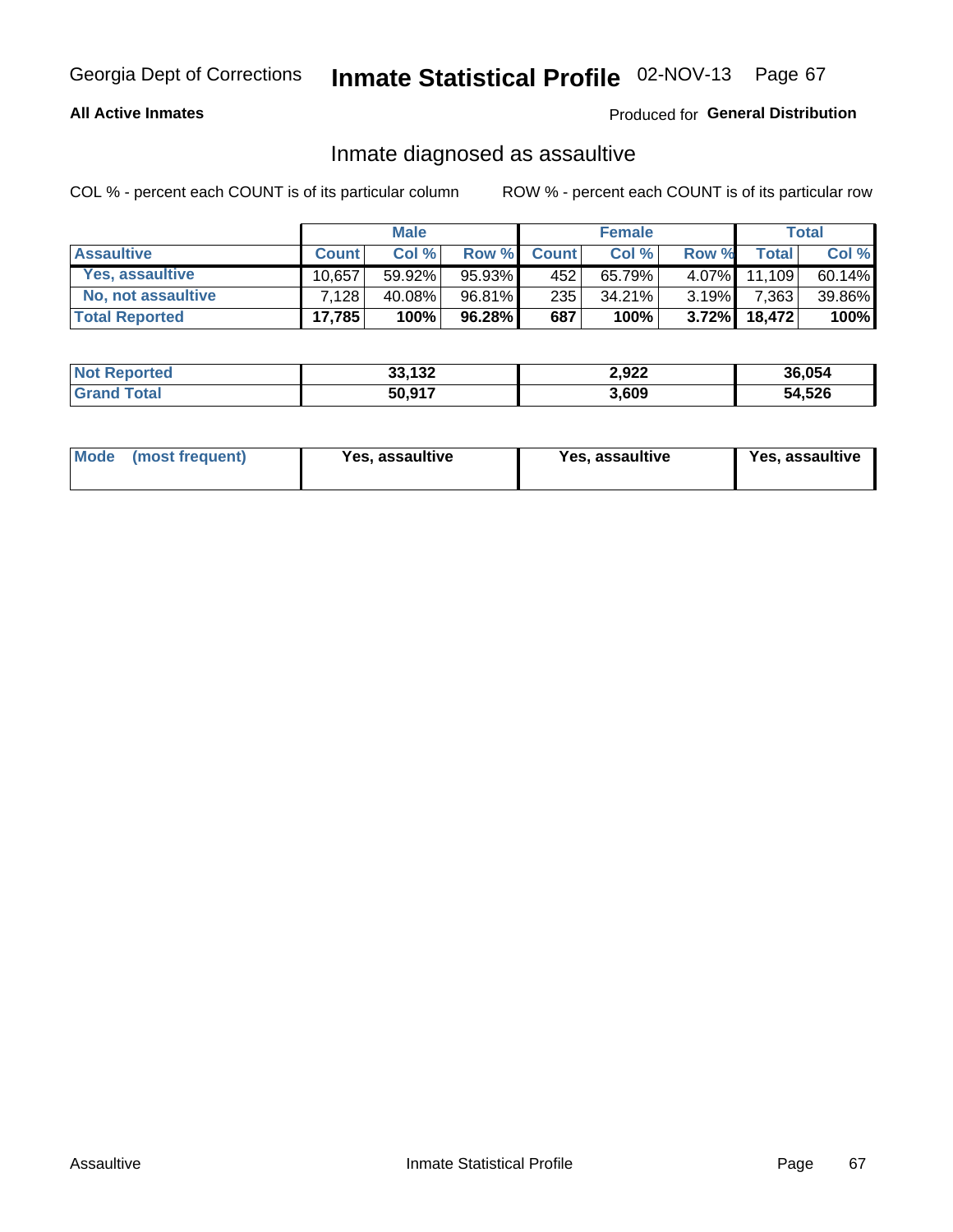# Inmate Statistical Profile 02-NOV-13 Page 68

#### **All Active Inmates**

#### **Produced for General Distribution**

### Number of prior Georgia incarcerations

COL % - percent each COUNT is of its particular column

|                                       |              | <b>Male</b> |             |                 | <b>Female</b> |       |        | <b>Total</b> |
|---------------------------------------|--------------|-------------|-------------|-----------------|---------------|-------|--------|--------------|
| <b>Num of Prior GA Incarcerations</b> | <b>Count</b> | Col %       | Row % Count |                 | Col %         | Row % | Total  | Col %        |
| $\bf{0}$                              | 29,368       | 57.68%      | 91.69%      | 2,660           | 73.70%        | 8.31% | 32,028 | 58.74%       |
|                                       | 9,066        | 17.81%      | 95.48%      | 429             | 11.89%        | 4.52% | 9,495  | 17.41%       |
| $\mathbf{2}$                          | 5,129        | 10.07%      | $95.92\%$   | 218             | 6.04%         | 4.08% | 5,347  | 9.81%        |
| 3                                     | 2,911        | 5.72%       | $95.22\%$   | 146             | 4.05%         | 4.78% | 3,057  | 5.61%        |
| $\boldsymbol{4}$                      | 1,820        | 3.57%       | 96.86%      | 59 <sub>1</sub> | 1.63%         | 3.14% | 1,879  | 3.45%        |
| 5                                     | 1,076        | 2.11%       | 96.94%      | 34              | 0.94%         | 3.06% | 1,110  | 2.04%        |
| <b>More Than 5</b>                    | 1,547        | 3.04%       | $96.09\%$   | 63              | 1.75%         | 3.91% | 1,610  | 2.95%        |
| <b>Total Reported</b>                 | 50,917       | 100%        | 93.38%      | 3,609           | 100%          | 6.62% | 54,526 | 100.0%       |

| <b>Not</b><br>Reported  |        |       |        |
|-------------------------|--------|-------|--------|
| Total<br><b>'</b> Gran∟ | 50,917 | 3,609 | 54,526 |

| Mean (average)       | $\overline{.02}$ | .ou | .99 |
|----------------------|------------------|-----|-----|
| Median (middle)      |                  |     |     |
| Mode (most frequent) |                  |     |     |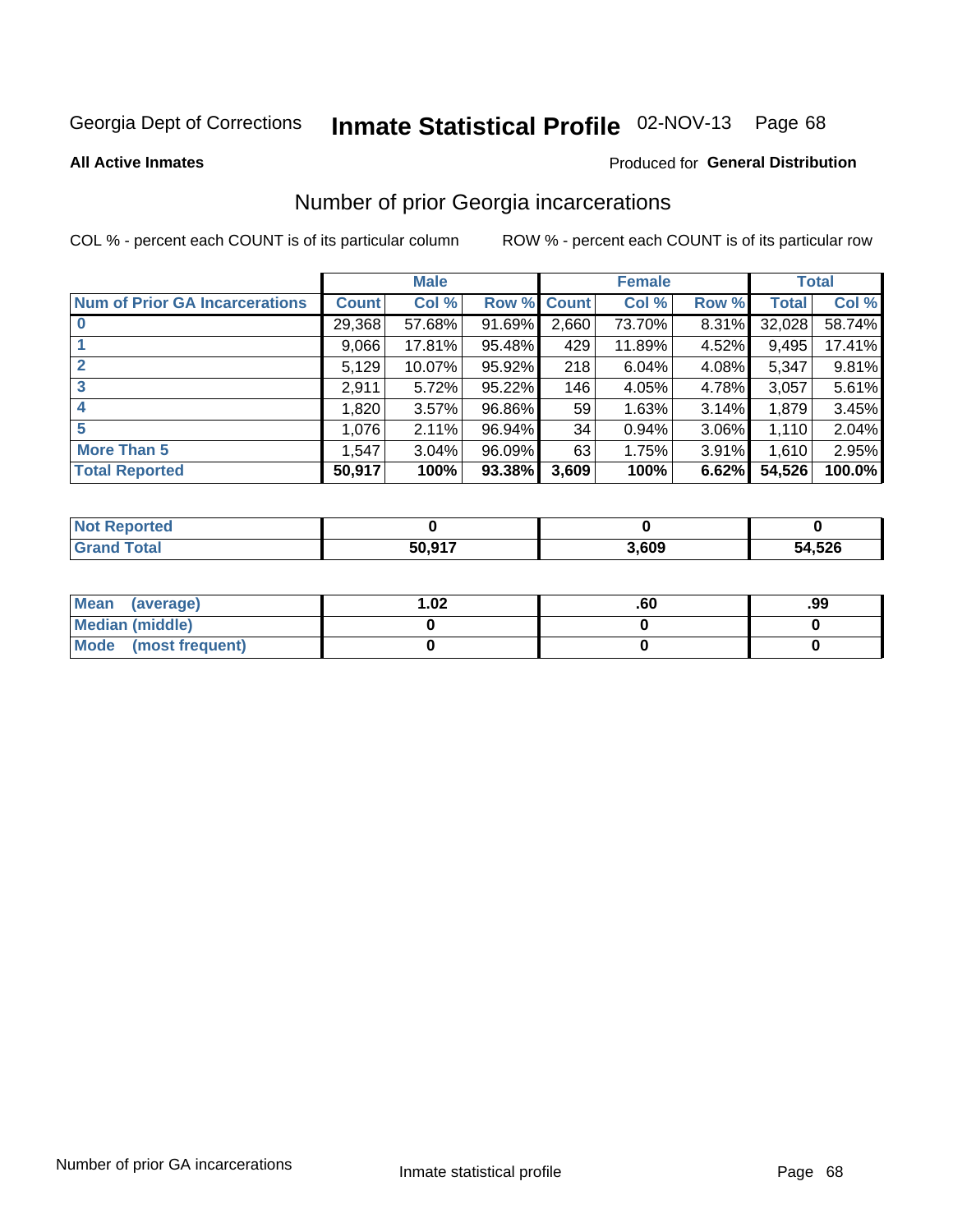#### Inmate Statistical Profile 02-NOV-13 Page 69

#### **All Active Inmates**

#### Produced for General Distribution

### Prison sentence in years

COL % - percent each COUNT is of its particular column

ROW % - percent each COUNT is of its particular row

|                                 | <b>Male</b>  |        |         | <b>Female</b>   |        |       | <b>Total</b>   |        |
|---------------------------------|--------------|--------|---------|-----------------|--------|-------|----------------|--------|
| <b>Prison Sentence In Years</b> | <b>Count</b> | Col %  | Row %   | <b>Count</b>    | Col %  | Row % | <b>Total</b>   | Col %  |
| $0 - 1$                         | 468          | 0.92%  | 93.60%  | $\overline{32}$ | 0.89%  | 6.40% | 500            | 0.92%  |
| $1.1 - 2$                       | 718          | 1.41%  | 90.77%  | 73              | 2.02%  | 9.23% | 791            | 1.45%  |
| $2.1 - 3$                       | 932          | 1.83%  | 91.82%  | 83              | 2.30%  | 8.18% | 1,015          | 1.86%  |
| $3.1 - 4$                       | 926          | 1.82%  | 92.23%  | 78              | 2.16%  | 7.77% | 1,004          | 1.84%  |
| $4.1 - 5$                       | 2,236        | 4.39%  | 90.75%  | 228             | 6.32%  | 9.25% | 2,464          | 4.52%  |
| $5.1 - 6$                       | 1,146        | 2.25%  | 90.38%  | 122             | 3.38%  | 9.62% | 1,268          | 2.33%  |
| $6.1 - 7$                       | 1,261        | 2.48%  | 92.18%  | 107             | 2.96%  | 7.82% | 1,368          | 2.51%  |
| $7.1 - 8$                       | 1,226        | 2.41%  | 91.22%  | 118             | 3.27%  | 8.78% | 1,344          | 2.46%  |
| $8.1 - 9$                       | 1,170        | 2.30%  | 91.62%  | 107             | 2.96%  | 8.38% | 1,277          | 2.34%  |
| $9.1 - 10$                      | 5,772        | 11.34% | 90.87%  | 580             | 16.07% | 9.13% | 6,352          | 11.65% |
| $10.1 - 12$                     | 2,887        | 5.67%  | 91.74%  | 260             | 7.20%  | 8.26% | 3,147          | 5.77%  |
| $12.1 - 15$                     | 5,561        | 10.92% | 92.39%  | 458             | 12.69% | 7.61% | 6,019          | 11.04% |
| $15.1 - 20$                     | 9,587        | 18.83% | 94.26%  | 584             | 16.18% | 5.74% | 10,171         | 18.65% |
| 20.1 - Over                     | 9,081        | 17.83% | 95.62%  | 416             | 11.53% | 4.38% | 9,497          | 17.42% |
| <b>Life</b>                     | 6,942        | 13.63% | 95.38%  | 336             | 9.31%  | 4.62% | 7,278          | 13.35% |
| <b>Life Without Parole</b>      | 904          | 1.78%  | 97.20%  | 26              | 0.72%  | 2.80% | 930            | 1.71%  |
| <b>Death</b>                    | 98           | 0.19%  | 98.99%  |                 | 0.03%  | 1.01% | 99             | 0.18%  |
| <b>Youthful Offenders</b>       | 2            | 0.01%  | 100.00% |                 |        |       | $\overline{2}$ | 0.01%  |
| <b>Total Reported</b>           | 50,917       | 100%   | 93.38%  | 3,609           | 100%   | 6.62% | 54,526         | 100.0% |

| <b>Not Reported</b> |        |       |        |
|---------------------|--------|-------|--------|
| $\sim$<br>$C$ r     | 50.917 | 3,609 | 54,526 |

#### **Determinate (numeric) sentences only**

| Mean | ממו | 19.66 | 17.96 | .<br>רס.פ. |
|------|-----|-------|-------|------------|
|      |     |       |       |            |

All sentences (including determinate), with life, life without parole, and death sentences figured at 45 years

| Me | . .<br>28.<br>16<br>____ | . .<br>28.<br>.<br>____ | $\overline{ }$<br>28.<br>16<br>____ |
|----|--------------------------|-------------------------|-------------------------------------|
|    |                          |                         |                                     |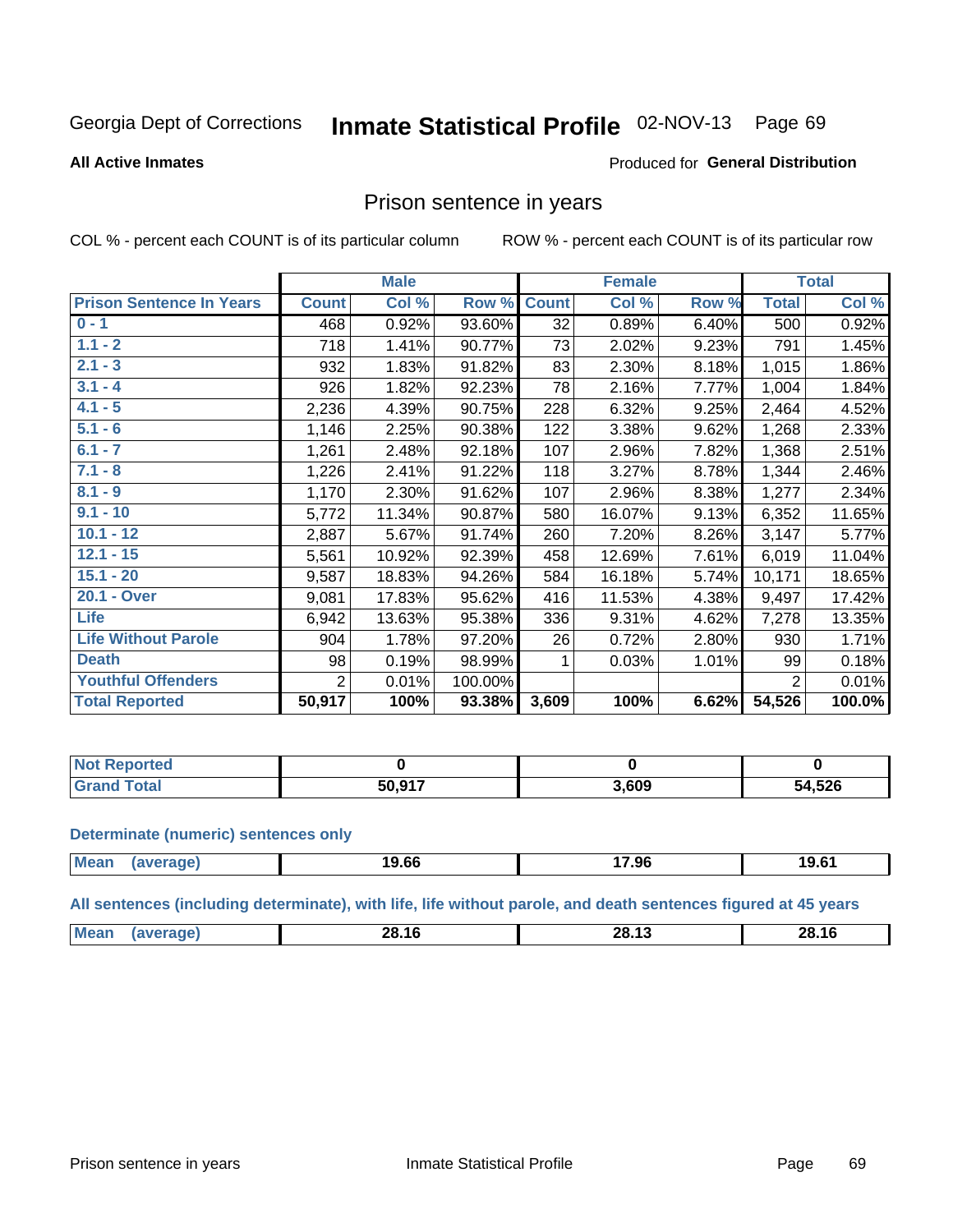# Inmate Statistical Profile 02-NOV-13 Page 70

#### **All Active Inmates**

#### **Produced for General Distribution**

### Primary offense, broken out into felonies vs misdemeanors

COL % - percent each COUNT is of its particular column

|                                  | <b>Male</b>  |        |        | <b>Female</b>      |                   |       | Total  |        |
|----------------------------------|--------------|--------|--------|--------------------|-------------------|-------|--------|--------|
| <b>Felonies and Misdemeanors</b> | <b>Count</b> | Col%   |        | <b>Row % Count</b> | Col%              | Row % | Total, | Col %  |
| <b>Felonies</b>                  | 50.718       | 99.75% | 93.37% | 3.602              | 99.81%            | 6.63% | 54,320 | 99.76% |
| <b>Misdemeanors</b>              | 125          | .25%   | 94.70% |                    | .19% <sup>'</sup> | 5.30% | 132    | .24%   |
| <b>Total Reported</b>            | 50,843       | 100%   | 93.37% | 3,609              | 100%              | 6.63% | 54,452 | 100%   |

| Not<br>'ted | _      |        | -      |  |
|-------------|--------|--------|--------|--|
| ⊺otar       | 50 917 | 50,843 | 54,526 |  |

| Mo | ____ | 11 C.S<br>. | onies<br>. |
|----|------|-------------|------------|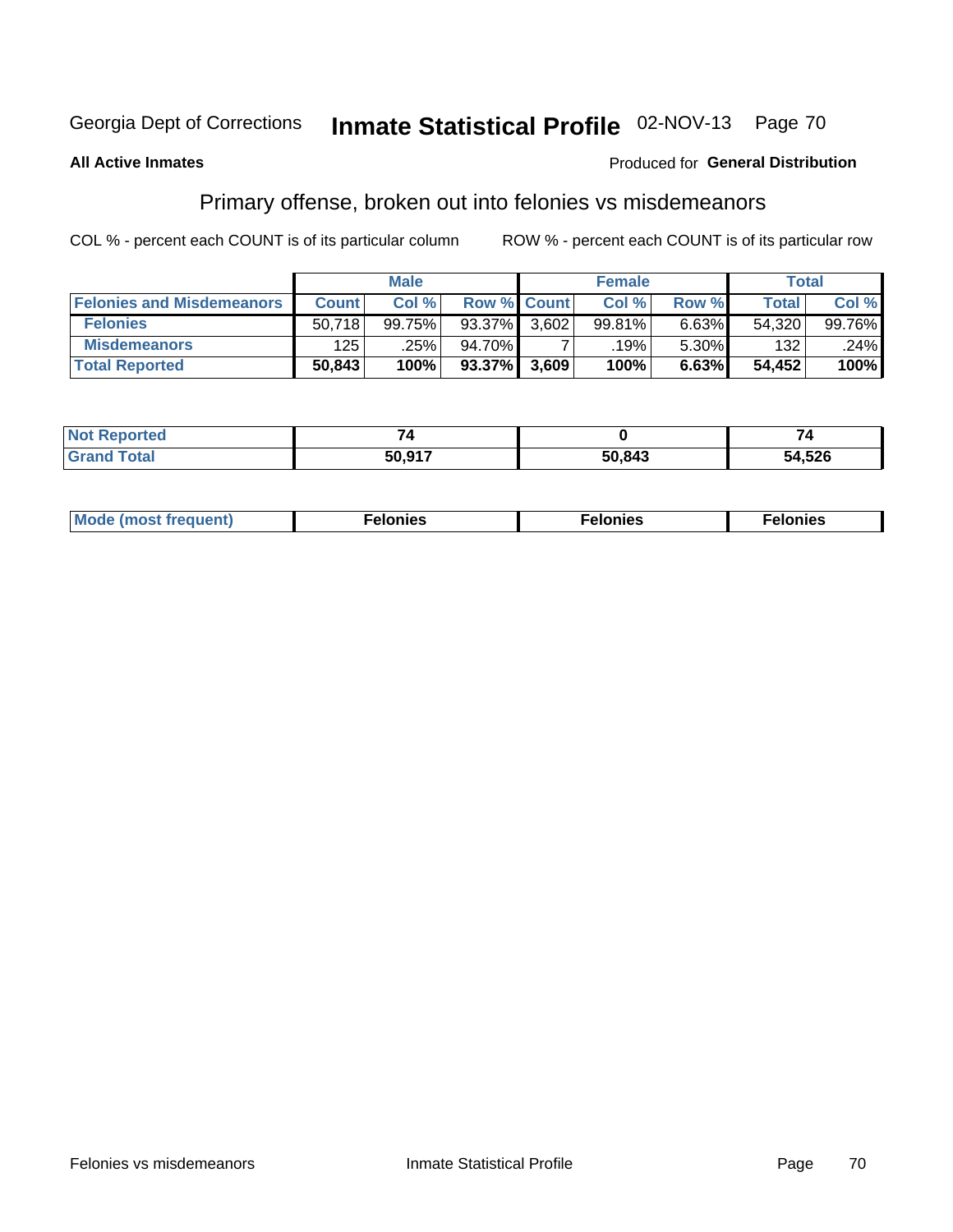## Georgia Dept of Corrections **Inmate Statistical Profile** 02-NOV-13 Page 71

#### **All Active Inmates**

#### Produced for **General Distribution**

### Primary offense, broken out into six broad crime categories

COL % - percent each COUNT is of its particular column ROW % - percent each COUNT is of its particular row

|                                 | <b>Male</b>  |        |           | <b>Female</b>      |        |        | <b>Total</b> |        |
|---------------------------------|--------------|--------|-----------|--------------------|--------|--------|--------------|--------|
| <b>Crime Categories</b>         | <b>Count</b> | Col %  |           | <b>Row % Count</b> | Col %  | Row %  | <b>Total</b> | Col %  |
| <b>Violent</b>                  | 24,882       | 49.20% | 94.20%    | 1,532              | 42.71% | 5.80%  | 26,414       | 48.77% |
| <b>Sex Crime</b><br>2           | 8,220        | 16.25% | 98.53%    | 123                | 3.43%  | 1.47%  | 8,343        | 15.40% |
| $\mathbf{3}$<br><b>Property</b> | 9,467        | 18.72% | 89.69%    | 1,088              | 30.33% | 10.31% | 10,555       | 19.49% |
| <b>Drug</b><br>4                | 5,895        | 11.66% | 89.55%    | 688                | 19.18% | 10.45% | 6,583        | 12.15% |
| <b>Habit/DUI</b><br>5           | 97           | .19%   | 83.62%    | 19                 | .53%   | 16.38% | 116          | .21%   |
| <b>Other</b><br>6               | 2,011        | 3.98%  | 93.62%    | 137                | 3.82%  | 6.38%  | 2,148        | 3.97%  |
| <b>Total Reported</b>           | 50,572       | 100%   | $93.38\%$ | 3,587              | 100%   | 6.62%  | 54,159       | 100%   |

| <b>orted</b><br>NO | 345    | ^^<br>-- | 367          |  |  |
|--------------------|--------|----------|--------------|--|--|
| $F$ ntal           | 50,917 | ,609     | 54,526<br>54 |  |  |

| Mo<br>uent)<br>nos | .<br>/iolent | <br>Violent | - --<br><b>Tiolent</b> |
|--------------------|--------------|-------------|------------------------|
|                    |              |             |                        |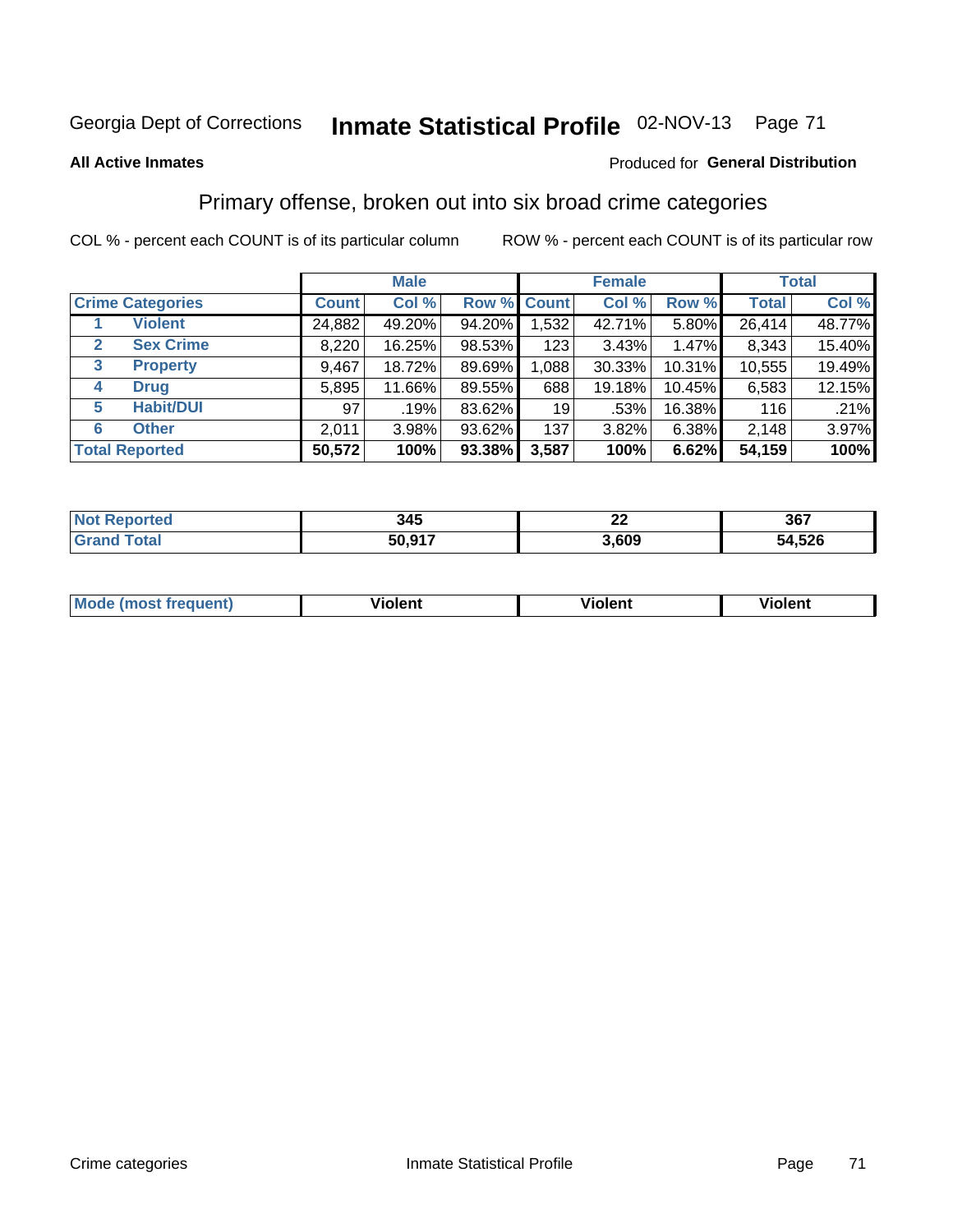## Georgia Dept of Corrections **Inmate Statistical Profile** 02-NOV-13 Page 72

#### **All Active Inmates**

#### Produced for **General Distribution**

## Primary offense, detailed offense code

COL % - percent each COUNT is of its particular column ROW % - percent each COUNT is of its particular row

|   |                                            | <b>Male</b>    |        | <b>Female</b> |                |       | <b>Total</b> |                |        |
|---|--------------------------------------------|----------------|--------|---------------|----------------|-------|--------------|----------------|--------|
|   | <b>Primary Offense</b>                     | <b>Count</b>   | Col %  | Row %         | <b>Count</b>   | Col % | Row %        | <b>Total</b>   | Col %  |
| F | <b>Abuse, Neglect</b>                      |                |        |               | 1.             | .03%  | 100.00%      | 1              | .01%   |
|   | <b>Elder/Disab</b>                         |                |        |               |                |       |              |                |        |
| F | <b>Agg Aslt W Intnt To Rape</b>            | 55             | .11%   | 100.00%       |                |       |              | 55             | .10%   |
| F | <b>Agg Sex Battery Atmpt</b>               | $\overline{2}$ | .01%   | 100.00%       |                |       |              | $\overline{2}$ | .01%   |
| F | <b>Aggrav Assault</b>                      | 4,946          | 9.73%  | 94.73%        | 275            | 7.62% | 5.27%        | 5,221          | 9.59%  |
| F | <b>Aggrav Assault Peace</b><br><b>Ofcr</b> | 275            | .54%   | 95.82%        | 12             | .33%  | 4.18%        | 287            | .53%   |
| F | <b>Aggrav Battery</b>                      | 1,132          | 2.23%  | 94.33%        | 68             | 1.88% | 5.67%        | 1,200          | 2.20%  |
| F | <b>Aggrav Battery Peace</b><br><b>Ofcr</b> | 18             | .04%   | 94.74%        | 1              | .03%  | 5.26%        | 19             | .03%   |
| F | <b>Aggrav Ch Molest, Atmpt</b>             | 4              | .01%   | 100.00%       |                |       |              | 4              | .01%   |
| F | <b>Aggrav Child Molestation</b>            | 1,256          | 2.47%  | 98.36%        | 21             | .58%  | 1.64%        | 1,277          | 2.35%  |
| F | <b>Aggrav Cruelty To</b>                   | 9              | .02%   | 100.00%       |                |       |              | 9              | .02%   |
|   | <b>Animals</b>                             |                |        |               |                |       |              |                |        |
| F | <b>Aggrav Sexual Battery</b>               | 183            | .36%   | 99.46%        | 1              | .03%  | .54%         | 184            | .34%   |
| F | <b>Aggrav Sodomy</b>                       | 210            | .41%   | 99.06%        | $\overline{2}$ | .06%  | .94%         | 212            | .39%   |
| F | <b>Aggrav Stalking</b>                     | 277            | .54%   | 96.85%        | 9              | .25%  | 3.15%        | 286            | .53%   |
| F | <b>Aggravated Assault On</b><br>$65+$      | 5              | .01%   | 100.00%       |                |       |              | 5              | .01%   |
| F | <b>Aiding Escape</b>                       | 1              | .01%   | 100.00%       |                |       |              | 1              | .01%   |
| F | <b>Aircraft Hijacking</b>                  | 4              | .01%   | 100.00%       |                |       |              | 4              | .01%   |
| F | <b>Alter Id</b>                            | $\overline{2}$ | .01%   | 100.00%       |                |       |              | $\overline{2}$ | .01%   |
| F | <b>Armed Robbery</b>                       | 5,578          | 10.97% | 96.74%        | 188            | 5.21% | 3.26%        | 5,766          | 10.59% |
| F | <b>Arson 1st Degree</b>                    | 75             | .15%   | 89.29%        | 9              | .25%  | 10.71%       | 84             | .15%   |
| F | <b>Arson 2nd Degree</b>                    | 8              | .02%   | 88.89%        | 1              | .03%  | 11.11%       | 9              | .02%   |
| F | <b>Arson 3rd Degree</b>                    | $\overline{2}$ | .01%   | 66.67%        | 1              | .03%  | 33.33%       | 3              | .01%   |
| F | <b>Arson Misc</b>                          | 1              | .01%   | 100.00%       |                |       |              | 1              | .01%   |
| F | <b>Atmpt Aggrav Assault</b>                | 10             | .02%   | 90.91%        | 1              | .03%  | 9.09%        | 11             | .02%   |
| F | <b>Atmpt Aggrav Sodomy</b>                 | 5              | .01%   | 100.00%       |                |       |              | 5              | .01%   |
| F | <b>Atmpt Armed Robbery</b>                 | 106            | .21%   | 95.50%        | 5              | .14%  | 4.50%        | 111            | .20%   |
| F | <b>Atmpt Burglary</b>                      | 39             | .08%   | 92.86%        | 3              | .08%  | 7.14%        | 42             | .08%   |
| F | <b>Atmpt Child Molestation</b>             | 21             | .04%   | 100.00%       |                |       |              | 21             | .04%   |
| F | <b>Atmpt Escape</b>                        | 1              | .01%   | 100.00%       |                |       |              | 1              | .01%   |
| F | <b>Atmpt Kidnap</b>                        | 5              | .01%   | 100.00%       |                |       |              | 5              | .01%   |
| F | <b>Atmpt Murder</b>                        | 50             | .10%   | 92.59%        | 4              | .11%  | 7.41%        | 54             | .10%   |
| F | <b>Atmpt Rape</b>                          | 43             | .08%   | 97.73%        | $\mathbf{1}$   | .03%  | 2.27%        | 44             | .08%   |
| F | <b>Atmpt Robbery</b>                       | 56             | .11%   | 93.33%        | 4              | .11%  | 6.67%        | 60             | .11%   |
| F | <b>Atmpt Sodomy</b>                        | 1              | .01%   | 100.00%       |                |       |              | 1              | .01%   |
| F | <b>Atmpt Theft By Taking</b>               | 7              | .01%   | 100.00%       |                |       |              | $\overline{7}$ | .01%   |
| F | <b>Atmpt Viol Substance</b>                | 17             | .03%   | 77.27%        | 5 <sup>1</sup> | .14%  | 22.73%       | 22             | .04%   |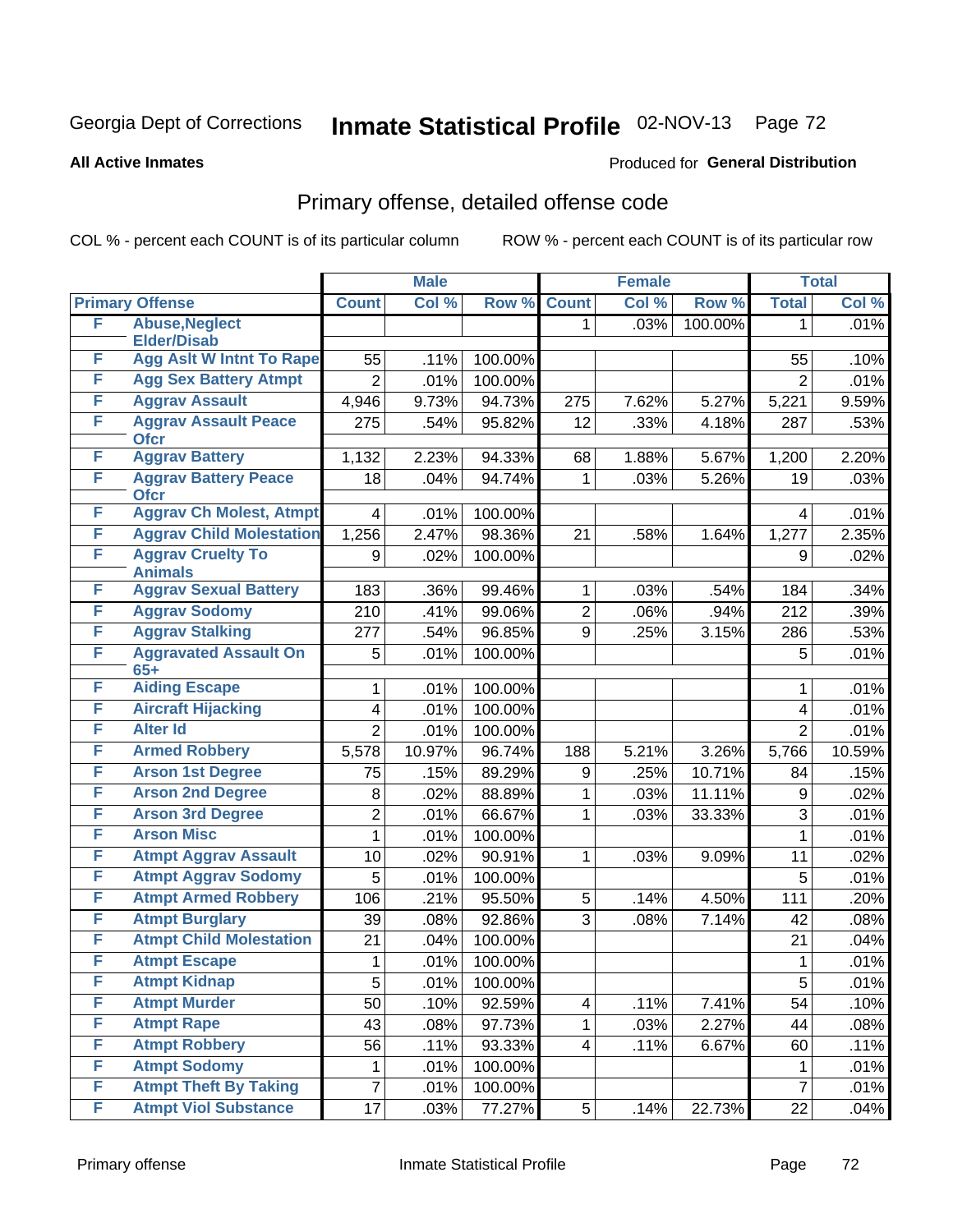#### **All Active Inmates**

#### Produced for **General Distribution**

### Primary offense, detailed offense code

|   |                                            |                         | <b>Male</b> |         |                | <b>Female</b> |         |                | <b>Total</b> |
|---|--------------------------------------------|-------------------------|-------------|---------|----------------|---------------|---------|----------------|--------------|
|   | <b>Primary Offense</b>                     | <b>Count</b>            | Col %       | Row %   | <b>Count</b>   | Col %         | Row %   | <b>Total</b>   | Col %        |
|   | <b>Act</b>                                 |                         |             |         |                |               |         |                |              |
| F | <b>Att/Consprcy Commt</b><br>C/S/Of        | 48                      | .09%        | 88.89%  | 6              | .17%          | 11.11%  | 54             | .10%         |
| F | <b>Bad Checks</b>                          | 4                       | .01%        | 50.00%  | 4              | .11%          | 50.00%  | 8              | .01%         |
| F | <b>Bail Jumping</b>                        | 4                       | .01%        | 44.44%  | $\overline{5}$ | .14%          | 55.56%  | 9              | .02%         |
| F | <b>Barratry</b>                            | 1                       | .01%        | 100.00% |                |               |         | 1              | .01%         |
| F | <b>Bestiality</b>                          | 1                       | .01%        | 50.00%  | 1              | .03%          | 50.00%  | $\overline{2}$ | .01%         |
| F | <b>Bribery Govt Officer</b>                | 1                       | .01%        | 100.00% |                |               |         | $\mathbf{1}$   | .01%         |
| F | <b>Bribery Of Contestant</b>               | 1                       | .01%        | 100.00% |                |               |         | $\mathbf{1}$   | .01%         |
| F | <b>Burg 1st Aft 6/30/12</b>                | 98                      | .19%        | 94.23%  | 6              | .17%          | 5.77%   | 104            | .19%         |
| F | <b>Burg 2nd Aft 6/30/12</b>                | 18                      | .04%        | 94.74%  | 1              | .03%          | 5.26%   | 19             | .03%         |
| F | <b>Burg Bef 7/1/12</b>                     | 5,746                   | 11.30%      | 96.25%  | 224            | 6.21%         | 3.75%   | 5,970          | 10.96%       |
| F | <b>Carry Concealed Weapon</b>              | 3                       | .01%        | 100.00% |                |               |         | 3              | .01%         |
| F | <b>Carry Weapon At School</b>              | $\overline{7}$          | .01%        | 100.00% |                |               |         | $\overline{7}$ | .01%         |
| F | <b>Child Molestation</b>                   | 2,644                   | 5.20%       | 97.82%  | 59             | 1.63%         | 2.18%   | 2,703          | 4.96%        |
| F | <b>Chop Shop Violation</b>                 | 2                       | .01%        | 100.00% |                |               |         | $\overline{2}$ | .01%         |
| F | <b>Cnspire Traffic Cntrl Sub</b>           | 10                      | .02%        | 100.00% |                |               |         | 10             | .02%         |
| F | <b>Cntrbtng Delingency</b><br><b>Minor</b> |                         |             |         | 1              | .03%          | 100.00% | 1              | .01%         |
| F | <b>Computer Pornography</b>                | 65                      | .13%        | 100.00% |                |               |         | 65             | .12%         |
| F | <b>Computer Theft</b>                      | 9                       | .02%        | 52.94%  | 8              | .22%          | 47.06%  | 17             | .03%         |
| F | <b>Conceal Contraband</b>                  | 1                       | .01%        | 100.00% |                |               |         | $\mathbf{1}$   | .01%         |
| F | <b>Conceal Death Of</b><br><b>Another</b>  | 11                      | .02%        | 78.57%  | 3              | .08%          | 21.43%  | 14             | .03%         |
| F | <b>Conspiracy</b>                          | 34                      | .07%        | 80.95%  | 8              | .22%          | 19.05%  | 42             | .08%         |
| F | <b>Convsn Paymnts Real</b>                 | 1                       | .01%        | 100.00% |                |               |         | $\mathbf{1}$   | .01%         |
|   | <b>Propy</b>                               |                         |             |         |                |               |         |                |              |
| F | <b>Crmnl Damage 1st</b><br><b>Degree</b>   | 31                      | .06%        | 91.18%  | 3 <sup>1</sup> | .08%          | 8.82%   | 34             | .06%         |
| F | <b>Crmnl Damage 2nd</b>                    | 94                      | .18%        | 90.38%  | 10             | .28%          | 9.62%   | 104            | .19%         |
|   | <b>Degree</b>                              |                         |             |         |                |               |         |                |              |
| F | <b>Crmnl Interfere Govt</b><br><b>Prop</b> | 19                      | .04%        | 86.36%  | 3 <sup>1</sup> | .08%          | 13.64%  | 22             | .04%         |
| F | <b>Crmnl Poss Explosives</b>               | $\mathbf{1}$            | .01%        | 100.00% |                |               |         | $\mathbf{1}$   | .01%         |
| F | <b>Crmnl Solicitation</b>                  |                         |             |         | 1              | .03%          | 100.00% | 1              | .01%         |
| F | <b>Crmnl Trespassing</b>                   | $\overline{c}$          | .01%        | 100.00% |                |               |         | $\overline{2}$ | .01%         |
| F | <b>Cruelty To Animals</b>                  | $\overline{\mathbf{4}}$ | .01%        | 100.00% |                |               |         | 4              | .01%         |
| F | <b>Cruelty To Children</b>                 | 308                     | .61%        | 79.59%  | 79             | 2.19%         | 20.41%  | 387            | .71%         |
| F | <b>Cruelty To Elder Person</b>             | 17                      | .03%        | 73.91%  | 6              | .17%          | 26.09%  | 23             | .04%         |
| F | <b>Defrauding State</b>                    | $\overline{2}$          | .01%        | 66.67%  | $\mathbf 1$    | .03%          | 33.33%  | 3              | .01%         |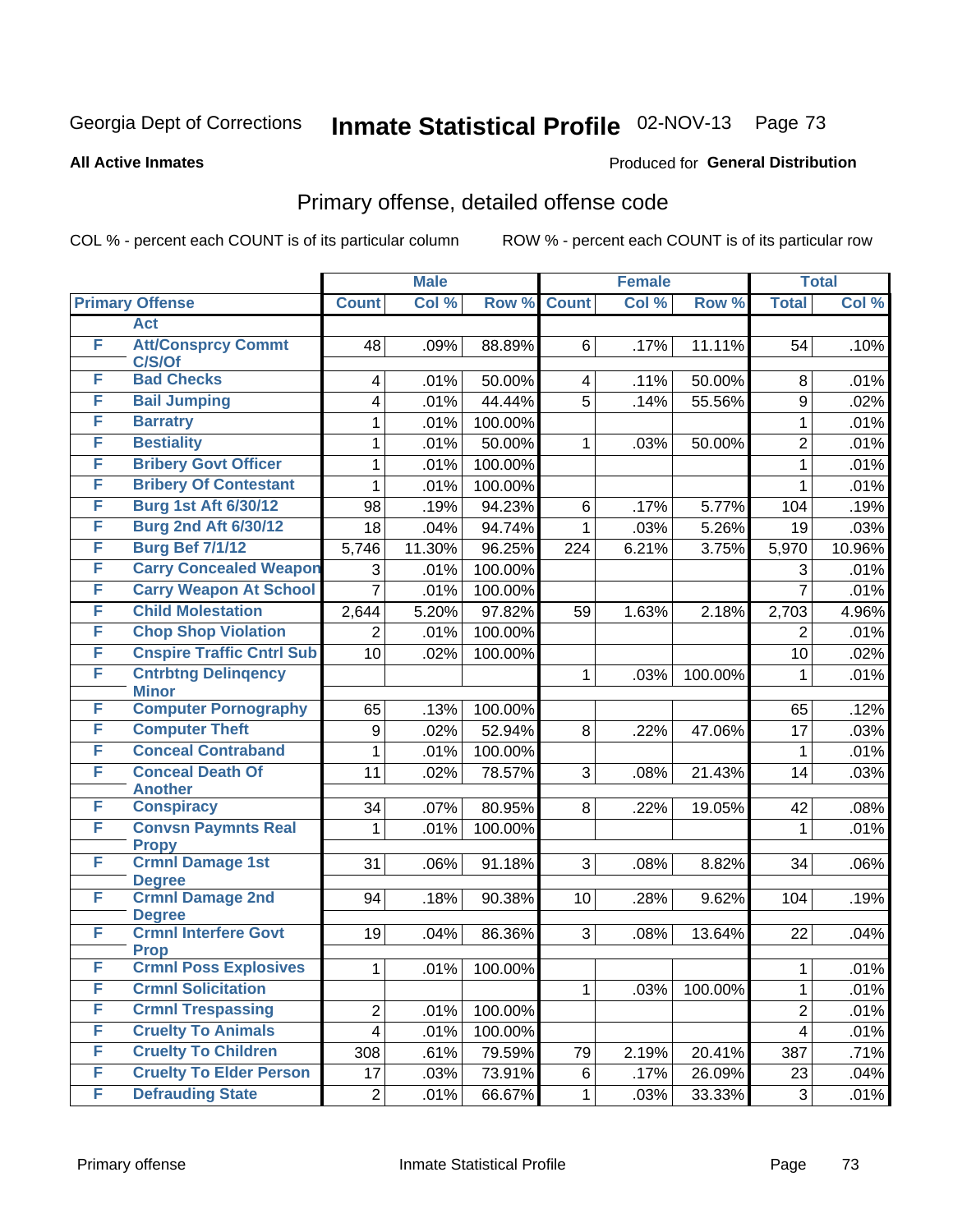#### **All Active Inmates**

#### Produced for **General Distribution**

### Primary offense, detailed offense code

|   |                                            |                | <b>Male</b> |         |                | <b>Female</b> |        |                | <b>Total</b> |
|---|--------------------------------------------|----------------|-------------|---------|----------------|---------------|--------|----------------|--------------|
|   | <b>Primary Offense</b>                     | <b>Count</b>   | Col %       | Row %   | <b>Count</b>   | Col %         | Row %  | <b>Total</b>   | Col %        |
| F | <b>Dogfighting</b>                         | 1              | .01%        | 100.00% |                |               |        | 1              | .01%         |
| F | <b>Drvng Habtl Violator</b>                | 8              | .02%        | 80.00%  | $\overline{2}$ | .06%          | 20.00% | 10             | .02%         |
| F | <b>Eavesdrop &amp;</b>                     | 4              | .01%        | 100.00% |                |               |        | 4              | .01%         |
|   | <b>Surveillance</b>                        |                |             |         |                |               |        |                |              |
| F | <b>Entering Vehicle</b>                    | 102            | .20%        | 98.08%  | $\overline{2}$ | .06%          | 1.92%  | 104            | .19%         |
| F | <b>Entice Child, Attempted</b>             | 10             | .02%        | 100.00% |                |               |        | 10             | .02%         |
| F | <b>Enticing Child-Indec</b><br><b>Purp</b> | 76             | .15%        | 96.20%  | 3              | .08%          | 3.80%  | 79             | .15%         |
| F | <b>Escape</b>                              | 20             | .04%        | 80.00%  | 5              | .14%          | 20.00% | 25             | .05%         |
| F | <b>False Imprisonment</b>                  | 177            | .35%        | 94.15%  | 11             | .30%          | 5.85%  | 188            | .35%         |
| F | <b>False Statements Govt</b>               | 30             | .06%        | 78.95%  | 8              | .22%          | 21.05% | 38             | .07%         |
| F | <b>False Swearing</b>                      | 2              | .01%        | 50.00%  | $\overline{2}$ | .06%          | 50.00% | 4              | .01%         |
| F | <b>False Swearng Writtn</b>                | $\overline{3}$ | .01%        | 60.00%  | $\overline{2}$ | .06%          | 40.00% | 5              | .01%         |
|   | <b>Stmt</b>                                |                |             |         |                |               |        |                |              |
| F | <b>Family Violence Battery</b>             | 122            | .24%        | 97.60%  | 3              | .08%          | 2.40%  | 125            | .23%         |
| F | <b>Feticide</b>                            | 1              | .01%        | 50.00%  | $\mathbf{1}$   | .03%          | 50.00% | $\overline{2}$ | .01%         |
| F | <b>Feticide By Vehicle</b>                 | 1              | .01%        | 25.00%  | 3              | .08%          | 75.00% | 4              | .01%         |
| F | <b>Financial Identity Fraud</b>            | 36             | .07%        | 58.06%  | 26             | .72%          | 41.94% | 62             | .11%         |
| F | <b>Fleeing/Eluding Police</b>              | 243            | .48%        | 94.55%  | 14             | .39%          | 5.45%  | 257            | .47%         |
| F | <b>Forg 1st Aft 6/30/12</b>                | 4              | .01%        | 100.00% |                |               |        | 4              | .01%         |
| F | <b>Forg 1st Bef 7/1/12</b>                 | 847            | 1.67%       | 72.15%  | 327            | 9.06%         | 27.85% | 1,174          | 2.16%        |
| F | <b>Forg 2nd Bef 7/1/12</b>                 | 16             | .03%        | 94.12%  | 1              | .03%          | 5.88%  | 17             | .03%         |
| F | Forg 3rd Aft 6/30/12                       | 2              | .01%        | 66.67%  | 1              | .03%          | 33.33% | 3              | .01%         |
| F | <b>Fraudulent Access</b>                   | 1              | .01%        | 100.00% |                |               |        | 1              | .01%         |
|   | <b>Compute</b>                             |                |             |         |                |               |        |                |              |
| F | <b>Fraudulent Checks</b>                   | 3              | .01%        | 100.00% |                |               |        | 3              | .01%         |
| F | <b>Fraudulent Credit Card</b>              | 66             | .13%        | 69.47%  | 29             | .80%          | 30.53% | 95             | .17%         |
| F | <b>Gang Participation</b>                  | 29             | .06%        | 100.00% |                |               |        | 29             | .05%         |
| F | <b>Guard Line</b><br><b>W/Weapon/Drugs</b> | 14             | .03%        | 70.00%  | 6              | .17%          | 30.00% | 20             | .04%         |
| F | <b>Habit Traf Viol/Impaired</b>            | 23             | .05%        | 92.00%  | $\overline{2}$ | .06%          | 8.00%  | 25             | .05%         |
| F | <b>Habit Traf Viol/Other</b>               | 15             | .03%        | 93.75%  | $\mathbf{1}$   | .03%          | 6.25%  | 16             | .03%         |
| F | <b>Hijacking Motor Vehicle</b>             | 35             | .07%        | 97.22%  | $\mathbf 1$    | .03%          | 2.78%  | 36             | .07%         |
| F | <b>Hindering Appreh Or Pun</b>             | 4              | .01%        | 80.00%  | 1              | .03%          | 20.00% | 5              | .01%         |
| F | <b>Hit-Run W/Injury/Fatality</b>           | 15             | .03%        | 83.33%  | 3              | .08%          | 16.67% | 18             | .03%         |
| F | <b>Homicide By Vessel</b>                  | 24             | .05%        | 88.89%  | $\overline{3}$ | .08%          | 11.11% | 27             | .05%         |
| F | <b>Illegal Attm To Obt Drugs</b>           | 5              | .01%        | 83.33%  | 1              | .03%          | 16.67% | 6              | .01%         |
| F | <b>Impersonating Officer</b>               | 3              | .01%        | 100.00% |                |               |        | 3              | .01%         |
| F | <b>Impersonation</b>                       | $\overline{2}$ | .01%        | 100.00% |                |               |        | $\overline{2}$ | .01%         |
| F | <b>Incest</b>                              | 190            | .37%        | 98.96%  | $2\vert$       | .06%          | 1.04%  | 192            | .35%         |
|   |                                            |                |             |         |                |               |        |                |              |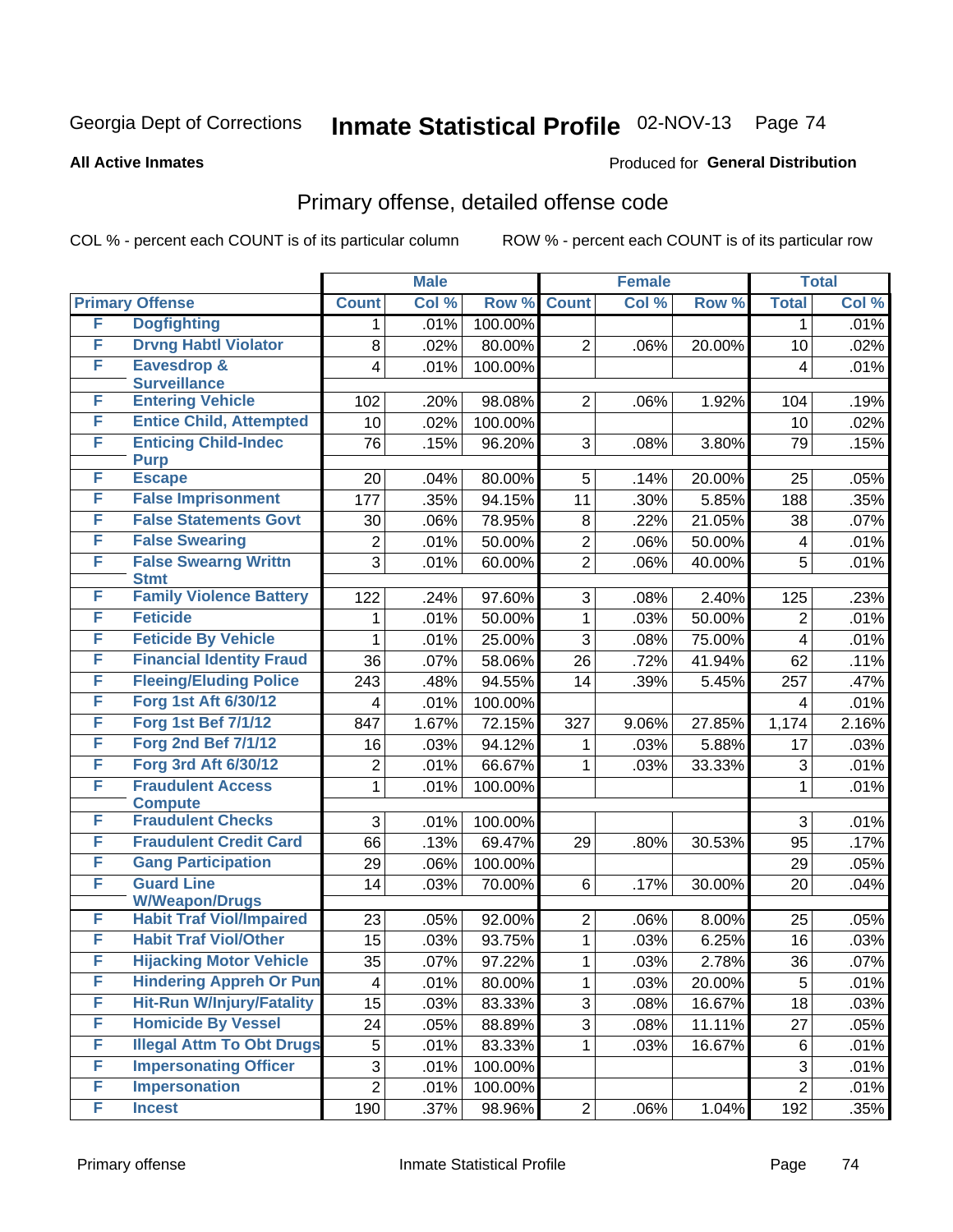#### **All Active Inmates**

#### Produced for **General Distribution**

### Primary offense, detailed offense code

|   |                                          |                 | <b>Male</b> |         |                         | <b>Female</b> |        |                | <b>Total</b> |
|---|------------------------------------------|-----------------|-------------|---------|-------------------------|---------------|--------|----------------|--------------|
|   | <b>Primary Offense</b>                   | <b>Count</b>    | Col %       | Row %   | <b>Count</b>            | Col %         | Row %  | <b>Total</b>   | Col %        |
| F | <b>Incest, Atmpt</b>                     | 2               | .01%        | 100.00% |                         |               |        | $\overline{2}$ | .01%         |
| F | <b>Influencing Witness</b>               | 3               | .01%        | 100.00% |                         |               |        | 3              | .01%         |
| F | <b>Injury By Vehicle</b>                 | 94              | .18%        | 83.93%  | 18                      | .50%          | 16.07% | 112            | .21%         |
| F | <b>Interference With</b>                 | 12              | .02%        | 100.00% |                         |               |        | 12             | .02%         |
|   | <b>Custody</b>                           |                 |             |         |                         |               |        |                |              |
| F | <b>Involuntary Manslaughter</b>          | 139             | .27%        | 83.73%  | 27                      | .75%          | 16.27% | 166            | .30%         |
| F | <b>Kidnapping</b>                        | 1,522           | 2.99%       | 96.88%  | 49                      | 1.36%         | 3.12%  | 1,571          | 2.89%        |
| F | <b>Livestock Theft</b>                   | 3               | .01%        | 100.00% |                         |               |        | 3              | .01%         |
| F | <b>Machine Gun Activities</b>            | 1               | .01%        | 100.00% |                         |               |        | $\mathbf{1}$   | .01%         |
| F | <b>Manf Methamph 200-399</b><br>Gm       | 6               | .01%        | 66.67%  | 3                       | .08%          | 33.33% | 9              | .02%         |
| F | <b>Manf Methamph 28-199</b>              | 19              | .04%        | 90.48%  | $\overline{2}$          | .06%          | 9.52%  | 21             | .04%         |
|   | Gm                                       |                 |             |         |                         |               |        |                |              |
| F | Manf Methamph 400+ Gm                    | 1               | .01%        | 100.00% |                         |               |        | 1              | .01%         |
| F | <b>Manf Methamph Unspec</b>              | 187             | .37%        | 88.63%  | 24                      | .67%          | 11.37% | 211            | .39%         |
| F | <b>Amt</b><br><b>Manufact Meth Near</b>  | 14              |             |         |                         |               |        |                |              |
|   | <b>Child</b>                             |                 | .03%        | 77.78%  | $\overline{\mathbf{4}}$ | .11%          | 22.22% | 18             | .03%         |
| F | <b>Misc Assault/Battery</b>              | 11              | .02%        | 100.00% |                         |               |        | 11             | .02%         |
| F | <b>Misc CorrectionI Inst Off</b>         | $\overline{2}$  | .01%        | 66.67%  | $\mathbf 1$             | .03%          | 33.33% | 3              | .01%         |
| F | <b>Misc Drugs Trafficking</b>            | $\overline{15}$ | .03%        | 100.00% |                         |               |        | 15             | .03%         |
| F | <b>Misc Forgery</b>                      | $\overline{c}$  | .01%        | 100.00% |                         |               |        | $\overline{2}$ | .01%         |
| F | <b>Misc Fraud</b>                        | 8               | .02%        | 57.14%  | 6                       | .17%          | 42.86% | 14             | .03%         |
| F | <b>Misc Homicide Offense</b>             | $\overline{7}$  | .01%        | 87.50%  | $\mathbf 1$             | .03%          | 12.50% | 8              | .01%         |
| F | <b>Misc Invasion Of Privacy</b>          | $\overline{3}$  | .01%        | 100.00% |                         |               |        | 3              | .01%         |
| F | <b>Misc Mrals/Pblic H/Safty</b>          | 1               | .01%        | 100.00% |                         |               |        | $\mathbf{1}$   | .01%         |
| F | <b>Misc Obscenity</b>                    | 3               | .01%        | 100.00% |                         |               |        | 3              | .01%         |
| F | <b>Misc Sexual Offense</b>               | 18              | .04%        | 100.00% |                         |               |        | 18             | .03%         |
| F | <b>Murder</b>                            | 5,421           | 10.66%      | 94.18%  | 335                     | 9.28%         | 5.82%  | 5,756          | 10.57%       |
| F | <b>Murder, Conspire To</b>               | 7               | .01%        | 77.78%  | $\overline{2}$          | .06%          | 22.22% | 9              | .02%         |
|   | <b>Commit</b>                            |                 |             |         |                         |               |        |                |              |
| F | <b>Mutiny In Penal Inst</b>              | $\overline{2}$  | .01%        | 100.00% |                         |               |        | $\overline{2}$ | .01%         |
| F | <b>Obstr Of Law Enf Officer</b>          | 468             | .92%        | 92.49%  | 38                      | 1.05%         | 7.51%  | 506            | .93%         |
| F | <b>Pandering By</b><br><b>Compulsion</b> | 2               | .01%        | 100.00% |                         |               |        | 2 <sup>1</sup> | .01%         |
| F | <b>Peeping Tom</b>                       | 19              | .04%        | 100.00% |                         |               |        | 19             | .03%         |
| F | <b>Perjury</b>                           | 3               | .01%        | 60.00%  | $\overline{2}$          | .06%          | 40.00% | 5              | .01%         |
| F | <b>Pimping A Minor Under</b>             | 8               | .02%        | 100.00% |                         |               |        | 8              | .01%         |
|   | 18                                       |                 |             |         |                         |               |        |                |              |
| F | <b>Poss Contraband</b>                   | $\mathbf{1}$    | .01%        | 50.00%  | 1                       | .03%          | 50.00% | $\overline{2}$ | .01%         |
|   | <b>Articles</b>                          |                 |             |         |                         |               |        |                |              |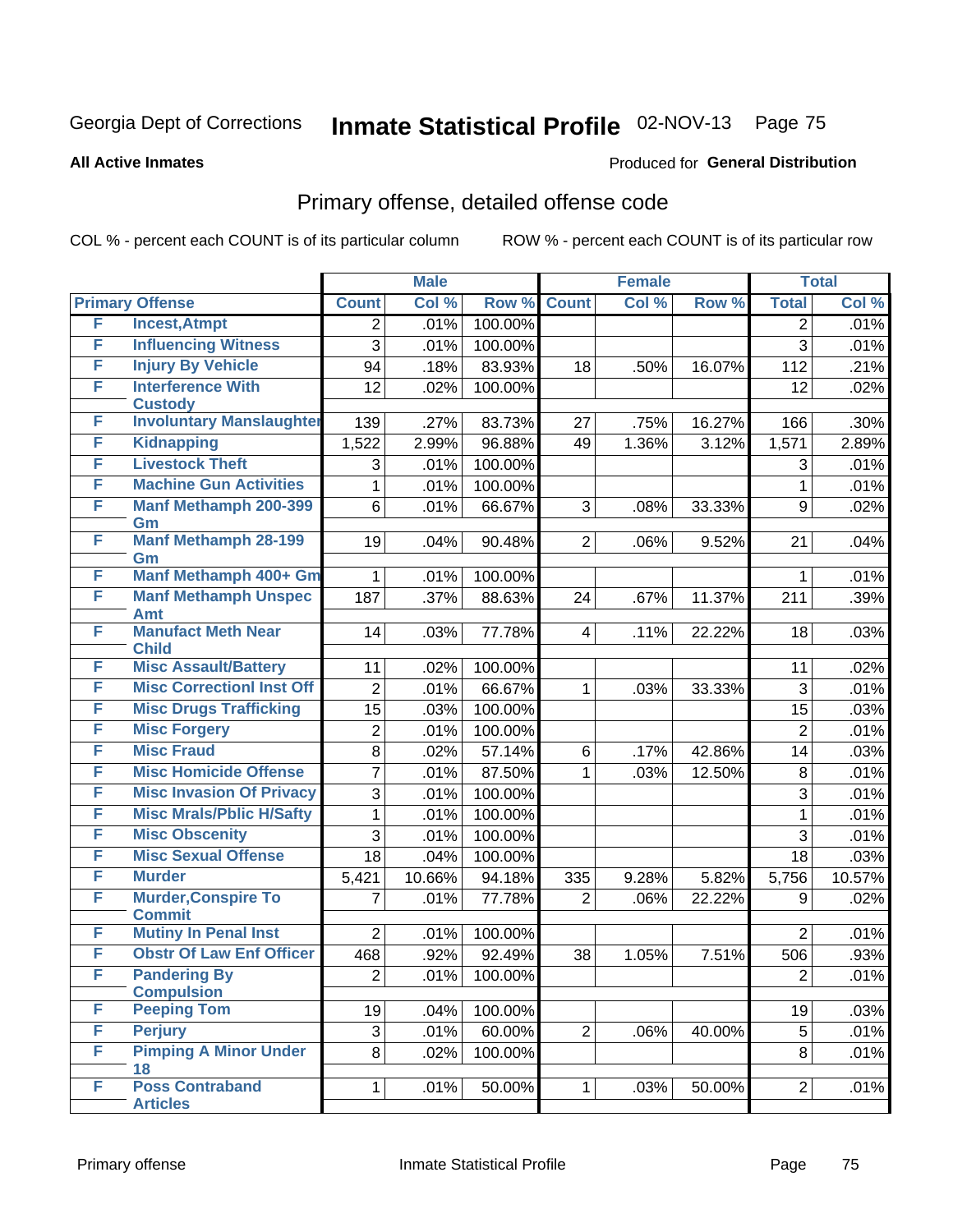**All Active Inmates**

#### Produced for **General Distribution**

### Primary offense, detailed offense code

|   |                                                 |                | <b>Male</b> |         |                 | <b>Female</b> |         |              | <b>Total</b> |
|---|-------------------------------------------------|----------------|-------------|---------|-----------------|---------------|---------|--------------|--------------|
|   | <b>Primary Offense</b>                          | <b>Count</b>   | Col %       | Row %   | <b>Count</b>    | Col %         | Row %   | <b>Total</b> | Col %        |
| F | <b>Poss Dep Stim Cntrf</b>                      | 84             | .17%        | 78.50%  | $\overline{23}$ | .64%          | 21.50%  | 107          | .20%         |
|   | <b>Drugs</b>                                    |                |             |         |                 |               |         |              |              |
| F | <b>Poss Drug Related Matri</b>                  | 9              | .02%        | 69.23%  | 4               | .11%          | 30.77%  | 13           | .02%         |
| F | <b>Poss Ephedrine</b>                           | 8              | .02%        | 53.33%  | $\overline{7}$  | .19%          | 46.67%  | 15           | .03%         |
| F | <b>Poss Firearm 1st</b><br><b>Offender</b>      | 82             | .16%        | 96.47%  | 3               | .08%          | 3.53%   | 85           | .16%         |
| F | <b>Poss Firearm Convct</b>                      | 868            | 1.71%       | 97.09%  | 26              | .72%          | 2.91%   | 894          | 1.64%        |
|   | <b>Felon</b>                                    |                |             |         |                 |               |         |              |              |
| F | <b>Poss Knife During Crime</b>                  | $\overline{2}$ | .01%        | 50.00%  | $\overline{2}$  | .06%          | 50.00%  | 4            | .01%         |
| F | <b>Poss Mda/Extsy</b>                           | 11             | .02%        | 84.62%  | $\overline{2}$  | .06%          | 15.38%  | 13           | .02%         |
| F | <b>Poss Methamphetamine</b>                     | 353            | .69%        | 77.92%  | 100             | 2.77%         | 22.08%  | 453          | .83%         |
| F | <b>Poss Narcotics Opiates</b>                   | 54             | .11%        | 85.71%  | 9               | .25%          | 14.29%  | 63           | .12%         |
| F | <b>Poss Of Certain</b>                          | 19             | .04%        | 95.00%  | 1               | .03%          | 5.00%   | 20           | .04%         |
|   | <b>Weapons</b>                                  |                |             |         |                 |               |         |              |              |
| F | <b>Poss Of Cocaine</b>                          | 618            | 1.22%       | 86.68%  | 95              | 2.63%         | 13.32%  | 713          | 1.31%        |
| F | <b>Poss Of Firearm Dur</b><br><b>Crime</b>      | 459            | .90%        | 96.03%  | 19              | .53%          | 3.97%   | 478          | .88%         |
| F | <b>Poss Of Marijuana</b>                        | 77             | .15%        | 93.90%  | 5               | .14%          | 6.10%   | 82           | .15%         |
| F | <b>Poss Tools Commit</b>                        | 32             | .06%        | 88.89%  | 4               | .11%          | 11.11%  | 36           | .07%         |
|   | <b>Crime</b>                                    |                |             |         |                 |               |         |              |              |
| F | <b>Poss W Int Dis Other</b>                     | 88             | .17%        | 82.24%  | 19              | .53%          | 17.76%  | 107          | .20%         |
|   | <b>Drug</b>                                     |                |             |         |                 |               |         |              |              |
| F | <b>Poss W Int Dist Cocaine</b>                  | 425            | .84%        | 95.51%  | 20              | .55%          | 4.49%   | 445          | .82%         |
| F | <b>Poss W Int Dist</b>                          | 756            | 1.49%       | 96.18%  | 30              | .83%          | 3.82%   | 786          | 1.44%        |
| F | <b>Marijuana</b><br><b>Poss W Int Dist Meth</b> |                |             |         |                 |               |         |              |              |
| F | <b>Poss Wpn, Drugs By</b>                       | 238            | .47%        | 77.02%  | 71              | 1.97%         | 22.98%  | 309          | .57%         |
|   | <b>Prisnr</b>                                   | 37             | .07%        | 94.87%  | $\overline{2}$  | .06%          | 5.13%   | 39           | .07%         |
| F | <b>Racketeering</b>                             | 60             | .12%        | 72.29%  | 23              | .64%          | 27.71%  | 83           | .15%         |
| F | Rape                                            | 1,759          | 3.46%       | 99.66%  | 6               | .17%          | .34%    | 1,765        | 3.24%        |
| F | <b>Reck Cond Infected</b>                       | 9              | .02%        | 90.00%  | $\mathbf{1}$    | .03%          | 10.00%  | 10           | .02%         |
|   | <b>Person</b>                                   |                |             |         |                 |               |         |              |              |
| F | <b>Reckless Abandonment</b>                     | 1              | .01%        | 100.00% |                 |               |         | 1            | .01%         |
| F | <b>Recv Gds, Srvs Fraud</b>                     |                |             |         | 1               | .03%          | 100.00% | 1            | .01%         |
| F | <b>Obtnd</b>                                    |                |             |         |                 |               |         |              |              |
|   | <b>Removal Baggage, Cargo</b><br><b>Etc</b>     | 1              | .01%        | 100.00% |                 |               |         | 1            | .01%         |
| F | <b>Robbery</b>                                  | 1,600          | 3.15%       | 92.81%  | 124             | 3.44%         | 7.19%   | 1,724        | 3.17%        |
| F | <b>Robbery By Force</b>                         | 278            | .55%        | 91.75%  | 25              | .69%          | 8.25%   | 303          | .56%         |
| F | <b>Robbery By Intimidation</b>                  | 280            | .55%        | 91.21%  | 27              | .75%          | 8.79%   | 307          | .56%         |
| F | <b>Robbery By Sudden</b>                        | 134            | .26%        | 94.37%  | 8               | .22%          | 5.63%   | 142          | .26%         |
|   | <b>Snatch</b>                                   |                |             |         |                 |               |         |              |              |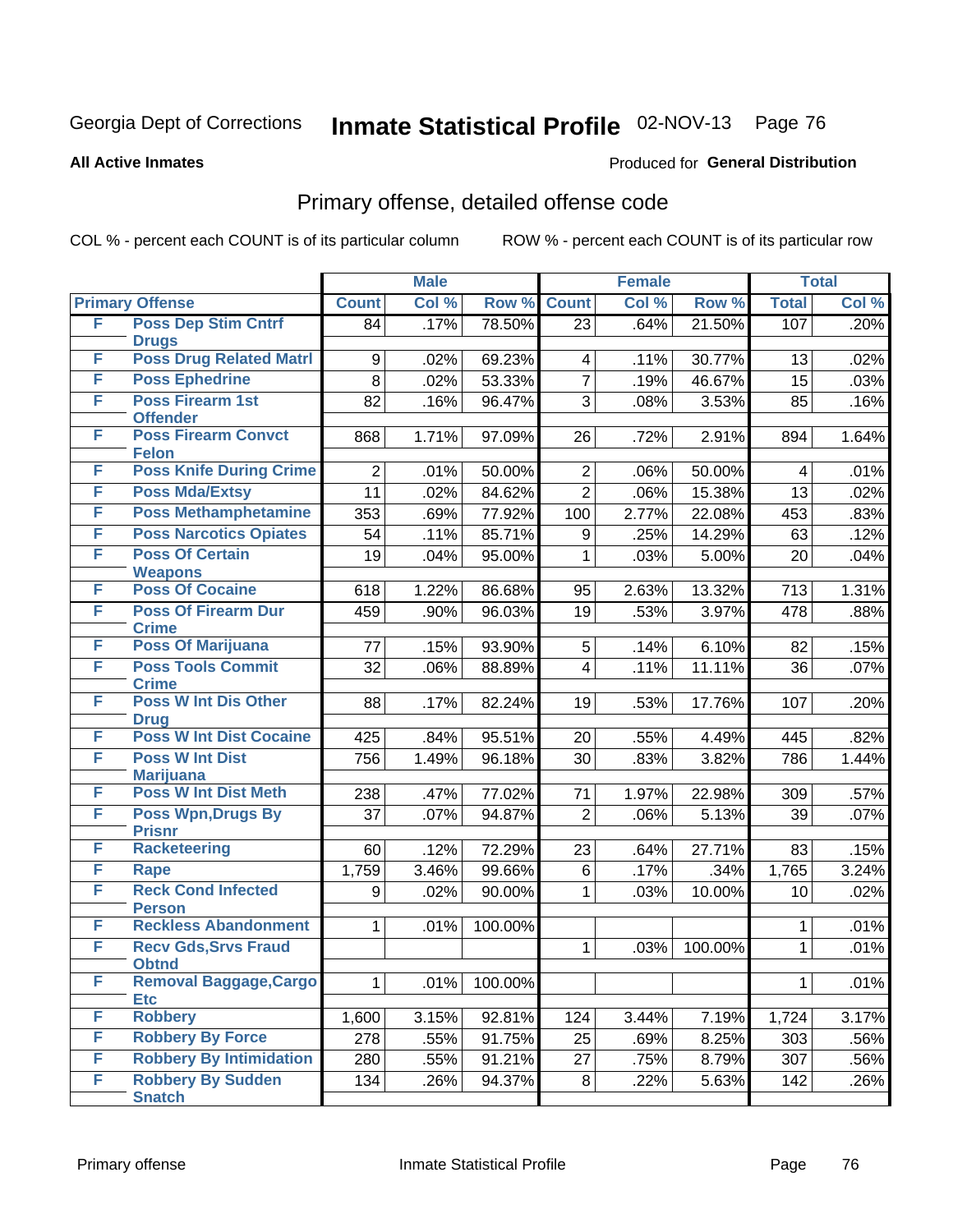#### **All Active Inmates**

#### Produced for **General Distribution**

### Primary offense, detailed offense code

|   |                                              |                | <b>Male</b> |         |                | <b>Female</b> |        |                | <b>Total</b> |
|---|----------------------------------------------|----------------|-------------|---------|----------------|---------------|--------|----------------|--------------|
|   | <b>Primary Offense</b>                       | <b>Count</b>   | Col %       | Row %   | <b>Count</b>   | Col %         | Row %  | <b>Total</b>   | Col %        |
| F | <b>S/D Of Alcoholic Intox</b>                | 1              | .01%        | 100.00% |                |               |        | 1              | .01%         |
| F | <b>S/D Cocaine</b>                           | 715            | 1.41%       | 93.71%  | 48             | 1.33%         | 6.29%  | 763            | 1.40%        |
| F | <b>S/D Cont Sub Public</b>                   | 43             | .08%        | 97.73%  | 1              | .03%          | 2.27%  | 44             | .08%         |
| F | <b>S/D Cont Sub School</b>                   | 37             | .07%        | 100.00% |                |               |        | 37             | .07%         |
| F | <b>S/D Dep Stim Cntrf Drugs</b>              | 68             | .13%        | 67.33%  | 33             | .91%          | 32.67% | 101            | .19%         |
| F | <b>S/D Narcotics Opiates</b>                 | 23             | .05%        | 79.31%  | 6              | .17%          | 20.69% | 29             | .05%         |
| F | <b>S/D Of Lsd</b>                            | $\overline{2}$ | .01%        | 100.00% |                |               |        | $\overline{2}$ | .01%         |
| F | <b>S/D Of Marijuana</b>                      | 362            | .71%        | 96.53%  | 13             | .36%          | 3.47%  | 375            | .69%         |
| F | <b>Sale Mda/Extsy</b>                        | 5              | .01%        | 100.00% |                |               |        | 5              | .01%         |
| F | <b>Sale Methamphetamine</b>                  | 119            | .23%        | 79.33%  | 31             | .86%          | 20.67% | 150            | .28%         |
| F | <b>Sex Exploitation Child</b>                | 183            | .36%        | 98.39%  | 3              | .08%          | 1.61%  | 186            | .34%         |
| F | <b>Sex Offender Fail Registr</b>             | 411            | .81%        | 99.52%  | $\overline{2}$ | .06%          | .48%   | 413            | .76%         |
| F | <b>Sex Offender Fail To</b><br><b>Move</b>   | 13             | .03%        | 100.00% |                |               |        | 13             | .02%         |
| F | Sexl/Asslt/Agn/Pers/Cstd                     | 14             | .03%        | 100.00% |                |               |        | 14             | .03%         |
| F | <b>Sexual Battery</b>                        | 211            | .42%        | 99.06%  | $\overline{c}$ | .06%          | .94%   | 213            | .39%         |
| F | <b>Simple Battery</b>                        | 17             | .03%        | 89.47%  | $\overline{2}$ | .06%          | 10.53% | 19             | .03%         |
| F | <b>Sodomy</b>                                | 21             | .04%        | 100.00% |                |               |        | 21             | .04%         |
| F | <b>Solicit Sodomy From</b>                   | 5              | .01%        | 100.00% |                |               |        | 5              | .01%         |
|   | <b>Minor</b>                                 |                |             |         |                |               |        |                |              |
| F | <b>Stalking</b>                              | 3              | .01%        | 100.00% |                |               |        | 3              | .01%         |
| F | <b>Statutory Rape</b>                        | 829            | 1.63%       | 97.64%  | 20             | .55%          | 2.36%  | 849            | 1.56%        |
| F | <b>Statutory Rape, Atmpt</b>                 | $\overline{2}$ | .01%        | 100.00% |                |               |        | $\overline{2}$ | .01%         |
| F | <b>Tampering With</b>                        | 11             | .02%        | 84.62%  | $\overline{2}$ | .06%          | 15.38% | 13             | .02%         |
| F | <b>Evidence</b><br><b>Telecommunications</b> | 1              | .01%        | 100.00% |                |               |        | 1              | .01%         |
|   | <b>Fraud</b>                                 |                |             |         |                |               |        |                |              |
| F | <b>Terrorist Threats &amp; Acts</b>          | 367            | .72%        | 95.57%  | 17             | .47%          | 4.43%  | 384            | .71%         |
| F | <b>Theft Bring Prop In State</b>             | 10             | .02%        | 100.00% |                |               |        | 10             | .02%         |
| F | <b>Theft By Conversion</b>                   | 20             | .04%        | 76.92%  | 6              | .17%          | 23.08% | 26             | .05%         |
| F | <b>Theft By Deception</b>                    | 47             | .09%        | 75.81%  | 15             | .42%          | 24.19% | 62             | .11%         |
| F | <b>Theft By Extortion</b>                    | 3              | .01%        | 100.00% |                |               |        | 3              | .01%         |
| F | <b>Theft By Rec Stolen Prop</b>              | 768            | 1.51%       | 92.98%  | 58             | 1.61%         | 7.02%  | 826            | 1.52%        |
| F | <b>Theft By Shoplifting</b>                  | 361            | .71%        | 68.89%  | 163            | 4.52%         | 31.11% | 524            | .96%         |
| F | <b>Theft By Taking</b>                       | 927            | 1.82%       | 85.05%  | 163            | 4.52%         | 14.95% | 1,090          | 2.00%        |
| F | <b>Theft Credit Card</b>                     | 17             | .03%        | 89.47%  | $\overline{2}$ | .06%          | 10.53% | 19             | .03%         |
| F | <b>Theft Motorveh Or Part</b>                | 65             | .13%        | 98.48%  | 1              | .03%          | 1.52%  | 66             | .12%         |
| F | <b>Theft Of Lost Property</b>                | $\mathbf 5$    | .01%        | 100.00% |                |               |        | 5              | .01%         |
| F | <b>Theft Of Services</b>                     | $\overline{4}$ | .01%        | 100.00% |                |               |        | 4              | .01%         |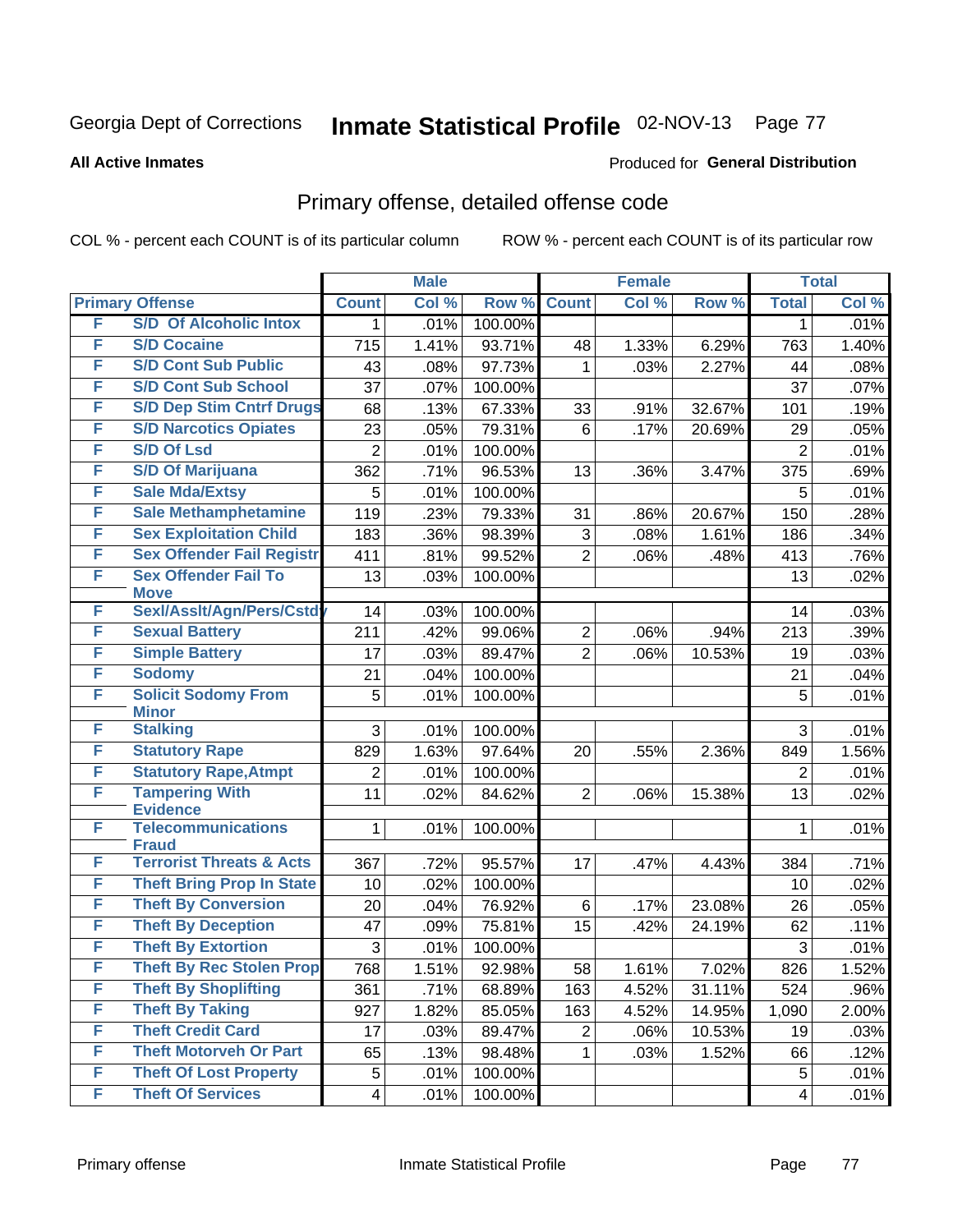#### **All Active Inmates**

#### Produced for **General Distribution**

### Primary offense, detailed offense code

|   |                                     |                | <b>Male</b> |         |                | <b>Female</b> |        |                | <b>Total</b> |
|---|-------------------------------------|----------------|-------------|---------|----------------|---------------|--------|----------------|--------------|
|   | <b>Primary Offense</b>              | <b>Count</b>   | Col %       | Row %   | <b>Count</b>   | Col %         | Row %  | <b>Total</b>   | Col %        |
| F | <b>Theft Recv Prop Out</b>          | $\overline{2}$ | .01%        | 100.00% |                |               |        | $\overline{2}$ | .01%         |
|   | <b>State</b>                        |                |             |         |                |               |        |                |              |
| F | <b>Traf Amphtmine 28-199</b><br>Gm  | 3              | .01%        | 100.00% |                |               |        | 3              | .01%         |
| F | <b>Traf Amphtmine 400+ Gm</b>       | 4              | .01%        | 100.00% |                |               |        | 4              | .01%         |
| F | <b>Traf Cocaine 201-400</b>         | 182            | .36%        | 95.29%  | 9              | .25%          | 4.71%  | 191            | .35%         |
|   | Gm                                  |                |             |         |                |               |        |                |              |
| F | <b>Traf Cocaine 401+ Gm</b>         | 136            | .27%        | 94.44%  | 8              | .22%          | 5.56%  | 144            | .26%         |
| F | <b>Traf Cocaine Less 200</b>        | 341            | .67%        | 96.06%  | 14             | .39%          | 3.94%  | 355            | .65%         |
|   | Gm                                  |                |             |         |                |               |        |                |              |
| F | Traf Marijna 10-2000 Lb             | 109            | .21%        | 93.97%  | $\overline{7}$ | .19%          | 6.03%  | 116            | .21%         |
| F | Traf Marijna 10001+ Lb              | 3              | .01%        | 100.00% |                |               |        | 3              | .01%         |
| F | Traf Marijna 2001-10k Lb            | $\overline{2}$ | .01%        | 100.00% |                |               |        | $\overline{2}$ | .01%         |
| F | <b>Traf Mda/Extsy 200-</b><br>399gm | 5              | .01%        | 83.33%  | 1              | .03%          | 16.67% | 6              | .01%         |
| F | <b>Traf Mda/Extsy 28-199gm</b>      | 18             | .04%        | 85.71%  | 3              | .08%          | 14.29% | 21             | .04%         |
| F | Traf Mda/Extsy 400+Gm               | 3              | .01%        | 100.00% |                |               |        | 3              | .01%         |
| F | Traf Methamph 200-399               | 64             | .13%        | 91.43%  | 6              | .17%          | 8.57%  | 70             | .13%         |
|   | Gm                                  |                |             |         |                |               |        |                |              |
| F | <b>Traf Methamph 28-199</b>         | 213            | .42%        | 85.89%  | 35             | .97%          | 14.11% | 248            | .46%         |
|   | Gm                                  |                |             |         |                |               |        |                |              |
| F | Traf Methamph 400+ Gm               | 50             | .10%        | 94.34%  | 3              | .08%          | 5.66%  | 53             | .10%         |
| F | <b>Traf Methamph Unspec</b><br>Amt  | 77             | .15%        | 95.06%  | $\overline{4}$ | .11%          | 4.94%  | 81             | .15%         |
| F | <b>Traf Narcotic 15-28 Gm</b>       | 10             | .02%        | 100.00% |                |               |        | 10             | .02%         |
| F | <b>Traf Narcotic 29+ Gm</b>         | 7              | .01%        | 100.00% |                |               |        | $\overline{7}$ | .01%         |
| F | <b>Traf Narcotic Less 14 Gm</b>     | 10             | .02%        | 100.00% |                |               |        | 10             | .02%         |
| F | <b>Unknown Offense</b>              | 20             | .04%        | 83.33%  | 4              | .11%          | 16.67% | 24             | .04%         |
| F | <b>Uniwfl Mfg/Del/Dist N-C S</b>    | 17             | .03%        | 94.44%  | 1              | .03%          | 5.56%  | 18             | .03%         |
| F | <b>Use Comm Facity Vio C</b>        | 4              | .01%        | 80.00%  | $\mathbf{1}$   | .03%          | 20.00% | 5              | .01%         |
|   | <b>Sub</b>                          |                |             |         |                |               |        |                |              |
| F | <b>Vehicular Homicide</b>           | 292            | .57%        | 82.95%  | 60             | 1.66%         | 17.05% | 352            | .65%         |
| F | <b>Viol Dngrous Drgs Act</b>        | 165            | .32%        | 86.84%  | 25             | .69%          | 13.16% | 190            | .35%         |
| F | <b>Viol Ga Cntrl Sbst Act</b>       | 68             | .13%        | 88.31%  | 9              | .25%          | 11.69% | 77             | .14%         |
| F | <b>Viol Ga Securities Act</b>       | $\overline{2}$ | .01%        | 66.67%  | $\mathbf{1}$   | .03%          | 33.33% | 3              | .01%         |
| F | <b>Viol Motor Vehicle Laws</b>      | 27             | .05%        | 72.97%  | 10             | .28%          | 27.03% | 37             | .07%         |
| F | <b>Viol Oath Public Offcr</b>       | 1              | .01%        | 100.00% |                |               |        | $\mathbf{1}$   | .01%         |
| F | <b>Violatn Othr States Law</b>      | 13             | .03%        | 92.86%  | 1              | .03%          | 7.14%  | 14             | .03%         |
| F | <b>Vol Manslaughter Of</b>          | 3              | .01%        | 100.00% |                |               |        | 3              | .01%         |
|   | <b>Fetus</b>                        |                |             |         |                |               |        |                |              |
| F | <b>Voluntary Manslaughter</b>       | 1,106          | 2.18%       | 88.69%  | 141            | 3.91%         | 11.31% | 1,247          | 2.29%        |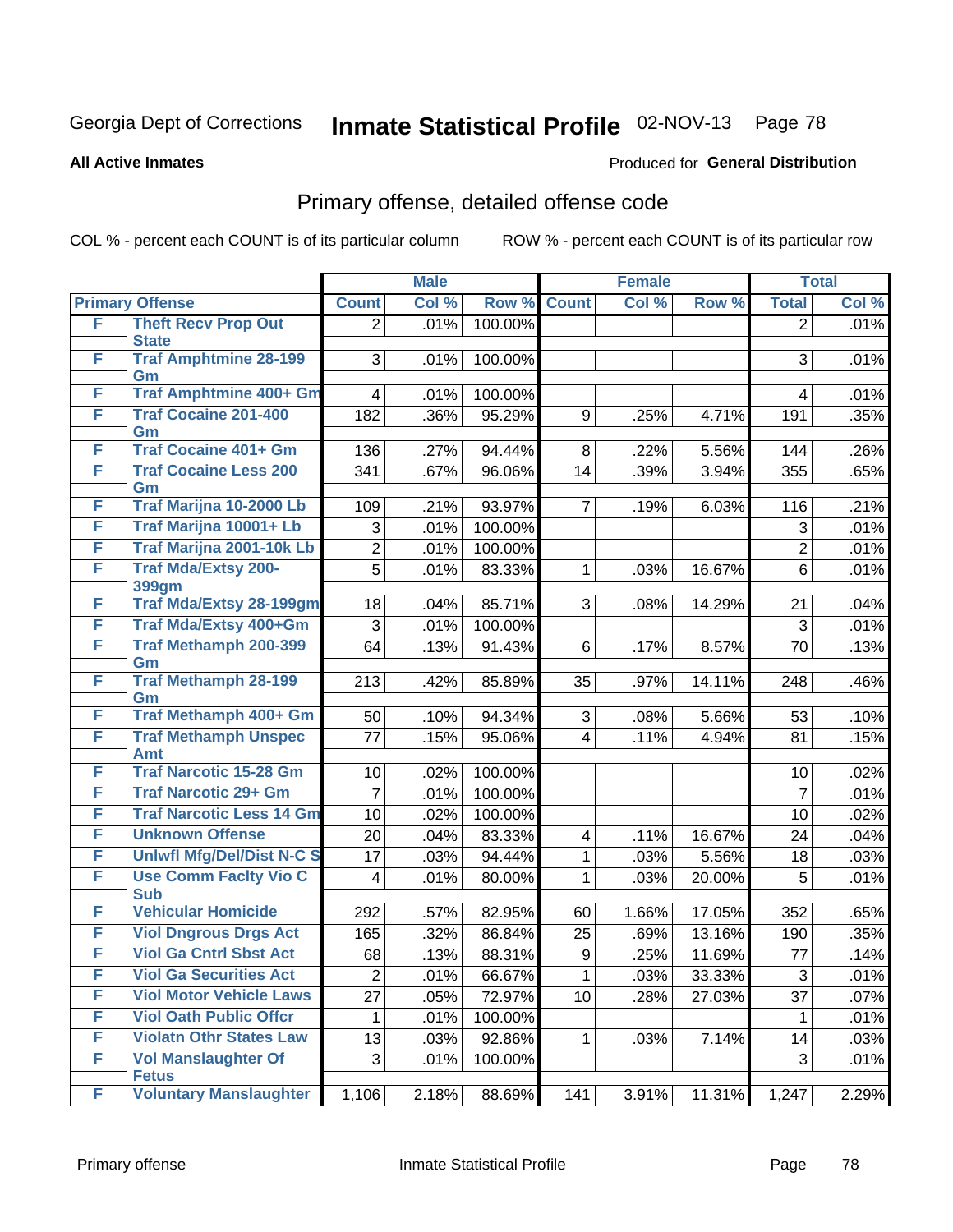#### **All Active Inmates**

#### Produced for **General Distribution**

### Primary offense, detailed offense code

|   |                                              |                 | <b>Male</b> |         | <b>Female</b> |       |         | <b>Total</b>   |       |
|---|----------------------------------------------|-----------------|-------------|---------|---------------|-------|---------|----------------|-------|
|   | <b>Primary Offense</b>                       | <b>Count</b>    | Col %       | Row %   | <b>Count</b>  | Col % | Row %   | <b>Total</b>   | Col % |
| M | <b>Abandonment Of Dep</b>                    | 4               | .01%        | 100.00% |               |       |         | $\overline{4}$ | .01%  |
|   | <b>Child</b>                                 |                 |             |         |               |       |         |                |       |
| M | <b>Abusive Language</b>                      | 1               | .01%        | 100.00% |               |       |         | 1              | .01%  |
| Μ | <b>Agg Assault With Knife</b>                | 1               | .01%        | 100.00% |               |       |         | 1              | .01%  |
| M | <b>Assault &amp; Battery</b>                 | 6               | .01%        | 100.00% |               |       |         | 6              | .01%  |
| M | <b>Bad Checks</b>                            | $\overline{2}$  | .01%        | 66.67%  | $\mathbf{1}$  | .03%  | 33.33%  | 3              | .01%  |
| Μ | <b>Burglary</b>                              | 8               | .02%        | 100.00% |               |       |         | 8              | .01%  |
| Μ | <b>Cheating &amp; Swindling</b>              | 1               | .01%        | 100.00% |               |       |         | 1              | .01%  |
| M | <b>Cpwl &amp; Concealed</b>                  | 4               | .01%        | 100.00% |               |       |         | $\overline{4}$ | .01%  |
| Μ | <b>Weapon</b><br><b>Crmnl Attempt</b>        |                 |             | 100.00% |               |       |         |                |       |
| M | <b>Crmnl Damage</b>                          | 1               | .01%        |         |               |       |         | 1              | .01%  |
|   |                                              | 1               | .01%        | 100.00% |               |       |         | 1              | .01%  |
| Μ | <b>Crmnl Trespassing</b>                     | 8               | .02%        | 100.00% |               |       |         | 8              | .01%  |
| M | Dui                                          | 8               | .02%        | 88.89%  | 1             | .03%  | 11.11%  | 9              | .02%  |
| Μ | <b>Escape</b>                                | 4               | .01%        | 100.00% |               |       |         | 4              | .01%  |
| M | <b>Family Violence Battery</b>               | 1               | .01%        | 100.00% |               |       |         | 1              | .01%  |
| Μ | <b>Forgery</b>                               | 3               | .01%        | 100.00% |               |       |         | 3              | .01%  |
| Μ | <b>Impersonating Another</b>                 | 1               | .01%        | 50.00%  | 1             | .03%  | 50.00%  | $\overline{2}$ | .01%  |
| Μ | <b>Loitering Or Prowling</b>                 | 1               | .01%        | 100.00% |               |       |         | 1              | .01%  |
| M | <b>Misc Misdemeanor</b>                      | 3               | .01%        | 100.00% |               |       |         | 3              | .01%  |
| M | <b>Obstr Of Law Enf Officer</b>              | 9               | .02%        | 100.00% |               |       |         | 9              | .02%  |
| M | <b>Other Misdemeanor</b>                     | 8               | .02%        | 100.00% |               |       |         | 8              | .01%  |
| Μ | <b>Pointing Gun At Another</b>               | 1               | .01%        | 100.00% |               |       |         | 1              | .01%  |
| M | <b>Poss Of Marijuana</b>                     | 1               | .01%        | 50.00%  | 1             | .03%  | 50.00%  | $\overline{2}$ | .01%  |
| Μ | <b>Prostitution</b>                          |                 |             |         | $\mathbf 1$   | .03%  | 100.00% | 1              | .01%  |
| M | <b>Public Drunkenness</b>                    | 3               | .01%        | 100.00% |               |       |         | 3              | .01%  |
| Μ | <b>Public Indecency</b>                      | $\overline{5}$  | .01%        | 100.00% |               |       |         | 5              | .01%  |
| M | <b>Reckless Driving</b>                      | 1               | .01%        | 100.00% |               |       |         | 1              | .01%  |
| M | <b>Robbery</b>                               | 1               | .01%        | 100.00% |               |       |         | 1              | .01%  |
| M | <b>Simple Battery</b>                        | 1               | .01%        | 50.00%  | 1.            | .03%  | 50.00%  | $\overline{2}$ | .01%  |
| Μ | <b>Theft By Deception &lt;</b>               | 3               | .01%        | 100.00% |               |       |         | 3              | .01%  |
|   | \$500                                        |                 |             |         |               |       |         |                |       |
| M | <b>Theft By Taking</b>                       | $\overline{5}$  | .01%        | 100.00% |               |       |         | $\overline{5}$ | .01%  |
| Μ | <b>Theft By Taking -</b>                     | $\overline{22}$ | .04%        | 100.00% |               |       |         | 22             | .04%  |
| Μ | <b>Larceny</b>                               |                 |             |         |               |       |         |                |       |
| M | <b>Vagrancy</b><br><b>Viol Motor Veh Law</b> | 1               | .01%        | 100.00% |               |       |         | $\mathbf 1$    | .01%  |
|   |                                              | $\overline{3}$  | .01%        | 75.00%  | $\mathbf{1}$  | .03%  | 25.00%  | $\overline{4}$ | .01%  |
| M | <b>Wife Beating</b>                          | $\overline{2}$  | .01%        | 100.00% |               |       |         | $\overline{2}$ | .01%  |
| M | <b>Worthless Checks</b>                      | 1               | .01%        | 100.00% |               |       |         | 1              | .01%  |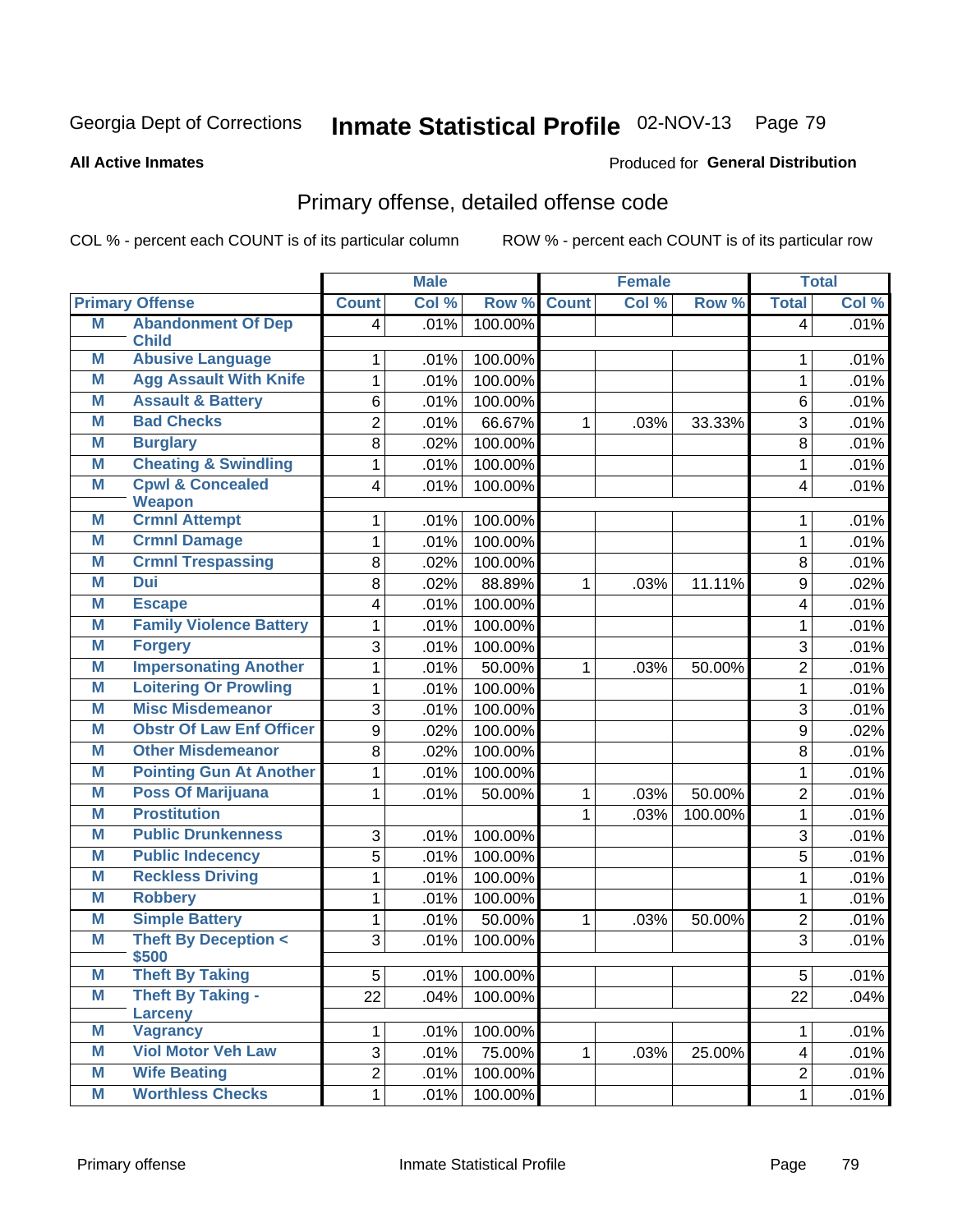**All Active Inmates**

#### Produced for **General Distribution**

### Primary offense, detailed offense code

|                        |              | <b>Male</b> |                    | <b>Female</b> |             |                 | Total   |
|------------------------|--------------|-------------|--------------------|---------------|-------------|-----------------|---------|
| <b>Primary Offense</b> | <b>Count</b> | Col%        | <b>Row % Count</b> | CoI%          | Row % Total |                 | Col %   |
| <b>Total Rported</b>   | 50,843       | 101%        | $93.37\%$ 3,609    | 100%          |             | $6.63\%$ 54,452 | $101\%$ |

| Reported<br>NOT<br> | -      |       | 74     |
|---------------------|--------|-------|--------|
| "ota.               | 50.917 | 3,609 | 54,526 |

| Mode (most frequent) | 1601 Burg Bef 7/1/12 | 1101 Murder | 1601 Burg Bef<br>711119 |
|----------------------|----------------------|-------------|-------------------------|
|----------------------|----------------------|-------------|-------------------------|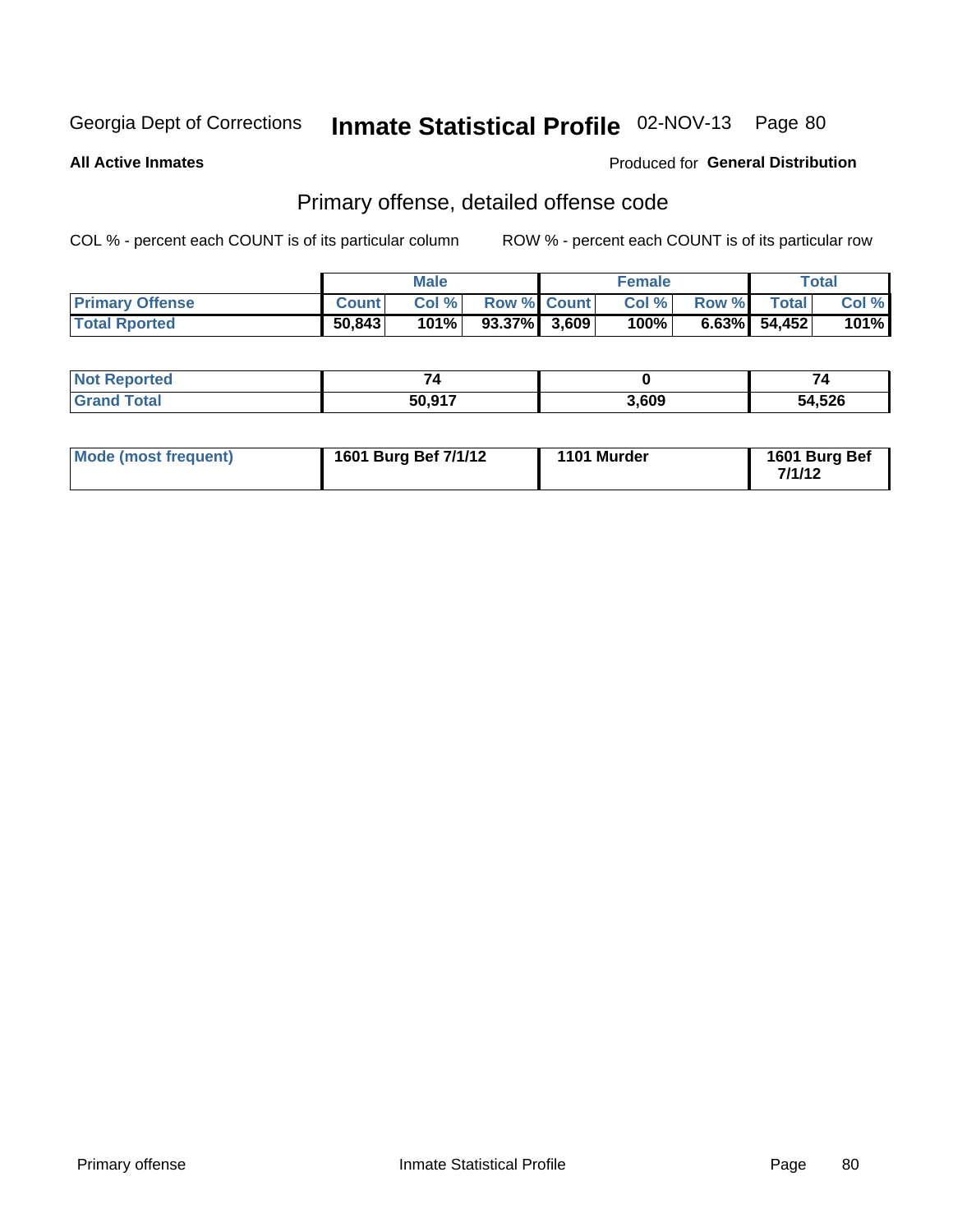#### **All Active Inmates**

#### Produced for **General Distribution**

### County of conviction of primary offense

|     |                             |              | <b>Male</b> |        |                         | <b>Female</b> |        |                  | <b>Total</b> |
|-----|-----------------------------|--------------|-------------|--------|-------------------------|---------------|--------|------------------|--------------|
|     | <b>County of Conviction</b> | <b>Count</b> | Col %       | Row %  | <b>Count</b>            | Col %         | Row %  | <b>Total</b>     | Col %        |
| 000 | <b>Unknown</b>              | 345          | .68%        | 94.01% | 22                      | .61%          | 5.99%  | $\overline{367}$ | .67%         |
| 001 | <b>Appling County</b>       | 99           | .19%        | 92.52% | 8                       | .22%          | 7.48%  | 107              | .20%         |
| 002 | <b>Atkinson County</b>      | 48           | .09%        | 97.96% | $\mathbf{1}$            | .03%          | 2.04%  | 49               | .09%         |
| 003 | <b>Bacon County</b>         | 71           | .14%        | 95.95% | 3                       | .08%          | 4.05%  | 74               | .14%         |
| 004 | <b>Baker County</b>         | 14           | .03%        | 93.33% | $\mathbf{1}$            | .03%          | 6.67%  | 15               | .03%         |
| 005 | <b>Baldwin County</b>       | 333          | .65%        | 93.80% | 22                      | .61%          | 6.20%  | 355              | .65%         |
| 006 | <b>Banks County</b>         | 57           | .11%        | 93.44% | $\overline{\mathbf{4}}$ | .11%          | 6.56%  | 61               | .11%         |
| 007 | <b>Barrow County</b>        | 266          | .52%        | 91.72% | 24                      | .67%          | 8.28%  | 290              | .53%         |
| 008 | <b>Bartow County</b>        | 658          | 1.29%       | 89.04% | 81                      | 2.24%         | 10.96% | 739              | 1.36%        |
| 009 | <b>Ben Hill County</b>      | 251          | .49%        | 94.72% | 14                      | .39%          | 5.28%  | 265              | .49%         |
| 010 | <b>Berrien County</b>       | 87           | .17%        | 93.55% | 6                       | .17%          | 6.45%  | 93               | .17%         |
| 011 | <b>Bibb County</b>          | 1,063        | 2.09%       | 95.68% | 48                      | 1.33%         | 4.32%  | 1,111            | 2.04%        |
| 012 | <b>Bleckley County</b>      | 64           | .13%        | 90.14% | $\overline{7}$          | .19%          | 9.86%  | 71               | .13%         |
| 013 | <b>Brantley County</b>      | 61           | .12%        | 89.71% | $\overline{7}$          | .19%          | 10.29% | 68               | .12%         |
| 014 | <b>Brooks County</b>        | 71           | .14%        | 95.95% | 3                       | .08%          | 4.05%  | 74               | .14%         |
| 015 | <b>Bryan County</b>         | 94           | .18%        | 97.92% | $\overline{2}$          | .06%          | 2.08%  | 96               | .18%         |
| 016 | <b>Bulloch County</b>       | 515          | 1.01%       | 91.31% | 49                      | 1.36%         | 8.69%  | 564              | 1.03%        |
| 017 | <b>Burke County</b>         | 209          | .41%        | 96.31% | 8                       | .22%          | 3.69%  | 217              | .40%         |
| 018 | <b>Butts County</b>         | 150          | .29%        | 96.15% | 6                       | .17%          | 3.85%  | 156              | .29%         |
| 019 | <b>Calhoun County</b>       | 34           | .07%        | 87.18% | 5                       | .14%          | 12.82% | 39               | .07%         |
| 020 | <b>Camden County</b>        | 177          | .35%        | 93.65% | 12                      | .33%          | 6.35%  | 189              | .35%         |
| 021 | <b>Candler County</b>       | 116          | .23%        | 91.34% | 11                      | .30%          | 8.66%  | 127              | .23%         |
| 022 | <b>Carroll County</b>       | 557          | 1.09%       | 92.37% | 46                      | 1.27%         | 7.63%  | 603              | 1.11%        |
| 023 | <b>Catoosa County</b>       | 340          | .67%        | 91.64% | 31                      | .86%          | 8.36%  | 371              | .68%         |
| 024 | <b>Charlton County</b>      | 58           | .11%        | 93.55% | 4                       | .11%          | 6.45%  | 62               | .11%         |
| 025 | <b>Chatham County</b>       | 2,183        | 4.29%       | 96.51% | 79                      | 2.19%         | 3.49%  | 2,262            | 4.15%        |
| 026 | <b>Chattahoochee County</b> | 34           | .07%        | 94.44% | $\overline{2}$          | .06%          | 5.56%  | 36               | .07%         |
| 027 | <b>Chattooga County</b>     | 236          | .46%        | 86.13% | 38                      | 1.05%         | 13.87% | 274              | .50%         |
| 028 | <b>Cherokee County</b>      | 520          | 1.02%       | 92.36% | 43                      | 1.19%         | 7.64%  | 563              | 1.03%        |
| 029 | <b>Clarke County</b>        | 449          | .88%        | 95.33% | 22                      | .61%          | 4.67%  | 471              | .86%         |
| 030 | <b>Clay County</b>          | 37           | .07%        | 94.87% | $\overline{2}$          | .06%          | 5.13%  | 39               | .07%         |
| 031 | <b>Clayton County</b>       | 1,494        | 2.93%       | 93.26% | 108                     | 2.99%         | 6.74%  | 1,602            | 2.94%        |
| 032 | <b>Clinch County</b>        | 48           | .09%        | 96.00% | $\overline{2}$          | .06%          | 4.00%  | 50               | .09%         |
| 033 | <b>Cobb County</b>          | 2,613        | 5.13%       | 91.62% | 239                     | 6.62%         | 8.38%  | 2,852            | 5.23%        |
| 034 | <b>Coffee County</b>        | 252          | .49%        | 93.68% | 17                      | .47%          | 6.32%  | 269              | .49%         |
| 035 | <b>Colquitt County</b>      | 247          | .49%        | 93.21% | 18                      | .50%          | 6.79%  | 265              | .49%         |
| 036 | <b>Columbia County</b>      | 385          | .76%        | 91.89% | 34                      | .94%          | 8.11%  | 419              | .77%         |
| 037 | <b>Cook County</b>          | 119          | .23%        | 95.20% | 6                       | .17%          | 4.80%  | 125              | .23%         |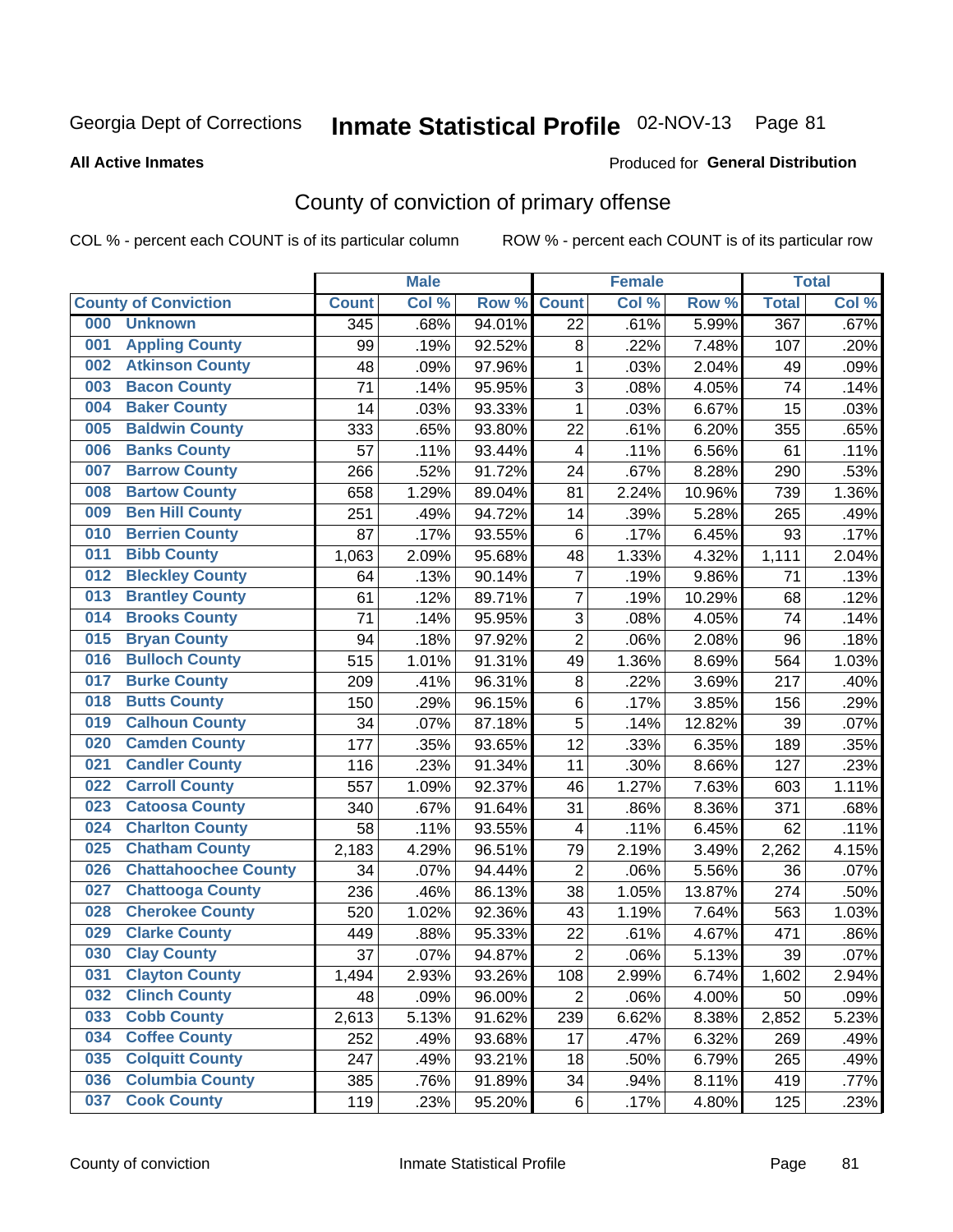**All Active Inmates**

#### Produced for **General Distribution**

### County of conviction of primary offense

|                                |              | <b>Male</b> |         |                         | <b>Female</b> |        |                  | <b>Total</b> |
|--------------------------------|--------------|-------------|---------|-------------------------|---------------|--------|------------------|--------------|
| <b>County of Conviction</b>    | <b>Count</b> | Col %       | Row %   | <b>Count</b>            | Col %         | Row %  | <b>Total</b>     | Col %        |
| <b>Coweta County</b><br>038    | 542          | 1.06%       | 93.61%  | $\overline{37}$         | 1.03%         | 6.39%  | $\overline{579}$ | 1.06%        |
| <b>Crawford County</b><br>039  | 18           | .04%        | 100.00% |                         |               |        | 18               | .03%         |
| <b>Crisp County</b><br>040     | 271          | .53%        | 95.42%  | 13                      | .36%          | 4.58%  | 284              | .52%         |
| <b>Dade County</b><br>041      | 107          | .21%        | 93.04%  | 8                       | .22%          | 6.96%  | 115              | .21%         |
| <b>Dawson County</b><br>042    | 107          | .21%        | 88.43%  | 14                      | .39%          | 11.57% | 121              | .22%         |
| <b>Decatur County</b><br>043   | 302          | .59%        | 93.79%  | 20                      | .55%          | 6.21%  | 322              | .59%         |
| <b>Dekalb County</b><br>044    | 3,179        | 6.24%       | 95.49%  | 150                     | 4.16%         | 4.51%  | 3,329            | 6.11%        |
| <b>Dodge County</b><br>045     | 156          | .31%        | 92.31%  | 13                      | .36%          | 7.69%  | 169              | .31%         |
| <b>Dooly County</b><br>046     | 100          | .20%        | 95.24%  | 5                       | .14%          | 4.76%  | 105              | .19%         |
| <b>Dougherty County</b><br>047 | 985          | 1.93%       | 94.53%  | 57                      | 1.58%         | 5.47%  | 1,042            | 1.91%        |
| <b>Douglas County</b><br>048   | 1,269        | 2.49%       | 90.71%  | 130                     | 3.60%         | 9.29%  | 1,399            | 2.57%        |
| <b>Early County</b><br>049     | 97           | .19%        | 96.04%  | 4                       | .11%          | 3.96%  | 101              | .19%         |
| <b>Echols County</b><br>050    | 12           | .02%        | 100.00% |                         |               |        | 12               | .02%         |
| <b>Effingham County</b><br>051 | 214          | .42%        | 93.45%  | 15                      | .42%          | 6.55%  | 229              | .42%         |
| <b>Elbert County</b><br>052    | 133          | .26%        | 94.33%  | 8                       | .22%          | 5.67%  | 141              | .26%         |
| <b>Emanuel County</b><br>053   | 185          | .36%        | 93.43%  | 13                      | .36%          | 6.57%  | 198              | .36%         |
| <b>Evans County</b><br>054     | 92           | .18%        | 95.83%  | $\overline{\mathbf{4}}$ | .11%          | 4.17%  | 96               | .18%         |
| <b>Fannin County</b><br>055    | 94           | .18%        | 89.52%  | 11                      | .30%          | 10.48% | 105              | .19%         |
| <b>Fayette County</b><br>056   | 392          | .77%        | 88.29%  | 52                      | 1.44%         | 11.71% | 444              | .81%         |
| <b>Floyd County</b><br>057     | 801          | 1.57%       | 88.80%  | 101                     | 2.80%         | 11.20% | 902              | 1.65%        |
| <b>Forsyth County</b><br>058   | 330          | .65%        | 88.71%  | 42                      | 1.16%         | 11.29% | 372              | .68%         |
| <b>Franklin County</b><br>059  | 141          | .28%        | 91.56%  | 13                      | .36%          | 8.44%  | 154              | .28%         |
| <b>Fulton County</b><br>060    | 4,945        | 9.71%       | 95.72%  | 221                     | 6.12%         | 4.28%  | 5,166            | 9.47%        |
| <b>Gilmer County</b><br>061    | 119          | .23%        | 93.70%  | 8                       | .22%          | 6.30%  | 127              | .23%         |
| <b>Glascock County</b><br>062  | 5            | .01%        | 83.33%  | 1                       | .03%          | 16.67% | $6\phantom{1}6$  | .01%         |
| 063<br><b>Glynn County</b>     | 475          | .93%        | 94.81%  | 26                      | .72%          | 5.19%  | 501              | .92%         |
| <b>Gordon County</b><br>064    | 343          | .67%        | 88.40%  | 45                      | 1.25%         | 11.60% | 388              | .71%         |
| 065<br><b>Grady County</b>     | 218          | .43%        | 94.37%  | 13                      | .36%          | 5.63%  | 231              | .42%         |
| <b>Greene County</b><br>066    | 128          | .25%        | 92.75%  | 10                      | .28%          | 7.25%  | 138              | .25%         |
| <b>Gwinnett County</b><br>067  | 2,428        | 4.77%       | 92.71%  | 191                     | 5.29%         | 7.29%  | 2,619            | 4.80%        |
| <b>Habersham County</b><br>068 | 100          | .20%        | 97.09%  | 3                       | .08%          | 2.91%  | 103              | .19%         |
| <b>Hall County</b><br>069      | 725          | 1.42%       | 90.06%  | 80                      | 2.22%         | 9.94%  | 805              | 1.48%        |
| <b>Hancock County</b><br>070   | 35           | .07%        | 97.22%  | 1                       | .03%          | 2.78%  | 36               | .07%         |
| <b>Haralson County</b><br>071  | 120          | .24%        | 91.60%  | 11                      | .30%          | 8.40%  | 131              | .24%         |
| <b>Harris County</b><br>072    | 110          | .22%        | 95.65%  | 5                       | .14%          | 4.35%  | 115              | .21%         |
| <b>Hart County</b><br>073      | 136          | .27%        | 94.44%  | 8                       | .22%          | 5.56%  | 144              | .26%         |
| <b>Heard County</b><br>074     | 50           | .10%        | 87.72%  | $\overline{7}$          | .19%          | 12.28% | 57               | .10%         |
| <b>Henry County</b><br>075     | 555          | 1.09%       | 90.98%  | 55                      | 1.52%         | 9.02%  | 610              | 1.12%        |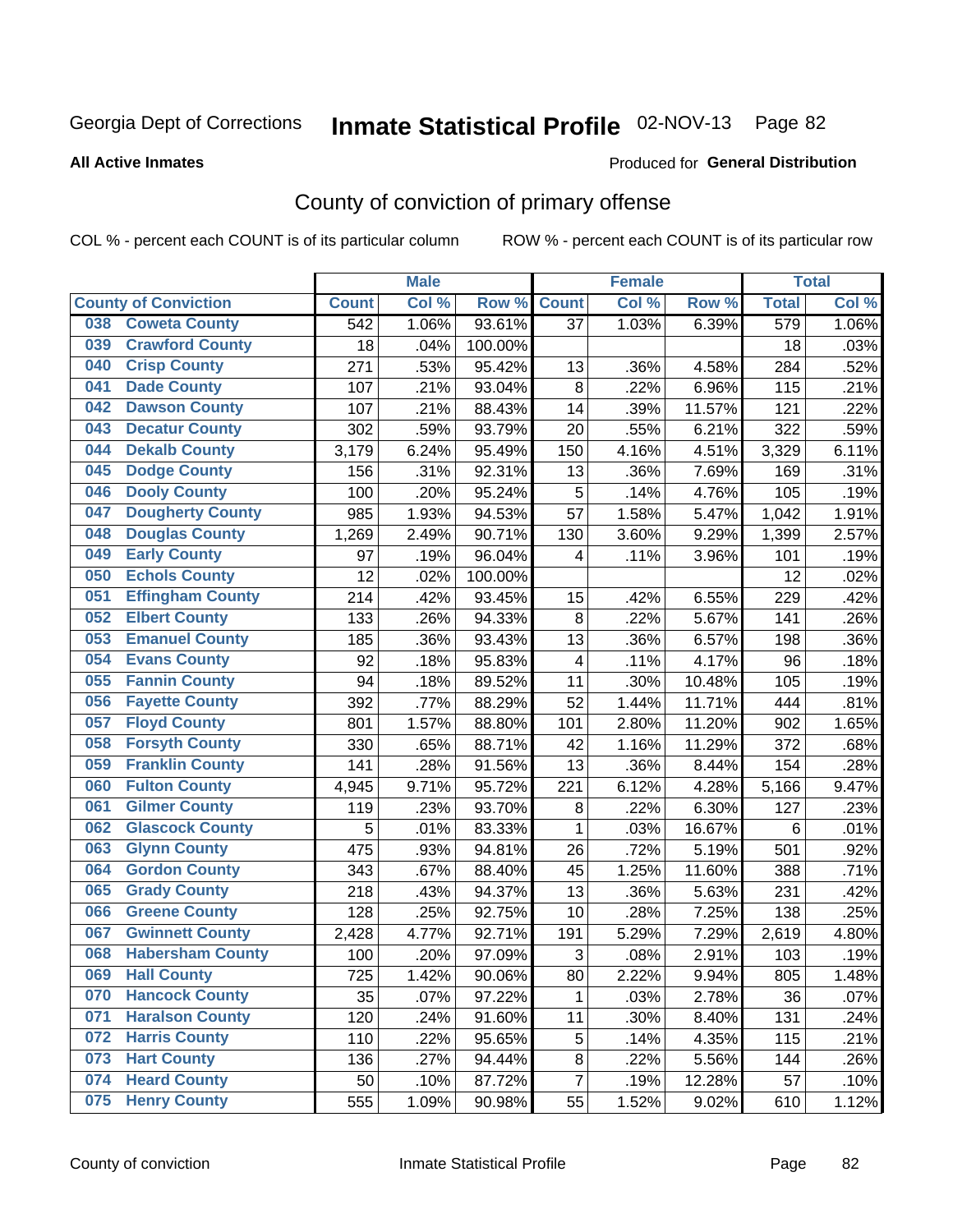#### **All Active Inmates**

#### Produced for **General Distribution**

### County of conviction of primary offense

|     |                             |              | <b>Male</b> |         |                         | <b>Female</b> |        |              | <b>Total</b> |
|-----|-----------------------------|--------------|-------------|---------|-------------------------|---------------|--------|--------------|--------------|
|     | <b>County of Conviction</b> | <b>Count</b> | Col %       | Row %   | <b>Count</b>            | Col %         | Row %  | <b>Total</b> | Col %        |
| 076 | <b>Houston County</b>       | 723          | 1.42%       | 94.51%  | 42                      | 1.16%         | 5.49%  | 765          | 1.40%        |
| 077 | <b>Irwin County</b>         | 76           | .15%        | 92.68%  | 6                       | .17%          | 7.32%  | 82           | .15%         |
| 078 | <b>Jackson County</b>       | 251          | .49%        | 91.27%  | 24                      | .67%          | 8.73%  | 275          | .50%         |
| 079 | <b>Jasper County</b>        | 62           | .12%        | 89.86%  | $\overline{7}$          | .19%          | 10.14% | 69           | .13%         |
| 080 | <b>Jeff Davis County</b>    | 90           | .18%        | 94.74%  | 5                       | .14%          | 5.26%  | 95           | .17%         |
| 081 | <b>Jefferson County</b>     | 172          | .34%        | 97.73%  | 4                       | .11%          | 2.27%  | 176          | .32%         |
| 082 | <b>Jenkins County</b>       | 70           | .14%        | 95.89%  | 3                       | .08%          | 4.11%  | 73           | .13%         |
| 083 | <b>Johnson County</b>       | 52           | .10%        | 98.11%  | 1                       | .03%          | 1.89%  | 53           | .10%         |
| 084 | <b>Jones County</b>         | 220          | .43%        | 88.35%  | 29                      | .80%          | 11.65% | 249          | .46%         |
| 085 | <b>Lamar County</b>         | 78           | .15%        | 92.86%  | 6                       | .17%          | 7.14%  | 84           | .15%         |
| 086 | <b>Lanier County</b>        | 45           | .09%        | 97.83%  | $\mathbf{1}$            | .03%          | 2.17%  | 46           | .08%         |
| 087 | <b>Laurens County</b>       | 309          | .61%        | 94.79%  | 17                      | .47%          | 5.21%  | 326          | .60%         |
| 088 | <b>Lee County</b>           | 63           | .12%        | 90.00%  | $\overline{7}$          | .19%          | 10.00% | 70           | .13%         |
| 089 | <b>Liberty County</b>       | 310          | .61%        | 93.94%  | 20                      | .55%          | 6.06%  | 330          | .61%         |
| 090 | <b>Lincoln County</b>       | 30           | .06%        | 93.75%  | $\mathbf 2$             | .06%          | 6.25%  | 32           | .06%         |
| 091 | <b>Long County</b>          | 81           | .16%        | 94.19%  | 5                       | .14%          | 5.81%  | 86           | .16%         |
| 092 | <b>Lowndes County</b>       | 564          | 1.11%       | 95.27%  | 28                      | .78%          | 4.73%  | 592          | 1.09%        |
| 093 | <b>Lumpkin County</b>       | 96           | .19%        | 89.72%  | 11                      | .30%          | 10.28% | 107          | .20%         |
| 094 | <b>Macon County</b>         | 63           | .12%        | 94.03%  | $\overline{\mathbf{4}}$ | .11%          | 5.97%  | 67           | .12%         |
| 095 | <b>Madison County</b>       | 95           | .19%        | 94.06%  | 6                       | .17%          | 5.94%  | 101          | .19%         |
| 096 | <b>Marion County</b>        | 26           | .05%        | 96.30%  | $\mathbf{1}$            | .03%          | 3.70%  | 27           | .05%         |
| 097 | <b>Mcduffie County</b>      | 191          | .38%        | 95.50%  | $\boldsymbol{9}$        | .25%          | 4.50%  | 200          | .37%         |
| 098 | <b>Mcintosh County</b>      | 77           | .15%        | 90.59%  | 8                       | .22%          | 9.41%  | 85           | .16%         |
| 099 | <b>Meriwether County</b>    | 179          | .35%        | 96.76%  | 6                       | .17%          | 3.24%  | 185          | .34%         |
| 100 | <b>Miller County</b>        | 36           | .07%        | 100.00% |                         |               |        | 36           | .07%         |
| 101 | <b>Mitchell County</b>      | 203          | .40%        | 91.86%  | 18                      | .50%          | 8.14%  | 221          | .41%         |
| 102 | <b>Monroe County</b>        | 172          | .34%        | 90.53%  | 18                      | .50%          | 9.47%  | 190          | .35%         |
| 103 | <b>Montgomery County</b>    | 42           | .08%        | 97.67%  | 1                       | .03%          | 2.33%  | 43           | .08%         |
| 104 | <b>Morgan County</b>        | 151          | .30%        | 92.07%  | 13                      | .36%          | 7.93%  | 164          | .30%         |
| 105 | <b>Murray County</b>        | 158          | .31%        | 91.86%  | 14                      | .39%          | 8.14%  | 172          | .32%         |
| 106 | <b>Muscogee County</b>      | 1,342        | 2.64%       | 95.04%  | 70                      | 1.94%         | 4.96%  | 1,412        | 2.59%        |
| 107 | <b>Newton County</b>        | 658          | 1.29%       | 92.81%  | 51                      | 1.41%         | 7.19%  | 709          | 1.30%        |
| 108 | <b>Oconee County</b>        | 50           | .10%        | 98.04%  | 1                       | .03%          | 1.96%  | 51           | .09%         |
| 109 | <b>Oglethorpe County</b>    | 61           | .12%        | 95.31%  | 3                       | .08%          | 4.69%  | 64           | .12%         |
| 110 | <b>Paulding County</b>      | 277          | .54%        | 92.95%  | 21                      | .58%          | 7.05%  | 298          | .55%         |
| 111 | <b>Peach County</b>         | 77           | .15%        | 95.06%  | $\overline{\mathbf{4}}$ | .11%          | 4.94%  | 81           | .15%         |
| 112 | <b>Pickens County</b>       | 90           | .18%        | 91.84%  | $\bf 8$                 | .22%          | 8.16%  | 98           | .18%         |
| 113 | <b>Pierce County</b>        | 78           | .15%        | 96.30%  | 3                       | .08%          | 3.70%  | 81           | .15%         |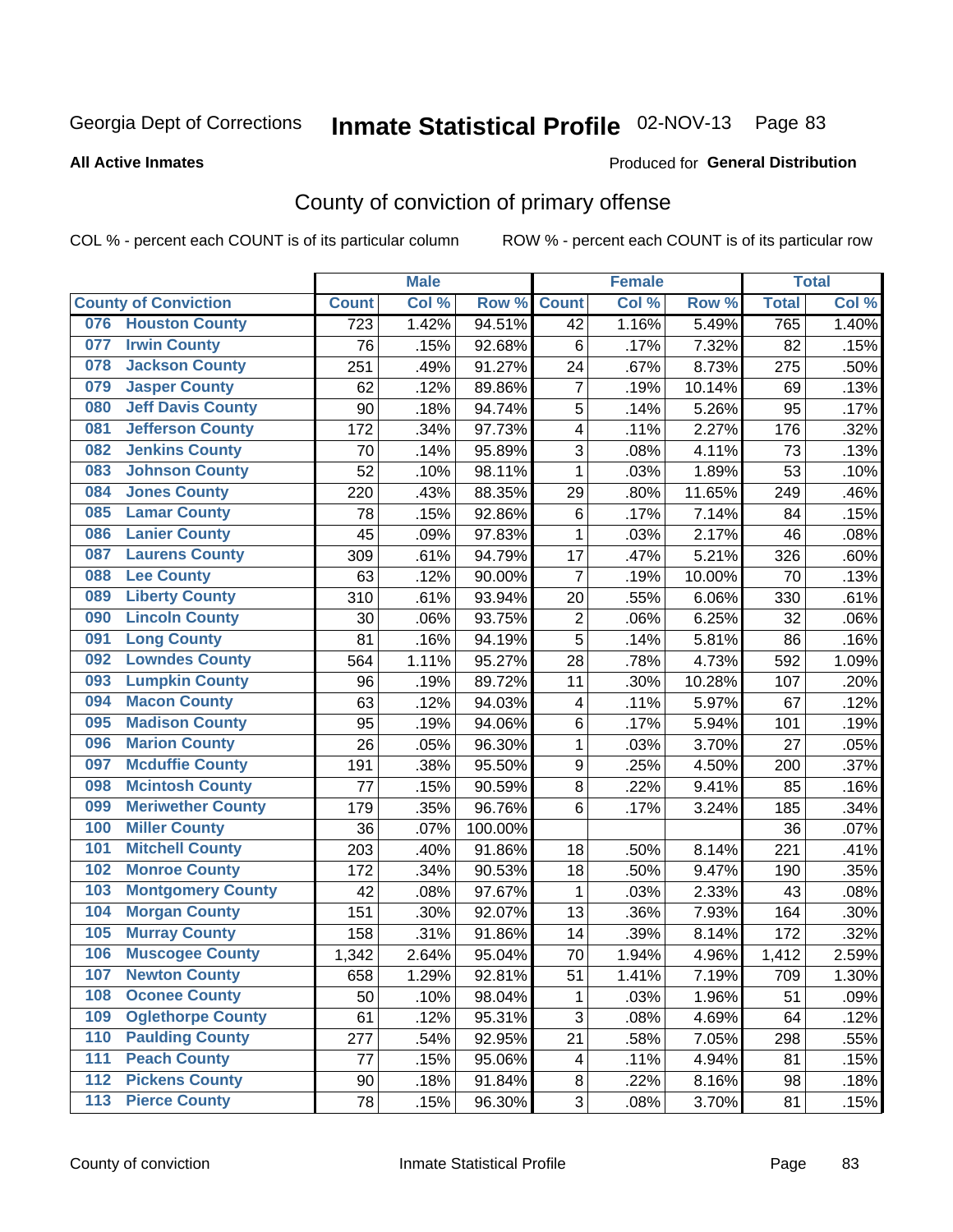#### **All Active Inmates**

#### Produced for **General Distribution**

### County of conviction of primary offense

|                                        |                 | <b>Male</b> |         |                           | <b>Female</b> |        |              | <b>Total</b> |
|----------------------------------------|-----------------|-------------|---------|---------------------------|---------------|--------|--------------|--------------|
| <b>County of Conviction</b>            | <b>Count</b>    | Col %       | Row %   | <b>Count</b>              | Col %         | Row %  | <b>Total</b> | Col %        |
| <b>Pike County</b><br>114              | $\overline{52}$ | .10%        | 86.67%  | 8                         | .22%          | 13.33% | 60           | .11%         |
| <b>Polk County</b><br>$\overline{115}$ | 173             | .34%        | 95.05%  | 9                         | .25%          | 4.95%  | 182          | .33%         |
| <b>Pulaski County</b><br>116           | 61              | .12%        | 93.85%  | 4                         | .11%          | 6.15%  | 65           | .12%         |
| <b>Putnam County</b><br>117            | 174             | .34%        | 91.10%  | 17                        | .47%          | 8.90%  | 191          | .35%         |
| 118<br><b>Quitman County</b>           | 22              | .04%        | 100.00% |                           |               |        | 22           | .04%         |
| <b>Rabun County</b><br>119             | 46              | .09%        | 86.79%  | $\overline{7}$            | .19%          | 13.21% | 53           | .10%         |
| <b>Randolph County</b><br>120          | 74              | .15%        | 97.37%  | $\overline{2}$            | .06%          | 2.63%  | 76           | .14%         |
| <b>Richmond County</b><br>121          | 1,919           | 3.77%       | 94.07%  | 121                       | 3.35%         | 5.93%  | 2,040        | 3.74%        |
| <b>Rockdale County</b><br>122          | 445             | .87%        | 94.68%  | 25                        | .69%          | 5.32%  | 470          | .86%         |
| <b>Schley County</b><br>123            | 19              | .04%        | 95.00%  | 1                         | .03%          | 5.00%  | 20           | .04%         |
| <b>Screven County</b><br>124           | 140             | .27%        | 95.24%  | $\overline{7}$            | .19%          | 4.76%  | 147          | .27%         |
| <b>Seminole County</b><br>125          | 70              | .14%        | 90.91%  | $\overline{7}$            | .19%          | 9.09%  | 77           | .14%         |
| 126<br><b>Spalding County</b>          | 512             | 1.01%       | 94.29%  | 31                        | .86%          | 5.71%  | 543          | 1.00%        |
| 127<br><b>Stephens County</b>          | 170             | .33%        | 91.89%  | 15                        | .42%          | 8.11%  | 185          | .34%         |
| <b>Stewart County</b><br>128           | 26              | .05%        | 96.30%  | 1                         | .03%          | 3.70%  | 27           | .05%         |
| <b>Sumter County</b><br>129            | 212             | .42%        | 93.81%  | 14                        | .39%          | 6.19%  | 226          | .41%         |
| <b>Talbot County</b><br>130            | 52              | .10%        | 94.55%  | 3                         | .08%          | 5.45%  | 55           | .10%         |
| <b>Taliaferro County</b><br>131        | 27              | .05%        | 87.10%  | 4                         | .11%          | 12.90% | 31           | .06%         |
| <b>Tattnall County</b><br>132          | 192             | .38%        | 91.43%  | 18                        | .50%          | 8.57%  | 210          | .39%         |
| <b>Taylor County</b><br>133            | 68              | .13%        | 93.15%  | 5                         | .14%          | 6.85%  | 73           | .13%         |
| <b>Telfair County</b><br>134           | 91              | .18%        | 93.81%  | 6                         | .17%          | 6.19%  | 97           | .18%         |
| <b>Terrell County</b><br>135           | 84              | .16%        | 96.55%  | 3                         | .08%          | 3.45%  | 87           | .16%         |
| <b>Thomas County</b><br>136            | 225             | .44%        | 93.75%  | 15                        | .42%          | 6.25%  | 240          | .44%         |
| <b>Tift County</b><br>137              | 323             | .63%        | 96.13%  | 13                        | .36%          | 3.87%  | 336          | .62%         |
| <b>Toombs County</b><br>138            | 330             | .65%        | 91.41%  | 31                        | .86%          | 8.59%  | 361          | .66%         |
| <b>Towns County</b><br>139             | 38              | .07%        | 92.68%  | $\ensuremath{\mathsf{3}}$ | .08%          | 7.32%  | 41           | .08%         |
| <b>Treutlen County</b><br>140          | 83              | .16%        | 95.40%  | 4                         | .11%          | 4.60%  | 87           | .16%         |
| <b>Troup County</b><br>141             | 598             | 1.17%       | 92.43%  | 49                        | 1.36%         | 7.57%  | 647          | 1.19%        |
| <b>Turner County</b><br>142            | 65              | .13%        | 91.55%  | 6                         | .17%          | 8.45%  | 71           | .13%         |
| <b>Twiggs County</b><br>143            | 67              | .13%        | 95.71%  | 3                         | .08%          | 4.29%  | 70           | .13%         |
| <b>Union County</b><br>144             | 74              | .15%        | 85.06%  | 13                        | .36%          | 14.94% | 87           | .16%         |
| 145<br><b>Upson County</b>             | 185             | .36%        | 95.85%  | 8                         | .22%          | 4.15%  | 193          | .35%         |
| <b>Walker County</b><br>146            | 378             | .74%        | 91.08%  | 37                        | 1.03%         | 8.92%  | 415          | .76%         |
| <b>Walton County</b><br>147            | 510             | 1.00%       | 89.47%  | 60                        | 1.66%         | 10.53% | 570          | 1.05%        |
| <b>Ware County</b><br>148              | 347             | .68%        | 95.07%  | 18                        | .50%          | 4.93%  | 365          | .67%         |
| <b>Warren County</b><br>149            | 50              | .10%        | 98.04%  | $\mathbf 1$               | .03%          | 1.96%  | 51           | .09%         |
| <b>Washington County</b><br>150        | 187             | .37%        | 89.47%  | 22                        | .61%          | 10.53% | 209          | .38%         |
| <b>Wayne County</b><br>151             | 160             | .31%        | 92.49%  | 13                        | .36%          | 7.51%  | 173          | .32%         |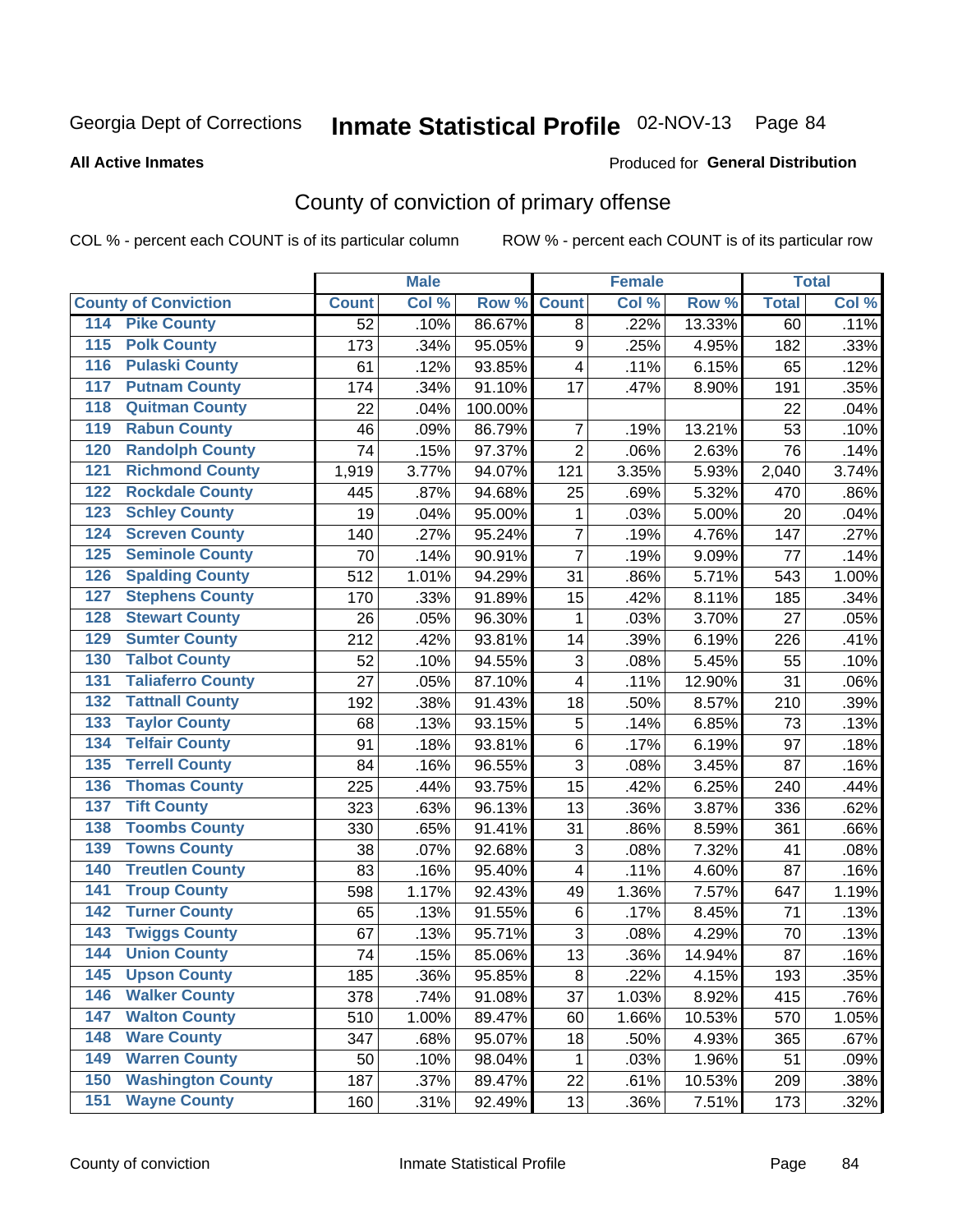**All Active Inmates**

#### Produced for **General Distribution**

### County of conviction of primary offense

|                                |              | <b>Male</b> |             |       | <b>Female</b> |        |              | <b>Total</b> |
|--------------------------------|--------------|-------------|-------------|-------|---------------|--------|--------------|--------------|
| <b>County of Conviction</b>    | <b>Count</b> | Col %       | Row % Count |       | Col %         | Row %  | <b>Total</b> | Col %        |
| <b>Webster County</b><br>152   | 9            | $.02\%$     | 90.00%      |       | .03%          | 10.00% | 10           | .02%         |
| <b>Wheeler County</b><br>153   | 27           | $.05\%$     | 96.43%      |       | .03%          | 3.57%  | 28           | .05%         |
| <b>White County</b><br>154     | 105          | .21%        | 88.98%      | 13    | .36%          | 11.02% | 118          | .22%         |
| <b>Whitfield County</b><br>155 | 558          | 1.10%       | $90.00\%$   | 62    | 1.72%         | 10.00% | 620          | 1.14%        |
| <b>Wilcox County</b><br>156    | 42           | .08%        | 87.50%      | 6     | .17%          | 12.50% | 48           | .09%         |
| <b>Wilkes County</b><br>157    | 73           | .14%        | 93.59%      | 5     | .14%          | 6.41%  | 78           | .14%         |
| <b>Wilkinson County</b><br>158 | 43           | $.08\%$     | 93.48%      | 3     | .08%          | 6.52%  | 46           | .08%         |
| <b>Worth County</b><br>159     | 119          | .23%        | 94.44%      |       | .19%          | 5.56%  | 126          | .23%         |
| <b>Total Rported</b>           | 50,917       | 100%        | 93.38%      | 3,609 | 100%          | 6.62%  | 54,526       | 100%         |

| <b>Not Reported</b> |        |       |        |
|---------------------|--------|-------|--------|
| Total               | 50,917 | 3.609 | 54,526 |

| Mode (most frequent) | <b>Fulton County</b> | <b>Cobb County</b> | <b>Fulton County</b> |
|----------------------|----------------------|--------------------|----------------------|
|                      |                      |                    |                      |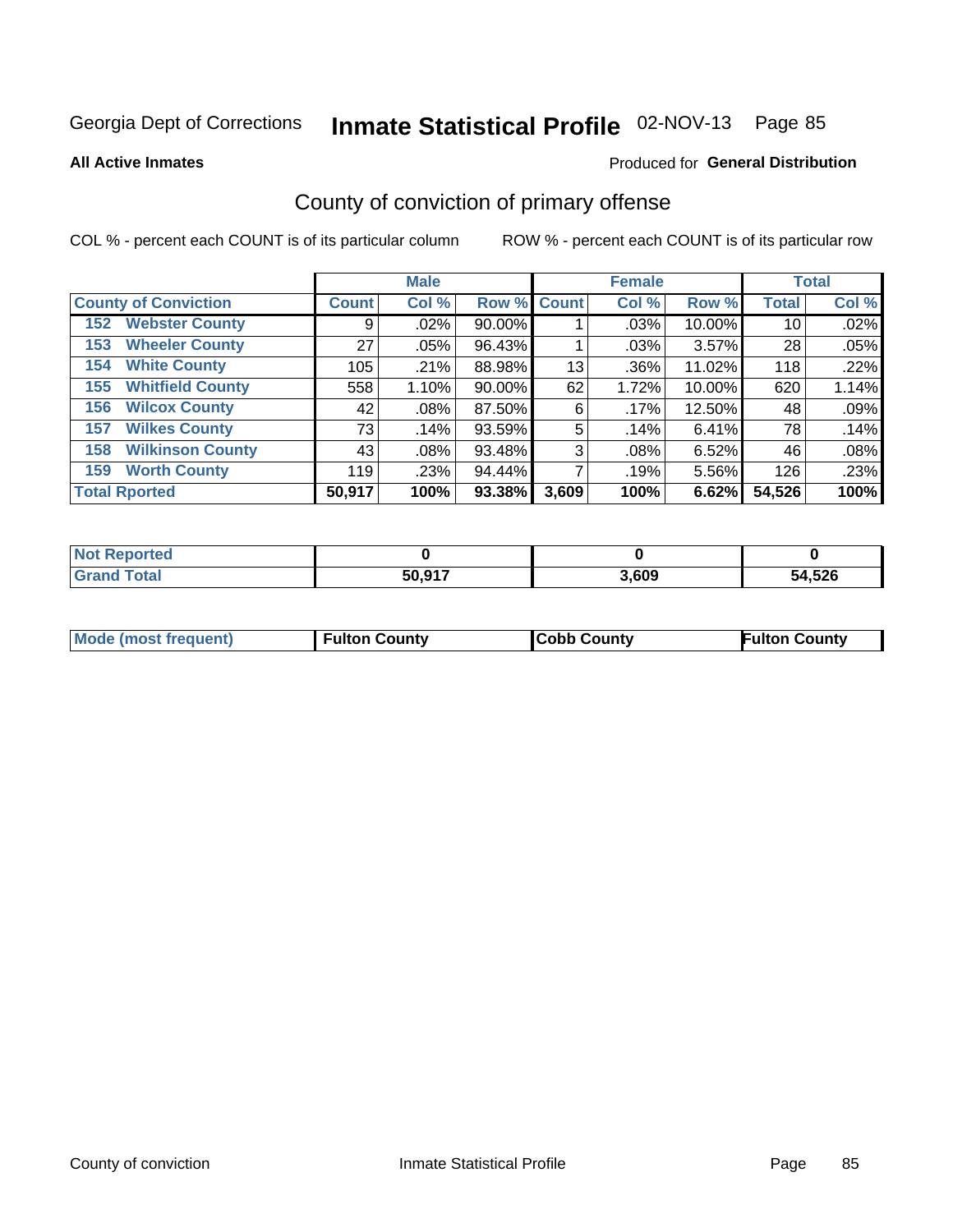#### **All Active Inmates**

#### Produced for **General Distribution**

### Circuit of conviction of primary offense

|                         |                                 |                  | <b>Male</b> |        |              | <b>Female</b> |        |              | <b>Total</b> |
|-------------------------|---------------------------------|------------------|-------------|--------|--------------|---------------|--------|--------------|--------------|
|                         | <b>Circuit of Conviction</b>    | <b>Count</b>     | Col %       | Row %  | <b>Count</b> | Col %         | Row %  | <b>Total</b> | Col %        |
| 1                       | <b>Alapaha Circuit</b>          | $\overline{347}$ | .69%        | 95.59% | 16           | .45%          | 4.41%  | 363          | .67%         |
| $\overline{2}$          | <b>Alcovy Circuit</b>           | 1,168            | 2.31%       | 91.32% | 111          | 3.09%         | 8.68%  | 1,279        | 2.36%        |
| 3                       | <b>Atlanta Circuit</b>          | 4,945            | 9.78%       | 95.72% | 221          | 6.16%         | 4.28%  | 5,166        | 9.54%        |
| 4                       | <b>Atlantic Circuit</b>         | 846              | 1.67%       | 93.69% | 57           | 1.59%         | 6.31%  | 903          | 1.67%        |
| 5                       | <b>Augusta Circuit</b>          | 2,513            | 4.97%       | 93.91% | 163          | 4.54%         | 6.09%  | 2,676        | 4.94%        |
| 6                       | <b>Blue Ridge Circuit</b>       | 520              | 1.03%       | 92.36% | 43           | 1.20%         | 7.64%  | 563          | 1.04%        |
| $\overline{\mathbf{7}}$ | <b>Brunswick Circuit</b>        | 1,001            | 1.98%       | 93.99% | 64           | 1.78%         | 6.01%  | 1,065        | 1.97%        |
| 8                       | <b>Chattahoochee Circuit</b>    | 1,632            | 3.23%       | 94.99% | 86           | 2.40%         | 5.01%  | 1,718        | 3.17%        |
| $\overline{9}$          | <b>Cherokee Circuit</b>         | 1,001            | 1.98%       | 88.82% | 126          | 3.51%         | 11.18% | 1,127        | 2.08%        |
| 10                      | <b>Clayton Circuit</b>          | 1,494            | 2.95%       | 93.26% | 108          | 3.01%         | 6.74%  | 1,602        | 2.96%        |
| 11                      | <b>Cobb Circuit</b>             | 2,613            | 5.17%       | 91.62% | 239          | 6.66%         | 8.38%  | 2,852        | 5.27%        |
| 12                      | <b>Conasauga Circuit</b>        | 716              | 1.42%       | 90.40% | 76           | 2.12%         | 9.60%  | 792          | 1.46%        |
| 13                      | <b>Cordele Circuit</b>          | 664              | 1.31%       | 94.59% | 38           | 1.06%         | 5.41%  | 702          | 1.30%        |
| 14                      | <b>Coweta Circuit</b>           | 1,926            | 3.81%       | 93.00% | 145          | 4.04%         | 7.00%  | 2,071        | 3.82%        |
| 15                      | <b>Dougherty Circuit</b>        | 985              | 1.95%       | 94.53% | 57           | 1.59%         | 5.47%  | 1,042        | 1.92%        |
| 16                      | <b>Dublin Circuit</b>           | 511              | 1.01%       | 95.34% | 25           | .70%          | 4.66%  | 536          | .99%         |
| 17                      | <b>Eastern Circuit</b>          | 2,183            | 4.32%       | 96.51% | 79           | 2.20%         | 3.49%  | 2,262        | 4.18%        |
| 18                      | <b>Flint Circuit</b>            | 555              | 1.10%       | 90.98% | 55           | 1.53%         | 9.02%  | 610          | 1.13%        |
| 19                      | <b>Griffin Circuit</b>          | 1,141            | 2.26%       | 92.02% | 99           | 2.76%         | 7.98%  | 1,240        | 2.29%        |
| 20                      | <b>Gwinnett Circuit</b>         | 2,428            | 4.80%       | 92.71% | 191          | 5.32%         | 7.29%  | 2,619        | 4.84%        |
| $\overline{21}$         | <b>Houston Circuit</b>          | 723              | 1.43%       | 94.51% | 42           | 1.17%         | 5.49%  | 765          | 1.41%        |
| $\overline{22}$         | <b>Lookout Mountain Circuit</b> | 1,061            | 2.10%       | 90.30% | 114          | 3.18%         | 9.70%  | 1,175        | 2.17%        |
| 23                      | <b>Macon Circuit</b>            | 1,158            | 2.29%       | 95.70% | 52           | 1.45%         | 4.30%  | 1,210        | 2.23%        |
| 24                      | <b>Middle Circuit</b>           | 990              | 1.96%       | 92.44% | 81           | 2.26%         | 7.56%  | 1,071        | 1.98%        |
| 25                      | <b>Mountain Circuit</b>         | 316              | .62%        | 92.67% | 25           | .70%          | 7.33%  | 341          | .63%         |
| 26                      | <b>Northeastern Circuit</b>     | 832              | 1.65%       | 89.85% | 94           | 2.62%         | 10.15% | 926          | 1.71%        |
| $\overline{27}$         | <b>Northern Circuit</b>         | 566              | 1.12%       | 93.71% | 38           | 1.06%         | 6.29%  | 604          | 1.12%        |
| 28                      | <b>Ocmulgee Circuit</b>         | 1,146            | 2.27%       | 91.83% | 102          | 2.84%         | 8.17%  | 1,248        | 2.30%        |
| 29                      | <b>Oconee Circuit</b>           | 441              | .87%        | 93.23% | 32           | .89%          | 6.77%  | 473          | .87%         |
| 30                      | <b>Ogeechee Circuit</b>         | 939              | 1.86%       | 92.69% | 74           | 2.06%         | 7.31%  | 1,013        | 1.87%        |
| $\overline{31}$         | <b>Pataula Circuit</b>          | 420              | .83%        | 95.89% | 18           | .50%          | 4.11%  | 438          | .81%         |
| 32                      | <b>Piedmont Circuit</b>         | 574              | 1.14%       | 91.69% | 52           | 1.45%         | 8.31%  | 626          | 1.16%        |
| 33                      | <b>Rome Circuit</b>             | 801              | 1.58%       | 88.80% | 101          | 2.82%         | 11.20% | 902          | 1.67%        |
| 34                      | <b>South Georgia Circuit</b>    | 771              | 1.52%       | 93.12% | 57           | 1.59%         | 6.88%  | 828          | 1.53%        |
| 35                      | <b>Southern Circuit</b>         | 1,119            | 2.21%       | 94.59% | 64           | 1.78%         | 5.41%  | 1,183        | 2.18%        |
| 36                      | <b>Southwestern Circuit</b>     | 392              | .78%        | 93.33% | 28           | .78%          | 6.67%  | 420          | .78%         |
| 37                      | <b>Stone Mountain Circuit</b>   | 3,179            | 6.29%       | 95.49% | 150          | 4.18%         | 4.51%  | 3,329        | 6.15%        |
| 38                      | <b>Tallapoosa Circuit</b>       | 293              | .58%        | 93.61% | 20           | .56%          | 6.39%  | 313          | .58%         |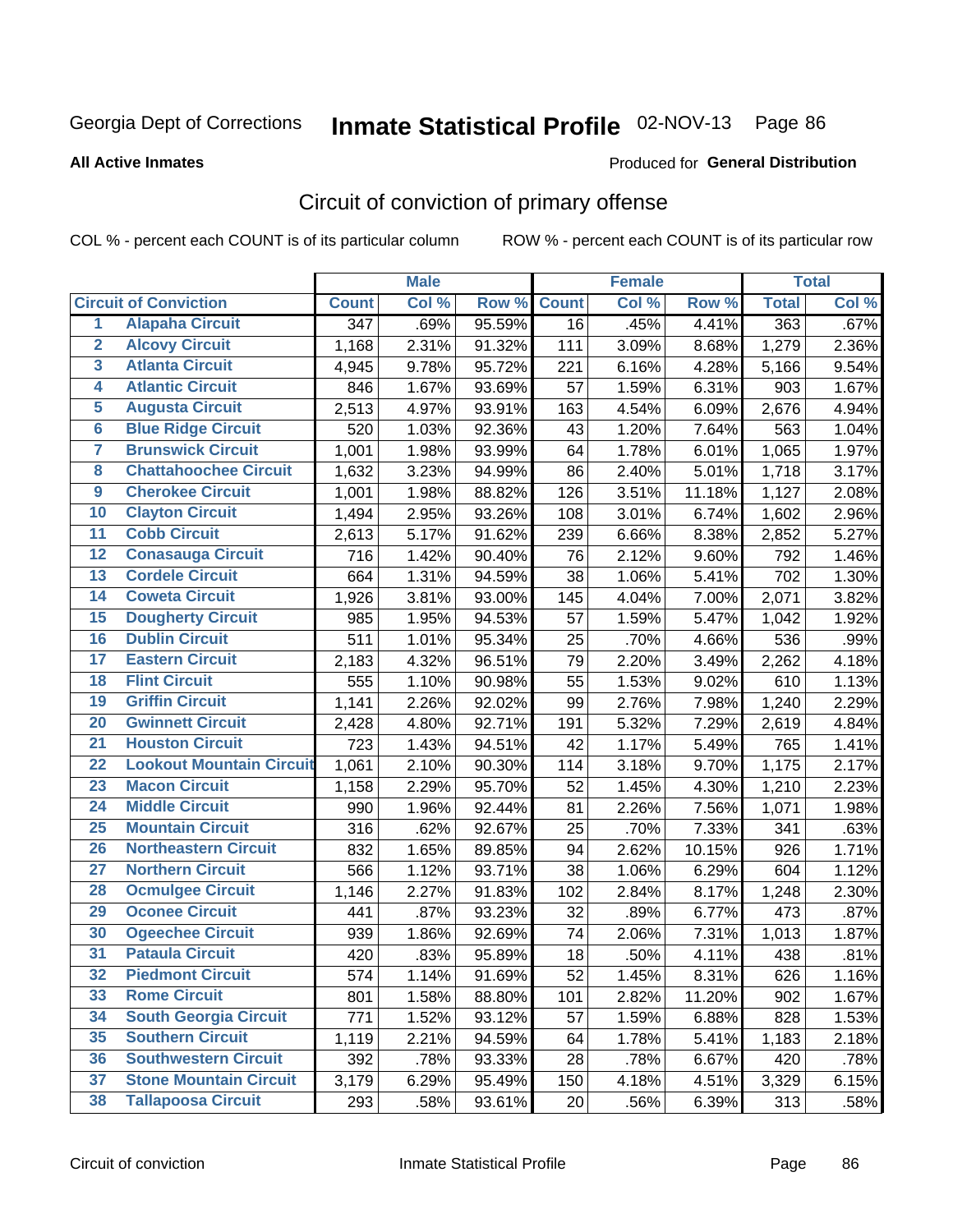**All Active Inmates**

#### Produced for **General Distribution**

### Circuit of conviction of primary offense

|    |                              |              | <b>Male</b> |        |              | <b>Female</b> |        |              | <b>Total</b> |
|----|------------------------------|--------------|-------------|--------|--------------|---------------|--------|--------------|--------------|
|    | <b>Circuit of Conviction</b> | <b>Count</b> | Col %       | Row %  | <b>Count</b> | Col %         | Row %  | <b>Total</b> | Col %        |
| 39 | <b>Tifton Circuit</b>        | 583          | 1.15%       | 94.80% | 32           | .89%          | 5.20%  | 615          | 1.14%        |
| 40 | <b>Toombs Circuit</b>        | 376          | .74%        | 94.47% | 22           | .61%          | 5.53%  | 398          | .73%         |
| 41 | <b>Waycross Circuit</b>      | 867          | 1.71%       | 94.34% | 52           | 1.45%         | 5.66%  | 919          | 1.70%        |
| 42 | <b>Western Circuit</b>       | 499          | .99%        | 95.59% | 23           | .64%          | 4.41%  | 522          | .96%         |
| 43 | <b>Rockdale Circuit</b>      | 445          | .88%        | 94.68% | 25           | .70%          | 5.32%  | 470          | .87%         |
| 44 | <b>Douglas Circuit</b>       | 1,269        | 2.51%       | 90.71% | 130          | 3.62%         | 9.29%  | 1,399        | 2.58%        |
| 45 | <b>Appalachian Circuit</b>   | 303          | $.60\%$     | 91.82% | 27           | .75%          | 8.18%  | 330          | .61%         |
| 46 | <b>Enotah Circuit</b>        | 313          | .62%        | 88.67% | 40           | 1.12%         | 11.33% | 353          | .65%         |
| 47 | <b>Bell-Forsyth Circuit</b>  | 330          | .65%        | 88.71% | 42           | 1.17%         | 11.29% | 372          | .69%         |
| 48 | <b>Towaliga Circuit</b>      | 400          | .79%        | 93.02% | 30           | .84%          | 6.98%  | 430          | .79%         |
| 49 | <b>Paulding Circuit</b>      | 277          | .55%        | 92.95% | 21           | .59%          | 7.05%  | 298          | .55%         |
|    | <b>Total Rported</b>         | 50,572       | 100%        | 93.38% | 3,587        | 100%          | 6.62%  | 54,159       | 100%         |

| 345    | $\sim$<br>▵▴ | 367        |
|--------|--------------|------------|
| EQ 047 | 3,609        | .526<br>54 |

| M<br>- - -<br>.<br>.<br>⊂opp<br>нс |
|------------------------------------|
|------------------------------------|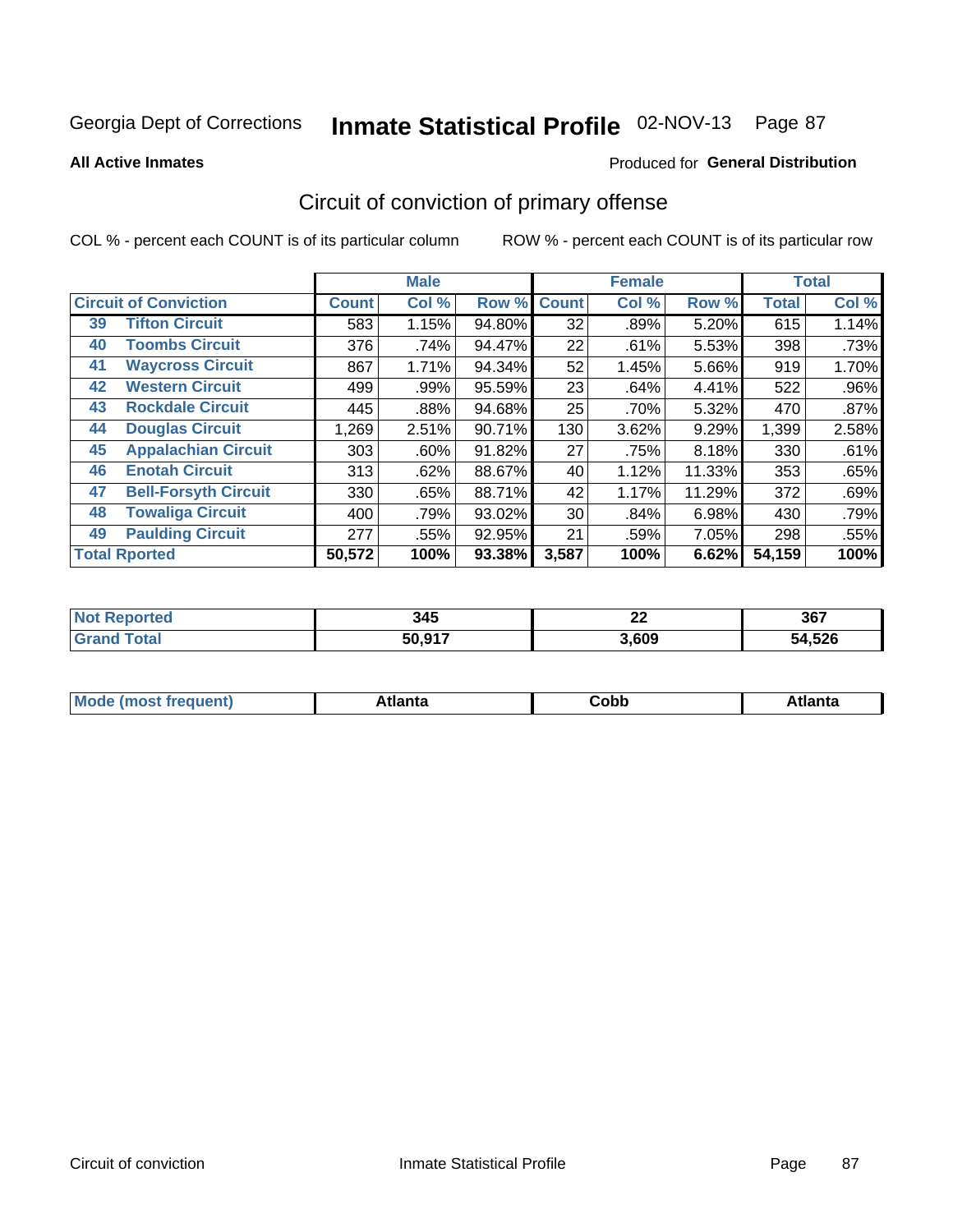### **All Active Inmates**

#### Produced for **General Distribution**

### Years served (jail + prison) in this incarceration

COL % - percent each COUNT is of its particular column ROW % - percent each COUNT is of its particular row

|                              |              | <b>Male</b> |        |                | <b>Female</b> |       |              | <b>Total</b> |
|------------------------------|--------------|-------------|--------|----------------|---------------|-------|--------------|--------------|
| <b>Years Served</b>          | <b>Count</b> | Col %       | Row %  | <b>Count</b>   | Col %         | Row % | <b>Total</b> | Col%         |
| Less than one year           | 9,905        | 19.46%      | 91.22% | 953            | 26.44%        | 8.78% | 10,858       | 19.93%       |
| 1 to 1.99 years              | 8,243        | 16.20%      | 91.77% | 739            | 20.50%        | 8.23% | 8,982        | 16.48%       |
| 2 to 2.99 years              | 6,068        | 11.92%      | 92.94% | 461            | 12.79%        | 7.06% | 6,529        | 11.98%       |
| $3$ to $3.99$ years          | 4,109        | 8.07%       | 92.77% | 320            | 8.88%         | 7.23% | 4,429        | 8.13%        |
| $\overline{4}$ to 4.99 years | 3,483        | 6.84%       | 93.23% | 253            | 7.02%         | 6.77% | 3,736        | 6.86%        |
| $\overline{5}$ to 5.99 years | 2,760        | 5.42%       | 94.29% | 167            | 4.63%         | 5.71% | 2,927        | 5.37%        |
| $6$ to $6.99$ years          | 2,516        | 4.94%       | 95.30% | 124            | 3.44%         | 4.70% | 2,640        | 4.84%        |
| 7 to 7.99 years              | 1,823        | 3.58%       | 93.73% | 122            | 3.38%         | 6.27% | 1,945        | 3.57%        |
| 8 to 8.99 years              | 1,438        | 2.83%       | 94.92% | 77             | 2.14%         | 5.08% | 1,515        | 2.78%        |
| 9 to 9.99 years              | 1,299        | 2.55%       | 95.37% | 63             | 1.75%         | 4.63% | 1,362        | 2.50%        |
| 10 to 10.99 years            | 993          | 1.95%       | 94.39% | 59             | 1.64%         | 5.61% | 1,052        | 1.93%        |
| 11 to 11.99 years            | 870          | 1.71%       | 95.92% | 37             | 1.03%         | 4.08% | 907          | 1.66%        |
| 12 to 12.99 years            | 817          | 1.61%       | 97.03% | 25             | 0.69%         | 2.97% | 842          | 1.55%        |
| 13 to 13.99 years            | 723          | 1.42%       | 95.51% | 34             | 0.94%         | 4.49% | 757          | 1.39%        |
| 14 to 14.99 years            | 640          | 1.26%       | 96.39% | 24             | 0.67%         | 3.61% | 664          | 1.22%        |
| 15 to 15.99 years            | 605          | 1.19%       | 95.73% | 27             | 0.75%         | 4.27% | 632          | 1.16%        |
| 16 to 16.99 years            | 643          | 1.26%       | 97.42% | 17             | 0.47%         | 2.58% | 660          | 1.21%        |
| 17 to 17.99 years            | 541          | 1.06%       | 96.43% | 20             | 0.55%         | 3.57% | 561          | 1.03%        |
| 18 to 18.99 years            | 480          | 0.94%       | 97.76% | 11             | 0.31%         | 2.24% | 491          | 0.90%        |
| 19 to 19.99 years            | 428          | 0.84%       | 95.75% | 19             | 0.53%         | 4.25% | 447          | 0.82%        |
| 20 to 20.99 years            | 357          | 0.70%       | 97.81% | 8              | 0.22%         | 2.19% | 365          | 0.67%        |
| 21 to 21.99 years            | 269          | 0.53%       | 96.07% | 11             | 0.31%         | 3.93% | 280          | 0.51%        |
| 22 to 22.99 years            | 274          | 0.54%       | 96.82% | 9              | 0.25%         | 3.18% | 283          | 0.52%        |
| 23 to 23.99 years            | 194          | 0.38%       | 97.00% | 6              | 0.17%         | 3.00% | 200          | 0.37%        |
| 24 to 24.99 years            | 177          | 0.35%       | 98.88% | 2              | 0.06%         | 1.12% | 179          | 0.33%        |
| 25 to 25.99 years            | 176          | 0.35%       | 97.78% | 4              | 0.11%         | 2.22% | 180          | 0.33%        |
| 26 to 26.99 years            | 134          | 0.26%       | 99.26% | 1              | 0.03%         | 0.74% | 135          | 0.25%        |
| 27 to 27.99 years            | 111          | 0.22%       | 99.11% | 1              | 0.03%         | 0.89% | 112          | 0.21%        |
| 28 to 28.99 years            | 89           | 0.17%       | 97.80% | $\overline{c}$ | 0.06%         | 2.20% | 91           | 0.17%        |
| 29 to 29.99 years            | 91           | 0.18%       | 97.85% | $\overline{c}$ | 0.06%         | 2.15% | 93           | 0.17%        |
| Thirty + years               | 631          | 1.24%       | 98.90% | $\overline{7}$ | 0.19%         | 1.10% | 638          | 1.17%        |
| <b>Total Reported</b>        | 50,887       | 100%        | 93.38% | 3,605          | 100%          | 6.62% | 54,492       | 100.0%       |

| <b>Not Reported</b>     | 30                 |                    | 34            |
|-------------------------|--------------------|--------------------|---------------|
| <b>Grand Total</b>      | 50,917             | 3,609              | 54,526        |
| Mean<br>(average)       | 5.94               | 3.85               | 5.8           |
| Median (middle)         | 3.21               | 2.17               | 3.13          |
| Mode<br>(most frequent) | Less than one year | Less than one year | Less than one |

**year**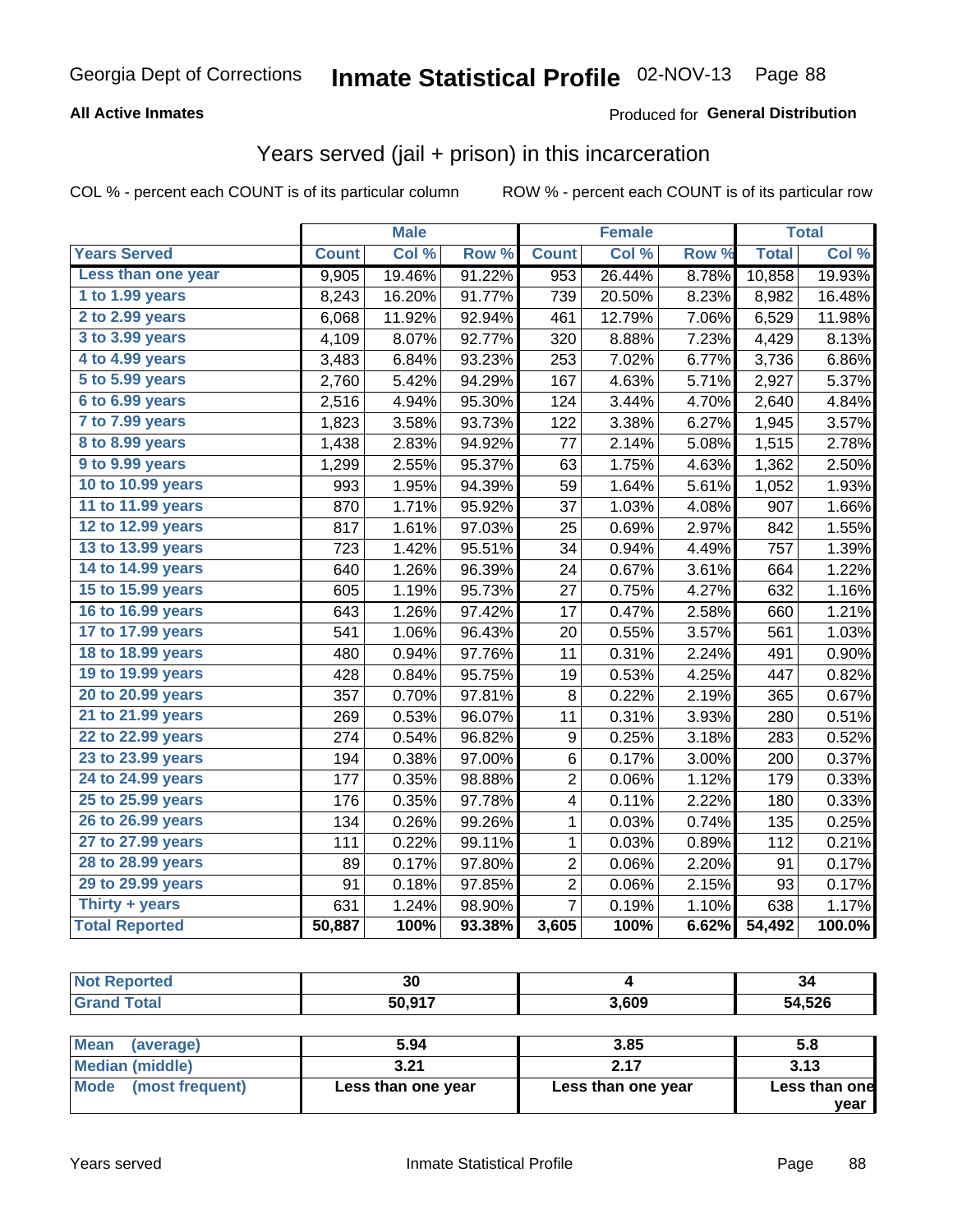#### **All Active Inmates**

Produced for **General Distribution**

### Results of most recent HIV tests

|                         |              | <b>Male</b> |         |              | <b>Female</b> |          |        | Total  |
|-------------------------|--------------|-------------|---------|--------------|---------------|----------|--------|--------|
| <b>HIV Test Results</b> | <b>Count</b> | Col%        | Row %I  | <b>Count</b> | Col %         | Row %    | Total  | Col %  |
| <b>Positive</b>         | 769          | 1.59%       | 91.99%  | 67           | 1.93%         | $8.01\%$ | 836    | 1.62%  |
| <b>Negative</b>         | 47,520       | 98.40%      | 93.32%  | 3,404        | $98.07\%$     | $6.68\%$ | 50,924 | 98.38% |
| Indeterminate           | ີ            | 0.01%       | 100.00% |              |               |          |        | 0.01%  |
| <b>Total Reported</b>   | 48,292       | 100%        | 93.29%  | 3,471        | 100%          | 6.71%    | 51,763 | 100.0% |

| <b>Not Reported</b> | 2,625  | 138   | 2,763  |
|---------------------|--------|-------|--------|
| Total<br>Gran       | 50,917 | 3,609 | 54,526 |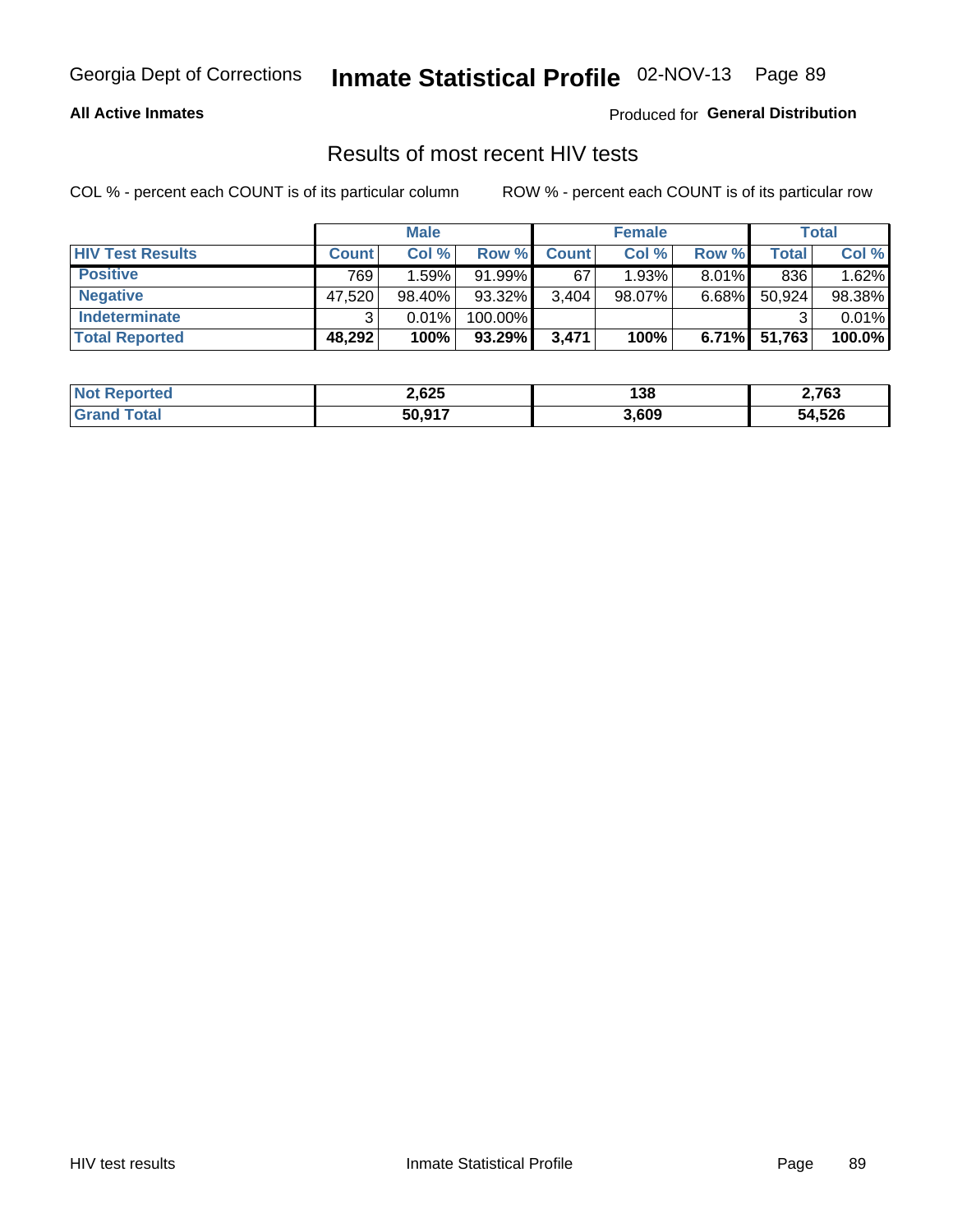#### **All Active Inmates**

#### Produced for **General Distribution**

### Results of most recent tuberculosis test

|                                  | <b>Male</b>  |           |           | <b>Female</b> |           |          | Total        |          |
|----------------------------------|--------------|-----------|-----------|---------------|-----------|----------|--------------|----------|
| <b>Tuberculosis Test Results</b> | <b>Count</b> | Col%      | Row %I    | <b>Count</b>  | Col%      | Row %    | <b>Total</b> | Col %    |
| <b>Positive on current test</b>  | 8.644        | 17.78%    | $97.60\%$ | 213           | 6.09%     | 2.40%    | 8,857        | 16.99%   |
| <b>Positive on previous test</b> | 32           | $0.07\%$  | 100.00%   |               |           |          | 32           | $0.06\%$ |
| <b>Negative</b>                  | 39.951       | $82.16\%$ | $92.40\%$ | 3,284         | $93.91\%$ | $7.60\%$ | 43,235       | 82.95%   |
| <b>Total Reported</b>            | 48,627       | 100%      | $93.29\%$ | 3.497         | 100%      | $6.71\%$ | 52.124       | 100%     |

| <b>Not Reported</b> | 2,290  | $-11o$<br>-14 | 2,402  |
|---------------------|--------|---------------|--------|
| Total               | 50,917 | 3,609         | 54,526 |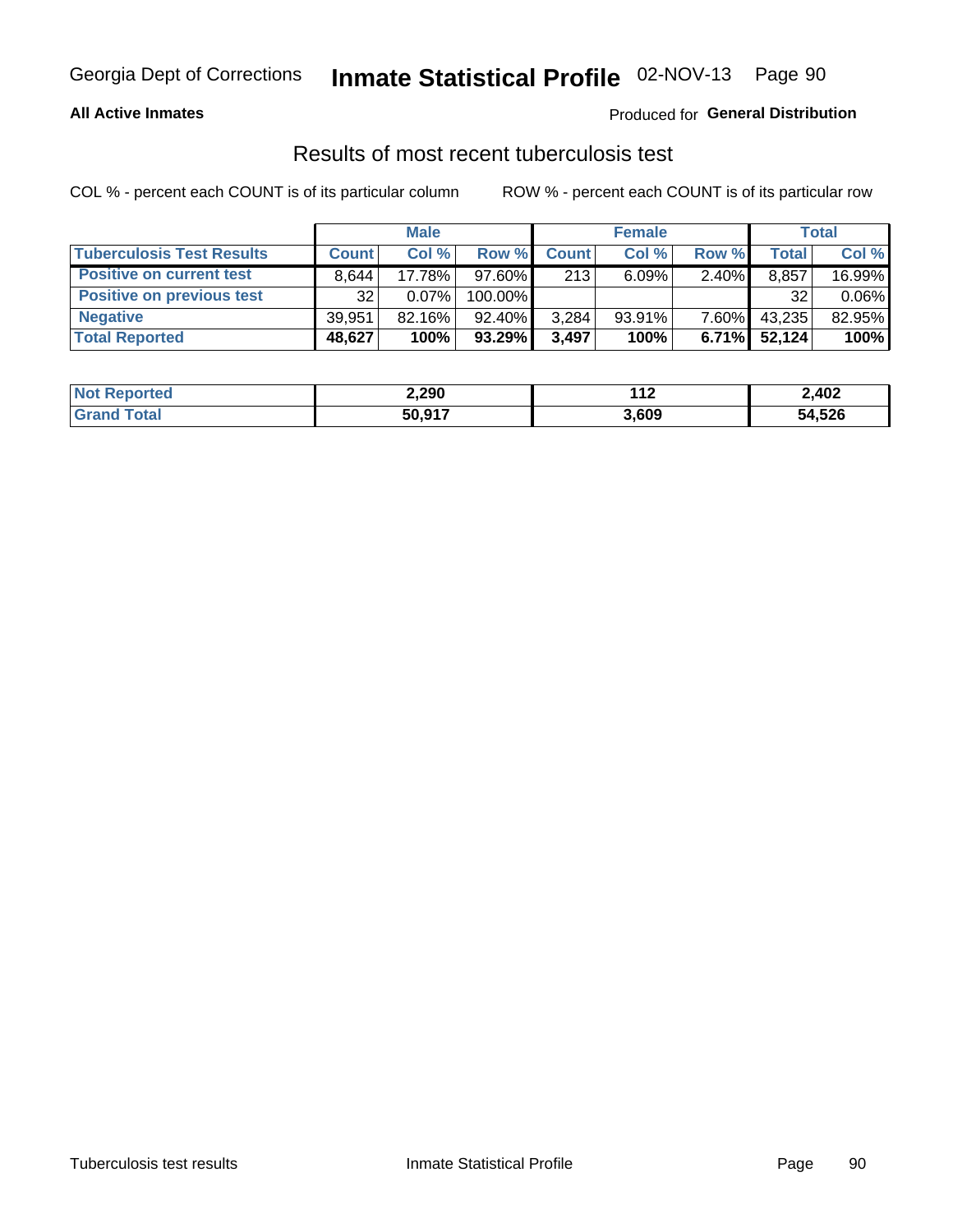#### **All Active Inmates**

Produced for **General Distribution**

### Results of most recent syphilis test

|                                 | <b>Male</b>  |           |           | <b>Female</b>   |        |          | Total  |        |
|---------------------------------|--------------|-----------|-----------|-----------------|--------|----------|--------|--------|
| <b>Syphilis Test Results</b>    | <b>Count</b> | Col%      | Row %     | <b>Count</b>    | Col %  | Row %    | Total  | Col %  |
| <b>Positive on current test</b> | 328          | $1.40\%$  | $94.80\%$ | 18 <sub>1</sub> | 1.79%  | $5.20\%$ | 346    | 1.42%  |
| <b>Negative</b>                 | 23.042       | $98.60\%$ | 95.89%    | 988             | 98.21% | $4.11\%$ | 24.030 | 98.58% |
| <b>Total Reported</b>           | 23,370       | 100%      | 95.87%    | 1,006           | 100%   | $4.13\%$ | 24,376 | 100%   |

| <b>Not Reported</b> | 27,547 | 2,603 | 30,150 |
|---------------------|--------|-------|--------|
| <b>Grand Total</b>  | 50,917 | 3,609 | 54,526 |